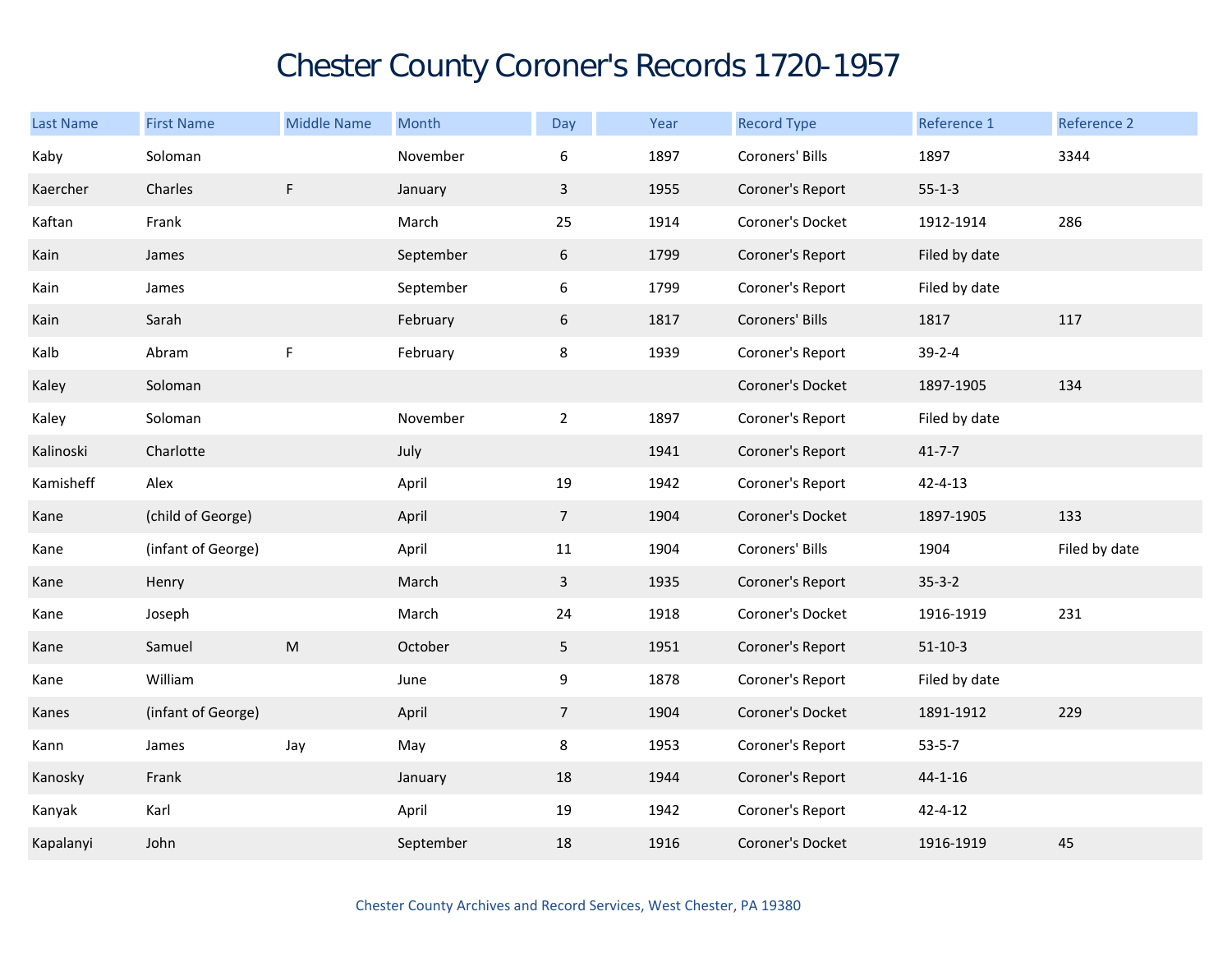| Last Name  | <b>First Name</b> | <b>Middle Name</b> | Month     | Day            | Year | <b>Record Type</b> | Reference 1    | Reference 2   |
|------------|-------------------|--------------------|-----------|----------------|------|--------------------|----------------|---------------|
| Kapistecki | Theresa           |                    | October   | 3              | 1950 | Coroner's Report   | $50-10-6$      |               |
| Kaplan     | Lewis             |                    | November  | $\overline{7}$ | 1952 | Coroner's Report   | $52 - 11 - 7$  |               |
| Kapzrick   | John              | W                  | April     | 29             | 1912 | Coroners' Bills    | 1912           | Filed by date |
| Kapzricki  | John              | W                  | April     | 21             | 1912 | Coroner's Docket   | 1912-1914      | 54            |
| Karabin    | Paul              |                    | November  | 28             | 1932 | Coroner's Report   | $32 - 11 - 2$  |               |
| Kardas     | Anna              |                    | November  | 19             | 1950 | Coroner's Report   | $50-11-8$      |               |
| Kardas     | John              | J                  | May       | 6              | 1955 | Coroner's Report   | $55 - 5 - 8$   |               |
| Kardos     | Mary              |                    | August    | 23             | 1933 | Coroner's Report   | 33-8-10        |               |
| Kardos     | Paul              |                    | November  | $2^{\circ}$    | 1945 | Coroner's Report   | 45-10-7        |               |
| Karis      | William           |                    | April     | 10             | 1917 | Coroner's Docket   | 1916-1920      | 72            |
| Karkoska   | Andrew            | W                  | September | $\mathbf{1}$   | 1955 | Coroner's Report   | $55-9-1$       |               |
| Karkoski   | Frank             |                    | February  | 13             | 1934 | Coroner's Report   | $34 - 2 - 12$  |               |
| Karney     | Joseph            |                    | January   | 28             | 1939 | Coroner's Report   | $39 - 1 - 15$  |               |
| Karr       | Charles           | $\mathsf{C}$       | December  | $\mathbf{1}$   | 1902 | Coroners' Bills    | 1902           | Filed by date |
| Karr       | Charles           | $\mathsf C$        | November  | 28             | 1902 | Coroner's Docket   | 1891-1912      | 228           |
| Karr       | Chas              | $\mathsf{C}$       | November  | 28             | 1902 | Coroner's Docket   | 1897-1905      | 133           |
| Karr       | Mary              |                    | May       | 30             | 1912 | Coroner's Docket   | 1912-1914      | 74            |
| Karr       | Mary              |                    | June      | $\mathbf{3}$   | 1912 | Coroners' Bills    | 1912           | Filed by date |
| Kas        | Adolph            | Lady               | July      | 24             | 1905 | Coroners' Bills    | 1905           | 1794          |
| Kasopij    | Hryn              |                    | August    | $\mathbf{2}$   | 1914 | Coroner's Docket   | 1912-1914      | 323           |
| Kasrt      | Karl              |                    | November  | 13             | 1908 | Coroner's Docket   | 1906-1908      | 427           |
| Kassitz    | Louis             |                    | June      | 27             | 1945 | Coroner's Report   | 45-6-22        |               |
| Kasuba     | John              | ${\mathsf G}$      | February  | 25             | 1952 | Coroner's Report   | $52 - 2 - 24$  |               |
| Katherman  | Ada               |                    | November  | 26             | 1951 | Coroner's Report   | $51 - 11 - 20$ |               |
| Katherman  | Shirley           | Kay                | June      | 29             | 1953 | Coroner's Report   | $53 - 6 - 27$  |               |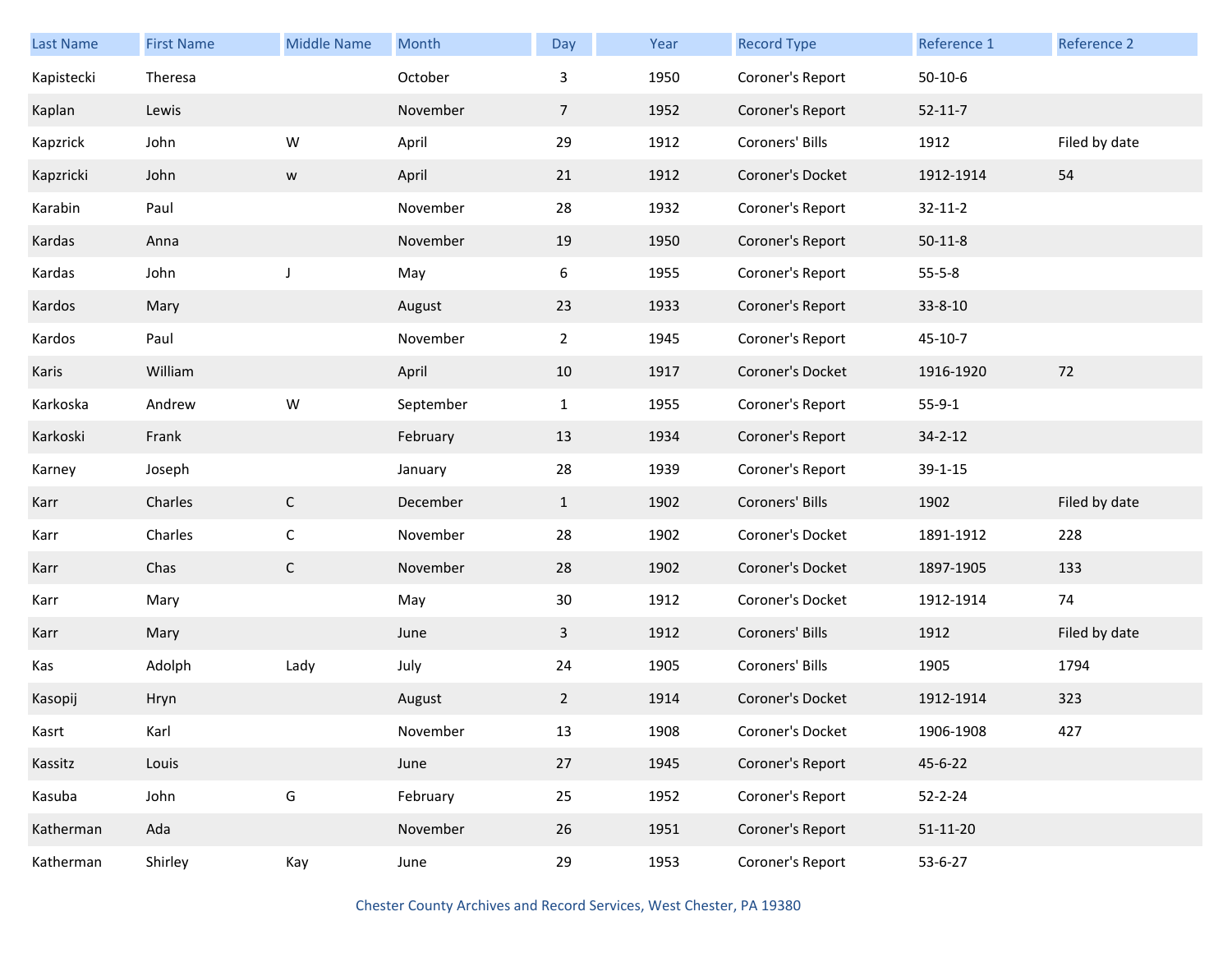| Last Name  | <b>First Name</b> | <b>Middle Name</b> | Month     | Day            | Year | <b>Record Type</b> | Reference 1   | Reference 2   |
|------------|-------------------|--------------------|-----------|----------------|------|--------------------|---------------|---------------|
| Katt       | Anthony           |                    | February  | 13             | 1845 | Coroners' Bills    | 1845          | 72            |
| Katz       | Jacob             |                    | August    | 28             | 1932 | Coroner's Report   | $32 - 8 - 6$  |               |
| Kauffman   | David             |                    | August    | 24             | 1910 | Coroners' Bills    | 1910          | 1946          |
| Kauffman   | David             | Е                  | August    | 19             | 1910 | Coroner's Docket   | 1909-1911     | 210           |
| Kauffman   | Edward            |                    | October   | $\overline{4}$ | 1907 | Coroner's Docket   | 1906-1908     | 275           |
| Kauffman   | Elwood            |                    | September | 9              | 1907 | Coroners' Bills    | 1907          | Filed by date |
| Kauffman   | John              | H                  | June      | 27             | 1901 | Coroner's Docket   | 1897-1905     | 133           |
| Kauffman   | Joseph            |                    | March     | 21             | 1955 | Coroner's Report   | $55 - 3 - 11$ |               |
| Kauffman   | Samuel            |                    | June      | 27             | 1901 | Coroner's Docket   | 1891-1912     | 225           |
| Kauffman   | Samuel            |                    | June      | 28             | 1901 | Coroners' Bills    | 1901          | Filed by Date |
| Kavaleskie | John              |                    | March     | 11             | 1898 | Coroners' Bills    | 1898          | Filed by Date |
| Kavanaugh  | William           | A                  | June      | 3              | 1935 | Coroner's Report   | $35 - 6 - 3$  |               |
|            |                   |                    |           |                |      |                    |               |               |
| Kay        | Thomas            |                    | January   | $2^{\circ}$    | 1942 | Coroner's Report   | $42 - 1 - 2$  |               |
| Kazmerski  | Landistanf        |                    | March     | 9              | 1900 | Coroner's Docket   | 1897-1905     | 141           |
| Kazmerski  | Landistauf        |                    | May       | 10             | 1900 | Coroners' Bills    | 1900          | Filed by Date |
| Kazmerski  | Laudistanf        |                    | March     | 9              | 1900 | Coroner's Report   | Filed by date |               |
| Kazmerski  | Laudistauf        |                    | March     | 9              | 1900 | Coroner's Docket   | 1891-1912     | 233           |
| Keane      | Margaret          |                    | October   | $\mathbf{1}$   | 1932 | Coroner's Report   | 32-10-18      |               |
| Keane      | Nellie            |                    | September | 11             | 1947 | Coroner's Report   | 47-9-11       |               |
| Kearney    | Ella              |                    | November  | 13             | 1955 | Coroner's Report   | $55 - 11 - 8$ |               |
| Keating    | John              |                    | August    | 14             | 1911 | Coroner's Docket   | 1909-1911     | 369           |
| Keber      | George            | ${\sf W}$          | May       | 27             | 1895 | Coroners' Bills    | 1895          | 1442          |
| Keebler    | Martha            | $\mathsf S$        | June      | 27             | 1934 | Coroner's Report   | $34 - 6 - 9$  |               |
| Keech      | Charles           | E                  | December  | $\overline{2}$ | 1950 | Coroner's Report   | $50-12-2$     |               |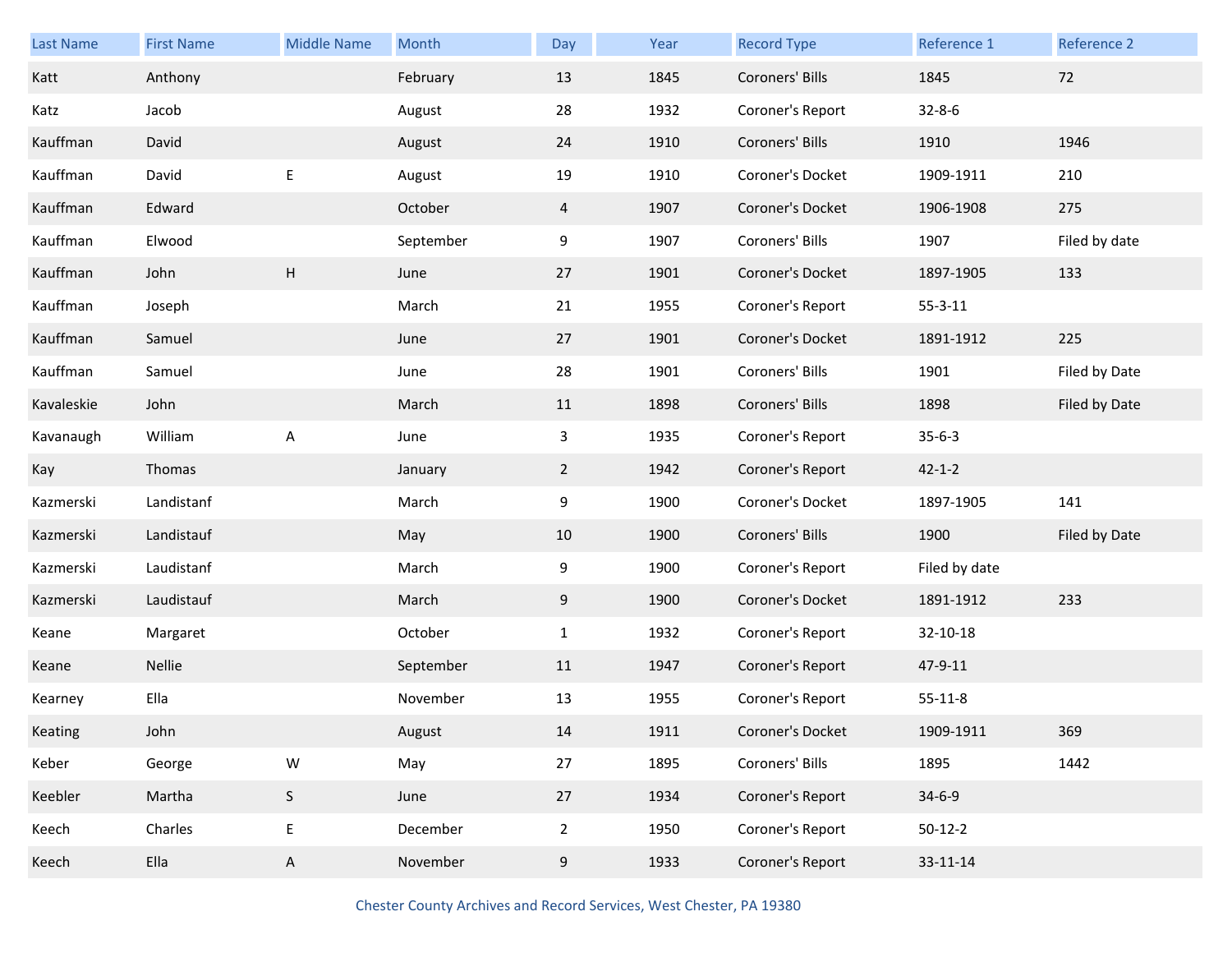| <b>Last Name</b> | <b>First Name</b> | <b>Middle Name</b>        | Month     | Day             | Year | <b>Record Type</b> | Reference 1    | <b>Reference 2</b> |
|------------------|-------------------|---------------------------|-----------|-----------------|------|--------------------|----------------|--------------------|
| Keech            | John              |                           | December  | 17              | 1952 | Coroner's Report   | 52-12-13       |                    |
| Keech            | Myrtle            |                           | June      | 22              | 1909 | Coroner's Docket   | 1909-1911      | 58                 |
| Keech            | Myrtle            |                           | June      | 28              | 1909 | Coroners' Bills    | 1909           | 1873               |
| Keegan           | Ellen             |                           | April     | 28              | 1876 | Coroner's Report   | Filed by date  |                    |
| Keeler           | Henry             |                           | January   | 24              | 1901 | Coroner's Docket   | 1897-1905      | 134                |
| Keeley           | John              |                           | April     | $\mathbf{3}$    | 1911 | Coroners' Bills    | 1911           | 748                |
| Keeley           | John              |                           | March     | 13              | 1911 | Coroner's Docket   | 1909-1911      | 300                |
| Keeley           | John              |                           | March     | 17              | 1911 | Coroners' Bills    | 1911           | 687                |
| Keeley           | Mary              | Trumbauer                 | October   | 29              | 1941 | Coroner's Report   | $41 - 10 - 17$ |                    |
| Keeley           | Tilley            | B                         | September | $7\overline{ }$ | 1933 | Coroner's Report   | $33-9-9$       |                    |
| Keely            | John              |                           | November  | 23              | 1878 | Coroner's Report   | Filed by date  |                    |
| Keely            | Ralph             |                           | March     | $\mathbf{1}$    | 1909 | Coroners' Bills    | 1909           | Filed by date      |
| Keen             | Edward            | ${\sf M}$                 | October   | 21              | 1942 | Coroner's Report   | $42 - 10 - 8$  |                    |
| Keen             | William           | $\mathsf{J}$              | May       | 12              | 1919 | Coroner's Docket   | 1916-1919      | 376                |
| Keenan           | David             |                           | April     | 11              | 1887 | Coroners' Bills    | 1887           | 977                |
| Keenan           | William           |                           | November  | 8               | 1941 | Coroner's Report   | $41 - 11 - 7$  |                    |
| Keene            | Norflet           |                           | October   | 31              | 1947 | Coroner's Report   | 47-10-15       |                    |
| Keener           | $\mathsf{C}$      | $\boldsymbol{\mathsf{A}}$ | November  | 26              | 1907 | Coroner's Docket   | 1906-1908      | 295                |
| Keeney           | Ira               |                           | January   | 5               | 1944 | Coroner's Report   | $44 - 1 - 4$   |                    |
| Keeney           | John              |                           | August    | 28              | 1905 | Coroner's Docket   | 1891-1912      | 235                |
| Keeney           | John              |                           | August    | 28              | 1905 | Coroner's Docket   | 1897-1905      | 299                |
| Keeney           | Raymond           |                           | January   | 6               | 1944 | Coroner's Report   | $44 - 1 - 6$   |                    |
| Keeny            | John              |                           | September | $\overline{4}$  | 1905 | Coroners' Bills    | 1905           | Filed by date      |
| Kehler           | Paul              |                           | June      | 12              | 1952 | Coroner's Report   | $52 - 6 - 11$  |                    |
| Kehoe            | Isabella          |                           | February  | 12              | 1941 | Coroner's Report   | $41 - 2 - 11$  |                    |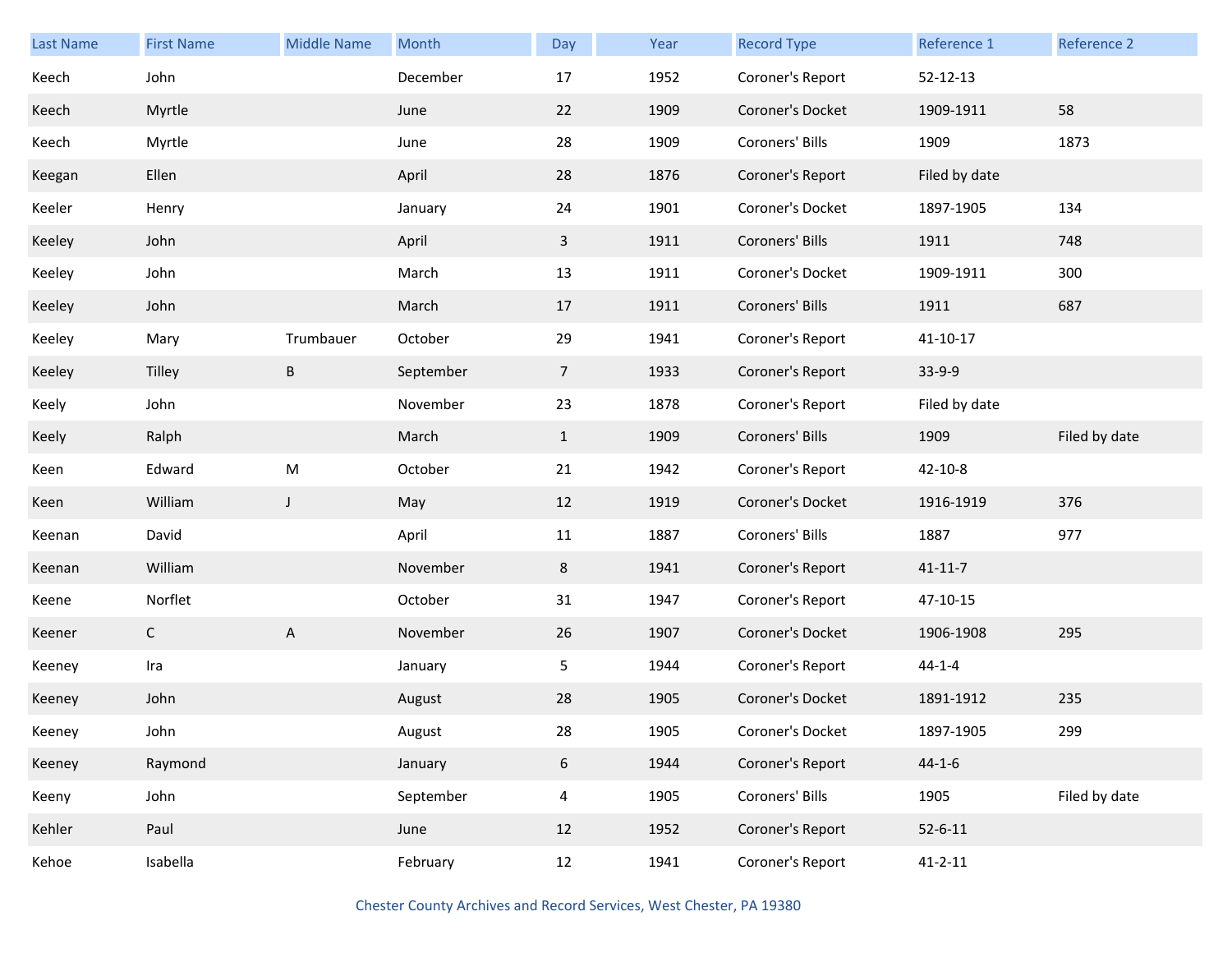| <b>Last Name</b> | <b>First Name</b> | <b>Middle Name</b> | Month     | Day            | Year | <b>Record Type</b> | Reference 1   | Reference 2   |
|------------------|-------------------|--------------------|-----------|----------------|------|--------------------|---------------|---------------|
| Kehoe            | James             |                    | October   | 5 <sub>1</sub> | 1936 | Coroner's Report   | 36-10-9       |               |
| Keidel           | Leonard           |                    | November  | $\overline{7}$ | 1939 | Coroner's Report   | 39-11-15      |               |
| Keim             | Walter            |                    | December  | $\mathbf{3}$   | 1909 | Coroners' Bills    | 1909          | Filed by date |
| Keimer           | Mary              | Bessie             | December  | $\overline{2}$ | 1951 | Coroner's Report   | $51 - 12 - 3$ |               |
| Keims            | Furman            |                    | April     | 23             | 1918 | Coroner's Docket   | 1916-1919     | 240           |
| Keims            | Walter            |                    | December  | $\mathbf{1}$   | 1909 | Coroner's Docket   | 1909-1911     | 115           |
| Kein             | Joseph            |                    | October   | 29             | 1892 | Coroner's Report   | 1892-10-3     |               |
| Keiper           | Robert            | E                  | June      | 13             | 1952 | Coroner's Report   | $52 - 6 - 13$ |               |
| Keisstterie      | Joseph            |                    | March     | 26             | 1914 | Coroner's Docket   | 1912-1914     | 287           |
| Keiter           | Robert            | Harold             | July      | 30             | 1950 | Coroner's Report   | $50 - 7 - 23$ |               |
| Keith            | Clara             |                    | January   | 25             | 1957 | Coroner's Report   | $57 - 1 - 10$ |               |
| Keith            | David             | A                  | December  | 28             | 1936 | Coroner's Report   | 36-12-16      |               |
| Keith            | Harry             |                    | July      | 9              | 1955 | Coroner's Report   | $55 - 7 - 8$  |               |
| Keith            | Samuel            |                    | September | 26             | 1935 | Coroner's Report   | 35-9-22       |               |
| Keithley         | Wesley            | $\mathsf C$        | September | 14             | 1951 | Coroner's Report   | $51 - 8 - 11$ |               |
| Keithly          | Wesley            | $\mathsf C$        | August    | 12             | 1951 | Coroner's Report   | $51 - 8 - 10$ |               |
| Keleher          | Catharine         |                    | February  | 19             | 1898 | Coroner's Docket   | 1897-1905     | 137           |
| Keleman          | Joseph            |                    | September | 28             | 1915 | Coroner's Docket   | 1915          | 82            |
| Kelemen          | (infant)          |                    | March     | 28             | 1948 | Coroner's Report   | 48-3-12       |               |
| Keliher          | Catharine         |                    | February  | 19             | 1898 | Coroner's Docket   | 1891-1912     | 226           |
| Keliher          | Catharine         |                    | February  | 23             | 1898 | Coroners' Bills    | 1898          | Filed by Date |
| Kelive           | Elizabeth         |                    | August    | $14\,$         | 1899 | Coroner's Docket   | 1897-1905     | 137           |
| Kelive           | Elizabeth         |                    | August    | 14             | 1899 | Coroner's Docket   | 1891-1912     | 223           |
| Kelive           | Elizabeth         |                    | August    | 17             | 1899 | Coroners' Bills    | 1899          | 2018          |
| Kell             | Allen             |                    | February  | $\mathbf{3}$   | 1829 | Coroners' Bills    | 1829          | 56            |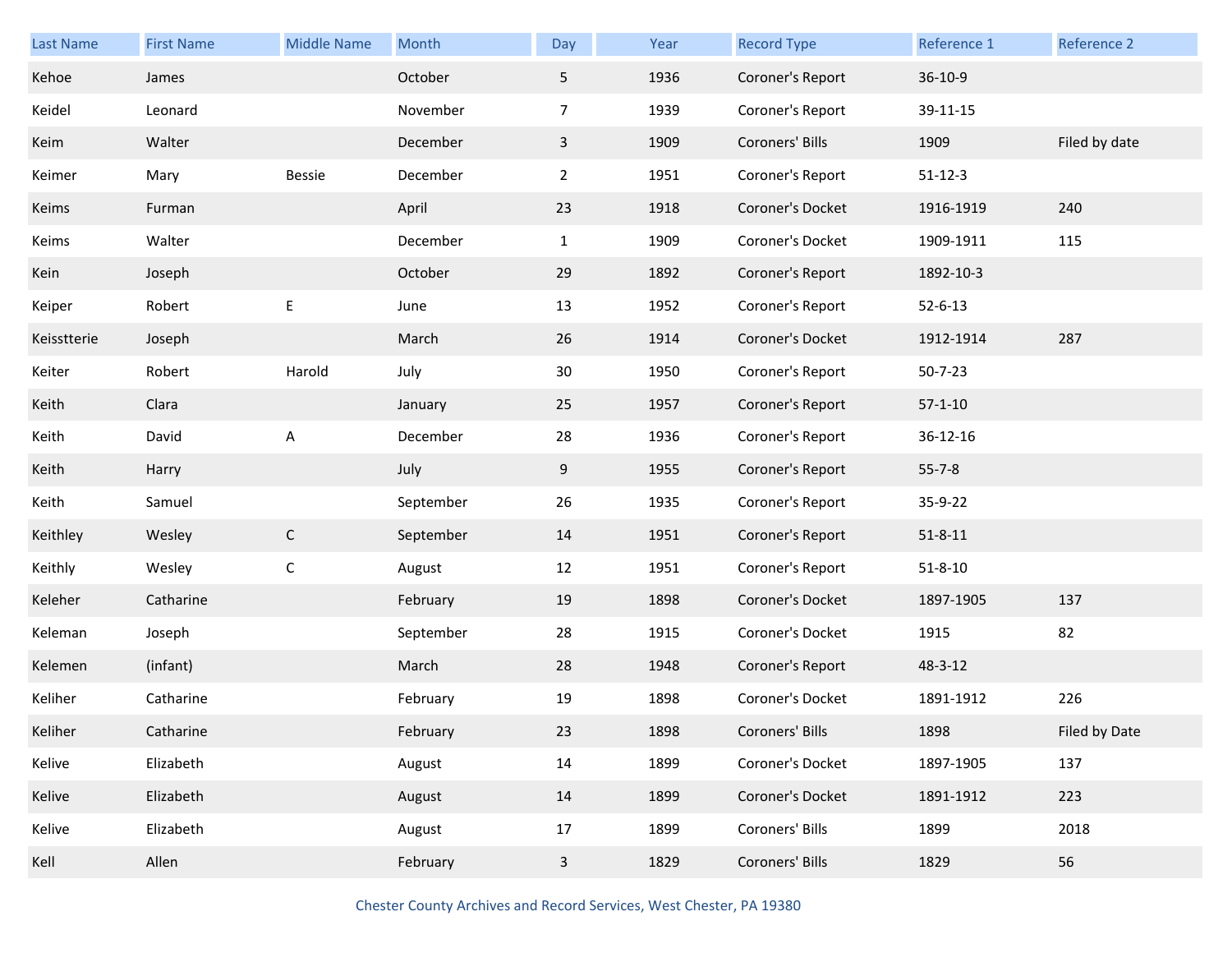| Last Name    | <b>First Name</b> | <b>Middle Name</b>        | Month    | Day            | Year | <b>Record Type</b>      | Reference 1   | Reference 2   |
|--------------|-------------------|---------------------------|----------|----------------|------|-------------------------|---------------|---------------|
| Kell         | William           | H                         | June     | 19             | 1891 | Coroner's Report        | 1891-6-7      |               |
| Kellar       | Anna              |                           | May      | 18             | 1886 | Coroners' Bills         | 1886          | 1441          |
| Kellar       | Jane              | $\sf H$                   | January  | $\overline{7}$ | 1957 | Coroner's Report        | $57-1-5$      |               |
| Kellar       | Lewis             | $\mathbf{I}$              | July     | 15             | 1949 | Coroner's Report        | 49-7-22       |               |
| Kellback     | Walter            | G                         | December | $\overline{4}$ | 1943 | Coroner's Report        | 43-12-3       |               |
| Kelleher     | Jerry             | $\mathsf F$               | February | $\mathbf{3}$   | 1934 | Coroner's Report        | $34 - 2 - 2$  |               |
| Kellen       | Amelia            |                           | November | 9              | 1903 | Coroner's Docket        | 1897-1905     | 138           |
| Kellenberger | David             | ${\sf M}$                 | February | 17             | 1914 | Coroner's Docket        | 1912-1914     | 275           |
| Keller       | Benjamin          |                           | June     | 18             | 1891 | Coroner's Report        | 1891-6-2      |               |
| Keller       | Benjamin          |                           | August   | 31             | 1954 | Coroner's Report        | 54-8-17       |               |
| Keller       | Clarence          | L                         | February | 16             | 1942 | Coroner's Report        | $42 - 2 - 13$ |               |
| Keller       | Claude            |                           | June     | 23             | 1940 | Coroner's Report        | $40 - 6 - 11$ |               |
| Keller       | Elizabeth         |                           | March    | 12             | 1907 | Coroner's Docket        | 1906-1908     | 176           |
| Keller       | Elizabeth         |                           | May      | 28             | 1907 | Coroners' Bills         | 1907          | 1514          |
| Keller       | Frank             |                           | October  | 31             | 1896 | Coroner's Report        | 1896-10-3     |               |
| Keller       | Henry             |                           | January  | 24             | 1901 | Coroner's Docket        | 1891-1912     | 230           |
| Keller       | J                 | $\mathsf F$               | February | 12             | 1916 | Coroner's Docket        | 1916-1919     | 8             |
| Keller       | John              |                           | October  | 10             | 1910 | Coroner's Docket        | 1909-1911     | 236           |
| Kelley       | Charles           |                           | April    | 9              | 1906 | Coroner's Docket        | 1906-1908     | 37            |
| Kelley       | Elizabeth         |                           | April    | 28             | 1918 | Coroner's Docket        | 1916-1919     | 241           |
| Kelley       | Horace            | Н                         | June     | 27             | 1910 | Coroners' Bills         | 1910          | Filed by date |
| Kelley       | Horace            | $\boldsymbol{\mathsf{H}}$ | June     | 22             | 1910 | Coroner's Docket        | 1909-1911     | 184           |
| Kelley       | James             |                           | August   | 27             | 1857 | <b>Quarter Sessions</b> | P/234         | No papers     |
| Kelley       | James             |                           | August   | 27             | 1857 | <b>Quarter Sessions</b> | P/209         | Aug. 1857     |
| Kelley       | James             | ${\sf W}$                 | June     | 23             | 1901 | Coroner's Docket        | 1891-1912     | 230           |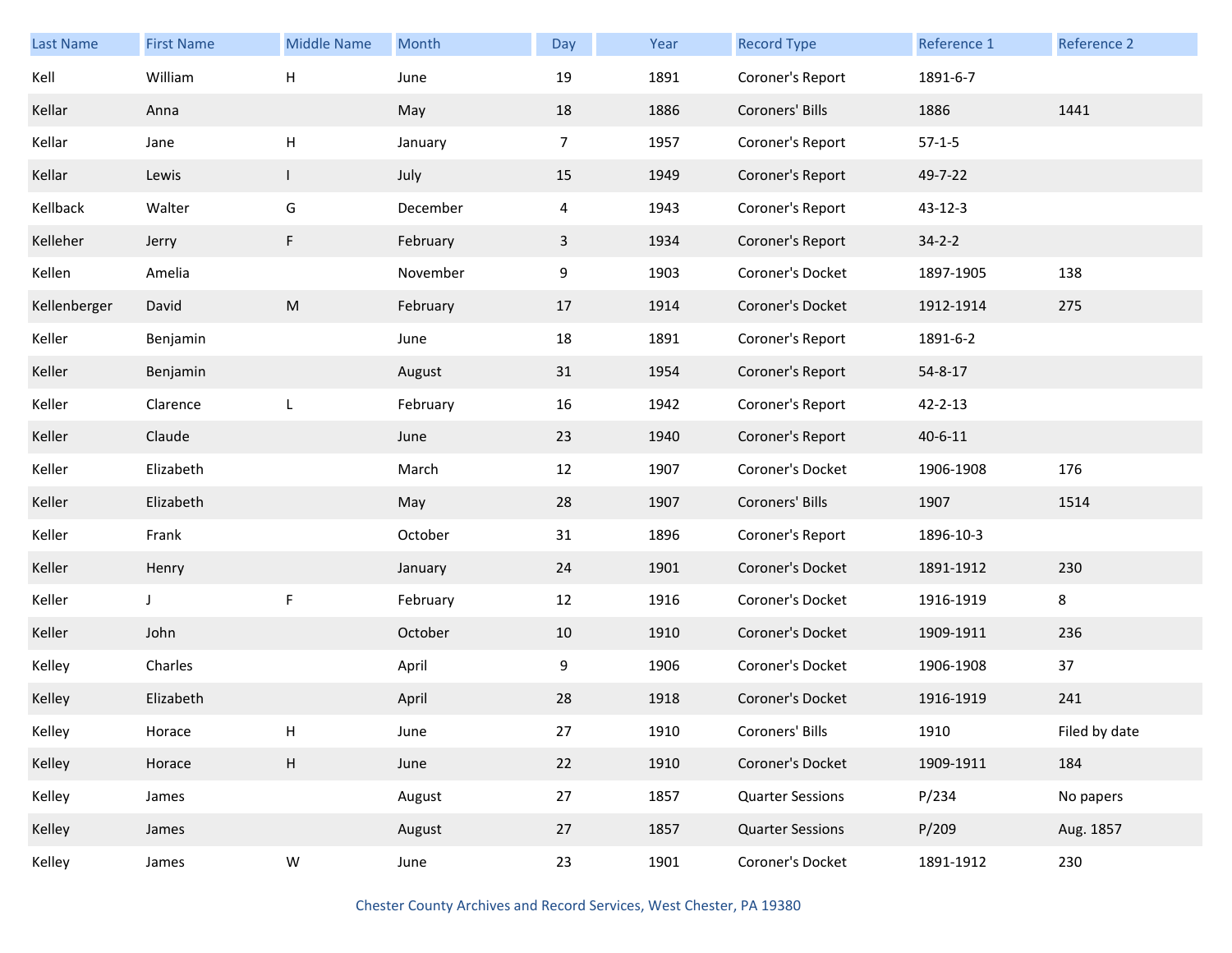| <b>Last Name</b> | <b>First Name</b> | <b>Middle Name</b> | Month     | Day             | Year | <b>Record Type</b> | Reference 1   | Reference 2 |
|------------------|-------------------|--------------------|-----------|-----------------|------|--------------------|---------------|-------------|
| Kelley           | Jeremiah          |                    | November  | 16              | 1903 | Coroner's Docket   | 1891-1912     | 225         |
| Kelley           | John              |                    | June      | 30              | 1907 | Coroner's Docket   | 1906-1908     | 225         |
| Kelley           | Lucy              | $\sf B$            | April     | 16              | 1931 | Coroner's Report   | $31 - 4 - 5$  |             |
| Kelley           | Ralph             |                    | February  | 22              | 1909 | Coroner's Docket   | 1909-1911     | 22          |
| Kelley           | Thomas            |                    | May       | 20              | 1904 | Coroner's Docket   | 1891-1912     | 229         |
| Kelley           | Thomas            |                    | May       | 23              | 1904 | Coroners' Bills    | 1904          | 1571        |
| Kelley           | Walter            | E                  | May       | 24              | 1906 | Coroner's Docket   | 1906-1908     | 59          |
| Kelley           | William           | Н                  | April     | 30              | 1945 | Coroner's Report   | 45-4-23       |             |
| Kellon           | Massey            |                    | March     | $\mathbf{3}$    | 1943 | Coroner's Report   | $43 - 3 - 3$  |             |
| Kellor           | Sherman           |                    | October   | 17              | 1917 | Coroner's Docket   | 1916-1919     | 166         |
| Kellum           | Henry             |                    | December  | 27              | 1945 | Coroner's Report   | 45-12-19      |             |
| Kelly            | Anthony           | Eugene             | April     | 9               | 1943 | Coroner's Report   | $43 - 4 - 5$  |             |
| Kelly            | Cornelia          | Ann                | June      | 13              | 1949 | Coroner's Report   | $49 - 6 - 6$  |             |
| Kelly            | Donald            | Ralph              | February  | 23              | 1950 | Coroner's Report   | $50 - 2 - 20$ |             |
| Kelly            | Frank             | $\mathsf{A}$       | September | 13              | 1911 | Coroner's Docket   | 1909-1911     | 382         |
| Kelly            | Ida               |                    | February  | 12              | 1918 | Coroner's Docket   | 1916-1919     | 224         |
| Kelly            | James             |                    | July      | $\overline{2}$  | 1806 | Coroner's Report   | Filed by date |             |
| Kelly            | James             | W                  | June      | 23              | 1901 | Coroner's Docket   | 1897-1905     | 135         |
| Kelly            | Jennie            |                    | March     | $7\overline{ }$ | 1943 | Coroner's Report   | $43 - 3 - 5$  |             |
| Kelly            | Jeremiah          |                    | November  | 16              | 1903 | Coroner's Docket   | 1897-1905     | 136         |
| Kelly            | John              |                    | September | 25              | 1831 | Coroner's Report   | Filed by date |             |
| Kelly            | John              |                    | December  | 4               | 1939 | Coroner's Report   | 39-12-1       |             |
| Kelly            | Karin             | Byrne              | August    | 8               | 1950 | Coroner's Report   | $50 - 8 - 6$  |             |
| Kelly            | Mary              |                    | October   | 8               | 1952 | Coroner's Report   | $52 - 10 - 4$ |             |
| Kelly            | Mary              | ${\sf P}$          | September | 27              | 1951 | Coroner's Report   | $51-9-22$     |             |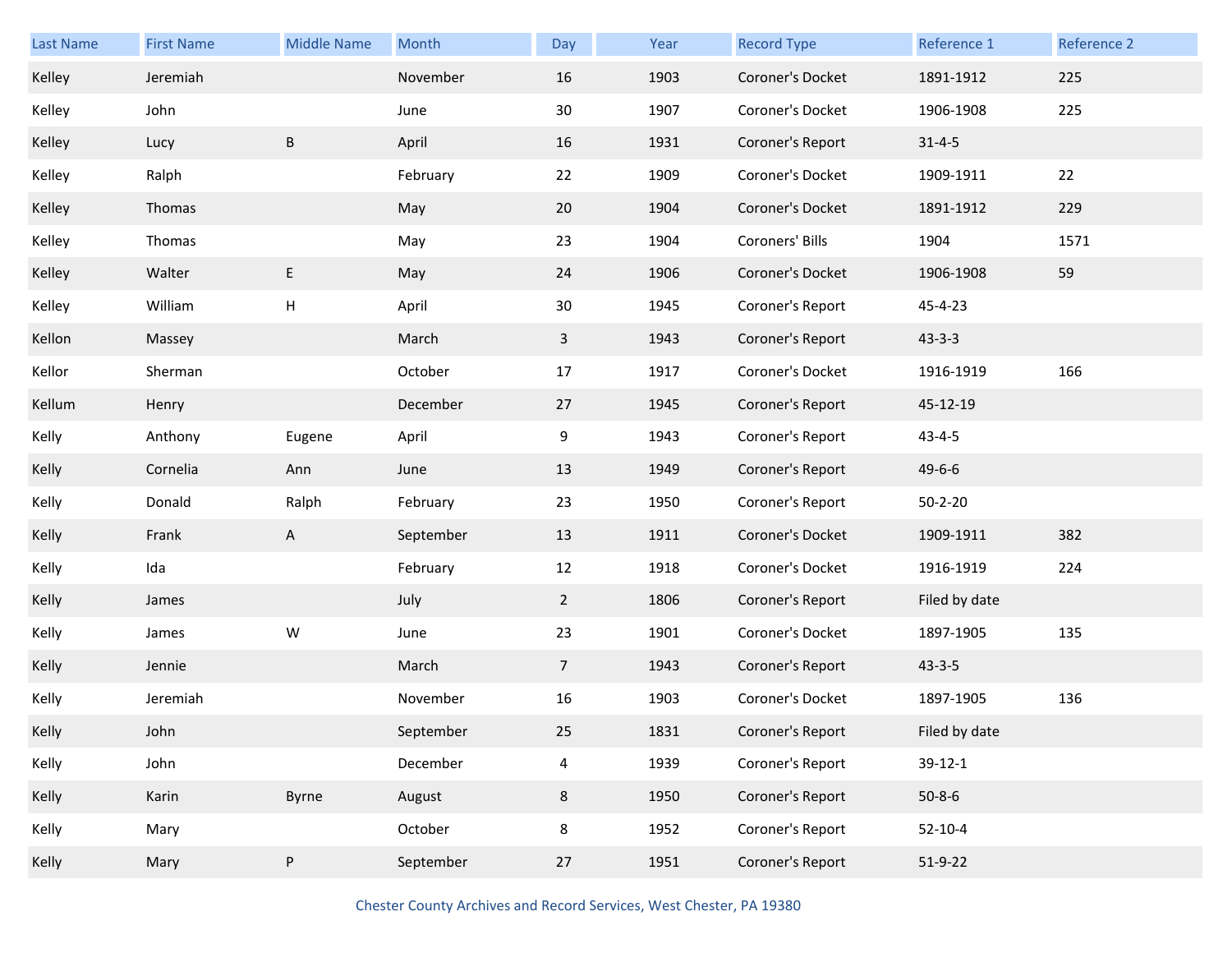| Last Name | <b>First Name</b>     | <b>Middle Name</b> | Month    | Day            | Year | <b>Record Type</b>      | Reference 1   | Reference 2   |
|-----------|-----------------------|--------------------|----------|----------------|------|-------------------------|---------------|---------------|
| Kelly     | Neonto                |                    | May      | 6              | 1908 | Coroners' Bills         | 1908          | Filed by date |
| Kelly     | Thomas                |                    | May      | 20             | 1904 | Coroner's Docket        | 1897-1905     | 135           |
| Kelly     | Walter                |                    | December | 28             | 1913 | Coroner's Docket        | 1912-1914     | 260           |
| Kelly     | William               |                    | May      | 10             | 1855 | <b>Quarter Sessions</b> | P/16          | Apr. 1855     |
| Kelly     | William               |                    | November | 30             | 1940 | Coroner's Report        | 40-11-11      |               |
| Kelly     | William               | $\mathsf{C}$       | February | $\overline{7}$ | 1940 | Coroner's Report        | $40 - 2 - 3$  |               |
| Kelly     | William               | T                  | July     | 22             | 1940 | Coroner's Report        | $40 - 7 - 13$ |               |
| Kelso     | May                   | Elizabeth          | February | 23             | 1941 | Coroner's Report        | $41 - 2 - 19$ |               |
| Kemp      | (infant)              |                    | February | 5 <sub>1</sub> | 1917 | Coroner's Docket        | 1916-1919     | 84            |
| Kempesti  | Paul                  |                    | December | $\overline{7}$ | 1940 | Coroner's Report        | $40 - 12 - 5$ |               |
| Kenady    | Ebenezer              |                    | August   | 6              | 1844 | <b>Quarter Sessions</b> | N/172         | Aug. 1844     |
| Kendig    | Charles               |                    | February | 15             | 1909 | Coroners' Bills         | 1909          | Filed by date |
| Kendig    | Charlie               |                    | January  | 25             | 1909 | Coroner's Docket        | 1909-1911     | 10            |
| Kendig    | John                  | G                  | March    | 6              | 1941 | Coroner's Report        | $41 - 3 - 9$  |               |
| Kendig    | Simon                 |                    | December | 16             | 1917 | Coroner's Docket        | 1916-1919     | 196           |
| Kendig    | Witmer                | J                  | June     | 3              | 1940 | Coroner's Report        | $40 - 6 - 2$  |               |
| Kendrey   | David                 | Roscoe             | October  | $\mathbf{1}$   | 1930 | Coroner's Report        | $30 - 10 - 8$ |               |
| Kennady   | William               | S                  | April    | 6              | 1937 | Coroner's Report        | $37 - 4 - 15$ |               |
| Kennard   | Isaac                 |                    | December | 23             | 1908 | Coroners' Bills         | 1908          | 3661          |
| Kennard   | Isaac                 |                    | December | 23             | 1908 | Coroners' Bills         | 1908          | Filed by date |
| Kennard   | Isaac                 |                    | December | 20             | 1908 | Coroner's Docket        | 1906-1908     | 442           |
| Kennedy   | (infant of Ida and Ja |                    | January  | 30             | 1919 | Coroner's Docket        | 1916-1919     | 351           |
| Kennedy   | Charles               |                    | December | 20             | 1916 | Coroner's Docket        | 1916-1920     | 59            |
| kennedy   | Clara                 | Tyson              | February | $\overline{4}$ | 1942 | Coroner's Report        | $42 - 2 - 3$  |               |
| Kennedy   | Dennis                |                    | December | 22             | 1905 | Coroner's Docket        | 1891-1912     | 234           |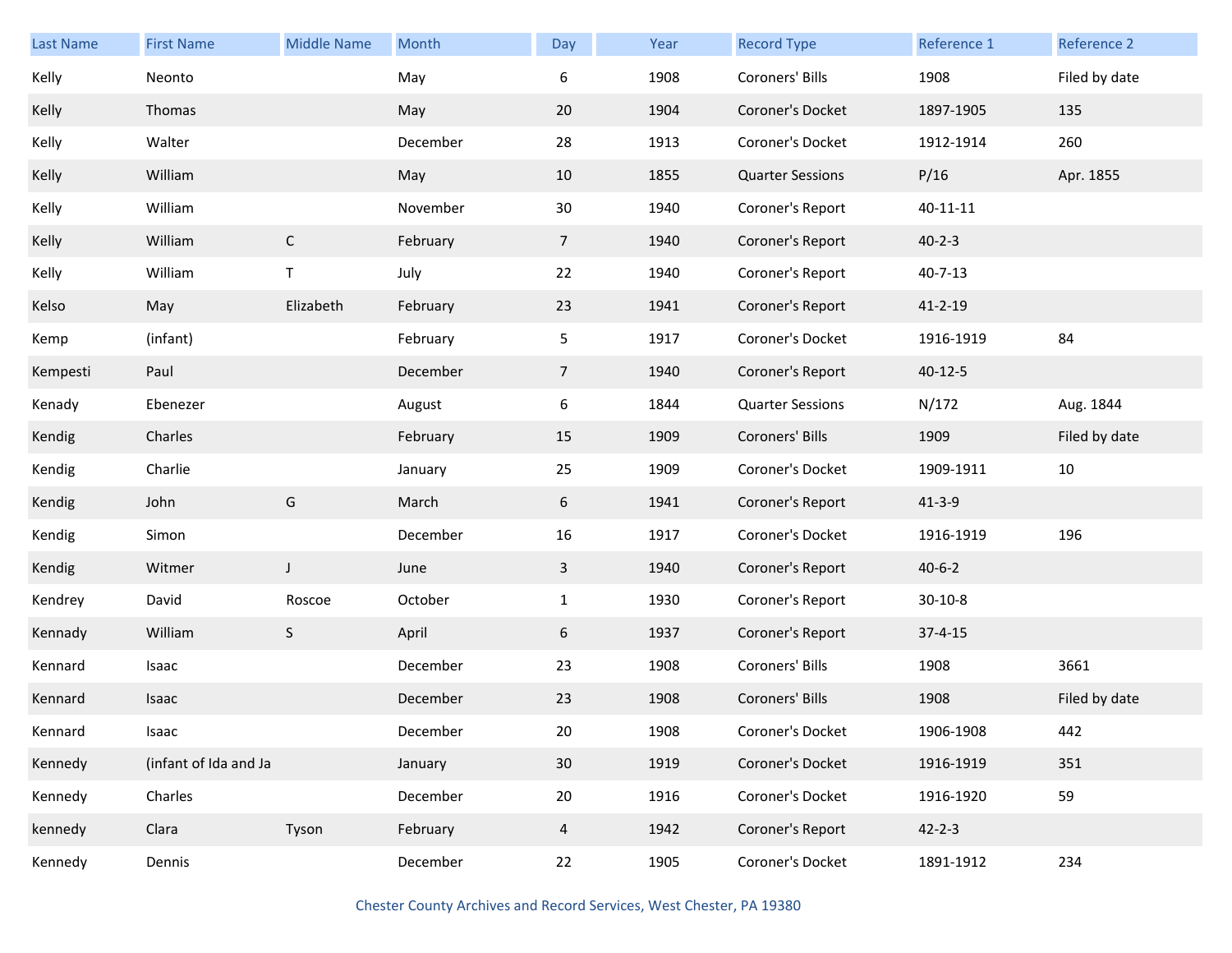| Last Name  | <b>First Name</b> | <b>Middle Name</b> | Month     | Day          | Year | <b>Record Type</b> | Reference 1   | Reference 2   |
|------------|-------------------|--------------------|-----------|--------------|------|--------------------|---------------|---------------|
| Kennedy    | Dennis            |                    | December  | 28           | 1905 | Coroners' Bills    | 1905          | 3375          |
| Kennedy    | Dennis            |                    | December  | 22           | 1905 | Coroner's Docket   | 1897-1905     | 316           |
| Kennedy    | Edward            | $\mathsf{J}$       | August    | 17           | 1947 | Coroner's Report   | $47 - 8 - 8$  |               |
| Kennedy    | Hayes             |                    | July      | 4            | 1906 | Coroner's Docket   | 1906-1908     | 77            |
| Kennedy    | Hayes             |                    | July      | 10           | 1906 | Coroners' Bills    | 1906          | Filed by date |
| Kennedy    | John              | E                  | October   | 9            | 1952 | Coroner's Report   | $52 - 10 - 5$ |               |
| Kennedy    | John              | $\mathsf{R}$       | February  | 14           | 1900 | Coroners' Bills    | 1900          | 317           |
| Kennedy    | John              | R                  | February  | 23           | 1900 | Coroners' Bills    | 1900          | 331           |
| Kennedy    | John              | $\mathsf{R}$       | February  | 10           | 1900 | Coroner's Docket   | 1891-1912     | 226           |
| Kennedy    | John              | Raudolf            | February  | 10           | 1900 | Coroner's Docket   | 1897-1905     | 134           |
| Kennedy    | William           |                    | January   | $\mathbf{1}$ | 1914 | Coroner's Docket   | 1912-1914     | 264           |
| Kennel     | Christian         | D                  | March     | 29           | 1947 | Coroner's Report   | $47 - 3 - 7$  |               |
| Kennel     | Harold            | Leroy              | July      | 23           | 1943 | Coroner's Report   | $43 - 7 - 11$ |               |
| Kenney     | Frank             |                    | October   | 5            | 1877 | Coroner's Report   | Filed by date |               |
| Kenney     | Frank             |                    | December  | 28           | 1877 | Coroners' Bills    | 1877          | Filed by Date |
| Kenney     | Frank             |                    | October   | 9            | 1878 | Coroners' Bills    | 1878          | Filed by Date |
| Kenney     | Frank             |                    | April     | 18           | 1878 | Coroners' Bills    | 1878          | Filed by Date |
| Kenney     |                   |                    |           |              |      |                    |               |               |
|            | John              |                    | August    | 14           | 1907 | Coroners' Bills    | 1907          | Filed by date |
| Kenney     | John              |                    | August    | 9            | 1907 | Coroner's Docket   | 1906-1908     | 243           |
| Kenney     | Lemuel            | Н                  | September | 5            | 1944 | Coroner's Report   | 44-9-7        |               |
| Kenney     | mary              |                    | October   | 21           | 1949 | Coroner's Report   | 49-10-16      |               |
| Kenney     | Patrick           |                    | November  | 26           | 1876 | Coroner's Report   | Filed by date |               |
| Kennworthy | James             | $\sf B$            | December  | 11           | 1905 | Coroners' Bills    | 1905          | Filed by date |
| Kenrist    | Stephen           |                    | August    | 23           | 1917 | Coroner's Docket   | 1916-1919     | 143           |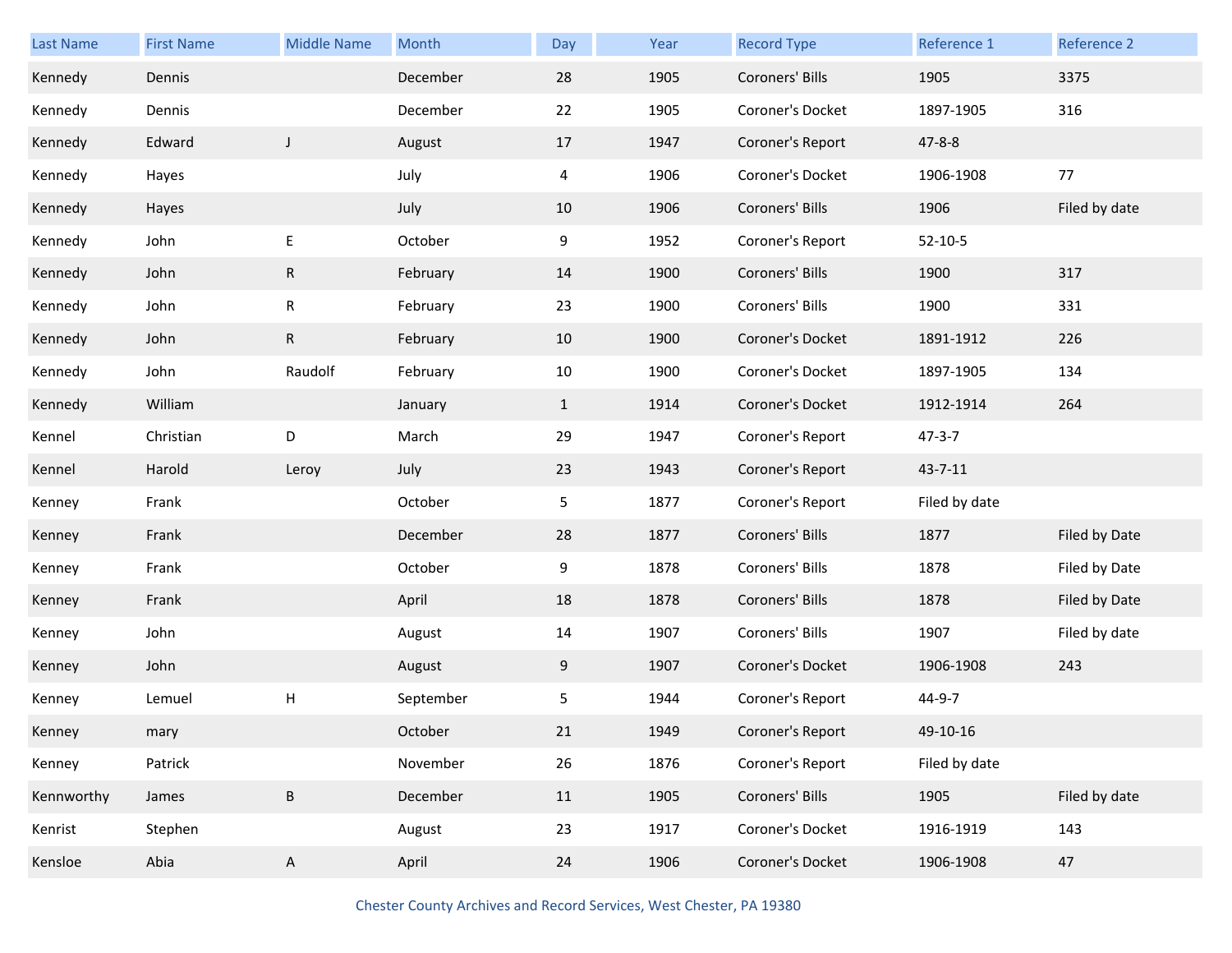| <b>Last Name</b> | <b>First Name</b> | <b>Middle Name</b> | Month     | Day            | Year | <b>Record Type</b> | Reference 1   | Reference 2 |
|------------------|-------------------|--------------------|-----------|----------------|------|--------------------|---------------|-------------|
| Kent             | Minnie            | R                  | March     | 9              | 1945 | Coroner's Report   | $45 - 3 - 5$  |             |
| Kenworthy        | James             | P                  | December  | $\overline{2}$ | 1905 | Coroner's Docket   | 1891-1912     | 236         |
| Kenworthy        | Jas               | D                  | December  | $\overline{2}$ | 1905 | Coroner's Docket   | 1897-1905     | 313         |
| Keota            | Marguerite        |                    | March     | 6              | 1954 | Coroner's Report   | $54 - 3 - 1$  |             |
| Kern             | Lawrance          |                    | July      | 24             | 1949 | Coroner's Report   | 49-7-32       |             |
| Kern             | Richard           | F                  | November  | 9              | 1955 | Coroner's Report   | $55 - 11 - 4$ |             |
| Kerns            | John              |                    | December  | 14             | 1877 | Coroner's Report   | Filed by date |             |
| Kerns            | Samuel            |                    | October   | 28             | 1934 | Coroner's Report   | 34-10-10      |             |
| Kerr             | Helen             |                    | September | 20             | 1902 | Coroner's Docket   | 1897-1905     | 136         |
| Kerr             | Helen             | L                  | September | 21             | 1903 | Coroners' Bills    | 1903          | 2114        |
| Kerr             | Sara              |                    | January   | 8              | 1930 | Coroner's Report   | $30 - 1 - 5$  |             |
| Kerr             | William           | H                  | October   | $\overline{2}$ | 1913 | Coroner's Docket   | 1912-1914     | 241         |
| Kerrigan         | John              | Α                  | August    | 9              | 1944 | Coroner's Report   | 44-8-17       |             |
| Kerstetter       | $\mathsf{C}$      |                    | April     | 9              | 1933 | Coroner's Report   | $33 - 4 - 9$  |             |
| Kesinger         | Dorris            |                    | September | $\mathbf{1}$   | 1930 | Coroner's Report   | 30-9-11       |             |
| Kester           | Joseph            |                    | May       | 15             | 1931 | Coroner's Report   | $31 - 5 - 8$  |             |
| Ketler           | Anna              | ${\sf R}$          | June      | 6              | 1934 | Coroner's Report   | $34 - 7 - 7$  |             |
| Key              | Mildred           | M                  | June      | $\overline{7}$ | 1945 | Coroner's Report   | $45 - 6 - 6$  |             |
| Keyes            | Alfred            | A                  | August    | 19             | 1918 | Coroner's Docket   | 1916-1919     | 281         |
| Keyes            | Thomas            | В                  | May       | 14             | 1944 | Coroner's Report   | 44-5-10       |             |
| Keys             | Joseph            | Early              | January   | 20             | 1939 | Coroner's Report   | $39 - 1 - 11$ |             |
| Keyton           | Henry             | ${\sf N}$          | June      | 14             | 1939 | Coroner's Report   | $39 - 6 - 9$  |             |
| Kibby            | Ralph             | ${\sf M}$          | November  | 21             | 1953 | Coroner's Report   | 53-11-20      |             |
| Kickham          | Thomas            |                    | February  | 23             | 1893 | Coroner's Report   | 1893-2-5      |             |
| Kidd             | Clarence          |                    | April     | 21             | 1947 | Coroner's Report   | $47 - 4 - 6$  |             |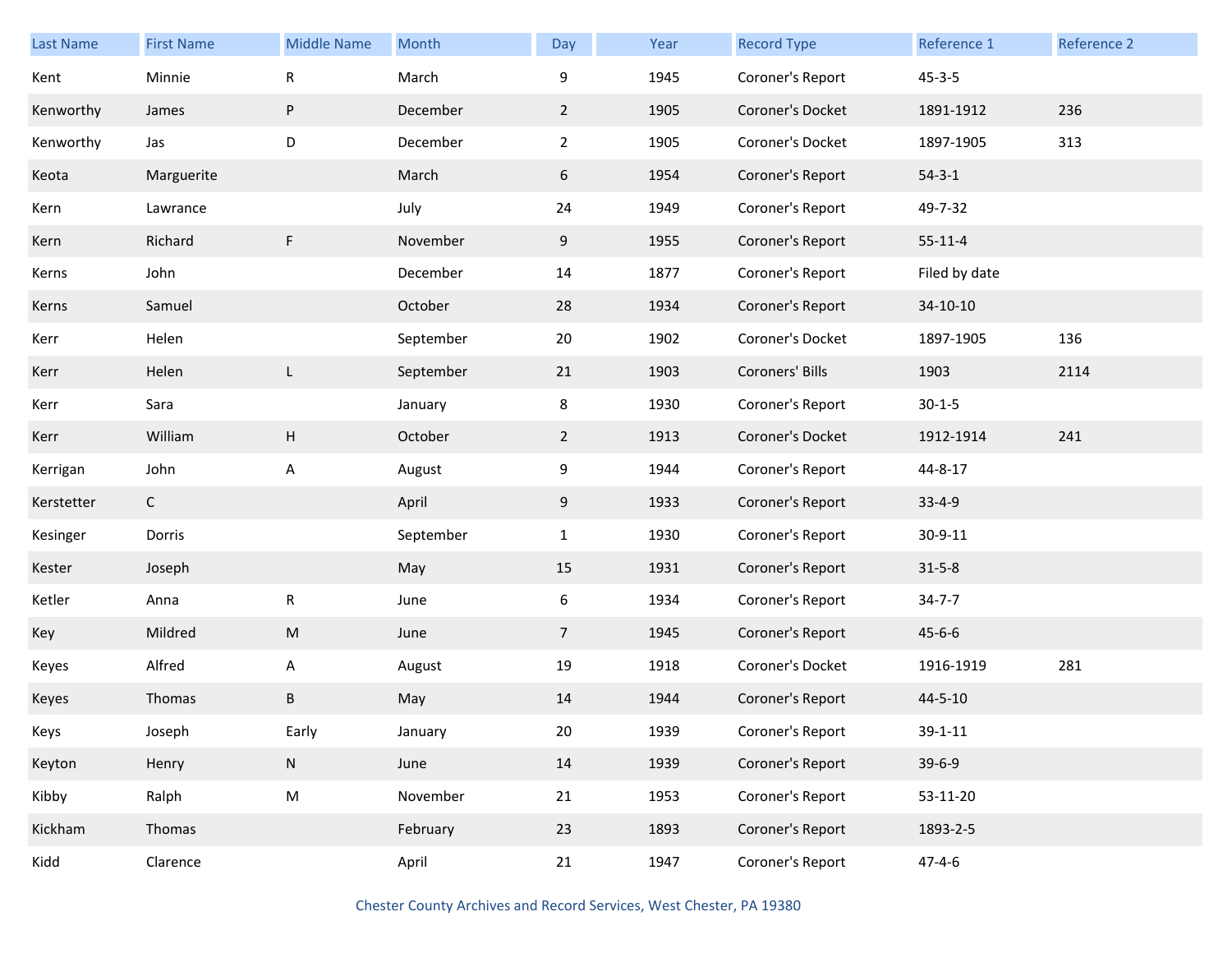| <b>Last Name</b> | <b>First Name</b> | <b>Middle Name</b> | Month     | Day            | Year | <b>Record Type</b>      | Reference 1    | Reference 2   |
|------------------|-------------------|--------------------|-----------|----------------|------|-------------------------|----------------|---------------|
| Kilgore          | Calvin            | Leroy              | November  | $\mathbf{1}$   | 1951 | Coroner's Report        | $51 - 11 - 1$  |               |
| Kilgore          | Louise            |                    | January   | 5              | 1933 | Coroner's Report        | $33 - 1 - 5$   |               |
| Killen           | Ainslie           |                    | November  | 9              | 1903 | Coroner's Docket        | 1891-1912      | 223           |
| Killinger        | Celia             |                    | February  | 27             | 1940 | Coroner's Report        | $40 - 2 - 20$  |               |
| Killinger        | Harry             |                    | May       | $\overline{2}$ | 1945 | Coroner's Report        | $45 - 5 - 2$   |               |
| Kilpatrick       | Clifford          |                    | March     | 27             | 1931 | Coroner's Report        | $31 - 3 - 12$  |               |
| Kilpatrick       | Joseph            | U                  | September | 22             | 1931 | Coroner's Report        | $31 - 9 - 11$  |               |
| Kilpatrick       | Mary              |                    | August    | 10             | 1950 | Coroner's Report        | $50 - 8 - 9$   |               |
| Kimball          | Walter            | Franklin           | June      | $\mathbf{3}$   | 1941 | Coroner's Report        | $41 - 6 - 2$   |               |
| Kimble           | Elizabeth         | Anna               | September | $\overline{7}$ | 1931 | Coroner's Report        | $31 - 9 - 1$   |               |
| Kimble           | Ferris            | Kirk               | August    | 18             | 1953 | Coroner's Report        | $53 - 8 - 11$  |               |
| Kimble           | George            |                    | September | 19             | 1900 | Coroners' Bills         | 1900           | 2613          |
| Kimble           | George            |                    | September | 17             | 1900 | Coroner's Docket        | 1891-1912      | 227           |
| Kimble           | George            |                    | September | 17             | 1900 | Coroner's Docket        | 1897-1905      | 139           |
| Kimble           | Reuban            |                    | November  | 14             | 1822 | Coroners' Bills         | 1822           | 64            |
| Kimble           | Susan             | Emma               | October   | 26             | 1859 | <b>Quarter Sessions</b> | P/396          | Oct. 1859     |
| Kimble           | Susan             | Emma               | November  | 18             | 1859 | Coroners' Bills         | 1859           | 601           |
| Kimble           | Susan             | Emma               | February  | 18             | 1860 | Coroners' Bills         | 1860           | 148           |
| Kimery           | Isaac             | $\mathsf O$        | December  | 17             | 1951 | Coroner's Report        | $51 - 12 - 19$ |               |
| Kimes            | Henry             |                    | November  | 25             | 1898 | Coroner's Docket        | 1897-1905      | 137           |
| Kimes            | henry             |                    | November  | 25             | 1898 | Coroner's Docket        | 1891-1912      | 228           |
| Kimes            | Henry             |                    | December  | $\mathbf{1}$   | 1898 | Coroners' Bills         | 1898           | Filed by Date |
| Kimes            | Horace            | ${\sf W}$          | July      | 26             | 1889 | Coroners' Bills         | 1889           | 1683          |
| Kimes            | John              |                    | April     | 24             | 1854 | <b>Quarter Sessions</b> | O/442          | Apr. 1854     |
| Kinary           | James             |                    | April     | 21             | 1906 | Coroner's Docket        | 1906-1908      | 44            |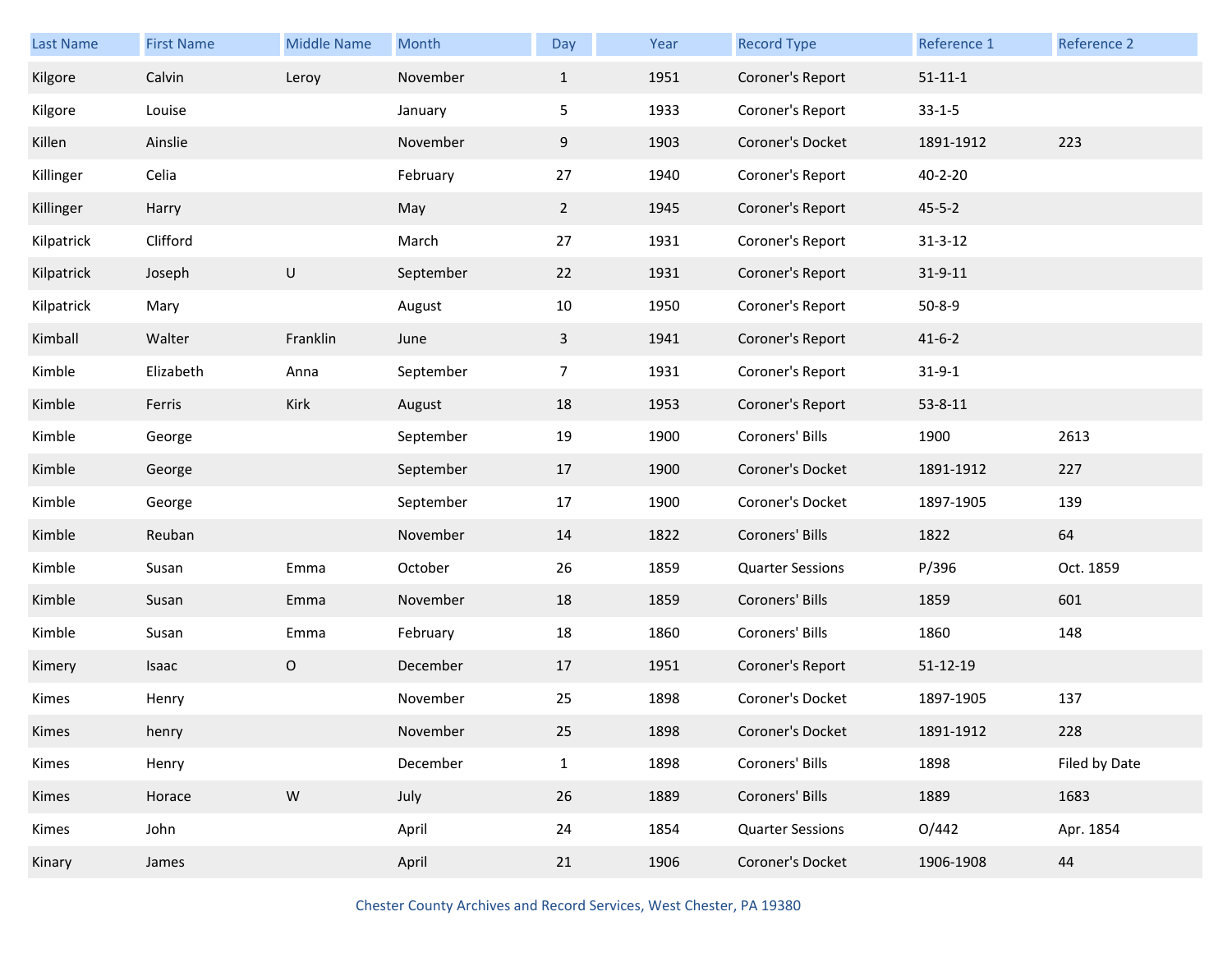| <b>Last Name</b> | <b>First Name</b> | <b>Middle Name</b> | Month     | Day            | Year | <b>Record Type</b> | Reference 1   | Reference 2 |
|------------------|-------------------|--------------------|-----------|----------------|------|--------------------|---------------|-------------|
| Kincaid          | James             |                    | November  | 4              | 1797 | Coroner's Report   | Filed by date |             |
| Kindt            | Cleveland         | F                  | March     | 17             | 1905 | Coroner's Docket   | 1897-1905     | 291         |
| Kindt            | Cleveland         | F                  | March     | 17             | 1905 | Coroner's Docket   | 1891-1912     | 235         |
| Kindt            | Cleveland         | J                  | April     | 24             | 1905 | Coroners' Bills    | 1905          | 1009        |
| King             | Alfonzo           |                    | January   | 28             | 1919 | Coroner's Docket   | 1916-1919     | 347         |
| King             | Charles           |                    | September | 4              | 1946 | Coroner's Report   | $46 - 9 - 5$  |             |
| King             | Clifford          | Roecker            | July      | 3              | 1951 | Coroner's Report   | $51 - 7 - 3$  |             |
| King             | Edward            | P                  | August    | 20             | 1830 | Coroner's Report   | Filed by date |             |
| King             | Edward            | ${\sf P}$          | November  | $\overline{4}$ | 1830 | Coroners' Bills    | 1830          | 696         |
| King             | George            |                    | March     | 9              | 1914 | Coroner's Docket   | 1912-1914     | 279         |
| King             | George            | ${\sf M}$          | October   | $\overline{7}$ | 1911 | Coroner's Docket   | 1909-1911     | 389         |
| King             | George            | W                  | October   | $\mathbf{1}$   | 1909 | Coroner's Docket   | 1909-1911     | 93          |
| King             | George            | W                  | October   | 11             | 1909 | Coroners' Bills    | 1909          | 2737        |
| King             | Hannah            | M                  | January   | 31             | 1936 | Coroner's Report   | $36 - 1 - 24$ |             |
| King             | Harry             | $\mathsf C$        | October   | 14             | 1918 | Coroner's Docket   | 1916-1919     | 307         |
| King             | Helen             | W                  | October   | 21             | 1946 | Coroner's Report   | 46-10-23      |             |
| King             | Hubert            | F                  | May       | $\mathbf{3}$   | 1953 | Coroner's Report   | $53 - 5 - 2$  |             |
| King             | Irene             | H                  | July      | $2^{\circ}$    | 1949 | Coroner's Report   | $49 - 7 - 1$  |             |
| King             | James             |                    | May       | 18             | 1906 | Coroner's Docket   | 1906-1908     | 56          |
| King             | Kathryn           | DeSilver           | November  | 24             | 1934 | Coroner's Report   | 34-11-18      |             |
| King             | Mack              |                    | September | 25             | 1952 | Coroner's Report   | 52-9-28       |             |
| King             | Randle            | Brinhurst          | April     | 29             | 1954 | Coroner's Report   | 54-4-35       |             |
| King             | Robert            |                    | September | 18             | 1930 | Coroner's Report   | 30-9-14       |             |
| King             | Samuel            | ${\sf M}$          | July      | 10             | 1945 | Coroner's Report   | $45 - 7 - 4$  |             |
| Kingler          | Benjamin          | M                  | July      | $26\,$         | 1887 | Coroners' Bills    | 1887          | 1670        |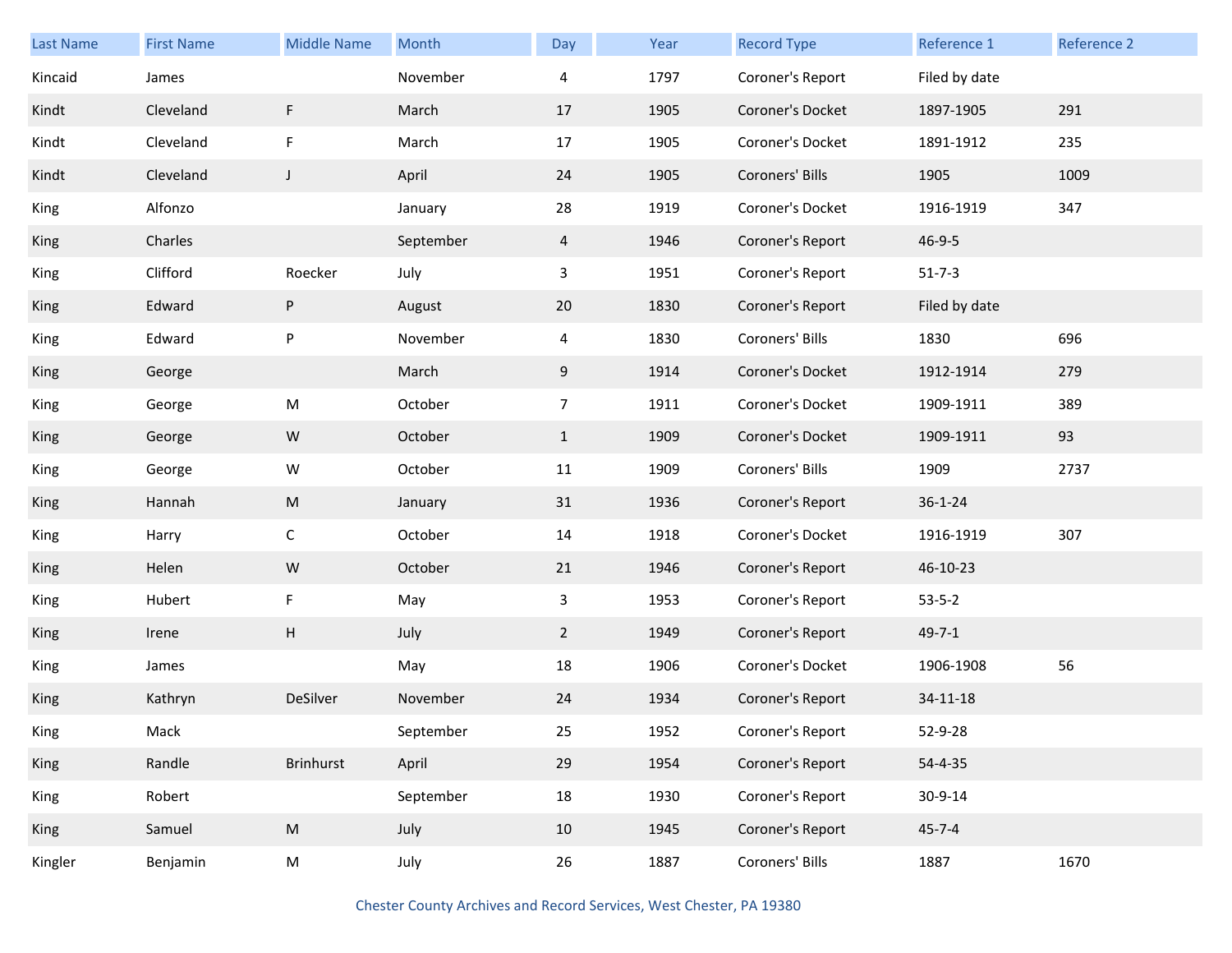| <b>Last Name</b> | <b>First Name</b> | <b>Middle Name</b> | Month     | <b>Day</b>     | Year | <b>Record Type</b>      | Reference 1   | Reference 2   |
|------------------|-------------------|--------------------|-----------|----------------|------|-------------------------|---------------|---------------|
| Kingold          | Leon              |                    | March     | 38             | 1893 | Coroner's Report        | 1893-3-5      |               |
| Kinkaid          | James             |                    | February  | 23             | 1798 | Coroners' Bills         | 1798          | Filed by Date |
| Kinnard          | William           | $\mathsf S$        | November  | 23             | 1938 | Coroner's Report        | 38-11-18      |               |
| Kinsella         | Thomas            |                    | April     | 25             | 1944 | Coroner's Report        | $44 - 4 - 15$ |               |
| Kinsey           | Harry             |                    | December  | $\overline{7}$ | 1947 | Coroner's Report        | 47-12-12      |               |
| Kinsey           | Samuel            |                    | July      | 21             | 1854 | <b>Quarter Sessions</b> | O/469         | No Papers     |
| Kinslow          | Henry             |                    | May       | 21             | 1944 | Coroner's Report        | $44 - 5 - 13$ |               |
| Kirk             | <b>Ellis</b>      | B                  | November  | 24             | 1903 | Coroner's Docket        | 1891-1912     | 224           |
| Kirk             | <b>Ellis</b>      | B                  | November  | 24             | 1903 | Coroner's Docket        | 1897-1905     | 138           |
| Kirk             | <b>Ellis</b>      | B                  | December  | 14             | 1903 | Coroners' Bills         | 1903          | 2862          |
| Kirk             | Irvin             | E                  | September | 9              | 1955 | Coroner's Report        | $55-9-3$      |               |
| Kirk             | Jess              | R                  | November  | 27             | 1877 | Coroner's Report        | Filed by date |               |
| Kirk             | John              | Wells              | July      | 19             | 1917 | Coroner's Docket        | 1916-1920     | 93            |
| Kirk             | Michael           |                    | September | 22             | 1888 | Coroners' Bills         | 1888          | Filed by Date |
| Kirk             | Patrick           |                    | August    | 29             | 1807 | Coroner's Report        | Filed by date |               |
| Kirk             | Phillip           |                    | June      |                |      |                         |               |               |
| Kirk             |                   |                    |           | $\overline{2}$ | 1940 | Coroner's Report        | $40 - 6 - 8$  |               |
|                  | Pinkney           | Jacob              | May       | 26             | 1931 | Coroner's Report        | $31 - 5 - 17$ |               |
| Kirk             | Samuel            |                    | January   | 27             | 1947 | Coroner's Report        | $47 - 1 - 16$ |               |
| Kirk             | Stuart            | L                  | September | 17             | 1951 | Coroner's Report        | $51 - 9 - 11$ |               |
| Kirk             | William           |                    | May       | 27             | 1917 | Coroner's Docket        | 1916-1920     | 82            |
| Kirker           | George            | J                  | April     | 23             | 1939 | Coroner's Report        | 39-4-14       |               |
| Kirkner          | Harry             | ${\sf M}$          | May       | 26             | 1943 | Coroner's Report        | 43-5-24       |               |
| Kirkner          | Samuel            | $\mathsf{R}$       | April     | 26             | 1944 | Coroner's Report        | 44-4-16       |               |
| Kirkpatrick      | Arthur            | F                  | June      | 24             | 1887 | Coroners' Bills         | 1887          | 1672          |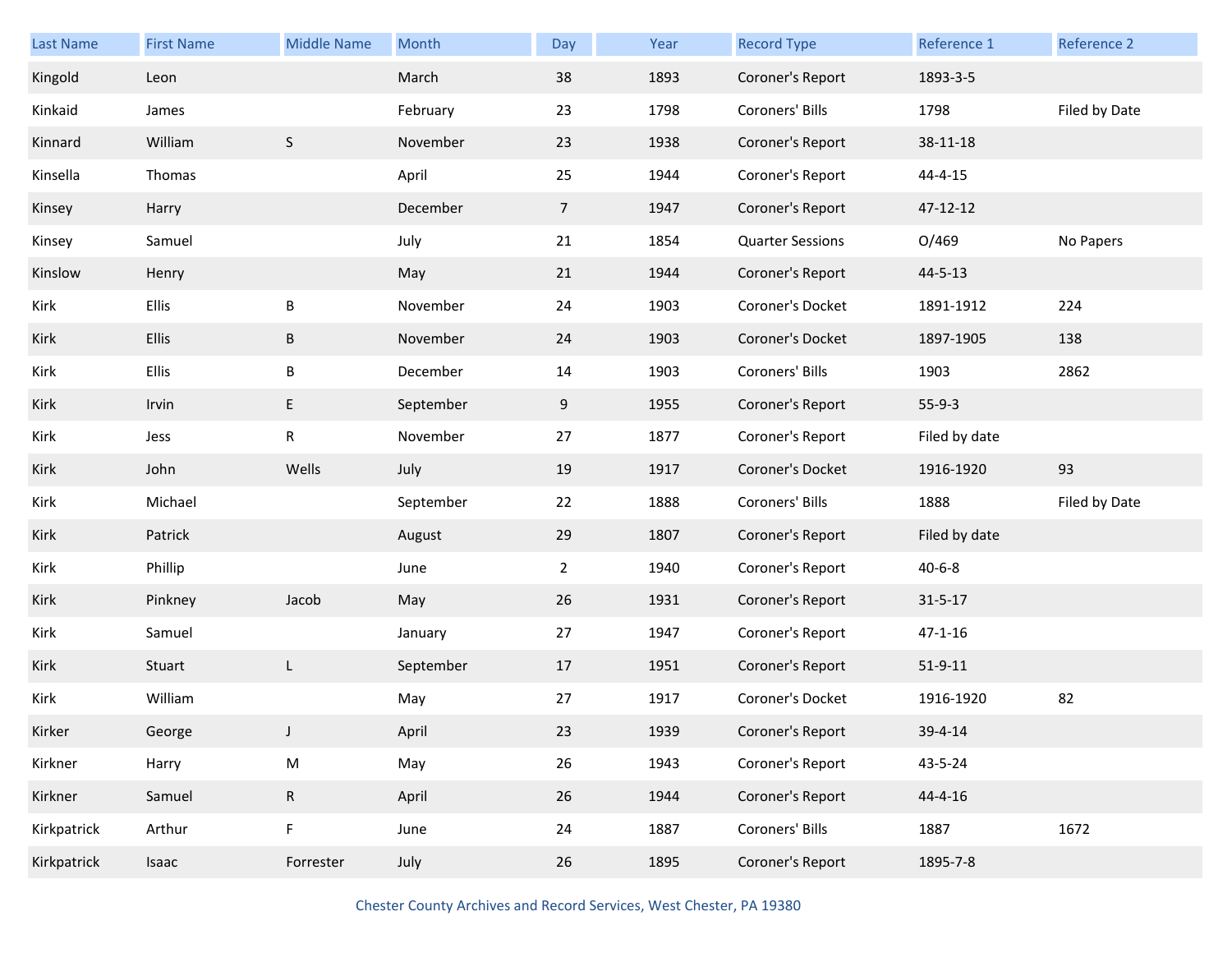| <b>Last Name</b> | <b>First Name</b> | <b>Middle Name</b> | Month     | Day            | Year | <b>Record Type</b>      | Reference 1   | Reference 2   |
|------------------|-------------------|--------------------|-----------|----------------|------|-------------------------|---------------|---------------|
| Kirkpatrick      | Robert            | M                  | October   | 20             | 1938 | Coroner's Report        | 38-10-12      |               |
| Kirswki          | Victor            |                    | September | 28             | 1892 | Coroner's Report        | 1892-9-5      |               |
| Kisch            | Mary              |                    | February  | 27             | 1937 | Coroner's Report        | $37 - 2 - 25$ |               |
| Kissh            | Mary              |                    | February  | 16             | 1953 | Coroner's Report        | $53 - 2 - 14$ |               |
| Kizer            | Peter             |                    | October   | 28             | 1845 | Coroners' Bills         | 1845          | 474           |
| Klaire           | Augustas          |                    | March     | 28             | 1910 | Coroners' Bills         | 1910          | 709           |
| Klaire           | Augustus          |                    | March     | 18             | 1910 | Coroner's Docket        | 1909-1911     | 151           |
| Klecha           | Benjamin          |                    | January   | 14             | 1930 | Coroner's Report        | $30 - 1 - 9$  |               |
| Kleckner         | paul              | $\mathsf S$        | November  | 18             | 1902 | Coroner's Docket        | 1891-1912     | 227           |
| Kleckner         | Paul              | $\mathsf S$        | November  | 18             | 1902 | Coroner's Docket        | 1897-1905     | 139           |
| Klein            | Benjamin          |                    | March     | 22             | 1943 | Coroner's Report        | $43 - 3 - 7$  |               |
| Klein            | John              |                    | November  | 27             | 1900 | Coroner's Docket        | 1891-1912     | 224           |
| Klek             | Demetrius         |                    | February  | $\overline{2}$ | 1931 | Coroner's Report        | $31 - 2 - 1$  |               |
| Klenck           | Edward            | Thomas             | October   | 25             | 1937 | Coroner's Report        | 37-10-17      |               |
| Klenk            | John              | P                  | May       | 16             | 1951 | Coroner's Report        | $51 - 5 - 12$ |               |
| Kleskner         | Paul              | S                  | November  | 24             | 1902 | Coroners' Bills         | 1902          | 3062          |
| Kline            | Charles           | E                  | December  | 24             | 1915 | Coroner's Docket        | 1915          | 111           |
| Kline            | John              |                    | November  | 26             | 1860 | <b>Quarter Sessions</b> | P/488         | Oct. 1860     |
| Kline            | John              |                    | November  | 27             | 1900 | Coroner's Docket        | 1897-1905     | 138           |
| Klinger          | Hayden            | Fred               | June      | 22             | 1949 | Coroner's Report        | 49-6-13       |               |
| Klinger          | William           | F                  | March     | 8              | 1949 | Coroner's Report        | 49-3-13       |               |
| Kloman           | Francis           | $\mathsf{R}$       | June      | 20             | 1951 | Coroner's Report        | $51 - 6 - 11$ |               |
| Kloski           | Peter             |                    | June      | 11             | 1902 | Coroner's Docket        | 1897-1905     | 144           |
| Kloski           | Peter             |                    | June      | 11             | 1902 | Coroner's Docket        | 1891-1912     | 236           |
| Kloski           | Peter             |                    | June      | 19             | 1902 | Coroners' Bills         | 1902          | Filed by date |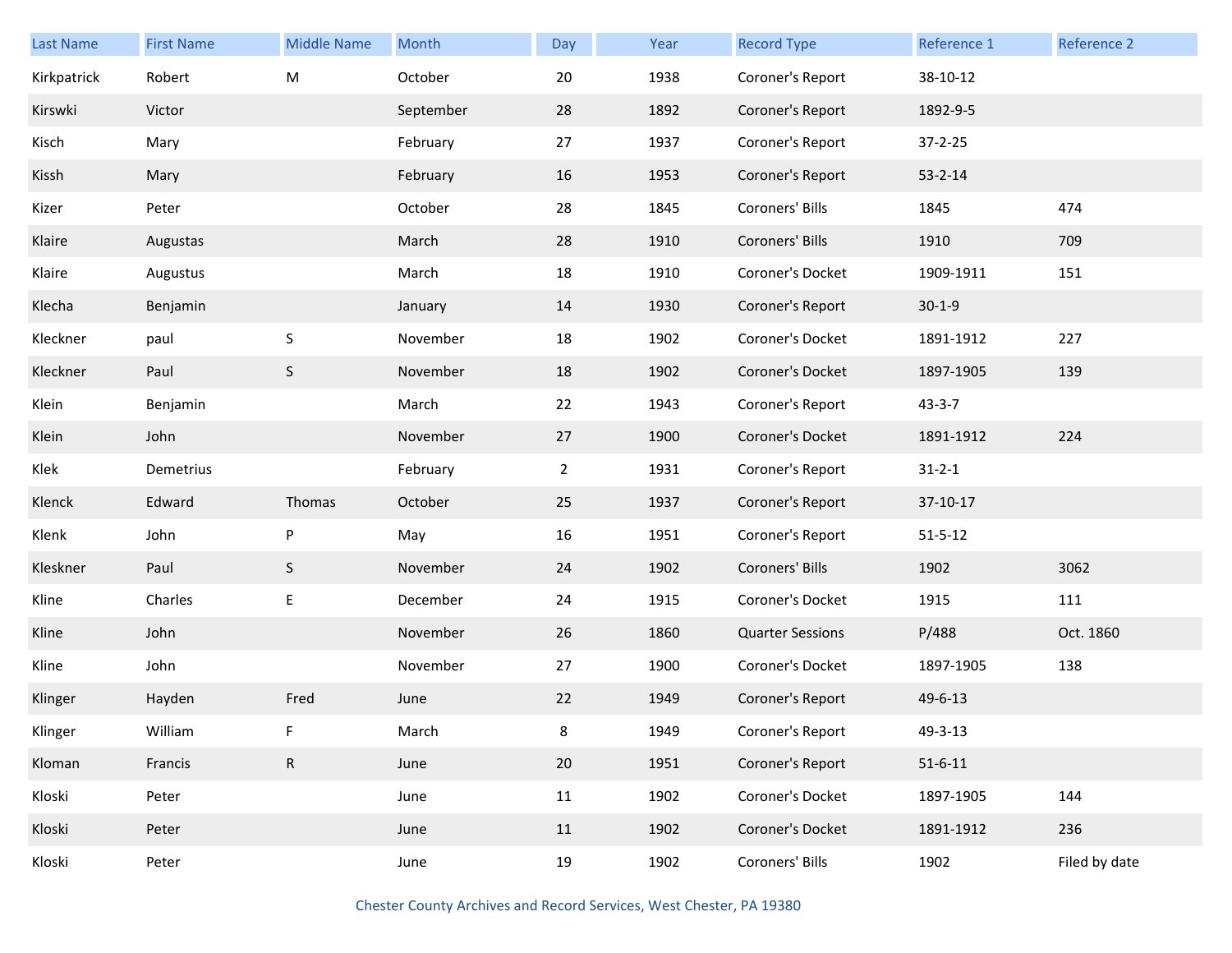| <b>Last Name</b> | <b>First Name</b> | <b>Middle Name</b> | Month     | Day            | Year | <b>Record Type</b> | Reference 1   | Reference 2   |
|------------------|-------------------|--------------------|-----------|----------------|------|--------------------|---------------|---------------|
| Klug             | Fredericka        |                    | September | 12             | 1890 | Coroners' Bills    | 1890          | 1924          |
| Knapp            | William           | E                  | January   | 22             | 1936 | Coroner's Report   | $36 - 1 - 18$ |               |
| Knauer           | Allen             | ${\sf W}$          | October   | 18             | 1934 | Coroner's Report   | $34-10-3$     |               |
| Knauer           | Helena            |                    | November  | 5              | 1901 | Coroner's Docket   | 1891-1912     | 231           |
| Knauer           | Helena            |                    | November  | 5 <sub>1</sub> | 1901 | Coroner's Docket   | 1897-1905     | 141           |
| Knauer           | Helena            |                    | November  | 15             | 1901 | Coroners' Bills    | 1901          | 2970          |
| Knauer           | Jonathan          |                    | November  | 21             | 1899 | Coroner's Docket   | 1891-1912     | 222           |
| Knauer           | Jonathan          |                    | November  | 21             | 1899 | Coroner's Docket   | 1897-1905     | 139           |
| Knauer           | Rebecca           |                    | May       | 23             | 1896 | Coroners' Bills    | 1896          | 1691          |
| Knauer           | Rebecca           |                    | March     | 23             | 1896 | Coroner's Report   | 1896-3-6      |               |
| Knder            | Frank             |                    | January   | 31             | 1910 | Coroners' Bills    | 1910          | Filed by date |
| Knepley          | Harry             |                    | May       | 21             | 1899 | Coroner's Docket   | 1891-1912     | 223           |
| Knepley          | Harry             |                    | May       | 21             | 1899 | Coroner's Docket   | 1897-1905     | 140           |
| Knerr            | L                 | Jennie             | June      | 17             | 1891 | Coroner's Report   | 1891-6-9      |               |
| Knerr            | Samuel            | Roy                | March     | 12             | 1953 | Coroner's Report   | $53 - 3 - 8$  |               |
| Knight           | John              |                    | November  | 11             | 1843 | Coroner's Report   | Filed by date |               |
| Knorr            | Clara             | Virginia           | March     | $\mathbf{3}$   | 1936 | Coroner's Report   | $36 - 3 - 1$  |               |
| Knorr            | Frederic          |                    | June      | 26             | 1901 | Coroner's Docket   | 1897-1905     | 140           |
| Knorr            | Frederick         |                    | June      | 26             | 1901 | Coroner's Docket   | 1891-1912     | 234           |
| Knorr            | Frederick         |                    | June      | 28             | 1901 | Coroners' Bills    | 1901          | Filed by Date |
| Knott            | Alice             | Rebecca            | April     | 18             | 1939 | Coroner's Report   | $39 - 4 - 10$ |               |
| Knowles          | Thelma            |                    | October   | 25             | 1931 | Coroner's Report   | $31 - 10 - 2$ |               |
| Knox             | Albert            |                    | March     | $8\phantom{1}$ | 1955 | Coroner's Report   | $55 - 3 - 6$  |               |
| Knox             | Hugh              |                    | July      | 21             | 1903 | Coroner's Docket   | 1891-1912     | 231           |
| Knox             | Hugh              |                    | July      | 23             | 1903 | Coroner's Docket   | 1897-1905     | 140           |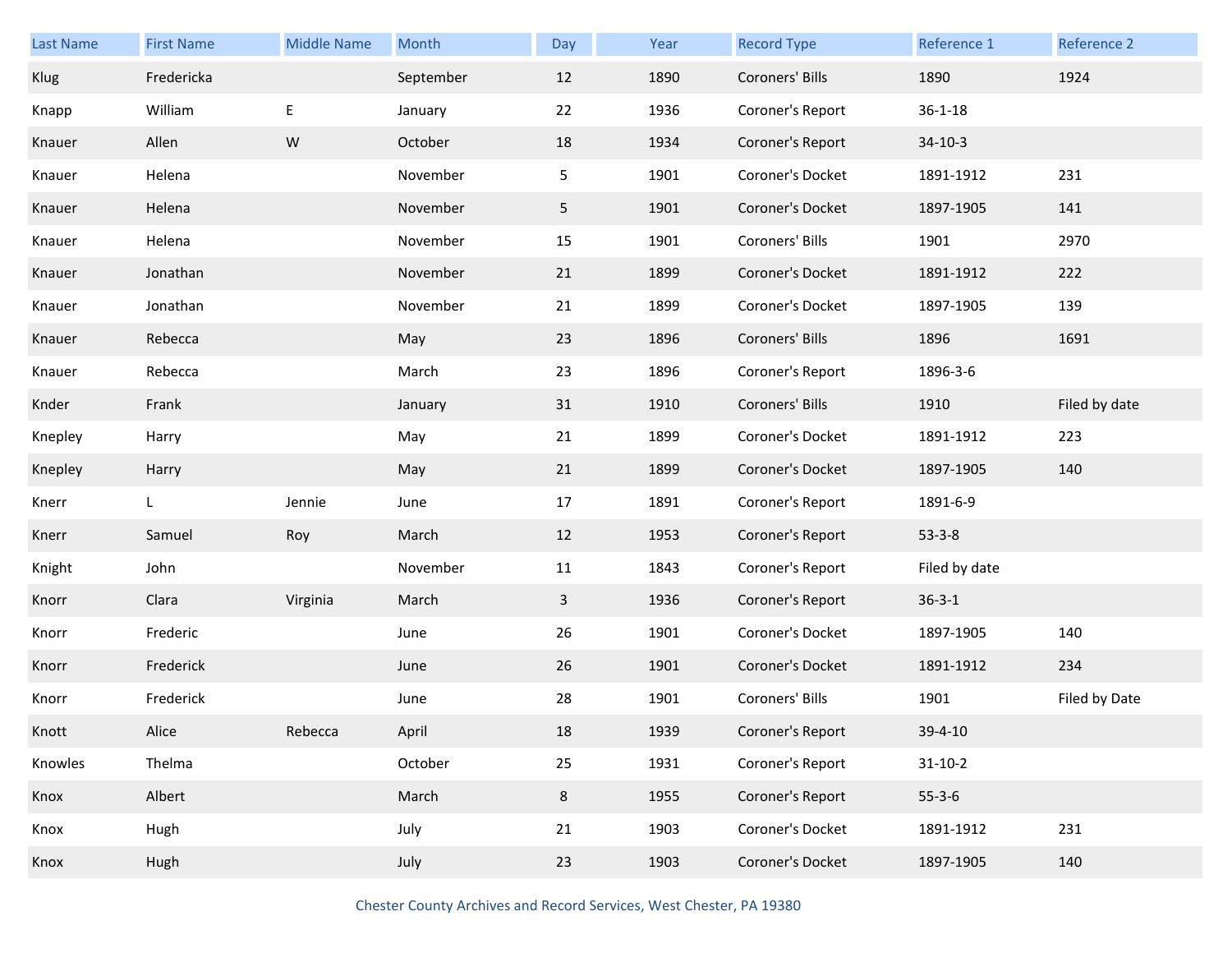| <b>Last Name</b> | <b>First Name</b> | <b>Middle Name</b> | Month     | Day            | Year | <b>Record Type</b> | Reference 1   | Reference 2   |
|------------------|-------------------|--------------------|-----------|----------------|------|--------------------|---------------|---------------|
| Kochel           | James             | Longwell           | October   | 24             | 1918 | Coroner's Docket   | 1916-1919     | 313           |
| Kociel           | Stella            | P                  | April     | $\overline{2}$ | 1954 | Coroner's Report   | $54 - 4 - 1$  |               |
| Kocitok          | John              |                    | November  | 10             | 1918 | Coroner's Docket   | 1916-1919     | 317           |
| Kocsi            | Stephen           |                    | September | 28             | 1940 | Coroner's Report   | 40-9-16       |               |
| Kocsis           | Joseph            |                    | September | 26             | 1910 | Coroner's Docket   | 1909-1911     | 233           |
| Косуо            | Michael           |                    | August    | 18             | 1941 | Coroner's Report   | $41 - 8 - 16$ |               |
| Koebel           | Rudolph           | Richard            | July      | 16             | 1919 | Coroner's Docket   | 1916-1919     | 389           |
| Koesis           | Joseph            |                    | October   | 3              | 1910 | Coroners' Bills    | 1910          | 2539          |
| Koffel           | William           |                    | September | 19             | 1933 | Coroner's Report   | 33-9-12       |               |
| Koffroth         | Lewis             | J                  | April     | $\mathbf{3}$   | 1942 | Coroner's Report   | $42 - 4 - 1$  |               |
| Kohberg          | Arthur            |                    | October   | $\overline{7}$ | 1953 | Coroner's Report   | $53-10-7$     |               |
| Kohl             | Peggy             | Ann                | September | 21             | 1952 | Coroner's Report   | 52-9-25       |               |
| Kohler           | Daniel            | W                  | December  | 23             | 1908 | Coroners' Bills    | 1908          | Filed by date |
| Kohler           | Daniel            | W                  | December  | 16             | 1908 | Coroner's Docket   | 1906-1908     | 440           |
| Kolb             | Glenn             |                    | May       | 26             | 1947 | Coroner's Report   | $47 - 5 - 13$ |               |
| Kolb             | John              |                    | May       | 18             | 1918 | Coroner's Docket   | 1916-1919     | 250           |
| Kolocs           | John              |                    | June      | 19             | 1907 | Coroner's Docket   | 1906-1908     | 218           |
| Kolodziej        | John              |                    | August    | 25             | 1948 | Coroner's Report   | 48-8-17       |               |
| Komes            | Mitchell          |                    | September | 11             | 1947 | Coroner's Report   | 47-9-10       |               |
| Kondas           | John              |                    | October   | 23             | 1900 | Coroner's Docket   | 1891-1912     | 232           |
| Kondas           | John              |                    | November  | $10\,$         | 1900 | Coroners' Bills    | 1900          | Filed by Date |
| Konicki          | Joseph            |                    | January   | 19             | 1917 | Coroner's Docket   | 1916-1919     | 79            |
| Kooacs           | Saudon            |                    | July      | 28             | 1902 | Coroner's Docket   | 1891-1912     | 231           |
| Koons            | Charles           | $\sf H$            | August    | 18             | 1887 | Coroners' Bills    | 1887          | 1824          |
| Koontz           | David             | W                  | October   | 31             | 1955 | Coroner's Report   | $55-10-8$     |               |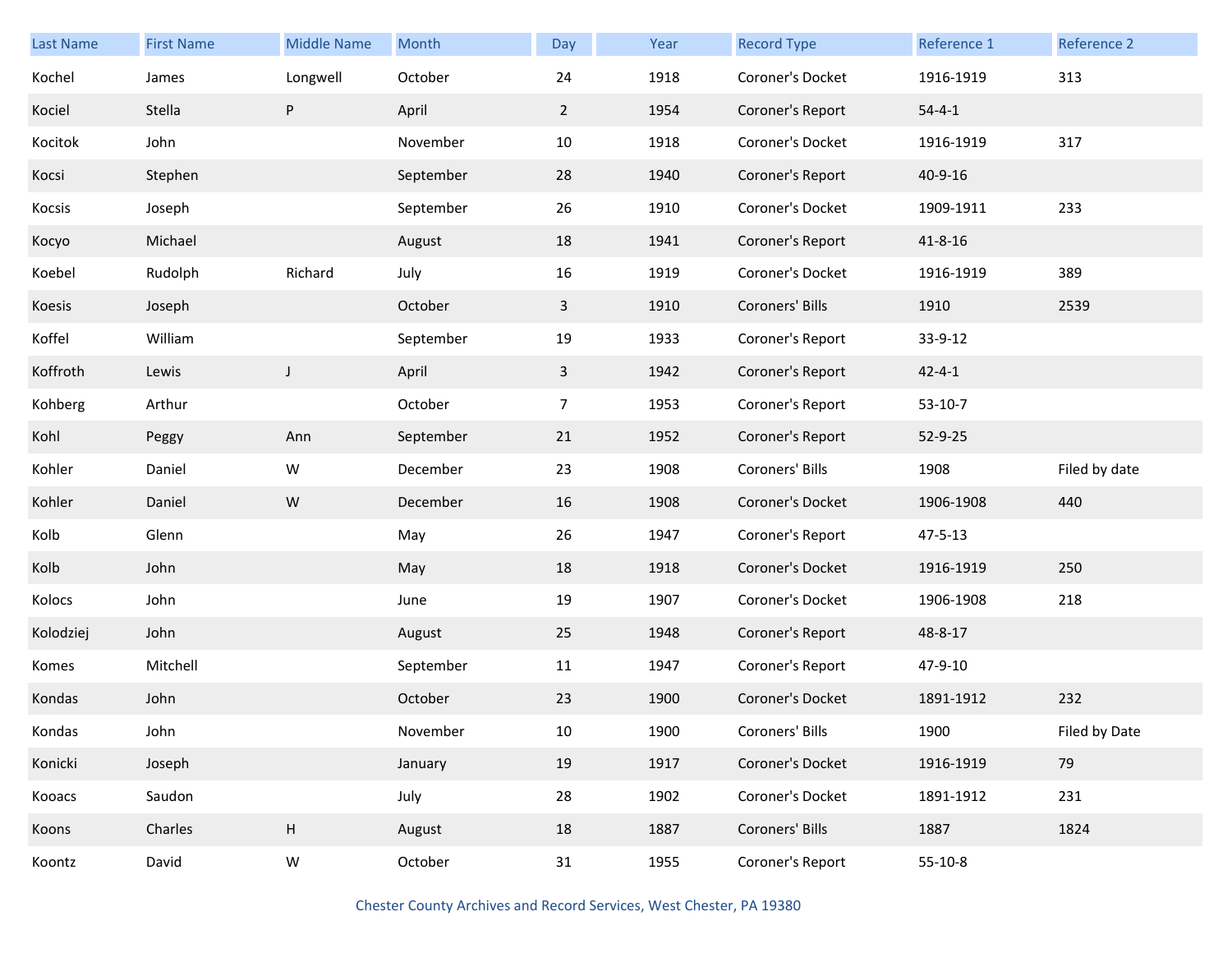| Last Name   | <b>First Name</b> | <b>Middle Name</b> | Month     | Day             | Year | <b>Record Type</b> | Reference 1   | Reference 2   |
|-------------|-------------------|--------------------|-----------|-----------------|------|--------------------|---------------|---------------|
| Kopp        | Fritz             |                    | April     | 13              | 1917 | Coroner's Docket   | 1916-1919     | 105           |
| Kopystecki  | Andrew            |                    | January   | 4               | 1944 | Coroner's Report   | 43-12-10      |               |
| Kopystecska | Leo               |                    | December  | 8               | 1903 | Coroner's Docket   | 1891-1912     | 229           |
| Kopystescka | (child of Jos.)   |                    | December  | 8               | 1903 | Coroner's Docket   | 1897-1905     | 135           |
| Korninok    | Mary              |                    | November  | 29              | 1936 | Coroner's Report   | 36-12-19      |               |
| Korzol      | Nickralor         |                    | March     | 25              | 1935 | Coroner's Report   | $35 - 3 - 16$ |               |
| Kosac       | William           |                    | January   | 31              | 1941 | Coroner's Report   | $41 - 1 - 22$ |               |
| Kosh        | Michael           |                    | May       | 23              | 1887 | Coroners' Bills    | 1887          | Filed by Date |
| Koszewska   | Lewis             |                    | November  | $\overline{4}$  | 1918 | Coroner's Docket   | 1916-1919     | 315           |
| Kotch       | Erzil             |                    | July      | 31              | 1890 | Coroners' Bills    | 1890          | Filed by Date |
| Koudas      | John              |                    | October   | 23              | 1900 | Coroner's Docket   | 1897-1905     | 142           |
| Koury       | Jacob             |                    | July      | 22              | 1941 | Coroner's Report   | 41-7-18       |               |
| Kovach      | Steven            |                    | January   | $7\overline{ }$ | 1948 | Coroner's Report   | 48-1-16       |               |
| Kovacs      | Sandok            |                    | August    | $\mathbf{1}$    | 1902 | Coroners' Bills    | 1902          | 1784          |
| Kovacs      | Saundon           |                    | July      | 28              | 1902 | Coroner's Docket   | 1897-1905     | 142           |
| Kovaleski   | John              |                    | March     | 3               | 1898 | Coroner's Docket   | 1891-1912     | 232           |
| Kovaleski   | John              |                    | March     | $\mathbf{3}$    | 1898 | Coroner's Docket   | 1897-1905     | 141           |
| Kowal       | George            |                    | June      | 17              | 1951 | Coroner's Report   | $51 - 6 - 7$  |               |
| Kowall      | Peter             |                    | August    | 6               | 1918 | Coroner's Docket   | 1916-1919     | 276           |
| Kowskie     | Steve             |                    | July      | 10              | 1913 | Coroner's Docket   | 1912-1914     | 204           |
| Kozacheson  | Metro             |                    | May       | 9               | 1937 | Coroner's Report   | $37 - 5 - 10$ |               |
| Kozak       | Charles           |                    | September | $\mathbf{3}$    | 1947 | Coroner's Report   | 47-9-4        |               |
| Kozlouski   | John              | $\mathsf{A}$       | August    | 16              | 1943 | Coroner's Report   | 43-8-11       |               |
| Kozody      | Wojcieck          |                    | April     | 18              | 1906 | Coroner's Docket   | 1906-1908     | 43            |
| Kraciko     | Andrew            |                    | September | 13              | 1910 | Coroner's Docket   | 1909-1911     | 223           |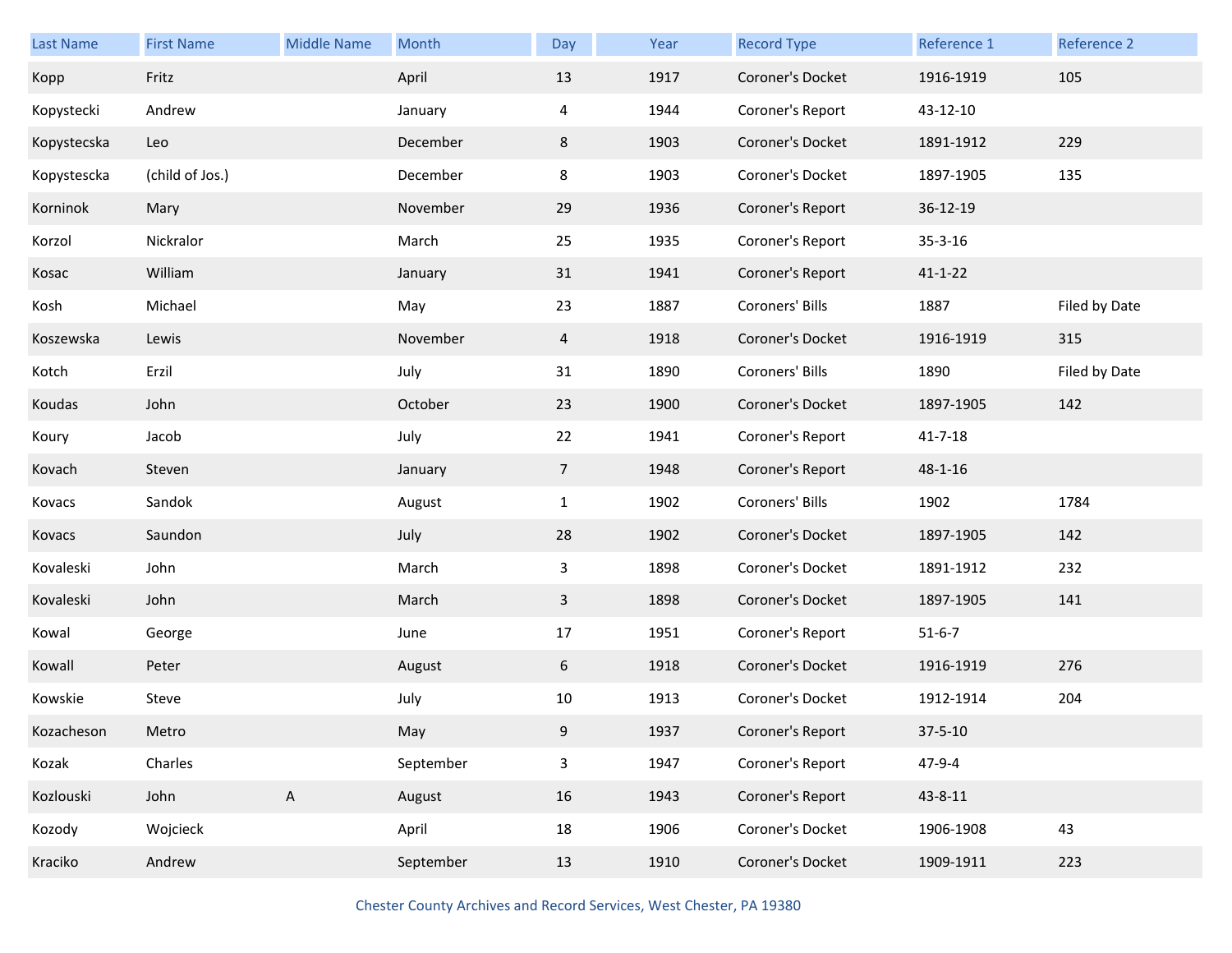| <b>Last Name</b> | <b>First Name</b> | <b>Middle Name</b> | Month     | Day            | Year | <b>Record Type</b> | Reference 1   | Reference 2   |
|------------------|-------------------|--------------------|-----------|----------------|------|--------------------|---------------|---------------|
| Kraft            | Wilhelm           |                    | December  | 26             | 1936 | Coroner's Report   | 36-12-15      |               |
| Krajecski        | Paul              |                    | July      | 4              | 1910 | Coroner's Docket   | 1909-1911     | 190           |
| Krajnak          | Andrew            |                    | December  | 15             | 1905 | Coroner's Docket   | 1897-1905     | 332           |
| Krajnak          | Andrew            |                    | December  | 15             | 1905 | Coroner's Docket   | 1891-1912     | 222           |
| Krajnak          | Andrew            |                    | January   | 16             | 1906 | Coroners' Bills    | 1906          | 39            |
| Kramack          | Mary              |                    | September | 13             | 1915 | Coroner's Docket   | 1915          | 75            |
| Kramer           | Annie             |                    | February  | 26             | 1955 | Coroner's Report   | $55 - 2 - 18$ |               |
| Kramer           | Frank             | W                  | January   | $\mathbf{3}$   | 1948 | Coroner's Report   | $48 - 1 - 2$  |               |
| Kramer           | Fred              |                    | April     | 12             | 1954 | Coroner's Report   | $54 - 4 - 18$ |               |
| Kramer           | Ralph             | $\mathsf{R}$       | March     | 10             | 1945 | Coroner's Report   | $45 - 3 - 7$  |               |
| Kramer           | William           | Edward             | July      | 25             | 1947 | Coroner's Report   | 47-7-9        |               |
| Kranser          | John              |                    | November  | 17             | 1897 | Coroners' Bills    | 1897          | 3695          |
| krasciko         | Andrew            |                    | September | 19             | 1910 | Coroners' Bills    | 1910          | Filed by date |
| Krassowski       | June              | Elizabeth          | July      | 13             | 1948 | Coroner's Report   | $48 - 7 - 3$  |               |
| Kratz            | Nancy             | McCandless         | August    | $\overline{7}$ | 1954 | Coroner's Report   | $54 - 8 - 2$  |               |
| Krause           | Harry             | S                  | June      | 5              | 1936 | Coroner's Report   | $36 - 6 - 3$  |               |
| Krauser          | John              |                    | November  | 17             | 1897 | Coroner's Docket   | 1897-1905     | 143           |
| Krauser          | John              |                    | November  | 17             | 1897 | Coroner's Docket   | 1891-1912     | 235           |
| Krauser          | Samuel            | ${\sf M}$          | October   | 10             | 1895 | Coroner's Report   | 1895-10-3     |               |
| Krauser          | Samuel            | M                  | October   | 10             | 1895 | Coroners' Bills    | 1895          | 2667          |
| Krazeski         | Paul              |                    | July      | 8              | 1910 | Coroners' Bills    | 1910          | Filed by date |
| Kreamer          | $\circ$           | S                  | May       | 27             | 1902 | Coroner's Docket   | 1897-1905     | 143           |
| Kreamer          | Oliver            | $\sf S$            | June      | 18             | 1902 | Coroners' Bills    | 1902          | Filed by date |
| Kreamer          | Oliver            | S                  | May       | 27             | 1902 | Coroner's Docket   | 1891-1912     | 233           |
| Kremer           | Margaret          | L                  | December  | 11             | 1945 | Coroner's Report   | $45 - 12 - 6$ |               |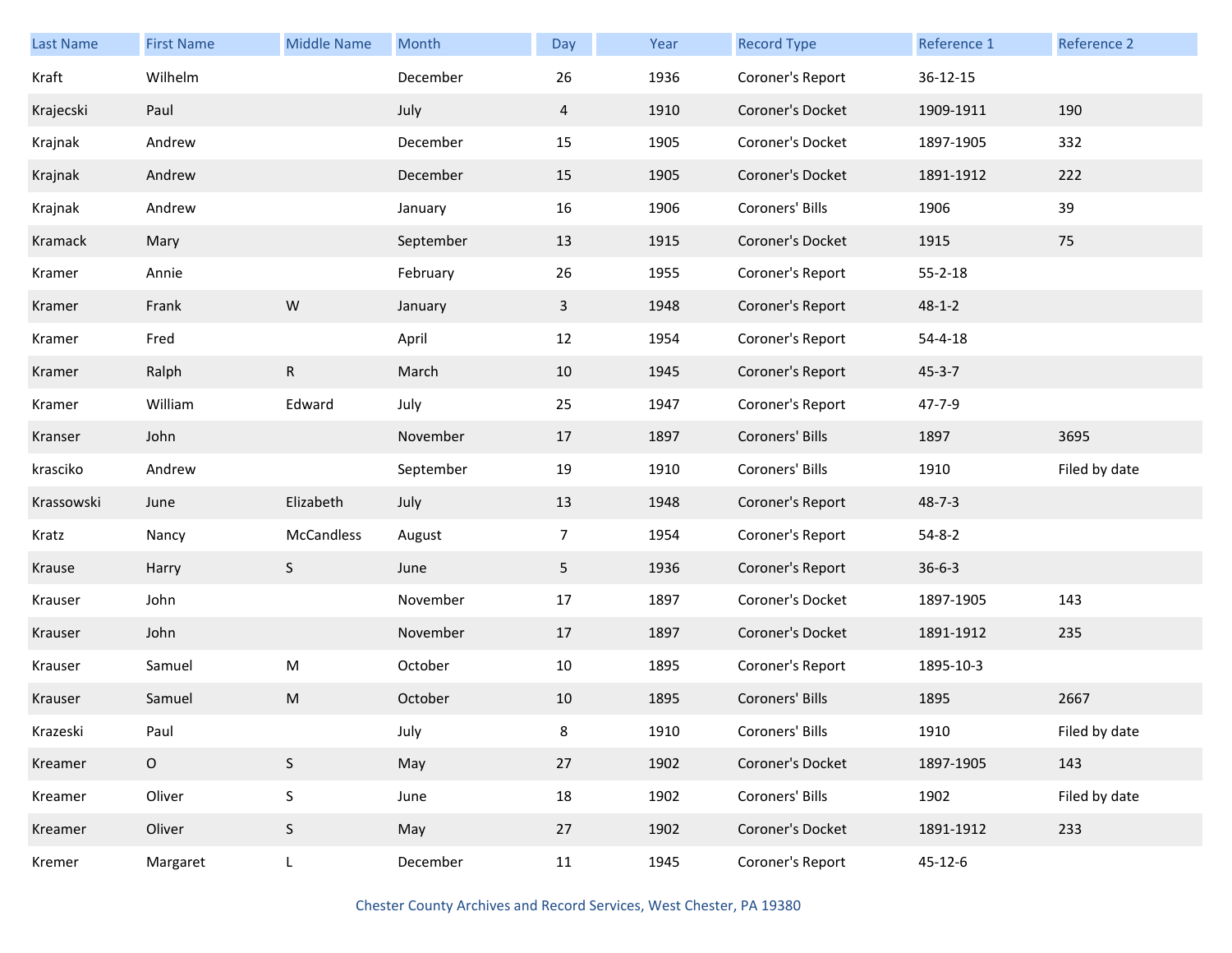| Last Name  | <b>First Name</b> | <b>Middle Name</b> | Month     | Day                     | Year | <b>Record Type</b> | Reference 1    | Reference 2 |
|------------|-------------------|--------------------|-----------|-------------------------|------|--------------------|----------------|-------------|
| Krepps     | Linnie            |                    | January   | 8                       | 1919 | Coroner's Docket   | 1916-1919      | 343         |
| Kricheff   | Harry             |                    | March     | 8                       | 1948 | Coroner's Report   | $48 - 3 - 7$   |             |
| Krider     | Frank             |                    | September | 15                      | 1909 | Coroner's Docket   | 1909-1911      | 83          |
| Krisovitch | George            |                    | February  | 21                      | 1943 | Coroner's Report   | $43 - 2 - 11$  |             |
| Kristiniak | Mary              |                    | June      | 11                      | 1939 | Coroner's Report   | $39 - 6 - 6$   |             |
| Krizsac    | Mary              |                    | February  | 22                      | 1899 | Coroner's Docket   | 1891-1912      | 233         |
| Kromari    | Carmino           |                    | March     | 23                      | 1910 | Coroner's Docket   | 1909-1911      | 155         |
| Krosis     | John              |                    | October   | 28                      | 1905 | Coroner's Docket   | 1897-1905      | 318         |
| Krosus     | John              | ${\sf P}$          | October   | 28                      | 1905 | Coroner's Docket   | 1897-1905      | 298         |
| Krouchuck  | Mik               |                    | March     | 15                      | 1931 | Coroner's Report   | $31 - 3 - 7$   |             |
| Krow       | George            |                    | February  | $\mathbf{3}$            | 1897 | Coroner's Docket   | 1897-1905      | 143         |
| Krow       | George            |                    | February  | 3                       | 1897 | Coroner's Docket   | 1891-1912      | 227         |
| Krulic     | William           |                    | June      | 27                      | 1947 | Coroner's Report   | 47-6-14        |             |
| Krupiak    | Joseph            |                    | October   | 25                      | 1952 | Coroner's Report   | 52-10-21       |             |
| Krusonuk   | Philip            |                    | January   | 29                      | 1948 | Coroner's Report   | $48 - 1 - 14$  |             |
| Krzsac     | Mary              |                    | February  | 22                      | 1899 | Coroner's Docket   | 1897-1905      | 142         |
| Kucharik   | Frank             |                    | September | 19                      | 1951 | Coroner's Report   | $51 - 9 - 13$  |             |
| Kudia      | Cyprian           |                    | October   | 25                      | 1943 | Coroner's Report   | 43-10-12       |             |
| Kuen       | Mary              |                    | March     | 16                      | 1912 | Coroner's Docket   | 1912-1914      | 36          |
| Kueretic   | Valentin          |                    | June      | 22                      | 1892 | Coroner's Report   | 1892-6-2       |             |
| Kugeil     | John              |                    | August    | 22                      | 1906 | Coroner's Docket   | 1906-1908      | 102         |
| Kugler     | Charles           | E                  | April     | 6                       | 1937 | Coroner's Report   | $37 - 4 - 2$   |             |
| Kugler     | Franklin          | B                  | November  | $\overline{\mathbf{3}}$ | 1940 | Coroner's Report   | $40 - 11 - 2$  |             |
| Kugler     | Ida               | B                  | November  | 30                      | 1945 | Coroner's Report   | 45-11-21       |             |
| Kugler     | Mary              | Ziegler            | November  | 11                      | 1952 | Coroner's Report   | $52 - 11 - 11$ |             |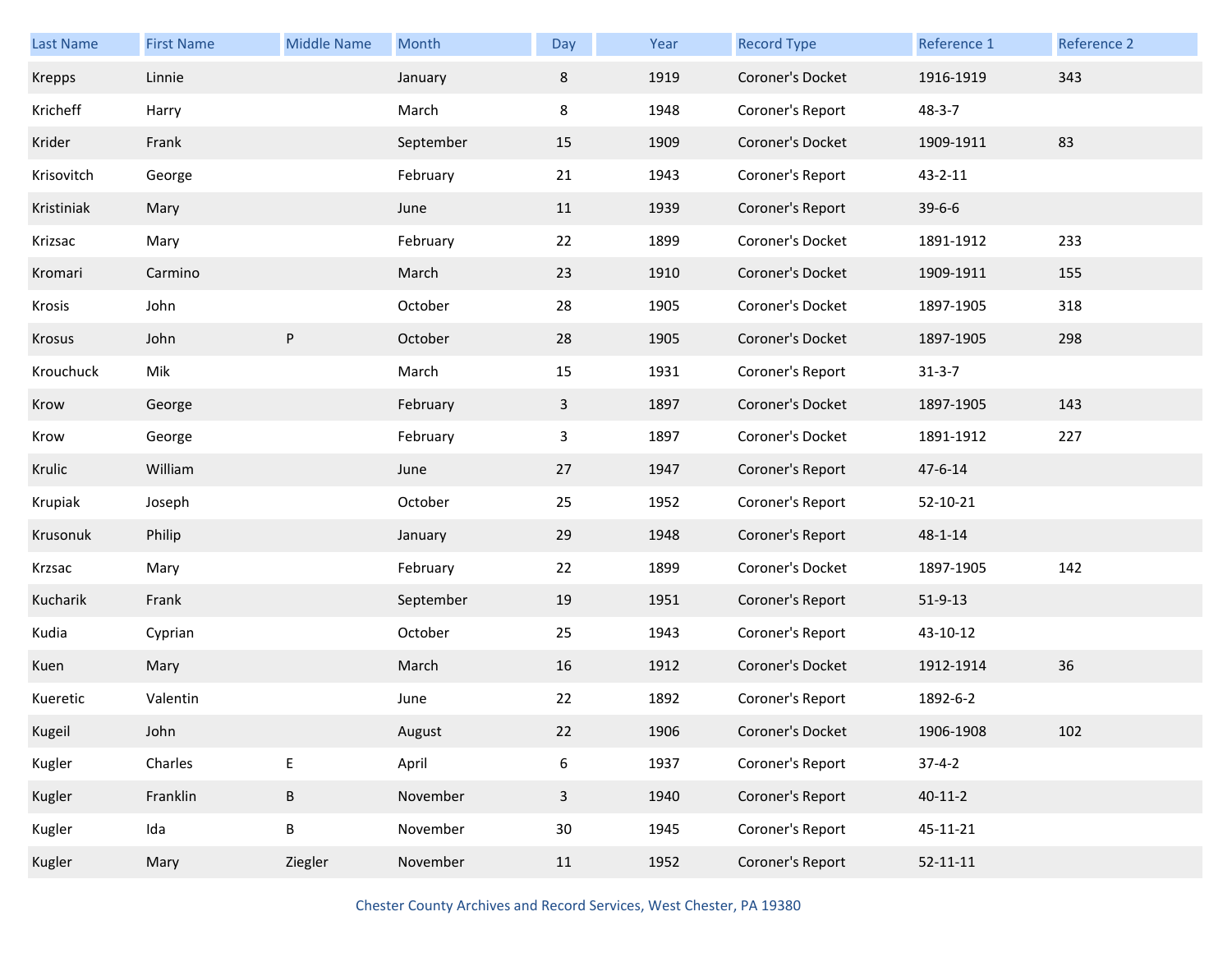| <b>Last Name</b> | <b>First Name</b> | <b>Middle Name</b>        | Month     | Day            | Year | <b>Record Type</b> | Reference 1    | Reference 2   |
|------------------|-------------------|---------------------------|-----------|----------------|------|--------------------|----------------|---------------|
| Kugsil           | John              |                           | August    | 28             | 1906 | Coroners' Bills    | 1906           | Filed by date |
| Kuhns            | Mary              |                           | April     | 23             | 1940 | Coroner's Report   | $40 - 4 - 10$  |               |
| Kuhns            | Victor            | J                         | December  | 11             | 1939 | Coroner's Report   | 39-12-6        |               |
| Kulhanek         | Charles           |                           | March     | 22             | 1943 | Coroner's Report   | 43-3-16        |               |
| Kulinach         | John              |                           | January   | 23             | 1931 | Coroner's Report   | $31 - 1 - 15$  |               |
| Kulis            | Floriam           |                           | September | 28             | 1917 | Coroner's Docket   | 1916-1920      | 102           |
| Kulp             | Arthur            | ${\sf M}$                 | January   | 31             | 1941 | Coroner's Report   | $41 - 1 - 23$  |               |
| Kulp             | Joseph            |                           | November  | 24             | 1936 | Coroner's Report   | $36 - 11 - 12$ |               |
| Kulp             | Mary              | $\sf S$                   | November  | 11             | 1955 | Coroner's Report   | $55 - 11 - 6$  |               |
| Kumble           | Cecil             |                           | September | 9              | 1912 | Coroner's Docket   | 1912-1914      | 109           |
| Kunkel           | Pearl             |                           | September | 17             | 1936 | Coroner's Report   | $36 - 3 - 12$  |               |
| Kunkel           | Robert            | Parke                     | April     | 25             | 1954 | Coroner's Report   | 54-4-33        |               |
| Kunkel           | Sylvia            | R                         | January   | 25             | 1933 | Coroner's Report   | $33 - 1 - 19$  |               |
| Kunkle           | Betty             |                           | May       | 5 <sub>1</sub> | 1945 | Coroner's Report   | $45 - 5 - 4$   |               |
| Kunkle           | Marion            |                           | May       | 20             | 1931 | Coroner's Report   | $31 - 5 - 5$   |               |
| Kunsch           | Jacob             |                           | April     | 4              | 1954 | Coroner's Report   | $54 - 4 - 5$   |               |
| Kunsch           | Susanna           |                           | August    | $\overline{2}$ | 1954 | Coroner's Report   | $54 - 8 - 1$   |               |
| Kuntesky         | John              |                           | February  | 22             | 1954 | Coroner's Report   | $54 - 2 - 18$  |               |
| Kuntz            | Conrad            | D                         | August    | 24             | 1939 | Coroner's Report   | 39-8-23        |               |
| Kuprevics        | Joseph            |                           | July      | $\mathbf{1}$   | 1910 | Coroners' Bills    | 1910           | 1793          |
| Kuprewics        | Joseph            |                           | June      | 25             | 1910 | Coroner's Docket   | 1909-1911      | 187           |
| Kurt             | Charles           | Richard                   | November  | $\mathbf{1}$   | 1947 | Coroner's Report   | 47-11-15       |               |
| Kurt             | Frederick         |                           | March     | $\overline{2}$ | 1931 | Coroner's Report   | $31 - 3 - 1$   |               |
| Kurtz            | Alberta           | $\boldsymbol{\mathsf{H}}$ | August    | 26             | 1951 | Coroner's Report   | $51 - 8 - 25$  |               |
| Kurtz            | Catherine         |                           | February  | 22             | 1943 | Coroner's Report   | $43 - 2 - 12$  |               |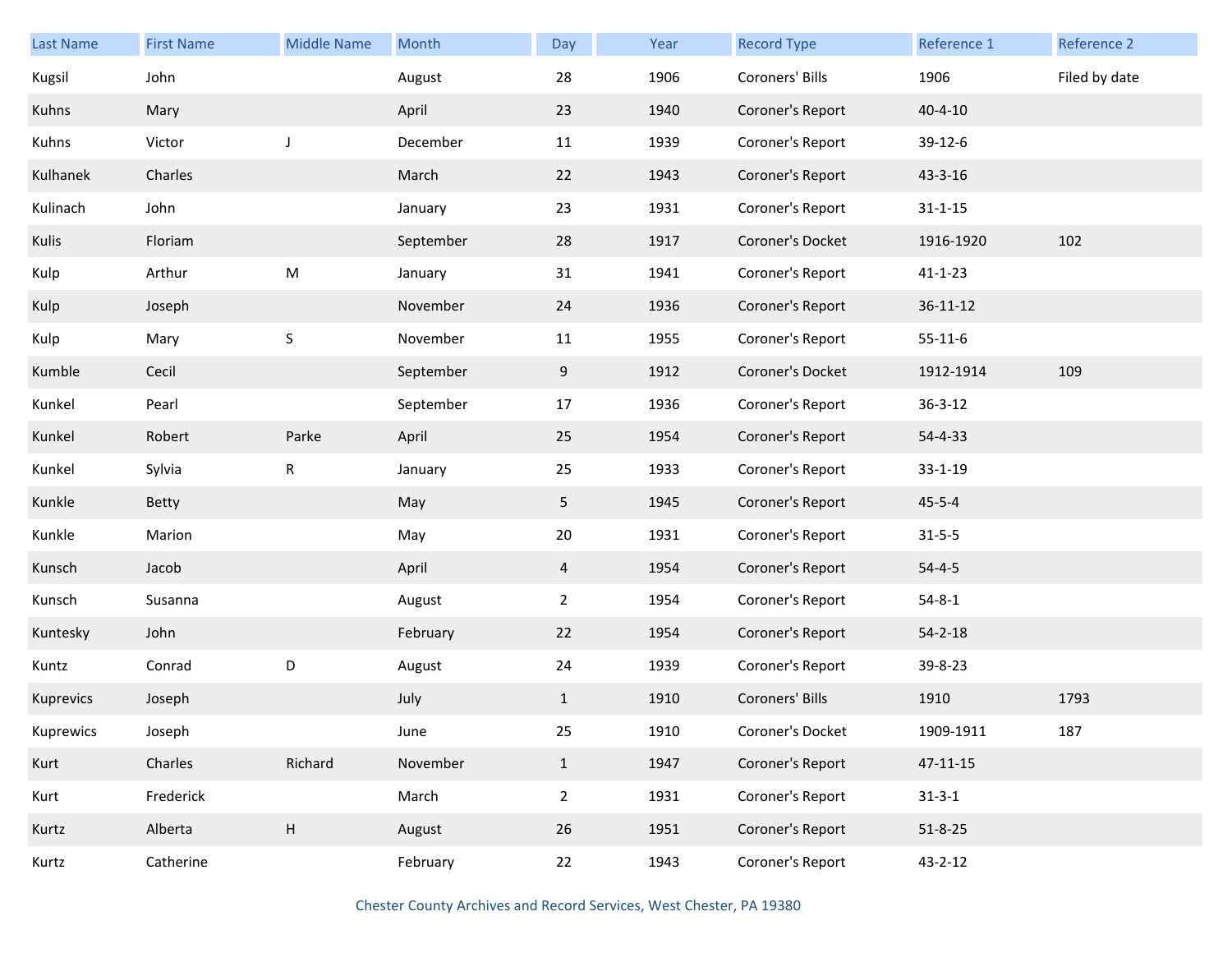| Last Name | <b>First Name</b> | <b>Middle Name</b> | Month     | Day            | Year | <b>Record Type</b> | Reference 1   | Reference 2   |
|-----------|-------------------|--------------------|-----------|----------------|------|--------------------|---------------|---------------|
| Kurtz     | Frederick         |                    | January   | 29             | 1931 | Coroner's Report   | $31 - 1 - 1$  |               |
| Kurtz     | Isaac             | К                  | August    | 15             | 1878 | Coroner's Report   | Filed by date |               |
| Kurtz     | John              |                    | December  | $\mathbf{1}$   | 1876 | Coroner's Report   | Filed by date |               |
| Kurtz     | Jonathan          | Rea                | January   | $\mathbf{1}$   | 1940 | Coroner's Report   | $40 - 1 - 1$  |               |
| Kurtz     | Levi              | $\mathsf O$        | June      | $\mathbf{3}$   | 1936 | Coroner's Report   | $36 - 6 - 1$  |               |
| Kurtz     | M                 | Virginia           | May       | 9              | 1949 | Coroner's Report   | 49-5-7        |               |
| Kushner   | Catherine         |                    | November  | $\mathbf{1}$   | 1932 | Coroner's Report   | 32-11-18      |               |
| Kushner   | William           |                    | May       | $\mathbf{1}$   | 1955 | Coroner's Report   | $55 - 5 - 1$  |               |
| Kuzak     | Adam              |                    | April     | 15             | 1906 | Coroner's Docket   | 1906-1908     | 42            |
| Kwasizur  | Helen             |                    | September | 16             | 1930 | Coroner's Report   | 30-9-13       |               |
| Kyer      | Glenn             | $\mathsf T$        | December  | 17             | 1953 | Coroner's Report   | 53-12-16      |               |
| Kyle      | James             |                    | March     | 13             | 1911 | Coroners' Bills    | 1911          | Filed by date |
| Kyle      | James             |                    | March     | 5              | 1911 | Coroner's Docket   | 1909-1911     | 297           |
| Labiak    | Alex              |                    | July      | 22             | 1937 | Coroner's Report   | $37 - 7 - 10$ |               |
| Labok     | John              |                    | October   | $\overline{4}$ | 1906 | Coroner's Docket   | 1906-1908     | 116           |
| Lacey     | George            |                    | July      | 4              | 1937 | Coroner's Report   | $37 - 5 - 3$  |               |
| Lacey     | John              | $\mathsf D$        | April     | 21             | 1895 | Coroner's Report   | 1895-4-4      |               |
| Lacey     | John              | D                  | May       | $\overline{2}$ | 1896 | Coroners' Bills    | 1896          | 1458          |
| Lacey     | Morris            |                    | June      | 24             | 1902 | Coroners' Bills    | 1902          | Filed by date |
| Lacey     | Morris            |                    | June      | 23             | 1902 | Coroner's Docket   | 1897-1905     | 145           |
| Lacey     | Morris            |                    | June      | 23             | 1902 | Coroner's Docket   | 1891-1912     | 241           |
| LaChance  | James             |                    | November  | 8              | 1946 | Coroner's Report   | $46 - 11 - 6$ |               |
| Lacki     | Michael           |                    | November  | $\overline{3}$ | 1904 | Coroner's Docket   | 1897-1905     | 278           |
| Lacko     | Michael           |                    | September | 3              | 1905 | Coroner's Docket   | 1891-1912     | 248           |
| Lackovic  | John              |                    | August    | 19             | 1950 | Coroner's Report   | $50 - 8 - 16$ |               |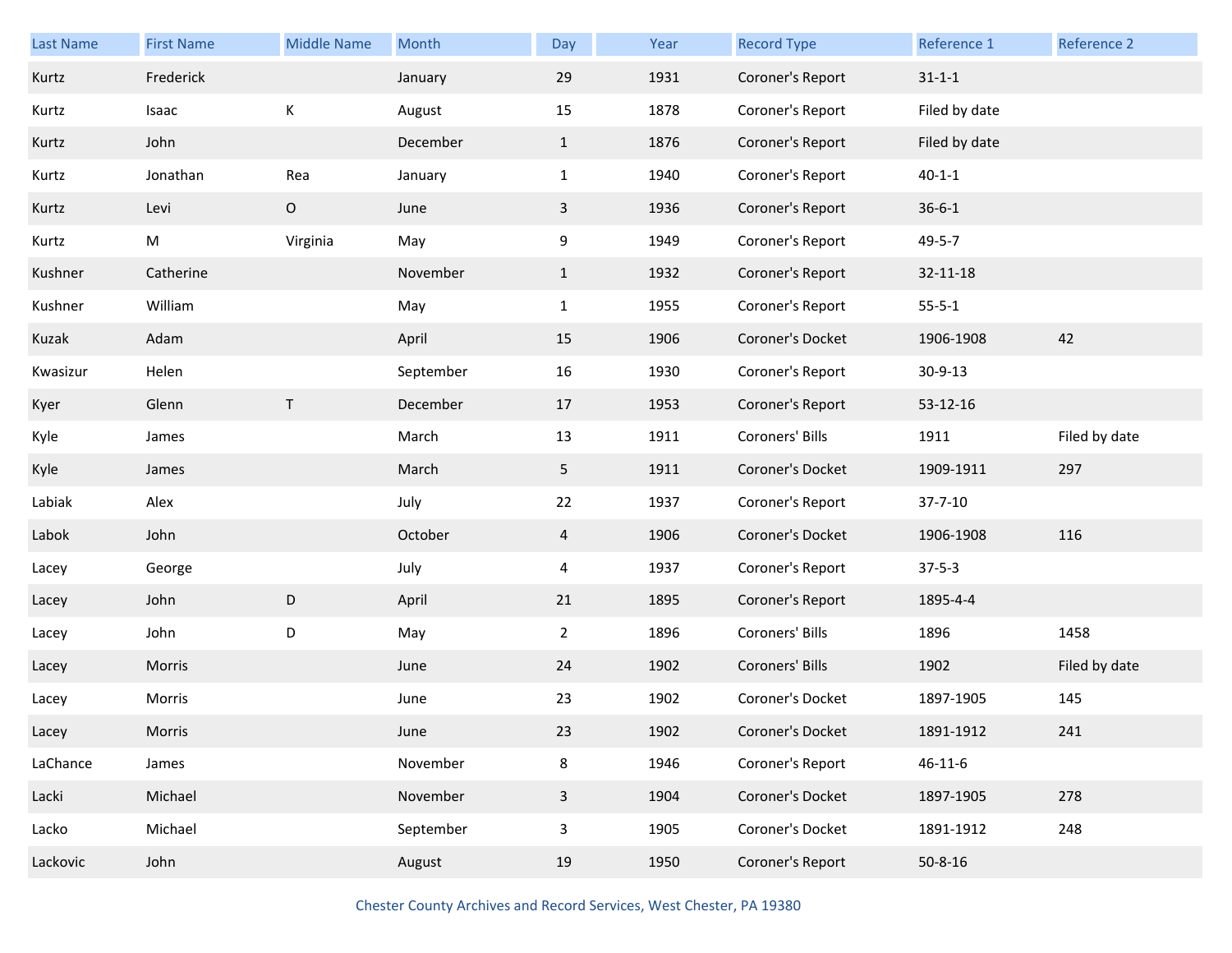| Last Name | <b>First Name</b> | <b>Middle Name</b> | Month     | Day            | Year | <b>Record Type</b> | Reference 1   | Reference 2   |
|-----------|-------------------|--------------------|-----------|----------------|------|--------------------|---------------|---------------|
| Lacy      | George            | Davis              | December  | 22             | 1932 | Coroner's Report   | $32 - 12 - 6$ |               |
| Lacy      | Hugh              |                    | September | 29             | 1805 | Coroner's Report   | Filed by date |               |
| Lacy      | Sue               | $\mathsf V$        | March     | 26             | 1955 | Coroner's Report   | $55 - 3 - 13$ |               |
| Ladley    | George            |                    | June      | 23             | 1919 | Coroner's Docket   | 1916-1919     | 381           |
| Ladner    | Catharine         |                    | November  | 16             | 1887 | Coroners' Bills    | 1887          | Filed by Date |
| Ladner    | Irene             | P                  | September | 5              | 1947 | Coroner's Report   | $47 - 9 - 5$  |               |
| Ladykas   | Adolph            |                    | July      | 19             | 1905 | Coroner's Docket   | 1891-1912     | 247           |
| Ladzenski | John              |                    | November  | 26             | 1949 | Coroner's Report   | 49-11-20      |               |
| Lafarino  | Giuseppe          |                    | December  | 29             | 1912 | Coroner's Docket   | 1912-1914     | 145           |
| Lafferty  | Charles           |                    | October   | 21             | 1908 | Coroners' Bills    | 1908          | 3134          |
| Lafferty  | Charles           |                    | October   | 14             | 1908 | Coroner's Docket   | 1906-1908     | 422           |
| Lafferty  | Charles           |                    | October   | 21             | 1908 | Coroners' Bills    | 1908          | 3129          |
| Lafferty  | John              |                    | January   | 21             | 1892 | Coroner's Report   | 1892-1-1      |               |
| Lafferty  | Joseph            | $\mathsf{L}$       | April     | 22             | 1935 | Coroner's Report   | $35 - 4 - 14$ |               |
| Lafferty  | Lewis             | J                  | September | $\overline{7}$ | 1954 | Coroner's Report   | 54-9-4        |               |
| Lafiato   | John              |                    | June      | 15             | 1942 | Coroner's Report   | $42 - 6 - 6$  |               |
| LaFrance  | Arlene            | Theresa            | November  | 17             | 1937 | Coroner's Report   | 37-11-9       |               |
| Lafurino  | Giuseppe          |                    | January   | 20             | 1913 | Coroners' Bills    | 1913          | 43            |
| Lagges    | S                 | Savior             | September | 20             | 1941 | Coroner's Report   | 41-9-10       |               |
| Lagranelt | Felix             |                    | October   | 23             | 1907 | Coroners' Bills    | 1907          | Filed by date |
| Lahey     | Jeremiah          |                    | December  | 6              | 1877 | Coroner's Report   | Filed by date |               |
| Lahr      | $\mathsf H$       | Etta               |           |                | 1938 | Coroner's Report   | $38 - 4 - 9$  |               |
| Lair      | William           | $\mathsf A$        | August    | $\mathbf{1}$   | 1940 | Coroner's Report   | $40 - 8 - 2$  |               |
| Laird     | $\mathsf{J}$      | Wesley             | November  | 10             | 1945 | Coroner's Report   | $45 - 11 - 6$ |               |
| Laird     | John              | ${\sf W}$          | November  | 21             | 1949 | Coroner's Report   | 49-11-14      |               |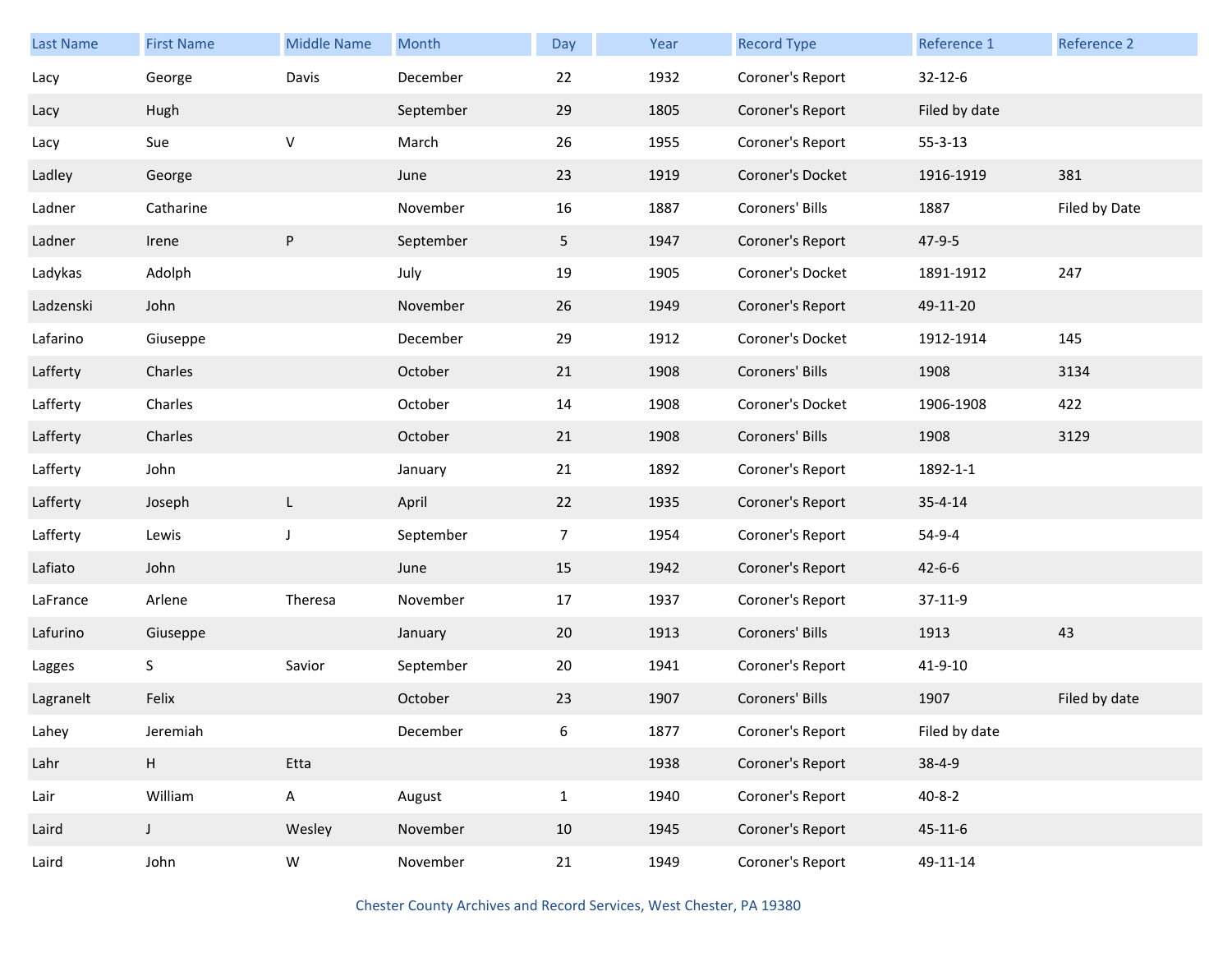| <b>Last Name</b> | <b>First Name</b> | <b>Middle Name</b> | Month     | Day | Year | <b>Record Type</b>      | Reference 1   | Reference 2   |
|------------------|-------------------|--------------------|-----------|-----|------|-------------------------|---------------|---------------|
| Laird            | Patricia          |                    | January   | 18  | 1946 | Coroner's Report        | $46 - 1 - 8$  |               |
| Laird            | Robert            | D                  | May       | 10  | 1951 | Coroner's Report        | $51 - 4 - 30$ |               |
| Laird            | Robert            | D                  | April     | 28  | 1951 | Coroner's Report        | $51 - 4 - 29$ |               |
| Lake             | Edward            | Hardee             | February  | 21  | 1947 | Coroner's Report        | $47 - 2 - 11$ |               |
| Lake             | Gilbert           |                    | September | 20  | 1947 | Coroner's Report        | 47-9-18       |               |
| Lalli            | Michael           |                    | May       | 16  | 1910 | Coroner's Docket        | 1909-1911     | 170           |
| LaMar            | Anna              |                    | December  | 26  | 1947 | Coroner's Report        | 47-12-14      |               |
| Lamb             | Harry             | К                  | April     | 16  | 1947 | Coroner's Report        | 47-4-10       |               |
| Lamber           | Martin            |                    | August    | 5   | 1904 | Coroner's Docket        | 1897-1905     | 146           |
| Lambert          | Caleb             | R                  | November  | 12  | 1939 | Coroner's Report        | 39-11-11      |               |
| Lambert          | Elizabeth         |                    | August    | 31  | 1895 | Coroners' Bills         | 1895          | 2266          |
| Lambert          | Elizabeth         |                    | August    | 30  | 1895 | Coroner's Report        | 1895-8-5      |               |
| Lambert          | Elizabeth         |                    | September | 3   | 1895 | Coroners' Bills         | 1895          | 2316          |
| Lambert          | George            | W                  | December  | 28  | 1954 | Coroner's Report        | 54-12-26      |               |
| Lambert          | John              |                    | July      | 26  | 1847 | <b>Quarter Sessions</b> | N/375         | Jul. 1847     |
| Lambert          | Robert            | LeRoy              | September | 24  | 1937 | Coroner's Report        | 37-9-15       |               |
| Lambird          | Patrick           |                    | March     | 3   | 1898 | Coroners' Bills         | 1898          | Filed by Date |
| Lamborn          | Edith             |                    | October   | 14  | 1918 | Coroner's Docket        | 1916-1919     | 306           |
| Lamborn          | Ellen             |                    | January   | 8   | 1941 | Coroner's Report        | $41 - 1 - 6$  |               |
| Lamborn          | Emma              | J                  | April     | 29  | 1954 | Coroner's Report        | 54-4-34       |               |
| Lamborn          | Franklin          |                    | November  | 30  | 1939 | Coroner's Report        | $39 - 11 - 1$ |               |
| Lamborn          | Jacob             | Kirk               | January   | 23  | 1896 | Coroner's Report        | 1896-1-4      |               |
| Lamborn          | Joseph            |                    | April     | 17  | 1905 | Coroners' Bills         | 1905          | Filed by date |
| Lamborn          | Joseph            |                    | April     | 13  | 1905 | Coroner's Docket        | 1891-1912     | 237           |
| Lamborn          | Joseph            |                    | April     | 17  | 1905 | Coroners' Bills         | 1905          | 966           |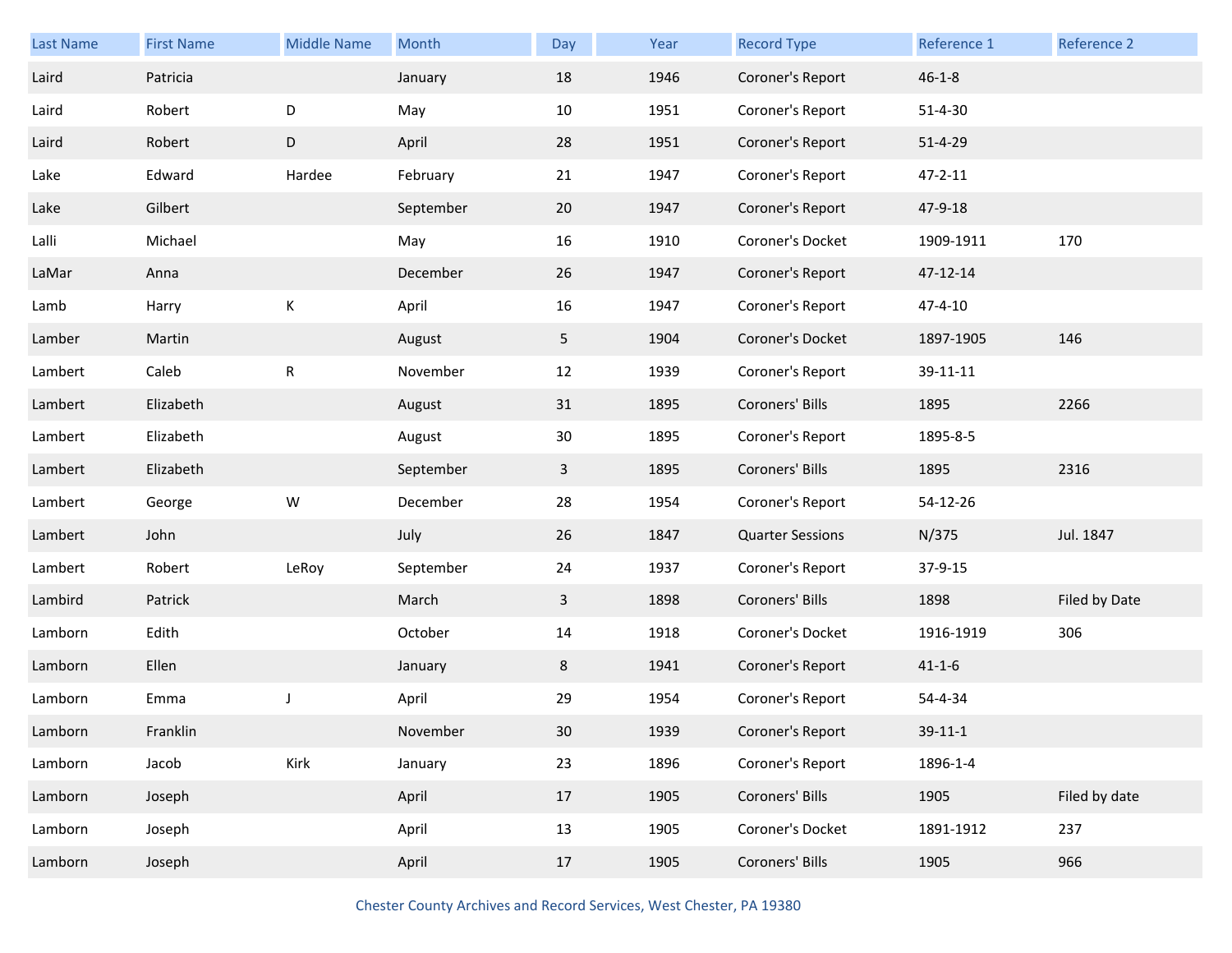| <b>Last Name</b> | <b>First Name</b>  | <b>Middle Name</b> | Month    | Day          | Year | <b>Record Type</b> | Reference 1   | Reference 2   |
|------------------|--------------------|--------------------|----------|--------------|------|--------------------|---------------|---------------|
| Lamborn          | Joseph             |                    | April    | 13           | 1905 | Coroner's Docket   | 1897-1905     | 290           |
| Lamborn          | Merritt            | Lester             | November | $\mathbf{1}$ | 1938 | Coroner's Report   | $38 - 11 - 1$ |               |
| Lamborn          | Patrick            |                    | March    | 15           | 1898 | Coroner's Docket   | 1897-1905     | 144           |
| Lamborn          | Patrick            |                    | March    | 15           | 1898 | Coroner's Docket   | 1891-1912     | 244           |
| Lamey            | David              |                    | October  | 25           | 1907 | Coroner's Docket   | 1906-1908     | 286           |
| Lamkin           | John               | Highley            | June     | 3            | 1915 | Coroner's Docket   | 1915          | 44            |
| Lammey           | Edward             | $\mathsf{C}$       | January  | 18           | 1897 | Coroner's Docket   | 1891-1912     | 244           |
| Lammey           | Edward             | Caldwell           | January  | 18           | 1897 | Coroner's Docket   | 1897-1905     | 144           |
| Lammey           | Jacob              |                    | December | 20           | 1939 | Coroner's Report   | 39-12-12      |               |
| Lammey           | Mary               | Ann                | October  | 8            | 1892 | Coroner's Report   | 1892-10-2     |               |
| Lammey           | Rose               | Mary               | July     | 22           | 1952 | Coroner's Report   | $52 - 7 - 24$ |               |
| Lammey           | Wayne              |                    | May      | 19           | 1954 | Coroner's Report   | $54 - 5 - 19$ |               |
| Lamney           | Emily              | Percilla           | June     | 24           | 1917 | Coroner's Docket   | 1916-1919     | 123           |
| Lamp             | Frederick          | $\mathsf{J}$       | January  | 13           | 1952 | Coroner's Report   | $52 - 1 - 9$  |               |
| Lamson           | Mabel              |                    | March    | 26           | 1952 | Coroner's Report   | $52 - 3 - 20$ |               |
| Lamy             | Rebeka             |                    | December | 11           | 1850 | Coroners' Bills    | 1850          | Filed by Date |
| Lancaster        | Albert             | $\mathsf C$        | April    | 27           | 1943 | Coroner's Report   | 43-4-16       |               |
| Land             | Martin             |                    | December | 13           | 1955 | Coroner's Report   | 55-12-9       |               |
| Landen           | Walley             |                    | November | 19           | 1919 | Coroner's Docket   | 1916-1919     | 415           |
| Landgon          | Randolph           |                    | December | 11           | 1915 | Coroner's Docket   | 1915          | 108           |
| Landis           | (infant of Bessie) |                    | December | 28           | 1907 | Coroner's Docket   | 1906-1908     | 311           |
| Landis           | John               |                    | July     | 23           | 1934 | Coroner's Report   | $34 - 7 - 18$ |               |
| Landis           | Lloyd              | L                  | May      | 13           | 1946 | Coroner's Report   | $46 - 5 - 12$ |               |
| Landon           | Daniel             | Waldon             | February | 21           | 1954 | Coroner's Report   | $54 - 2 - 17$ |               |
| Landtholer       | Charles            |                    | December | 27           | 1910 | Coroners' Bills    | 1910          | Filed by date |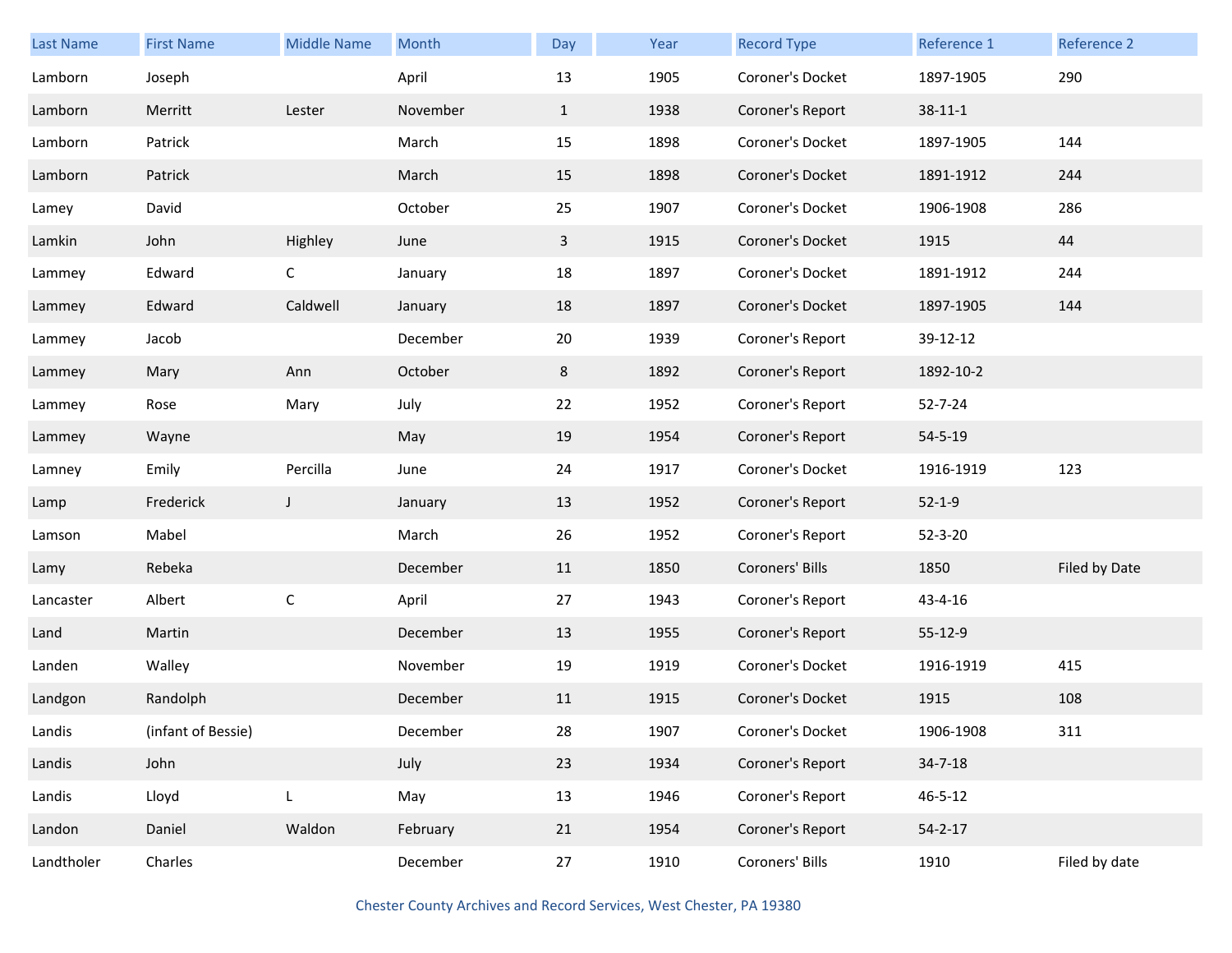| Last Name  | <b>First Name</b> | <b>Middle Name</b> | Month     | Day            | Year | <b>Record Type</b>      | Reference 1    | Reference 2   |
|------------|-------------------|--------------------|-----------|----------------|------|-------------------------|----------------|---------------|
| Landtholer | Charles           |                    | September | 21             | 1910 | Coroner's Docket        | 1909-1911      | 229           |
| Lang       | William           |                    | May       | $\mathbf{1}$   | 1908 | Coroner's Docket        | 1906-1908      | 361           |
| Lang       | William           |                    | May       | 6              | 1908 | Coroners' Bills         | 1908           | Filed by date |
| Langan     | Francis           | Joseph             | October   | 20             | 1951 | Coroner's Report        | $51 - 10 - 10$ |               |
| Langan     | Francis           | Joseph             | November  | 26             | 1951 | Coroner's Report        | $51 - 10 - 11$ |               |
| Langer     | William           |                    | September | $\overline{7}$ | 1911 | Coroner's Docket        | 1909-1911      | 376           |
| Langford   | Frank             |                    | February  | 22             | 1948 | Coroner's Report        | 48-2-13        |               |
| Langley    | James             |                    | June      | 14             | 1852 | Coroners' Bills         | 1852           | 124           |
| Langley    | James             |                    | April     | 26             | 1852 | <b>Quarter Sessions</b> | O/234          | Apr. 1852     |
| Langston   | Vernon            | H                  | May       | 26             | 1943 | Coroner's Report        | 43-5-23        |               |
| Lanier     | Lucy              | $\mathsf V$        | October   | 30             | 1953 | Coroner's Report        | 53-10-27       |               |
| Lansdale   | Edward            |                    | November  | 25             | 1937 | Coroner's Report        | 37-11-12       |               |
| Laone      | Michael           |                    | January   | 29             | 1901 | Coroner's Docket        | 1897-1905      | 145           |
| Laone      | Michael           |                    | January   | 29             | 1901 | Coroner's Docket        | 1891-1912      | 245           |
| Lapinko    | Joahim            |                    | April     | $\mathbf{1}$   | 1930 | Coroner's Report        | $30 - 4 - 1$   |               |
| Lapp       | Levi              | К                  | June      | 14             | 1897 | Coroner's Docket        | 1891-1912      | 247           |
| Lapp       | Levi              | Koffman            | June      | 14             | 1897 | Coroner's Docket        | 1897-1905      | 145           |
| Larkin     | Robert            |                    | June      | 22             | 1896 | Coroners' Bills         | 1896           | 2001          |
| Larkin     | Robert            |                    | June      | 19             | 1896 | Coroner's Report        | 1896-6-2       |               |
| Larkins    | Charles           |                    | April     | 8              | 1896 | Coroners' Bills         | 1896           | Filed by Date |
| Larkins    | Charles           |                    | April     | $\overline{7}$ | 1896 | Coroner's Report        | 1896-4-2       |               |
| Larnberch  | Patrick           |                    | March     | 15             | 1898 | Coroners' Bills         | 1898           | 924           |
| Larne      | Laura             |                    | August    | $\mathbf{1}$   | 1918 | Coroner's Docket        | 1916-1919      | 273           |
| Larner     | John              |                    |           |                |      | Coroners' Bills         | 1913           | Undated       |
| Larose     | Dorothy           |                    | August    | 23             | 1950 | Coroner's Report        | $50 - 8 - 21$  |               |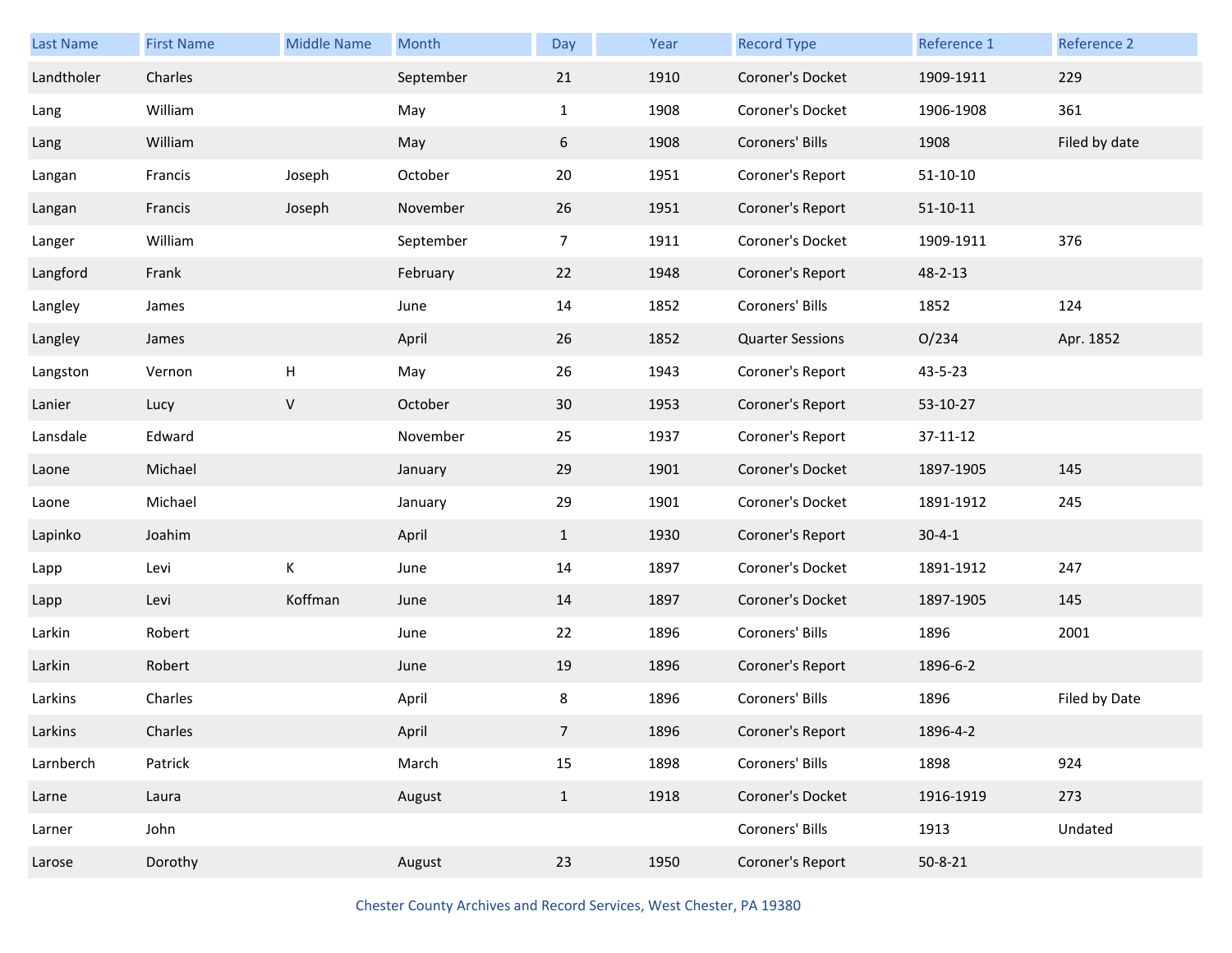| <b>Last Name</b> | <b>First Name</b> | <b>Middle Name</b> | Month     | Day            | Year | <b>Record Type</b> | Reference 1   | Reference 2   |
|------------------|-------------------|--------------------|-----------|----------------|------|--------------------|---------------|---------------|
| LaRose           | Dorothy           | Jean               | August    | 14             | 1949 | Coroner's Report   | 49-8-4        |               |
| LaRue            | Harrison          |                    | March     | 14             | 1936 | Coroner's Report   | $36 - 3 - 6$  |               |
| Lary             | Harold            | $\mathsf{J}$       | October   | 29             | 1947 | Coroner's Report   | 47-10-13      |               |
| Larzelere        | Charles           | Townley            | March     | 18             | 1940 | Coroner's Report   | $40 - 3 - 4$  |               |
| Lasaski          | Wasko             |                    | July      | 6              | 1931 | Coroner's Report   | $31 - 7 - 9$  |               |
| Lashenski        | Mary              |                    | June      | 15             | 1893 | Coroners' Bills    | 1893          | 1478          |
| Lashewski        | Mary              |                    | June      | 12             | 1893 | Coroner's Report   | 1893-6-4      |               |
| Laska            | Stanley           |                    | December  | $\mathbf{2}$   | 1917 | Coroner's Docket   | 1916-1919     | 188           |
| Lasslo           | Yales             |                    | May       | 25             | 1886 | Coroners' Bills    | 1886          | Filed by Date |
| Latham           | William           | G                  | April     | 15             | 1956 | Coroner's Report   | $56 - 4 - 9$  |               |
| Latoff           | Soloman           |                    | August    | 16             | 1937 | Coroner's Report   | $37 - 8 - 4$  |               |
| Latshaw          | Edward            | H                  | January   | 26             | 1941 | Coroner's Report   | $41 - 1 - 17$ |               |
| Latshaw          | Helen             | Clayton            | June      | 16             | 1953 | Coroner's Report   | $53 - 6 - 12$ |               |
| Latshaw          | John              |                    | May       | $\mathbf{3}$   | 1910 | Coroner's Docket   | 1909-1911     | 166           |
| Latta            | James             |                    | May       | 28             | 1956 | Coroner's Report   | $56 - 5 - 14$ |               |
| Lauck            | Eugene            | Clair              | July      | 31             | 1931 | Coroner's Report   | $31 - 7 - 1$  |               |
| Lauer            | Richard           |                    | November  | 16             | 1938 | Coroner's Report   | 38-11-4       |               |
| Laughlin         | W                 | Benjamin           | July      | 29             | 1954 | Coroner's Report   | 54-7-20       |               |
| Laurento         | Edward            |                    | September | 14             | 1949 | Coroner's Report   | 49-9-8        |               |
| Lauver           | Charles           |                    | May       | 8              | 1916 | Coroner's Docket   | 1916-1919     | 15            |
| Laux             | J                 | Raymond            | January   | 29             | 1936 | Coroner's Report   | $36 - 1 - 22$ |               |
| Lavendar         | Horton            |                    | May       | 29             | 1949 | Coroner's Report   | 49-5-19       |               |
| Law              | Raymond           |                    | June      | $\overline{4}$ | 1943 | Coroner's Report   | $43 - 6 - 2$  |               |
| Law              | William           | $\mathsf C$        | November  | 18             | 1948 | Coroner's Report   | 48-11-7       |               |
| Lawendel         | Oscar             | Richard            | August    | 29             | 1893 | Coroner's Report   | 1893-8-3      |               |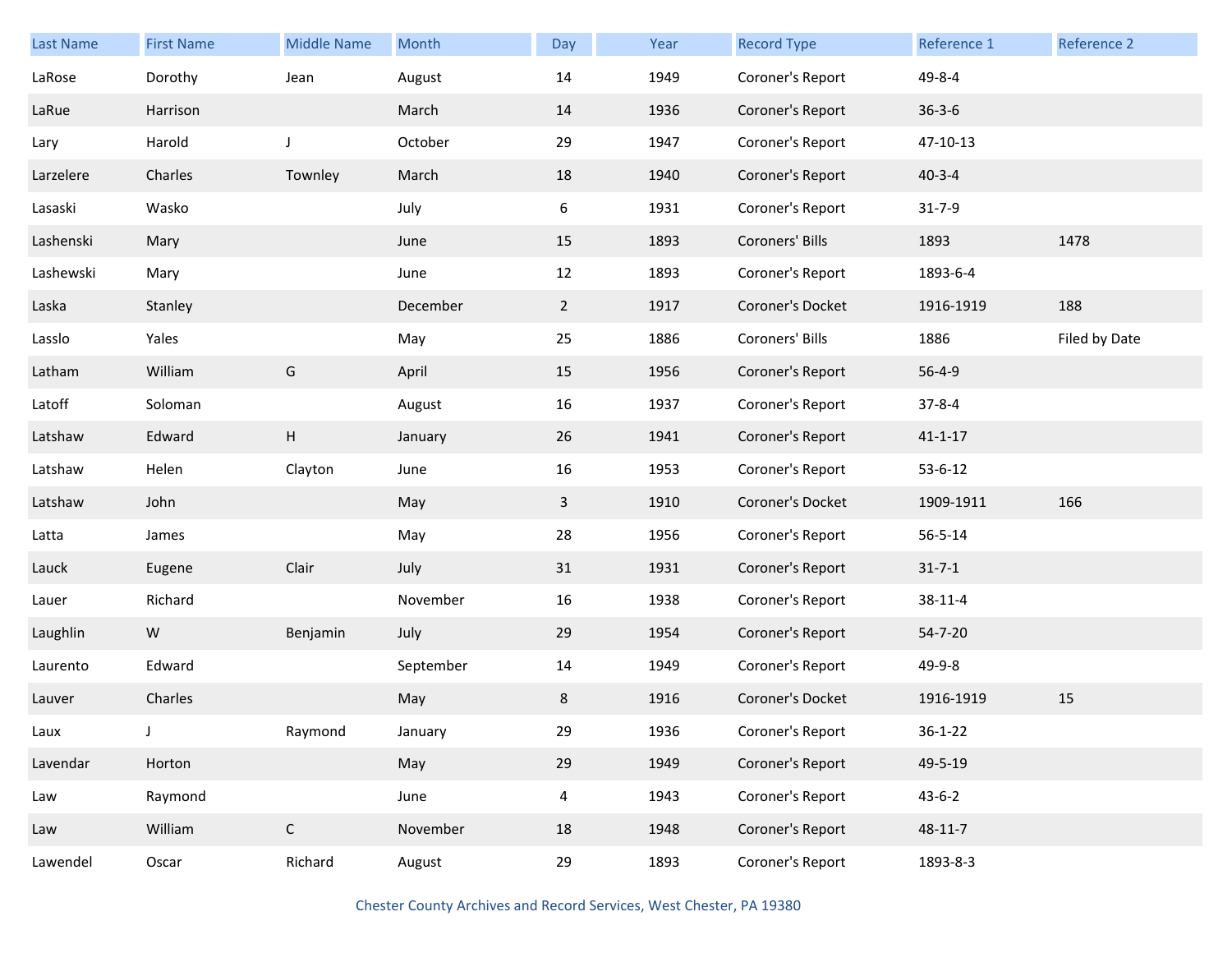| <b>Last Name</b> | <b>First Name</b> | <b>Middle Name</b> | Month     | Day            | Year | <b>Record Type</b> | Reference 1    | Reference 2   |
|------------------|-------------------|--------------------|-----------|----------------|------|--------------------|----------------|---------------|
| Lawko            | Ignatz            |                    | November  | 21             | 1941 | Coroner's Report   | 41-11-19       |               |
| Lawler           | Martin            |                    | August    | 5              | 1904 | Coroner's Docket   | 1891-1912      | 246           |
| Lawler           | Martin            |                    | August    | 8              | 1904 | Coroners' Bills    | 1904           | 1847          |
| Lawn             | Robert            |                    | November  | 23             | 1954 | Coroner's Report   | $54 - 11 - 14$ |               |
| Lawrence         | Allan             |                    | September | 12             | 1951 | Coroner's Report   | $51-9-4$       |               |
| Lawrence         | Arthur            |                    | May       | 17             | 1887 | Coroners' Bills    | 1887           | 1530          |
| Lawrence         | Evelyn            |                    | July      | 17             | 1951 | Coroner's Report   | $51 - 7 - 14$  |               |
| Lawrence         | Franklin          | L                  | April     | 23             | 1951 | Coroner's Report   | $51 - 4 - 15$  |               |
| Lawrence         | George            |                    | March     | 14             | 1937 | Coroner's Report   | $37 - 3 - 7$   |               |
| Lawrence         | Gertrude          |                    | May       | 16             | 1916 | Coroner's Docket   | 1916-1919      | 17            |
| Lawrence         | Harry             | Lee                | August    | 13             | 1955 | Coroner's Report   | $55 - 8 - 9$   |               |
| Lawrence         | James             |                    | May       | 12             | 1885 | Coroners' Bills    | 1885           | 1345          |
| Lawrence         | John              | ${\sf W}$          | April     | 17             | 1896 | Coroners' Bills    | 1896           | 967           |
| Lawrence         | Joseph            |                    | October   | 3              | 1910 | Coroners' Bills    | 1910           | 2566          |
| Lawrence         | Osmond            | Н                  | June      | 30             | 1954 | Coroner's Report   | $54 - 6 - 15$  |               |
| Lawson           | Chas              | L                  | November  | 29             | 1945 | Coroner's Report   | 45-11-22       |               |
| Lawson           | David             | William            | May       | 10             | 1914 | Coroner's Docket   | 1912-1914      | 303           |
| Lawson           | George            | Bowman             | April     | 21             | 1943 | Coroner's Report   | 43-4-13        |               |
| Lawson           | Joseph            |                    | March     | 15             | 1817 | Coroners' Bills    | 1817           | Filed by Date |
| Lawson           | Joseph            |                    | May       | 16             | 1817 | Coroners' Bills    | 1817           | 281           |
| Lawza            | John              |                    | July      | $\overline{2}$ | 1913 | Coroner's Docket   | 1912-1914      | 202           |
| Laytham          | Ronald            | Leroy              | May       | 22             | 1956 | Coroner's Report   | $56 - 5 - 10$  |               |
| Lea              | Carrie            | I                  | March     | 29             | 1943 | Coroner's Report   | 43-3-23        |               |
| Leahy            | Jackie            |                    | January   | 20             | 1931 | Coroner's Report   | $31 - 1 - 14$  |               |
| Leaman           | Daniel            |                    | April     | 12             | 1904 | Coroner's Docket   | 1897-1905      | 147           |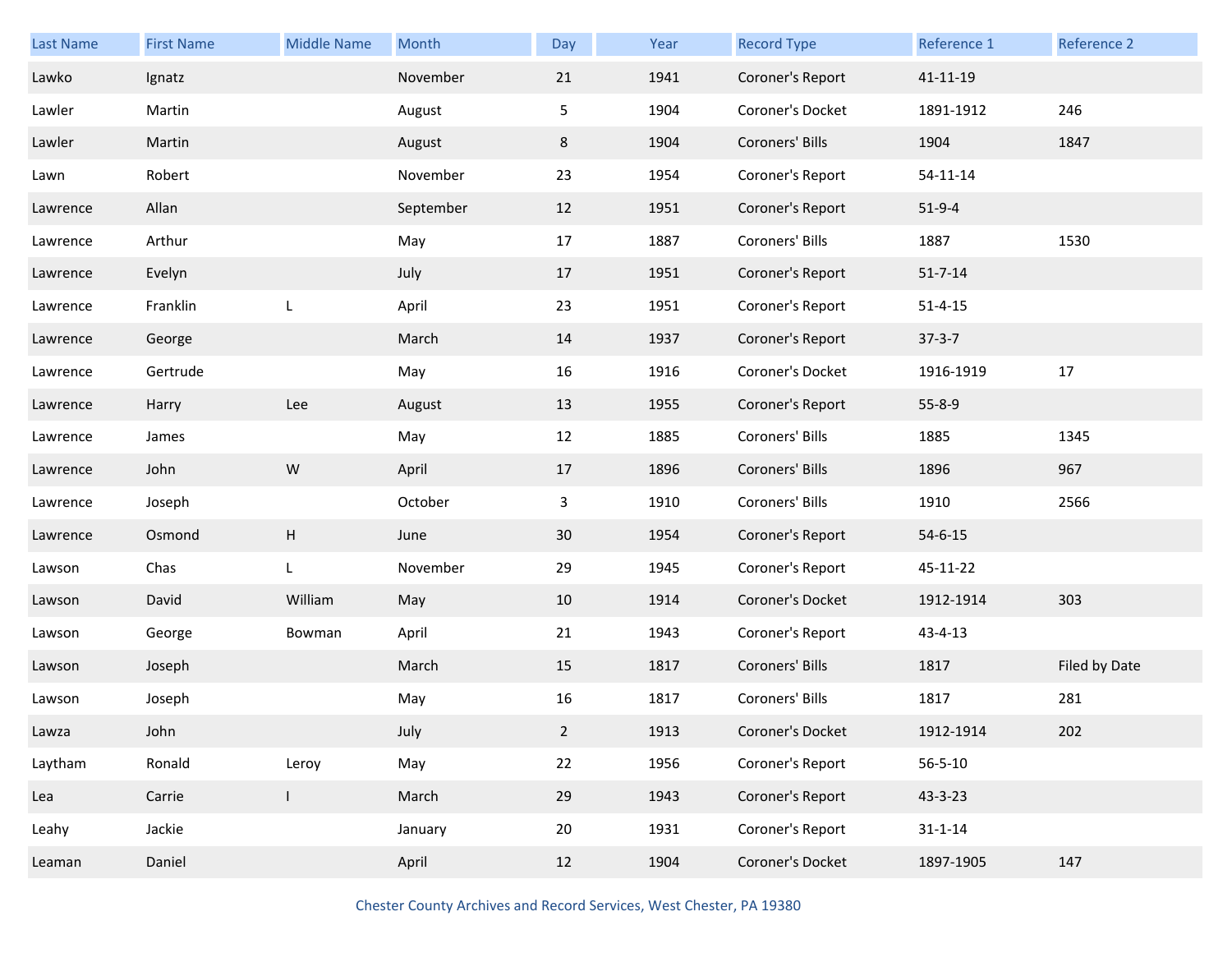| <b>Last Name</b> | <b>First Name</b> | <b>Middle Name</b> | Month     | Day          | Year | <b>Record Type</b> | Reference 1   | Reference 2 |
|------------------|-------------------|--------------------|-----------|--------------|------|--------------------|---------------|-------------|
| Leaman           | Daniel            |                    | April     | 12           | 1904 | Coroner's Docket   | 1891-1912     | 241         |
| Leaman           | Roy               |                    | February  | 16           | 1948 | Coroner's Report   | 48-2-10       |             |
| Leamy            | Ambose            | В                  | November  | 25           | 1939 | Coroner's Report   | 39-11-3       |             |
| Lear             | Janice            | Marie              | June      | 25           | 1941 | Coroner's Report   | $41 - 6 - 16$ |             |
| Lear             | William           | $\mathsf S$        | September | 10           | 1955 | Coroner's Report   | $55-9-4$      |             |
| LeBoutillier     | Edward            |                    | September | 20           | 1918 | Coroner's Docket   | 1916-1919     | 292         |
| Leboutillier     | T                 | Howell             | September | 11           | 1952 | Coroner's Report   | $52 - 7 - 17$ |             |
| LeBoutillier     | T.                | Howell             | July      | 20           | 1952 | Coroner's Report   | $52 - 7 - 16$ |             |
| Lebre            | Dominick          |                    | April     | 13           | 1910 | Coroner's Docket   | 1909-1911     | 160         |
| Lebue            | Harry             |                    | December  | 23           | 1935 | Coroner's Report   | 35-12-12      |             |
| LeCato           | Mary              | Elizabeth Jay      | November  | 16           | 1949 | Coroner's Report   | 49-11-11      |             |
| Leddy            | Morris            |                    | February  | 4            | 1880 | Coroners' Bills    | 1880          | 9           |
| Lee              | Charles           |                    | January   | 6            | 1905 | Coroner's Docket   | 1897-1905     | 278         |
| Lee              | Charlot           |                    | January   | 16           | 1905 | Coroners' Bills    | 1905          | 27          |
| Lee              | Charlotte         |                    | January   | 6            | 1905 | Coroner's Docket   | 1891-1912     | 237         |
| Lee              | Ellen             |                    | April     | 8            | 1877 | Coroner's Report   | Filed by date |             |
| Lee              | John              |                    | September | 24           | 1917 | Coroner's Docket   | 1916-1919     | 156         |
| Lee              | Raymond           | Bennet             | December  | 24           | 1950 | Coroner's Report   | 50-12-20      |             |
| Lee              | Robert            |                    | January   | 13           | 1953 | Coroner's Report   | $53 - 1 - 20$ |             |
| Lee              | Thomas            |                    | April     | 9            | 1942 | Coroner's Report   | $42 - 4 - 4$  |             |
| Lee              | Willie            | Simuel             | June      | 3            | 1942 | Coroner's Report   | $42 - 6 - 18$ |             |
| Leech            | Doloris           | Irene              | February  | 24           | 1941 | Coroner's Report   | $41 - 2 - 20$ |             |
| Leedom           | William           |                    | May       | 14           | 1877 | Coroner's Report   | Filed by date |             |
| Leeds            | Edward            | ${\sf W}$          | January   | $\mathbf{1}$ | 1952 | Coroner's Report   | 51-12-29      |             |
| Lefchuk          | Martin            | $\mathsf J$        | June      | 27           | 1949 | Coroner's Report   | 49-6-16       |             |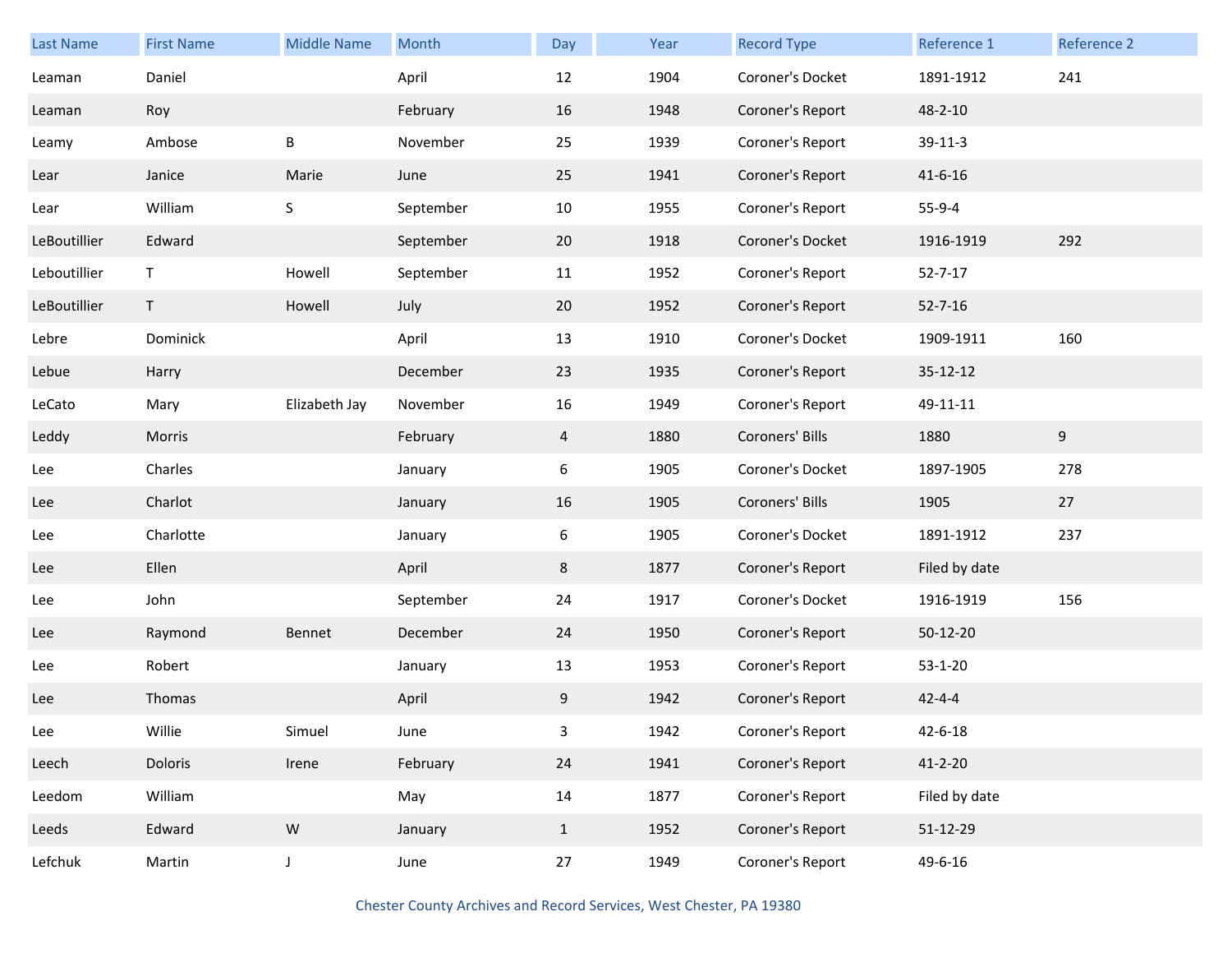| Last Name | <b>First Name</b> | <b>Middle Name</b> | Month    | Day          | Year | <b>Record Type</b>      | Reference 1   | <b>Reference 2</b> |
|-----------|-------------------|--------------------|----------|--------------|------|-------------------------|---------------|--------------------|
| LeFevre   | Charles           |                    | December | 23           | 1954 | Coroner's Report        | 54-12-22      |                    |
| LeGar     | Joyce             |                    | November | 5            | 1940 | Coroner's Report        | $40 - 11 - 3$ |                    |
| Legge     | Wallace           | Joseph             | July     | 15           | 1950 | Coroner's Report        | $50 - 7 - 8$  |                    |
| Legrandt  | Felix             |                    | October  | 21           | 1907 | Coroner's Docket        | 1906-1908     | 282                |
| Leiber    | Jacob             |                    | April    | 29           | 1845 | <b>Quarter Sessions</b> | N/234         | No papers          |
| Leibolts  | Benjamin          |                    | July     | 12           | 1940 | Coroner's Report        | $40 - 7 - 9$  |                    |
| Leigh     | William           | $\mathsf J$        | June     | 17           | 1951 | Coroner's Report        | $51 - 6 - 8$  |                    |
| leighton  | Frank             |                    | July     | 5            | 1901 | Coroners' Bills         | 1901          | Filed by Date      |
| Leighton  | Frank             |                    | July     | $\mathbf{3}$ | 1901 | Coroner's Docket        | 1897-1905     | 147                |
| Leighton  | Margaret          | E                  | February | 27           | 1886 | Coroners' Bills         | 1886          | 665                |
| Leighton  | Sarah             |                    | February | 28           | 1912 | Coroner's Docket        | 1912-1914     | 30                 |
| Leisey    | Reuben            |                    | November | 9            | 1934 | Coroner's Report        | $34 - 11 - 6$ |                    |
| Leitz     | Charles           |                    | July     | 18           | 1918 | Coroner's Docket        | 1916-1919     | 270                |
| Lemheny   | Samuel            | S                  | July     | 28           | 1946 | Coroner's Report        | $46 - 7 - 4$  |                    |
| Lemmon    | Dorthy            | Elizabeth          | November | 29           | 1930 | Coroner's Report        | $30 - 11 - 1$ |                    |
| Lemmon    | Elizabeth         | ${\sf M}$          | January  | 26           | 1917 | Coroner's Docket        | 1916-1919     | 83                 |
| Lemmon    | William           |                    | August   | 23           | 1915 | Coroner's Docket        | 1915          | 70                 |
| Lemovan   | Daniel            |                    | October  | 19           | 1903 | Coroner's Docket        | 1897-1905     | 147                |
| Lenard    | Edward            |                    | October  | 29           | 1919 | Coroner's Docket        | 1916-1920     | 180                |
| Lenart    | Charles           |                    | October  | 29           | 1917 | Coroner's Docket        | 1916-1920     | 107                |
| Lennovan  | Dennis            |                    | October  | 17           | 1903 | Coroner's Docket        | 1891-1912     | 242                |
| Leno      | Metro             |                    | June     | 19           | 1940 | Coroner's Report        | $40 - 5 - 12$ |                    |
| Lenski    | Joseph            |                    | June     | 9            | 1933 | Coroner's Report        | $33-6-1$      |                    |
| Leo       | Elizabeth         | $\sf V$            | February | 19           | 1944 | Coroner's Report        | $44 - 2 - 10$ |                    |
| Leo       | Joseph            | D                  | January  | 19           | 1940 | Coroner's Report        | $40 - 1 - 9$  |                    |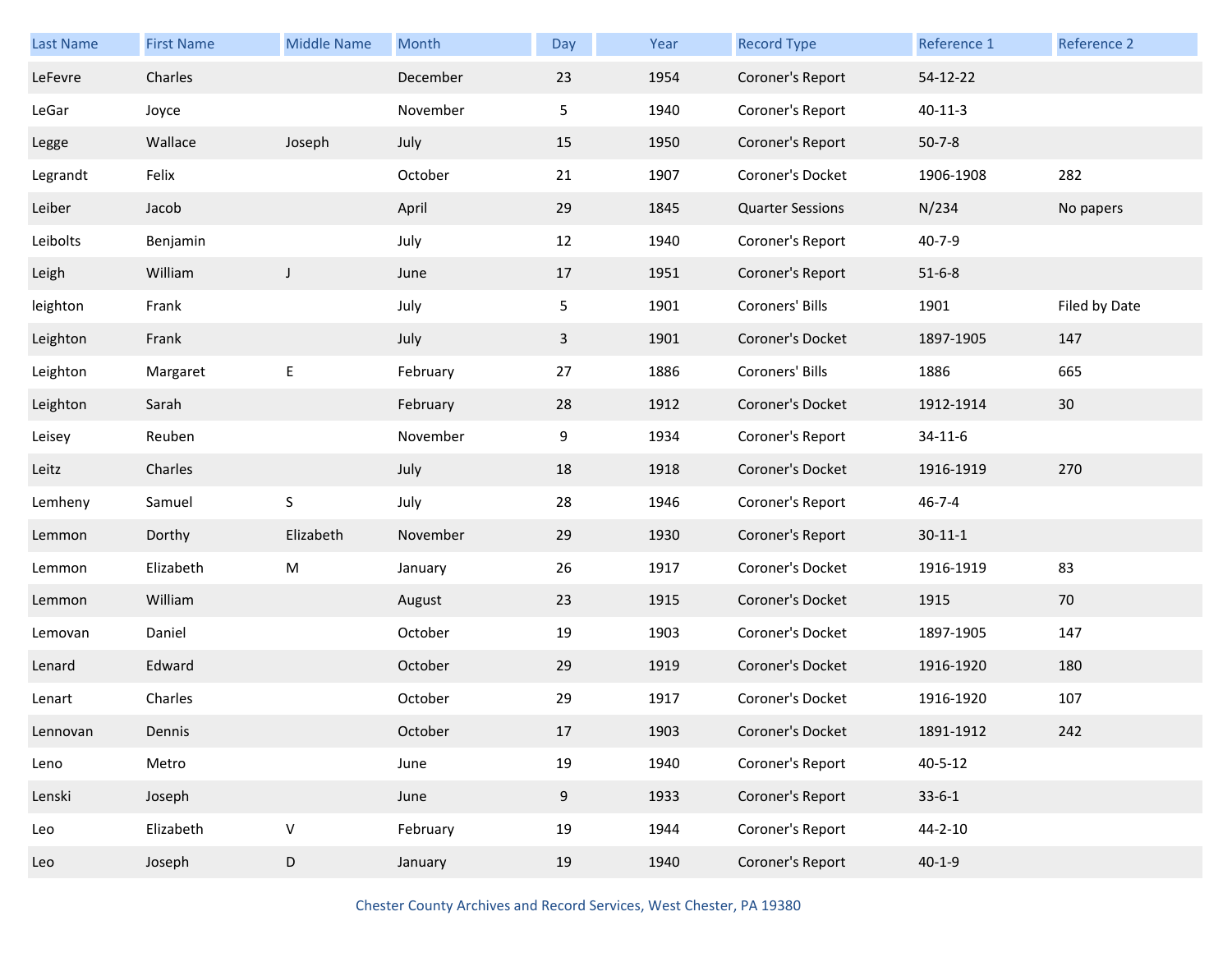| Last Name   | <b>First Name</b> | <b>Middle Name</b> | Month     | Day            | Year | <b>Record Type</b>      | Reference 1   | Reference 2   |
|-------------|-------------------|--------------------|-----------|----------------|------|-------------------------|---------------|---------------|
| Leonard     | Jeremiah          |                    | July      | 14             | 1955 | Coroner's Report        | $55 - 7 - 10$ |               |
| Leonhardt   | Mary              | Etta               | March     | 5              | 1915 | Coroner's Docket        | 1915          | 18            |
| LePore      | Gertrude          |                    | December  | 31             | 1941 | Coroner's Report        | 41-12-36      |               |
| Lerch       | John              | B                  | October   | $\mathbf{1}$   | 1943 | Coroner's Report        | 43-9-15       |               |
| Lesher      | Agnes             | Mengel             | January   | $\overline{7}$ | 1913 | Coroner's Docket        | 1912-1914     | 154           |
| Lesher      | Agnes             | Mengel             | January   | 13             | 1913 | Coroners' Bills         | 1913          | 23            |
| Leslie      | Harry             | F                  | April     | 4              | 1939 | Coroner's Report        | $39 - 4 - 6$  |               |
| Lesoken     | Leon              |                    | February  | $\overline{4}$ | 1947 | Coroner's Report        | $47 - 1 - 14$ |               |
| Lessig      | Philip            |                    | April     | 20             | 1888 | Coroners' Bills         | 1888          | Filed by Date |
| Lessig      | Walter            | Rhoads             | September | 21             | 1950 | Coroner's Report        | $50 - 9 - 12$ |               |
| Lessing     | anna              |                    | March     | 29             | 1954 | Coroner's Report        | $54 - 3 - 18$ |               |
| Lester      | Raymond           |                    | October   | 15             | 1941 | Coroner's Report        | $41 - 10 - 5$ |               |
| Lester      | Willis            |                    | March     | 17             | 1916 | Coroner's Docket        | 1916-1920     | $17\,$        |
| Letenauchyn | Joseph            |                    | February  | $\mathbf{1}$   | 1943 | Coroner's Report        | $43 - 2 - 1$  |               |
| Letnauchyn  | John              |                    | August    | 12             | 1955 | Coroner's Report        | $55 - 8 - 7$  |               |
| Levengood   | Jerome            |                    | August    | 3              | 1849 | <b>Quarter Sessions</b> | O/92          | Jul. 1849     |
| Levering    | Reuben            | ${\sf W}$          | July      | 17             | 1904 | Coroner's Docket        | 1891-1912     | 247           |
| Levering    | Reuben            | ${\sf W}$          | July      | 17             | 1904 | Coroner's Docket        | 1897-1905     | 146           |
| Leverton    | William           |                    | November  | 13             | 1947 | Coroner's Report        | 47-11-16      |               |
| Levingen    | George            |                    | September | 9              | 1895 | Coroner's Report        | 1895-9-1      |               |
| Levinger    | George            |                    | September | 14             | 1895 | Coroners' Bills         | 1895          | Filed by Date |
| Levingson   | Howard            |                    | July      | 19             | 1897 | Coroners' Bills         | 1897          | 2214          |
| Levingson   | Howard            |                    | July      | 24             | 1897 | Coroners' Bills         | 1897          | 2233          |
| Levington   | Samuel            |                    | October   | $\mathbf{1}$   | 1932 | Coroner's Report        | 32-10-19      |               |
| Levitt      | David             |                    | April     | $8\phantom{1}$ | 1909 | Coroner's Docket        | 1909-1911     | 39            |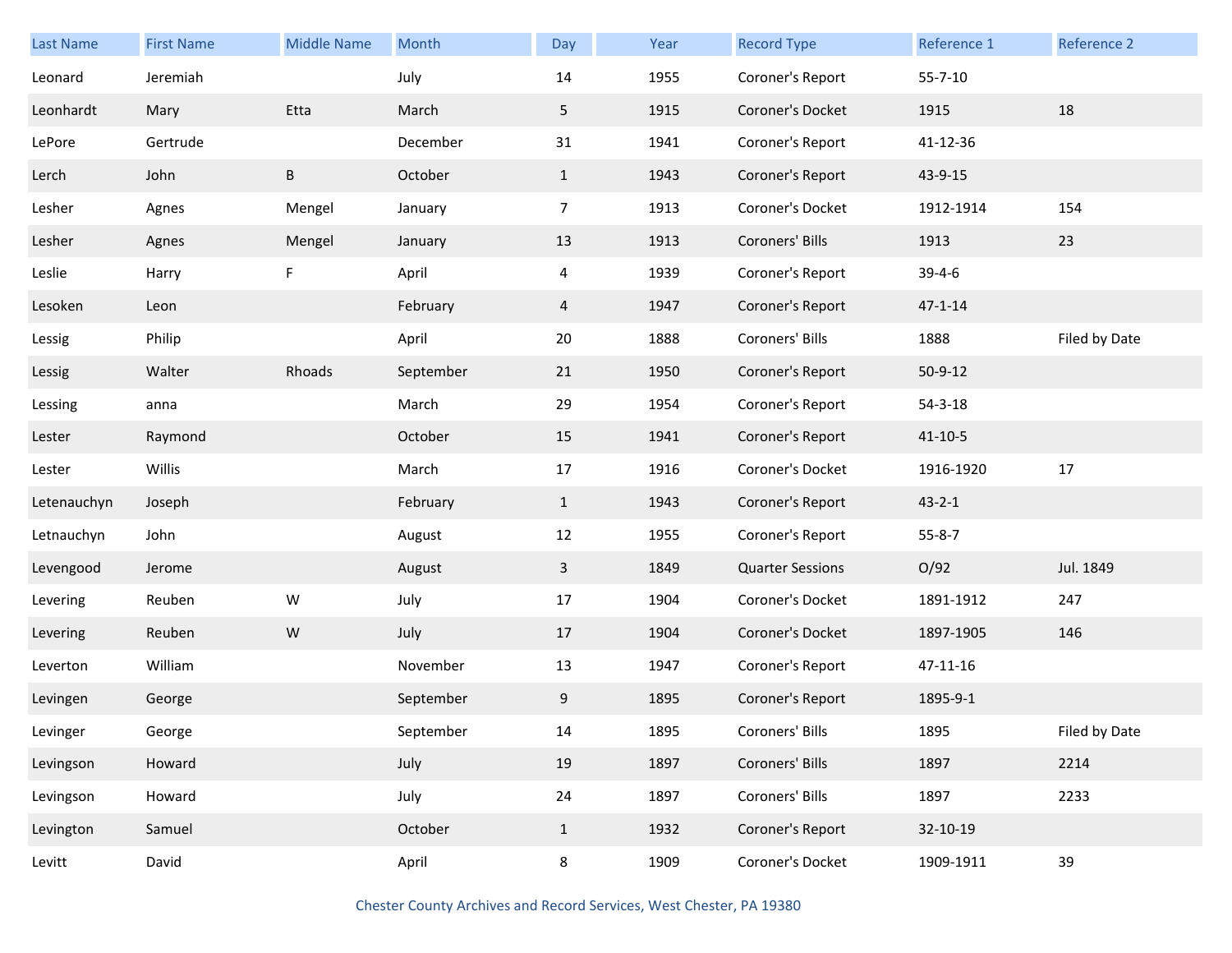| Last Name | <b>First Name</b> | <b>Middle Name</b> | Month     | Day            | Year | <b>Record Type</b> | Reference 1   | Reference 2 |
|-----------|-------------------|--------------------|-----------|----------------|------|--------------------|---------------|-------------|
| Levix     | Mary              |                    | December  | 21             | 1907 | Coroner's Docket   | 1906-1908     | 308         |
| Levy      | William           |                    | May       | 4              | 1825 | Coroners' Bills    | 1825          | 367         |
| Levy      | William           |                    | February  | 10             | 1825 | Coroners' Bills    | 1825          | 80          |
| Lewellyn  | Cyrus             | R                  | July      | 16             | 1860 | Coroners' Bills    | 1860          | 463         |
| Lewellyn  | Theodore          |                    | April     | 6              | 1931 | Coroner's Report   | $31 - 4 - 10$ |             |
| Lewes     | David             |                    | July      | 24             | 1908 | Coroner's Docket   | 1906-1908     | 387         |
| Lewik     | David             | Н                  | September | 9              | 1913 | Coroner's Docket   | 1912-1914     | 230         |
| Lewis     | Ada               | May                | March     | 27             | 1905 | Coroner's Docket   | 1897-1905     | 278         |
| Lewis     | Ada               | May                | April     | $\mathbf{3}$   | 1905 | Coroners' Bills    | 1905          | 827         |
| Lewis     | Ada               | May                | April     | 10             | 1905 | Coroners' Bills    | 1905          | 924         |
| Lewis     | Ada               | May                | March     | 27             | 1905 | Coroner's Docket   | 1891-1912     | 237         |
| Lewis     | Alice             |                    | July      | 29             | 1935 | Coroner's Report   | 35-7-20       |             |
| Lewis     | Arthur            | $\mathsf J$        | February  | 21             | 1917 | Coroner's Docket   | 1916-1920     | 68          |
| Lewis     | Charles           |                    | October   | 28             | 1946 | Coroner's Report   | 46-10-26      |             |
| Lewis     | Charles           | Wesley             | May       | $\overline{2}$ | 1942 | Coroner's Report   | $42 - 5 - 3$  |             |
| Lewis     | Clifford          |                    | October   | 15             | 1949 | Coroner's Report   | 49-10-10      |             |
| Lewis     | David             | K                  | June      | 15             | 1895 | Coroner's Report   | 1895-6-2      |             |
| Lewis     | David             | K                  | June      | 15             | 1895 | Coroners' Bills    | 1895          | 1495        |
| Lewis     | Eli               | J                  | November  | $\overline{7}$ | 1933 | Coroner's Report   | 33-11-11      |             |
| Lewis     | Estella           |                    | July      | 26             | 1899 | Coroners' Bills    | 1899          | 1962        |
| Lewis     | Estella           |                    | July      | 22             | 1899 | Coroner's Docket   | 1891-1912     | 246         |
| Lewis     | Estella           |                    | July      | 22             | 1899 | Coroner's Docket   | 1897-1905     | 146         |
| Lewis     | Estelle           | Elva               | July      | 20             | 1952 | Coroner's Report   | $52 - 7 - 18$ |             |
| Lewis     | Harry             | $\mathsf T$        | September | 3              | 1949 | Coroner's Report   | 49-9-4        |             |
| Lewis     | Hattie            | K                  | June      | $\overline{7}$ | 1947 | Coroner's Report   | $47 - 6 - 3$  |             |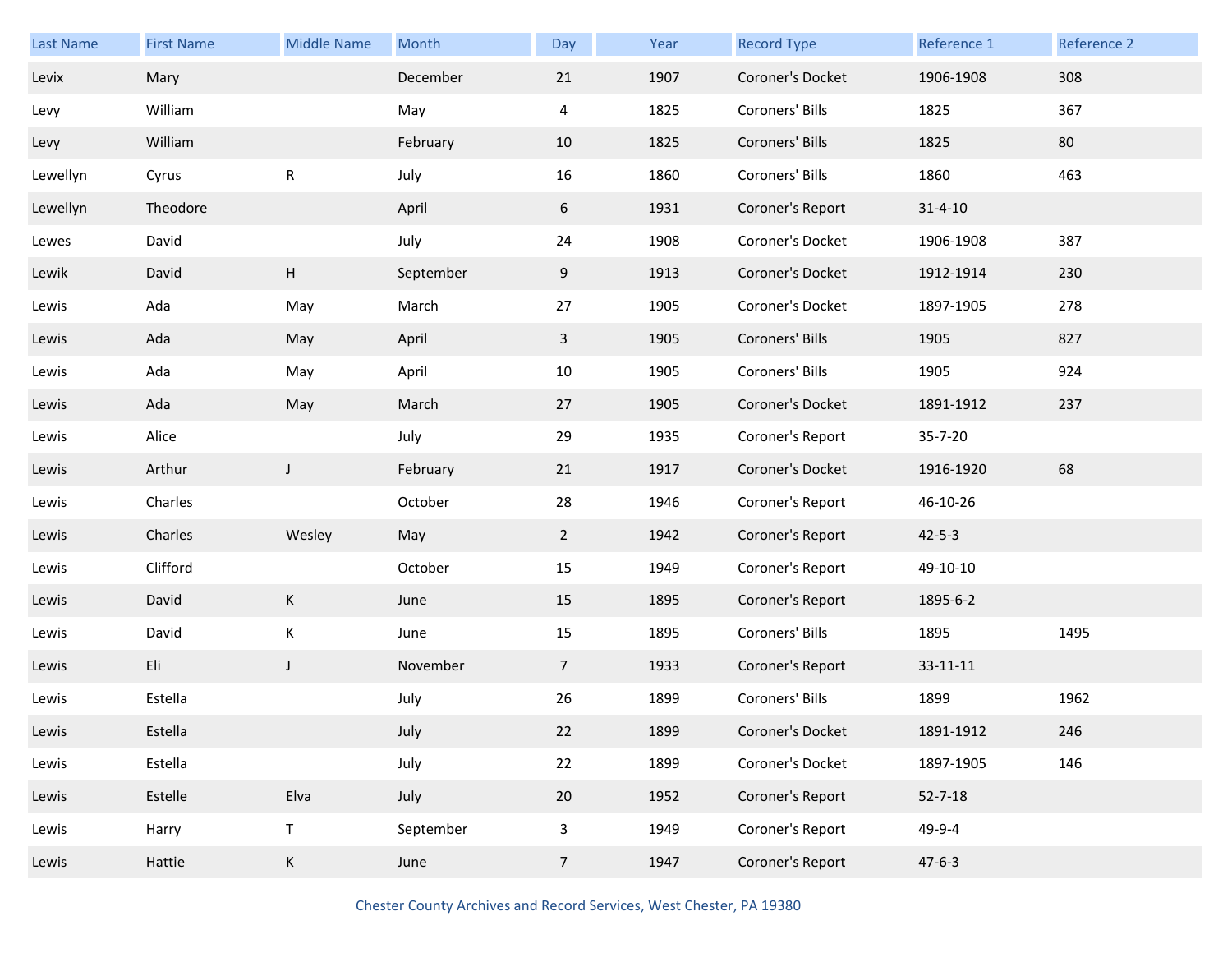| Last Name | <b>First Name</b> | <b>Middle Name</b> | Month     | Day            | Year | <b>Record Type</b> | Reference 1    | Reference 2   |
|-----------|-------------------|--------------------|-----------|----------------|------|--------------------|----------------|---------------|
| Lewis     | Herbert           | B                  | August    | $\mathbf{1}$   | 1952 | Coroner's Report   | $52 - 8 - 1$   |               |
| Lewis     | Irene             | S                  | July      | 5              | 1950 | Coroner's Report   | $50 - 7 - 3$   |               |
| Lewis     | John              |                    | March     | $\overline{4}$ | 1911 | Coroner's Docket   | 1909-1911      | 296           |
| Lewis     | John              |                    | March     | 6              | 1911 | Coroners' Bills    | 1911           | Filed by date |
| Lewis     | Kirk              | $\mathsf{H}%$      | April     | 8              | 1933 | Coroner's Report   | $33 - 4 - 6$   |               |
| Lewis     | Lancaster         |                    | July      | 29             | 1935 | Coroner's Report   | 35-7-20        |               |
| Lewis     | Lawrence          |                    | September | 4              | 1890 | Coroners' Bills    | 1890           | 1895          |
| Lewis     | Louise            |                    | April     | 22             | 1937 | Coroner's Report   | $37 - 4 - 7$   |               |
| Lewis     | Margaret          |                    | January   | 28             | 1952 | Coroner's Report   | $52 - 1 - 20$  |               |
| Lewis     | Margaret          | A                  | March     | 31             | 1933 | Coroner's Report   | $33 - 3 - 17$  |               |
| Lewis     | Martha            |                    | December  | 19             | 1918 | Coroner's Docket   | 1916-1920      | 147           |
| Lewis     | Mary              | E                  | June      | 23             | 1943 | Coroner's Report   | 43-6-17        |               |
| Lewis     | Mathew            |                    | December  | 11             | 1936 | Coroner's Report   | $36 - 12 - 3$  |               |
| Lewis     | Michael           | J                  | November  | $\mathbf{1}$   | 1954 | Coroner's Report   | $54 - 11 - 1$  |               |
| Lewis     | Parke             | E                  | July      | $10\,$         | 1937 | Coroner's Report   | $37 - 7 - 6$   |               |
| Lewis     | Ralph             | Albert             | July      | 5              | 1951 | Coroner's Report   | $51 - 7 - 7$   |               |
| Lewis     | Sallie            | $\mathsf R$        | February  | 22             | 1886 | Coroners' Bills    | 1886           | 573           |
| Lewis     | Sarah             |                    | February  | 10             | 1825 | Coroners' Bills    | 1825           | 80            |
| Lewis     | Sarah             | ${\sf R}$          | March     | 15             | 1886 | Coroners' Bills    | 1886           | 804           |
| Lewis     | Sella             |                    | August    | 10             | 1899 | Coroners' Bills    | 1899           | 2011          |
| Lewis     | Thomas            | Н                  | October   | 14             | 1950 | Coroner's Report   | $50 - 10 - 14$ |               |
| Lewis     | ${\mathsf W}$     | $\mathsf{A}$       | September | $\mathbf{3}$   | 1905 | Coroner's Docket   | 1897-1905      | 321           |
| Lewis     | ${\sf W}$         | A                  | September | 11             | 1905 | Coroners' Bills    | 1905           | 2248          |
| Lewis     | ${\sf W}$         | $\mathsf{A}$       | September | $\mathbf{3}$   | 1905 | Coroner's Docket   | 1891-1912      | 248           |
| Lewis     | William           | M                  | March     | 29             | 1900 | Coroner's Docket   | 1897-1905      | 147           |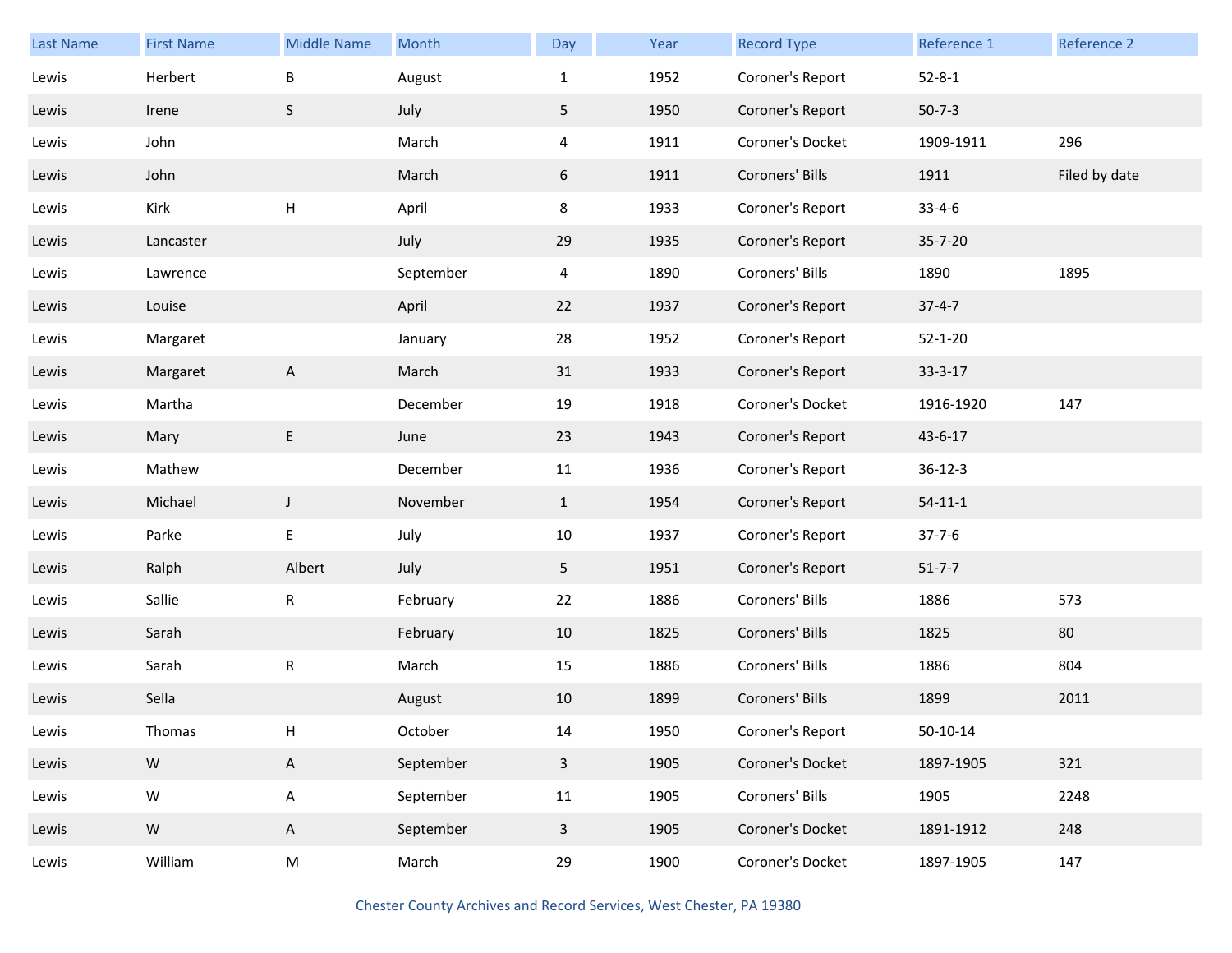| Last Name   | <b>First Name</b> | <b>Middle Name</b> | Month     | Day            | Year | <b>Record Type</b>      | Reference 1   | Reference 2   |
|-------------|-------------------|--------------------|-----------|----------------|------|-------------------------|---------------|---------------|
| Lewis       | William           | M                  | April     | 6              | 1900 | Coroners' Bills         | 1900          | Filed by Date |
| Lewis       | William           | M                  | March     | 29             | 1900 | Coroner's Docket        | 1891-1912     | 240           |
| Lewis       | William           | $\mathsf{R}$       | April     | 17             | 1900 | Coroners' Bills         | 1900          | 1051          |
| Lewis       | Willis            | Α                  | September | 4              | 1948 | Coroner's Report        | 48-9-9        |               |
| Lholan      | Velma             |                    | February  | 26             | 1908 | Coroners' Bills         | 1908          | 852           |
| Lichtenberg | Louis             |                    | June      | 6              | 1934 | Coroner's Report        | $34 - 6 - 1$  |               |
| Lichty      | Owen              | Nevin              | November  | 20             | 1911 | Coroner's Docket        | 1909-1911     | 406           |
| Lick        | George            |                    | January   | 5              | 1949 | Coroner's Report        | $49 - 1 - 3$  |               |
| Lick        | Percy             | S                  | January   | 5 <sub>1</sub> | 1949 | Coroner's Report        | $49 - 1 - 4$  |               |
| Lick        | Theresa           |                    | January   | 5              | 1949 | Coroner's Report        | $49 - 1 - 2$  |               |
| Lick        | Vincent           |                    | January   | 5 <sub>1</sub> | 1949 | Coroner's Report        | $49 - 1 - 1$  |               |
| Liebtreu    | Conard            | Harry              | October   | 3              | 1942 | Coroner's Report        | $42 - 10 - 1$ |               |
| Lied        | Frank             | J                  | April     | 27             | 1943 | Coroner's Report        | 43-4-18       |               |
| Liggett     | Anna              |                    | April     | 23             | 1902 | Coroner's Docket        | 1891-1912     | 238           |
| Liggett     | Annie             | $\sf B$            | April     | 23             | 1902 | Coroner's Docket        | 1897-1905     | 148           |
| Liggett     | Annie             | Β                  | April     | 28             | 1902 | Coroners' Bills         | 1902          | Filed by date |
| Liggett     | George            |                    | February  | $\mathbf{1}$   | 1937 | Coroner's Report        | $37 - 2 - 2$  |               |
| Liggett     | Paul              | B                  | December  | 5              | 1951 | Coroner's Report        | $51 - 12 - 6$ |               |
| Liggett     | Rachel            |                    | August    | 4              | 1842 | <b>Quarter Sessions</b> | N/24          | No papers     |
| Liggetts    | Rachel            |                    | May       | 31             | 1842 | Coroner's Report        | Filed by date |               |
| Lightcap    | Earl              | J                  | January   | 13             | 1955 | Coroner's Report        | $55 - 1 - 6$  |               |
| Lightcap    | George            |                    | January   | 19             | 1885 | Coroners' Bills         | 1885          | $71$          |
| Lightcap    | Ida               |                    | December  | 23             | 1949 | Coroner's Report        | 49-12-13      |               |
| Lighten     | Frank             |                    | July      | $\mathbf{3}$   | 1901 | Coroner's Docket        | 1891-1912     | 239           |
| Liles       | Dennis            |                    | August    | 21             | 1951 | Coroner's Report        | $51 - 8 - 20$ |               |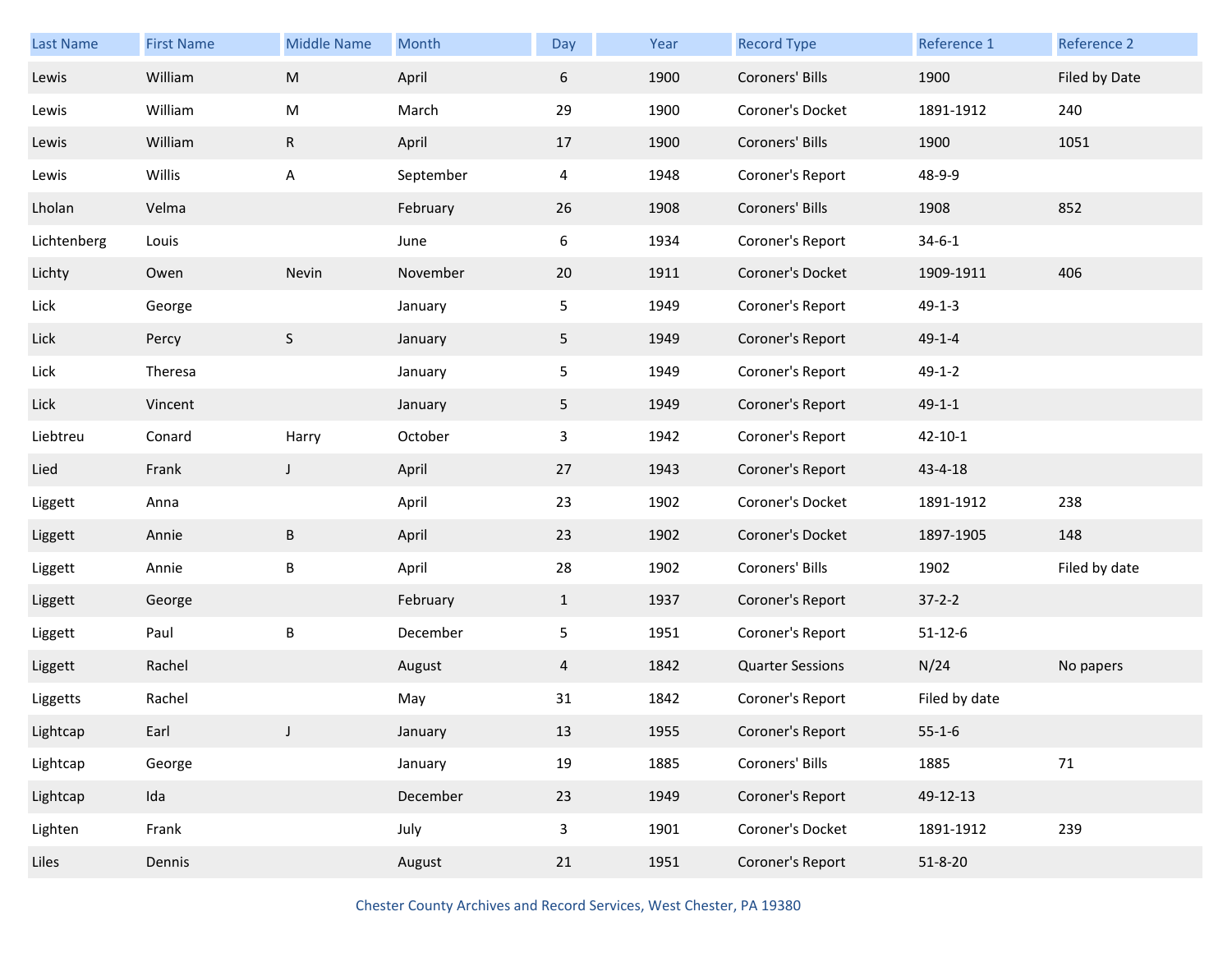| Last Name | <b>First Name</b> | <b>Middle Name</b>        | Month     | Day            | Year | <b>Record Type</b>      | Reference 1   | Reference 2   |
|-----------|-------------------|---------------------------|-----------|----------------|------|-------------------------|---------------|---------------|
| Lilley    | Calvin            | Н                         | February  | 8              | 1937 | Coroner's Report        | $37 - 2 - 14$ |               |
| Lilley    | <b>Ulysses</b>    | $\mathsf S$               | May       | $\mathbf{3}$   | 1916 | Coroner's Docket        | 1916-1920     | 27            |
| Linday    | Elijah            |                           | April     | 5              | 1904 | Coroners' Bills         | 1904          | 944           |
| Lindecamp | Joseph            |                           | September | 24             | 1953 | Coroner's Report        | 53-9-22       |               |
| Lindel    | Thomas            |                           |           |                |      | Coroners' Bills         | 1913          | Undated       |
| Linderman | Henry             | A                         | June      | 25             | 1935 | Coroner's Report        | $35 - 6 - 12$ |               |
| Lindquist | Mary              | Jane                      | July      | 23             | 1955 | Coroner's Report        | $55 - 7 - 17$ |               |
| Lindsay   | Archibald         | L.                        | January   | 10             | 1936 | Coroner's Report        | $36 - 1 - 3$  |               |
| Lindsay   | Winfeld           |                           | September | 25             | 1911 | Coroners' Bills         | 1911          | 2451          |
| Lindsey   | Frank             | $\mathsf O$               | May       | 18             | 1941 | Coroner's Report        | $41 - 5 - 13$ |               |
| Lindsey   | Louisa            |                           | September | 16             | 1910 | Coroners' Bills         | 1910          | Filed by date |
| Lindsey   | Louisa            |                           | September | 12             | 1910 | Coroner's Docket        | 1909-1911     | 218           |
| Lindsey   | Winfield          |                           | August    | 7 <sup>7</sup> | 1911 | Coroners' Bills         | 1911          | Filed by date |
| Lindsey   | Winfield          | William                   | July      | 21             | 1911 | Coroner's Docket        | 1909-1911     | 357           |
| Lindsley  | Elizah            |                           | November  | 19             | 1900 | Coroner's Docket        | 1897-1905     | 148           |
| Ling      | R                 | B                         | January   | 3              | 1910 | Coroners' Bills         | 1910          | Filed by date |
| Lingg     | Henry             |                           | June      | 29             | 1933 | Coroner's Report        | $33 - 6 - 5$  |               |
| Link      | David             | $\boldsymbol{\mathsf{H}}$ | September | 15             | 1913 | Coroners' Bills         | 1913          | Filed by date |
| Linn      | John              |                           | November  | 14             | 1849 | <b>Quarter Sessions</b> | O/108         | Oct. 1849     |
| Linsley   | Elijah            |                           | November  | 19             | 1900 | Coroner's Docket        | 1891-1912     | 238           |
| Linton    | Albert            |                           | November  | 16             | 1912 | Coroner's Docket        | 1912-1914     | 129           |
| Linton    | Davis             |                           | May       | 29             | 1885 | Coroners' Bills         | 1885          | 1417          |
| Linton    | Davis             |                           | June      | 5 <sub>1</sub> | 1885 | Coroners' Bills         | 1885          | 1454          |
| Linton    | Franklin          | L                         | July      | 28             | 1951 | Coroner's Report        | $51 - 7 - 21$ |               |
| Linton    | Jacob             | Clyde                     | August    | 28             | 1946 | Coroner's Report        | $46 - 8 - 10$ |               |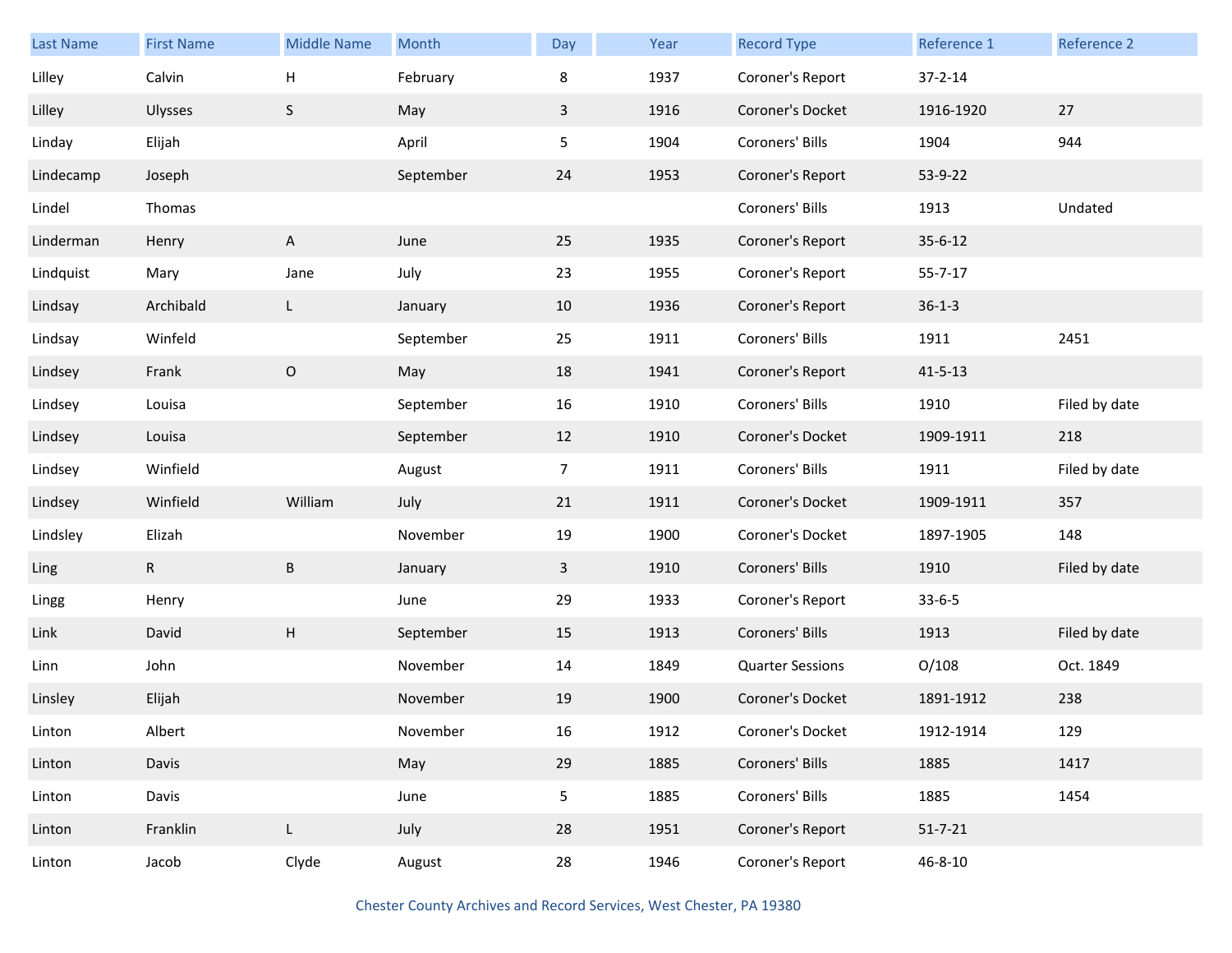| Last Name  | <b>First Name</b> | <b>Middle Name</b> | Month     | Day            | Year | <b>Record Type</b>      | Reference 1   | Reference 2   |
|------------|-------------------|--------------------|-----------|----------------|------|-------------------------|---------------|---------------|
| Linton     | Robert            | <b>Bruce</b>       | November  | 12             | 1948 | Coroner's Report        | 48-11-5       |               |
| Lions      | Elizabeth         |                    | February  | 3              | 1829 | Coroners' Bills         | 1829          | 54            |
| Lipford    | Glen              | ${\sf W}$          | May       | $\overline{2}$ | 1951 | Coroner's Report        | $51 - 4 - 20$ |               |
| Lippincott | <b>Barclay</b>    |                    | January   | 14             | 1891 | Coroners' Bills         | 1891          | Filed by Date |
| Lippincott | Barclay           |                    | January   | 14             | 1891 | Coroner's Report        | 1891-1-4      |               |
| Lippitt    | Peter             | Maxwell            | August    | $\mathbf{1}$   | 1951 | Coroner's Report        | $51 - 8 - 2$  |               |
| Liptak     | Mike              |                    | January   | 15             | 1942 | Coroner's Report        | $42 - 1 - 8$  |               |
| Lisowski   | John              |                    | October   | 10             | 1935 | Coroner's Report        | $35 - 11 - 6$ |               |
| Lisowski   | Mary              |                    | January   | $\overline{2}$ | 1941 | Coroner's Report        | $41 - 1 - 2$  |               |
| Lith       | Leo               | Valchunos          | January   | $\overline{7}$ | 1939 | Coroner's Report        | $39-1-6$      |               |
| Little     | August            | $\mathsf{C}$       | October   | 25             | 1901 | Coroners' Bills         | 1901          | 2691          |
| Little     | August            | $\mathsf C$        | October   | 10             | 1901 | Coroner's Docket        | 1891-1912     | 239           |
| Little     | August            | $\mathsf C$        | October   | 10             | 1901 | Coroner's Docket        | 1897-1905     | 148           |
| Little     | Bernard           |                    | January   | 4              | 1943 | Coroner's Report        | $43 - 1 - 3$  |               |
| Little     | Joseph            |                    | December  | 18             | 1859 | <b>Quarter Sessions</b> | P/416         | Jan. 1860     |
| Little     | Joseph            |                    | December  | 31             | 1859 | Coroners' Bills         | 1859          | 667           |
| Little     | Joseph            |                    | March     | 12             | 1860 | Coroners' Bills         | 1860          | 194           |
| Little     | W                 | Hunter             | April     | $\overline{a}$ | 1906 | Coroner's Docket        | 1906-1908     | 32            |
| Litwin     | Irwin             |                    | June      | 21             | 1953 | Coroner's Report        | $53 - 6 - 15$ |               |
| Lively     | David             |                    | September | 19             | 1947 | Coroner's Report        | 47-9-23       |               |
| Lively     | William           | F.                 | April     | 4              | 1908 | Coroner's Docket        | 1906-1908     | 351           |
| Livingston | Prince            |                    | November  | 10             | 1943 | Coroner's Report        | $43 - 11 - 3$ |               |
| Lloyd      | Earl              | Oliver             | September | 22             | 1945 | Coroner's Report        | 45-9-14       |               |
| Lloyd      | Fred              |                    | January   | 31             | 1953 | Coroner's Report        | $53 - 1 - 35$ |               |
| Lloyd      | Horace            |                    | March     | 12             | 1919 | Coroner's Docket        | 1916-1919     | 361           |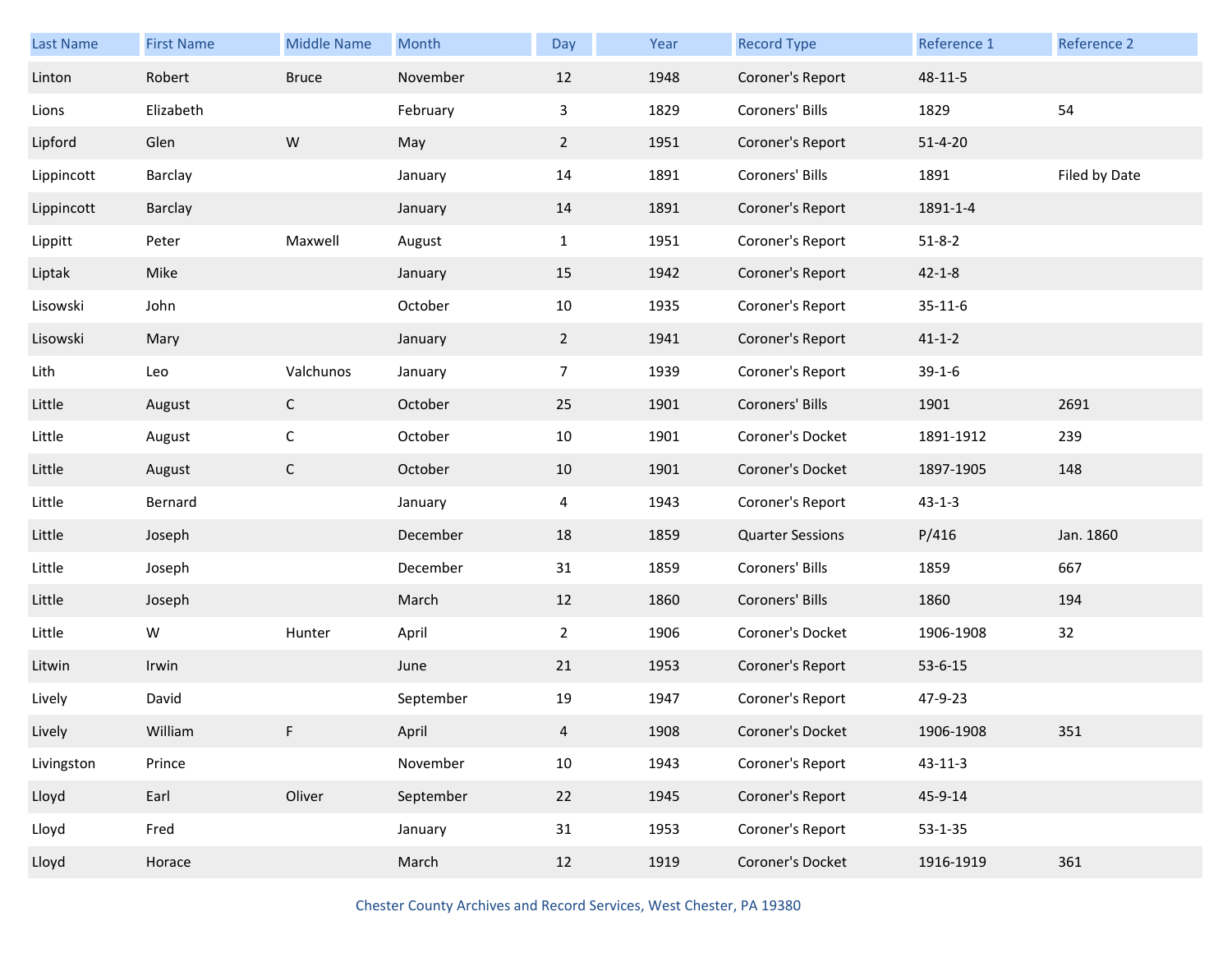| <b>Last Name</b> | <b>First Name</b> | <b>Middle Name</b> | Month     | Day            | Year | <b>Record Type</b> | Reference 1   | Reference 2   |
|------------------|-------------------|--------------------|-----------|----------------|------|--------------------|---------------|---------------|
| Lloyd            | John              | Francis            | September | 29             | 1909 | Coroner's Docket   | 1909-1911     | 91            |
| Lloyd            | John              | Francis            | October   | 6              | 1909 | Coroners' Bills    | 1909          | Filed by date |
| Lloyd            | Leone             | A                  | August    | 10             | 1936 | Coroner's Report   | $36 - 8 - 13$ |               |
| Lloyd            | Margaret          |                    | October   | 18             | 1919 | Coroner's Docket   | 1916-1919     | 407           |
| Lloyd            | Mary              |                    | October   | 29             | 1939 | Coroner's Report   | 39-10-15      |               |
| Lloyd            | Vincent           |                    | July      | 28             | 1917 | Coroner's Docket   | 1916-1919     | 141           |
| Lockart          | Elizabeth         |                    | December  | 10             | 1888 | Coroners' Bills    | 1888          | 2903          |
| Lockart          | Elizabeth         |                    | December  | 11             | 1888 | Coroners' Bills    | 1888          | 2877          |
| Lockman          | Charles           |                    | August    | 27             | 1919 | Coroner's Docket   | 1916-1920     | 175           |
| Lockman          | Elijah            | W                  | February  | 15             | 1943 | Coroner's Report   | $43 - 2 - 9$  |               |
| Lockman          | Gertrude          | Е                  | August    | 31             | 1939 | Coroner's Report   | 39-8-26       |               |
| Lockoff          | Victor            |                    | August    | 5              | 1932 | Coroner's Report   | 32-8-21       |               |
| Lockowitch       | Walter            |                    | January   | 19             | 1942 | Coroner's Report   | $42 - 1 - 13$ |               |
| Lockowitz        | James             |                    | May       | 15             | 1953 | Coroner's Report   | $53 - 5 - 15$ |               |
| Lodge            | Hannah            | Mary               | July      | 6              | 1886 | Coroners' Bills    | 1886          | 1714          |
| Lodge            | Hannah            | May                | July      | 22             | 1886 | Coroners' Bills    | 1886          | 1746          |
| Loebenthal       | Pauline           |                    | December  | 8              | 1941 | Coroner's Report   | 41-11-31      |               |
| Lofgran          | Fred              | A                  | July      | 4              | 1941 | Coroner's Report   | $41 - 7 - 5$  |               |
| Lofgren          | Anna              |                    | November  | 9              | 1917 | Coroner's Docket   | 1916-1919     | 175           |
| Loften           | Addie             | Walls              | December  | 20             | 1930 | Coroner's Report   | $30-12-13$    |               |
| Logan            | Eli               |                    | February  | 11             | 1896 | Coroner's Report   | 1896-2-2      |               |
| Logan            | Eli               |                    | August    | 21             | 1915 | Coroner's Docket   | 1915          | 69            |
| Logan            | Elmira            |                    | April     | 13             | 1898 | Coroner's Docket   | 1891-1912     | 241           |
| Logan            | Elmira            |                    | April     | 13             | 1898 | Coroner's Docket   | 1897-1905     | 149           |
| Logan            | James             |                    | April     | $\overline{7}$ | 1919 | Coroner's Docket   | 1916-1919     | 366           |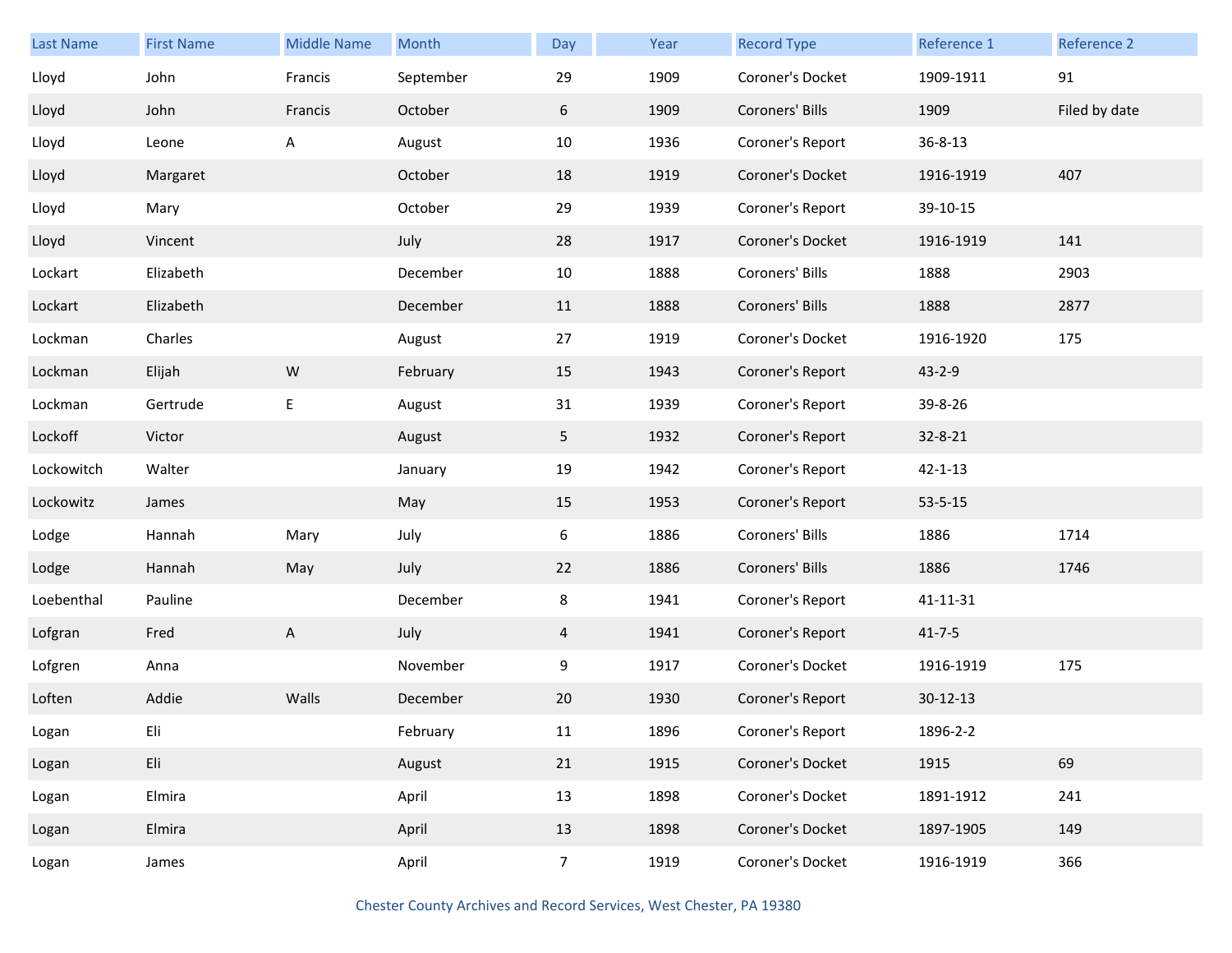| Last Name | <b>First Name</b> | <b>Middle Name</b> | Month     | Day          | Year | <b>Record Type</b> | Reference 1    | Reference 2   |
|-----------|-------------------|--------------------|-----------|--------------|------|--------------------|----------------|---------------|
| Logan     | John              | F                  | September | 13           | 1948 | Coroner's Report   | 48-9-14        |               |
| Logan     | Joseph            |                    | November  | 28           | 1946 | Coroner's Report   | 46-11-18       |               |
| Logan     | Robie             | H                  | December  | 9            | 1934 | Coroner's Report   | $34 - 12 - 4$  |               |
| Logan     | William           | Morton             | May       | $\mathbf{1}$ | 1916 | Coroner's Docket   | 1916-1919      | 14            |
| Logans    | Darlegn           | Marie              | December  | 22           | 1949 | Coroner's Report   | 49-12-10       |               |
| Loggett   | Rachel            |                    |           |              |      | Coroners' Bills    | 1913           | Undated       |
| Loggins   | Dewey             | Odell              | May       | 16           | 1941 | Coroner's Report   | $41 - 5 - 3$   |               |
| Logne     | John              |                    | November  | 3            | 1909 | Coroner's Docket   | 1909-1911      | 98            |
| Logue     | John              |                    | November  | 15           | 1909 | Coroners' Bills    | 1909           | Filed by date |
| Logue     | Mary              |                    | August    | 8            | 1951 | Coroner's Report   | $51 - 8 - 7$   |               |
| Logue     | William           | J                  | November  | 14           | 1950 | Coroner's Report   | $50 - 11 - 6$  |               |
| Lohmann   | Alfred            | P                  | September | 5            | 1938 | Coroner's Report   | $38-9-3$       |               |
| Lohr      | Ruth              | Ann                | January   | 10           | 1949 | Coroner's Report   | 49-1-10        |               |
| Lomas     | Roland            |                    | November  | 20           | 1897 | Coroner's Docket   | 1891-1912      | 240           |
| Lomax     | <b>Bruce</b>      | Robert             | December  | 8            | 1941 | Coroner's Report   | $41 - 12 - 12$ |               |
| Lomax     | George            | Brinton            | January   | 18           | 1935 | Coroner's Report   | $35 - 1 - 10$  |               |
| Lomax     | Walter            | E                  | August    | 13           | 1943 | Coroner's Report   | $43 - 8 - 7$   |               |
| Lombard   | Joseph            |                    | July      | 15           | 1896 | Coroner's Report   | 1896-7-2       |               |
| Lombard   |                   |                    |           |              |      |                    |                |               |
|           | Joseph            |                    | July      | 17           | 1896 | Coroners' Bills    | 1896           | 2287          |
| Lombardi  | Anthony           |                    | August    | 5            | 1942 | Coroner's Report   | $42 - 7 - 14$  |               |
| Lombardo  | Adelina           |                    | December  | 31           | 1901 | Coroner's Docket   | 1897-1905      | 149           |
| Lonacker  | Levane            |                    | April     | 13           | 1852 | Coroners' Bills    | 1852           | 68            |
| Lonas     | John              |                    | December  | 23           | 1936 | Coroner's Report   | $36 - 12 - 11$ |               |
| London    | Daniel            |                    | April     | 19           | 1955 | Coroner's Report   | $55 - 4 - 11$  |               |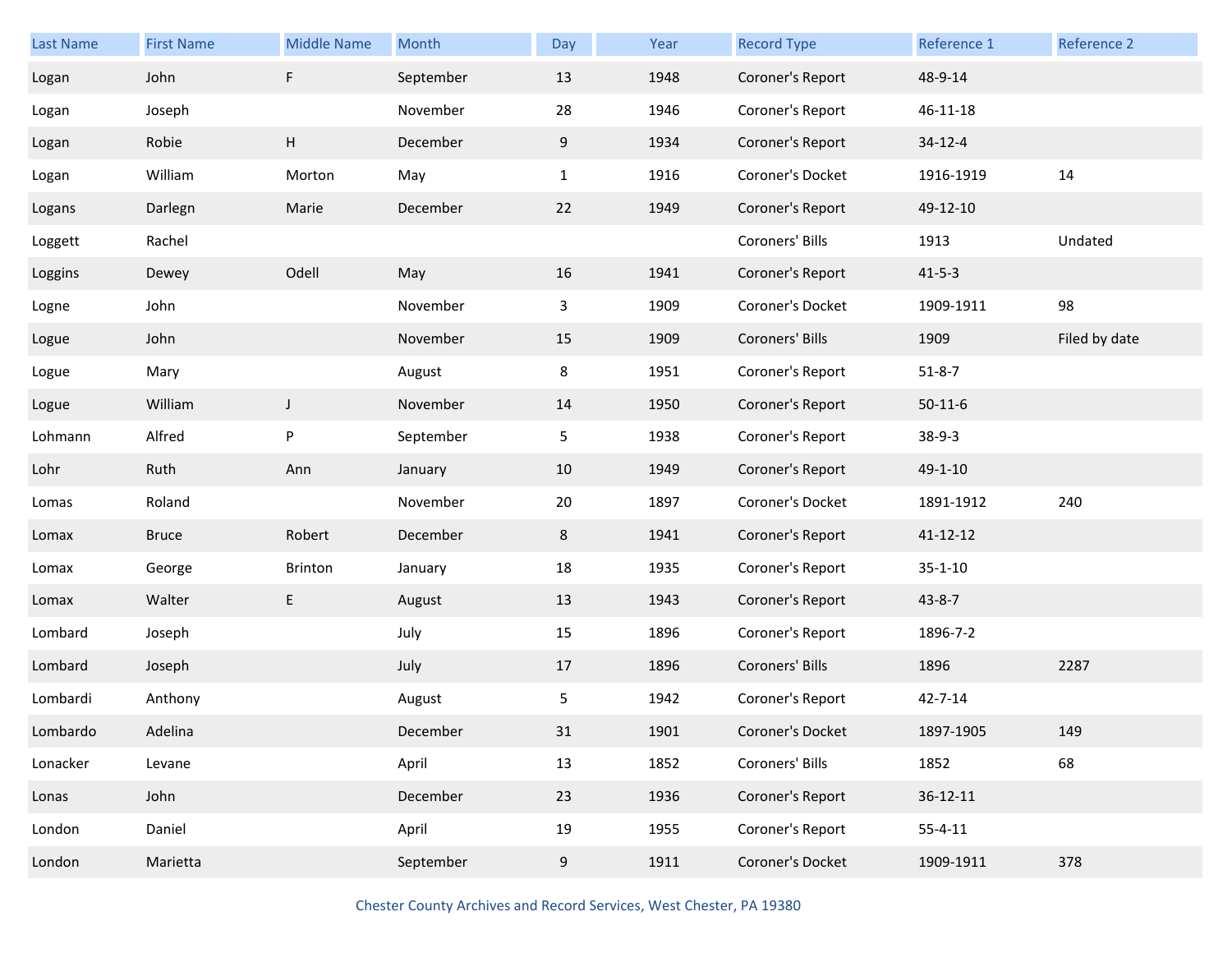| <b>Last Name</b> | <b>First Name</b>     | <b>Middle Name</b> | Month     | Day            | Year | <b>Record Type</b>      | Reference 1   | Reference 2   |
|------------------|-----------------------|--------------------|-----------|----------------|------|-------------------------|---------------|---------------|
| London           | Odessa                |                    | July      | 21             | 1939 | Coroner's Report        | 39-7-12       |               |
| London           | Ruth                  | $\mathsf{C}$       | September | $\mathbf{1}$   | 1919 | Coroner's Docket        | 1916-1920     | 176           |
| Long             | Alonzo                |                    | November  | 9              | 1919 | Coroner's Docket        | 1916-1919     | 413           |
| Long             | George                |                    | July      | 6              | 1955 | Coroner's Report        | $55 - 7 - 5$  |               |
| Long             | George                | E                  | October   | $\overline{2}$ | 1951 | Coroner's Report        | 51-9-20       |               |
| Long             | Jacob                 |                    | August    | 10             | 1916 | Coroner's Docket        | 1916-1920     | 45            |
| Long             | James                 | W                  | February  | 8              | 1917 | Coroner's Docket        | 1916-1919     | 86            |
| Long             | John                  |                    | February  | 25             | 1859 | <b>Quarter Sessions</b> | P/354         | No papers     |
| Long             | Paul                  | Jacob              | January   | 22             | 1949 | Coroner's Report        | 49-1-19       |               |
| Long             | R                     | $\sf B$            | December  | 25             | 1909 | Coroner's Docket        | 1909-1911     | 122           |
| Long             | Robert                |                    | March     | 11             | 1915 | Coroner's Docket        | 1915          | 19            |
| Long             | Samuel                |                    | November  | 9              | 1944 | Coroner's Report        | 44-11-9       |               |
| Long             | Sara                  | ${\sf M}$          | March     | 16             | 1953 | Coroner's Report        | $53 - 3 - 9$  |               |
| Long             | Walter                |                    | July      | $\mathbf{3}$   | 1954 | Coroner's Report        | $54 - 7 - 1$  |               |
| Long             | William               | W                  | April     | 14             | 1917 | Coroner's Docket        | 1916-1920     | 73            |
| Longabaugh       | James                 | К                  | August    | 6              | 1942 | Coroner's Report        | $42 - 8 - 5$  |               |
| Longacre         | (child of Eliza Jane) |                    | February  | 18             | 1860 | Coroners' Bills         | 1860          | 149           |
| Longacre         | (child)               |                    | December  | 31             | 1859 | Coroners' Bills         | 1859          | 668           |
| Longacre         | (child)               |                    | February  | 18             | 1860 | Coroners' Bills         | 1860          | 147           |
| Longacre         | Joseph                | D                  | May       | 29             | 1935 | Coroner's Report        | $35 - 5 - 13$ |               |
| Longacre         | Lavinia               |                    | August    | $18\,$         | 1852 | Coroners' Bills         | 1852          | 178           |
| Longacre         | Mary                  | E                  | November  | 28             | 1955 | Coroner's Report        | 55-11-19      |               |
| Longacre         | Reuben                | $\mathsf F$        | May       | 21             | 1951 | Coroner's Report        | $51 - 5 - 10$ |               |
| Longaker         | Eliza                 |                    | November  | $\mathbf{1}$   | 1888 | Coroners' Bills         | 1888          | 2551          |
| Longaker         | Eliza                 |                    | October   | 22             | 1888 | Coroners' Bills         | 1888          | Filed by Date |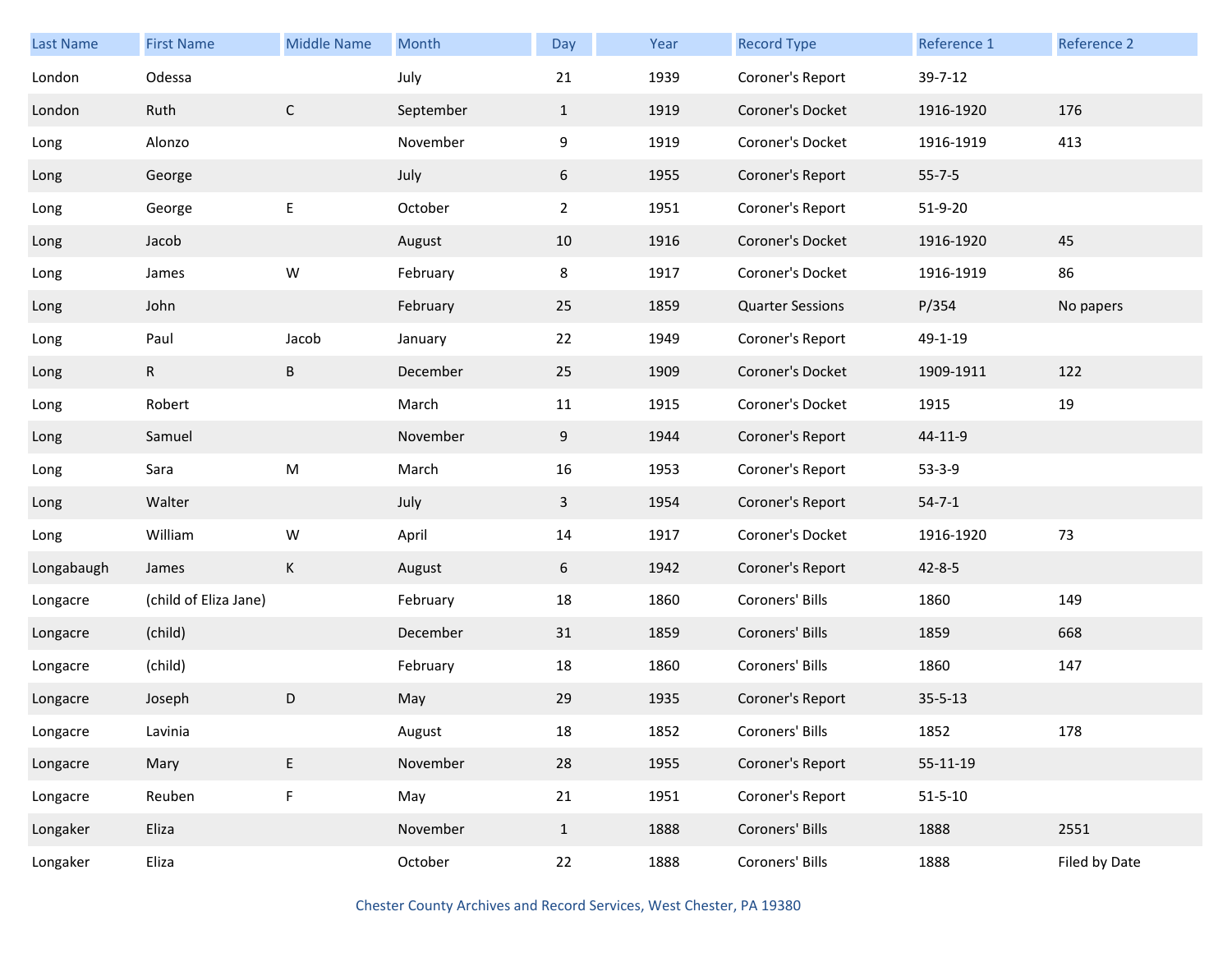| Last Name  | <b>First Name</b> | <b>Middle Name</b> | Month     | Day | Year | <b>Record Type</b>      | Reference 1   | Reference 2   |
|------------|-------------------|--------------------|-----------|-----|------|-------------------------|---------------|---------------|
| Longyn     | Henry             |                    | August    | 5   | 1914 | Coroner's Docket        | 1912-1914     | 325           |
| Loomis     | George            | Earl               | December  | 22  | 1941 | Coroner's Report        | 41-12-27      |               |
| Loomos     | Roland            | S                  | November  | 20  | 1897 | Coroners' Bills         | 1897          | 3709          |
| Loonas     | Roland            | L                  | November  | 20  | 1897 | Coroner's Docket        | 1897-1905     | 149           |
| Loper      | Constantinople    |                    | May       | 31  | 1933 | Coroner's Report        | $33 - 5 - 13$ |               |
| Lopp       | Eugene            |                    | November  | 15  | 1944 | Coroner's Report        | 44-11-10      |               |
| Lorb       | Joseph            |                    | November  | 22  | 1890 | Coroners' Bills         | 1890          | 2469          |
| Lord       | Lawrence          |                    | February  | 13  | 1937 | Coroner's Report        | 37-2-20       |               |
| Lord       | William           |                    | August    | 12  | 1854 | <b>Quarter Sessions</b> | O/471         | Jul. 1854     |
| Lorenzut   | Guerino           |                    | March     | 9   | 1953 | Coroner's Report        | $53 - 3 - 5$  |               |
| Loritt     | David             |                    | April     | 12  | 1909 | Coroners' Bills         | 1909          | 887           |
| Los        | Joseph            |                    | April     | 17  | 1909 | Coroner's Docket        | 1909-1911     | 43            |
| Loss       | Ellis             |                    | June      | 22  | 1954 | Coroner's Report        | $54 - 6 - 12$ |               |
| Lost       | Joseph            |                    | November  | 24  | 1890 | Coroners' Bills         | 1890          | 2477          |
| Loudon     | Marietta          |                    | September | 13  | 1911 | Coroners' Bills         | 1911          | 2369          |
| Loughery   | Stephen           |                    | March     | 19  | 1900 | Coroners' Bills         | 1900          | Filed by Date |
| Loughran   | James             |                    | May       | 22  | 1911 | Coroner's Docket        | 1909-1911     | 326           |
| Loughran   | James             |                    | June      | 21  | 1911 | Coroners' Bills         | 1911          | 1669          |
| Louilliard | Charles           |                    | July      | 23  | 1913 | Coroner's Docket        | 1912-1914     | 209           |
| Loutz      | William           |                    | December  | 29  | 1939 | Coroner's Report        | 39-12-23      |               |
| Love       | Anna              |                    | March     | 8   | 1934 | Coroner's Report        | $34 - 3 - 4$  |               |
| Love       | James             |                    | March     | 23  | 1899 | Coroner's Docket        | 1897-1905     | 149           |
| Love       | James             |                    | March     | 23  | 1899 | Coroner's Docket        | 1891-1912     | 242           |
| Lowe       | J                 | Harold             | June      | 18  | 1951 | Coroner's Report        | $51 - 6 - 10$ |               |
| Lowe       | James             | E                  | August    | 19  | 1939 | Coroner's Report        | 39-8-17       |               |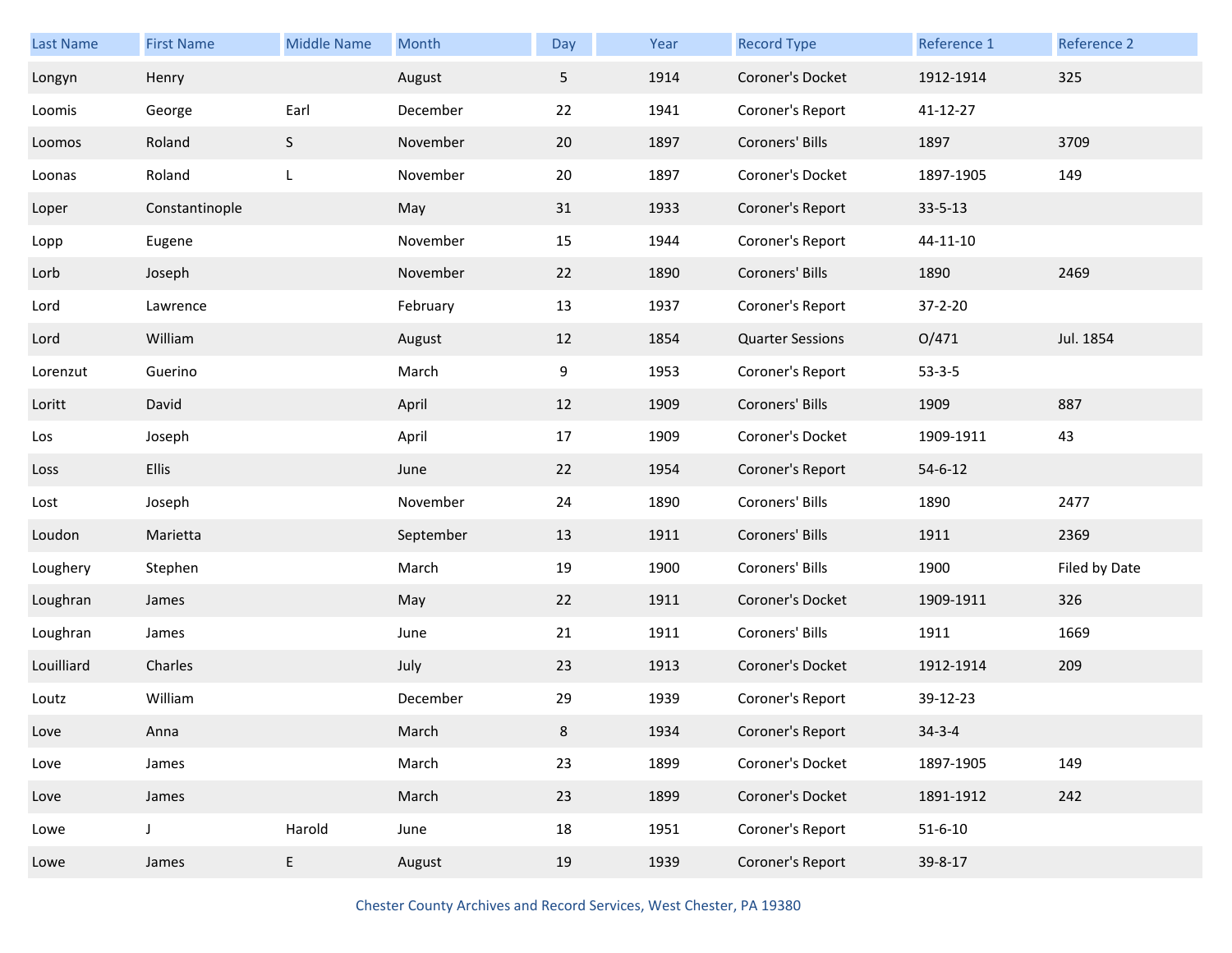| Last Name | <b>First Name</b> | <b>Middle Name</b> | Month     | Day            | Year | <b>Record Type</b> | Reference 1   | Reference 2   |
|-----------|-------------------|--------------------|-----------|----------------|------|--------------------|---------------|---------------|
| Lowe      | Marie             |                    | October   | 11             | 1942 | Coroner's Report   | $42 - 10 - 2$ |               |
| Lower     | Gardner           |                    | November  | 20             | 1942 | Coroner's Report   | 42-11-17      |               |
| Lowers    | james             |                    | January   | $\overline{2}$ | 1918 | Coroner's Docket   | 1916-1919     | 203           |
| Lowershug | Ruben             |                    | October   | 28             | 1932 | Coroner's Report   | 32-10-12      |               |
| Lowndes   | Thomas            |                    | March     | 19             | 1953 | Coroner's Report   | $53 - 3 - 11$ |               |
| Lowrens   | Isaac             |                    | November  | 10             | 1792 | Coroners' Bills    | 1792          | Filed by Date |
| Lowrey    | Edwin             | $\sf S$            | September | $\overline{7}$ | 1918 | Coroner's Docket   | 1916-1919     | 290           |
| Lowrey    | Horace            | ${\mathsf W}$      | July      | 30             | 1944 | Coroner's Report   | $44 - 7 - 15$ |               |
| Lowrey    | James             | L                  | February  | 14             | 1917 | Coroner's Docket   | 1916-1919     | 88            |
| Lowry     | George            | ${\sf N}$          | November  | 19             | 1906 | Coroner's Docket   | 1906-1908     | 133           |
| Lowry     | Henry             |                    | September | 9              | 1822 | Coroner's Report   | Filed by date |               |
| Lowry     | Joseph            |                    | March     | $\mathbf{3}$   | 1863 | Coroners' Bills    | 1863          | 21            |
| Lowry     | William           |                    | November  | 14             | 1822 | Coroners' Bills    | 1822          | 58            |
| Lowry     | William           |                    | December  | 19             | 1888 | Coroners' Bills    | 1888          | 2909          |
| Loyaker   | Lavinia           |                    | April     | 13             | 1852 | Coroners' Bills    | 1852          | 77            |
| Loyyd     | Hiram             |                    | June      | 21             | 1891 | Coroner's Report   | 1891-6-5      |               |
| Luberg    | John              |                    | December  | 12             | 1905 | Coroner's Docket   | 1891-1912     | 236           |
| Luberg    | John              | L                  | December  | 12             | 1905 | Coroner's Docket   | 1897-1905     | 332           |
| Luberg    | John              | L                  | January   | 15             | 1906 | Coroners' Bills    | 1906          | Filed by date |
| Luberti   | Remigo            |                    | April     | 20             | 1897 | Coroners' Bills    | 1897          | 1217          |
| Luberti   | Remigo            |                    | April     | 19             | 1897 | Coroners' Bills    | 1897          | 1218          |
| Lubish    | Sophie            |                    | May       | 19             | 1954 | Coroner's Report   | $54 - 5 - 23$ |               |
| Lucan     | Henry             |                    | November  | $\mathbf{1}$   | 1900 | Coroner's Docket   | 1891-1912     | 241           |
| Lucero    | John              |                    | April     | $\overline{7}$ | 1930 | Coroner's Report   | $30 - 4 - 6$  |               |
| Lucey     | Michael           | J                  | March     | 25             | 1939 | Coroner's Report   | $39-3-9$      |               |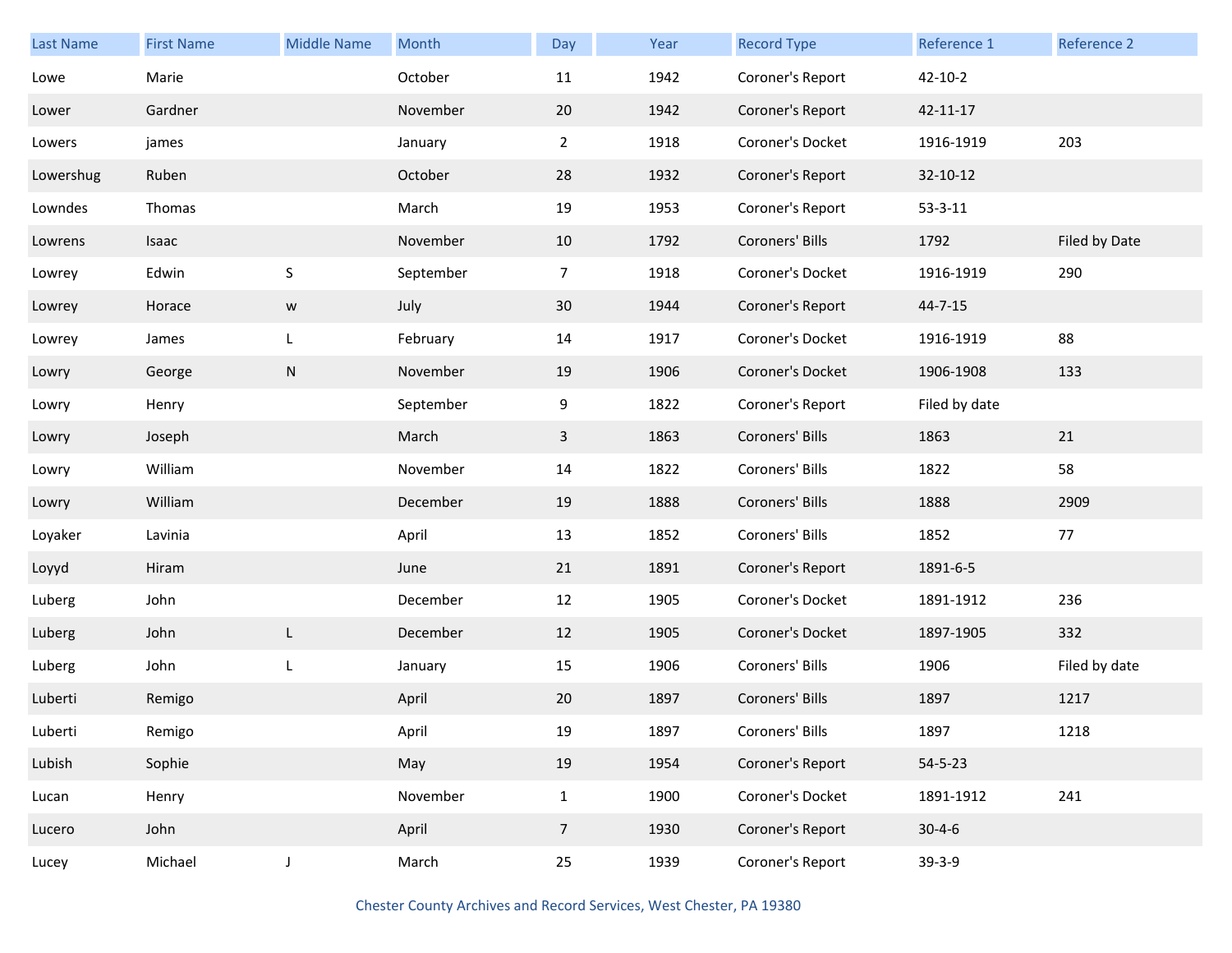| Last Name  | <b>First Name</b> | <b>Middle Name</b> | Month     | Day            | Year | <b>Record Type</b> | Reference 1    | Reference 2   |
|------------|-------------------|--------------------|-----------|----------------|------|--------------------|----------------|---------------|
| Luckenbill | Suzanne           |                    | October   | 29             | 1952 | Coroner's Report   | $52 - 10 - 14$ |               |
| Lucon      | Henry             |                    | November  | 10             | 1900 | Coroners' Bills    | 1900           | Filed by Date |
| Lucon      | Henry             |                    | November  | $\mathbf{1}$   | 1900 | Coroner's Docket   | 1897-1905      | 150           |
| Lucskai    | Thomas            |                    | August    | 26             | 1910 | Coroner's Docket   | 1909-1911      | 213           |
| Lucskai    | Thomas            |                    | September | 16             | 1910 | Coroners' Bills    | 1910           | Filed by date |
| Luczkowski | Peter             |                    | March     | 28             | 1951 | Coroner's Report   | $51 - 3 - 14$  |               |
| Ludwig     | Max               |                    | December  | 28             | 1953 | Coroner's Report   | 53-12-12       |               |
| Luff       | Benjamin          |                    | December  | 29             | 1895 | Coroner's Report   | 1895-12-7      |               |
| Lukens     | Clarkson          |                    | June      | 6              | 1894 | Coroners' Bills    | 1894           | 1815          |
| Lukens     | Clarkson          |                    | June      | $\overline{2}$ | 1894 | Coroner's Report   | Filed by date  |               |
| Lukens     | David             | $\mathsf E$        | February  | $\overline{4}$ | 1947 | Coroner's Report   | $47 - 2 - 5$   |               |
| Lukens     | Ester             |                    | December  | 8              | 1910 | Coroners' Bills    | 1910           | Filed by date |
| Lukens     | Esther            |                    | December  | $\mathbf{1}$   | 1910 | Coroner's Docket   | 1909-1911      | 250           |
| Lum        | Irene             |                    | February  | 11             | 1945 | Coroner's Report   | 45-2-24        |               |
| Luminella  | Peter             | Joseph             | September | 16             | 1955 | Coroner's Report   | $55-9-6$       |               |
| Luminello  | Paschal           |                    | February  | 7              | 1945 | Coroner's Report   | $45 - 3 - 2$   |               |
| Lumis      | George            | $\sf S$            | October   | 31             | 1933 | Coroner's Report   | 33-10-13       |               |
| Lumpkin    | Jesse             |                    | July      | 30             | 1950 | Coroner's Report   | $50 - 7 - 24$  |               |
| Lund       | Egar              | T                  | November  | 15             | 1909 | Coroners' Bills    | 1909           | Filed by date |
| Lund       | Ezra              |                    | November  | 15             | 1909 | Coroners' Bills    | 1909           | 3188          |
| Lund       | Ezra              |                    | November  | 9              | 1909 | Coroner's Docket   | 1909-1911      | 104           |
| Lund       | Harold            | ${\sf M}$          | June      | $\overline{4}$ | 1946 | Coroner's Report   | $46 - 6 - 3$   |               |
| Lundy      | Harry             |                    | November  | $\overline{4}$ | 1901 | Coroners' Bills    | 1901           | 2916          |
| Lundy      | Harry             |                    | November  | 3              | 1901 | Coroner's Docket   | 1897-1905      | 150           |
| Lundy      | Harry             |                    | November  | $\mathbf{3}$   | 1901 | Coroner's Docket   | 1891-1912      | 243           |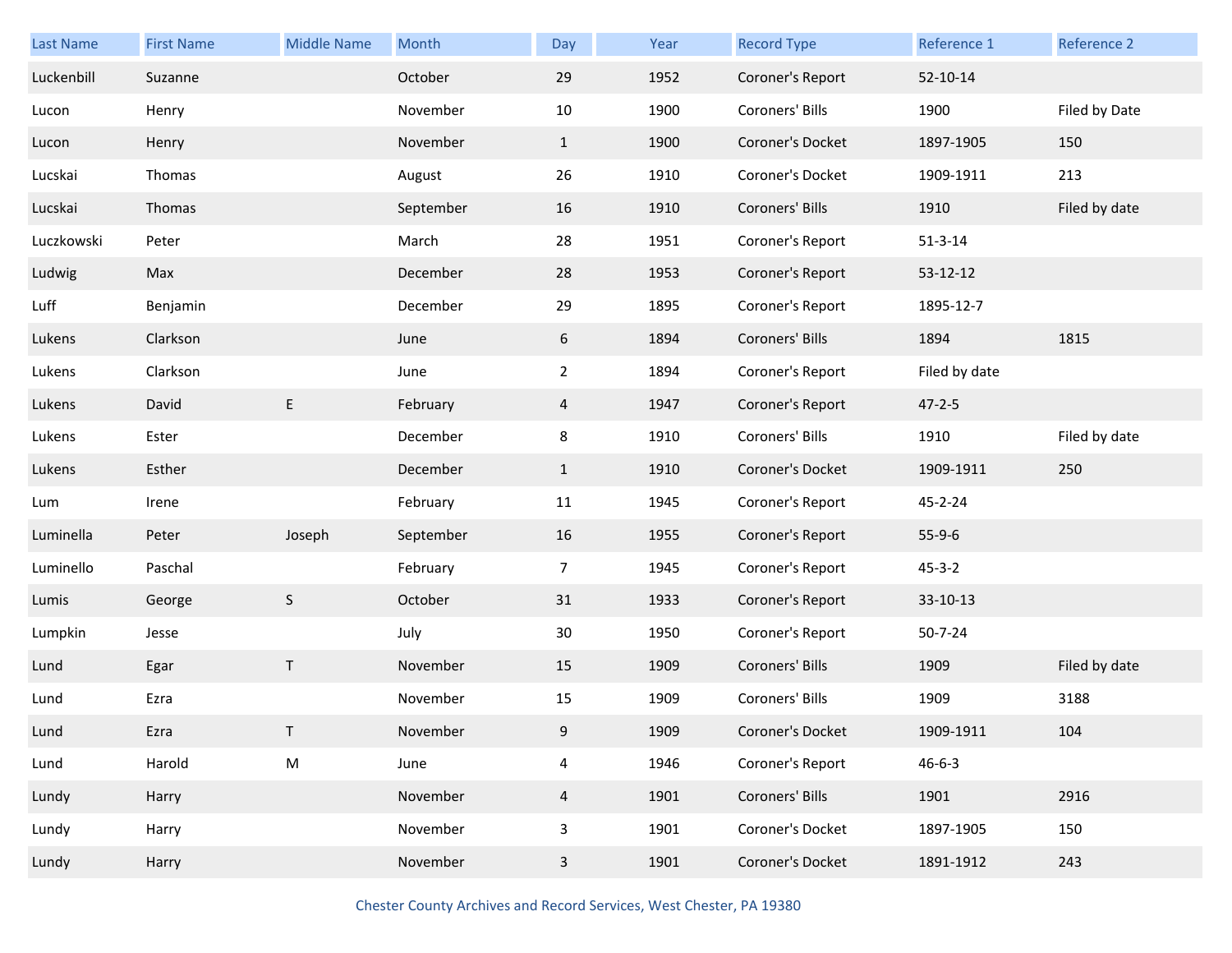| <b>Last Name</b> | <b>First Name</b> | <b>Middle Name</b> | Month     | Day | Year | <b>Record Type</b>      | Reference 1   | Reference 2   |
|------------------|-------------------|--------------------|-----------|-----|------|-------------------------|---------------|---------------|
| Lurty            | William           | J                  | April     | 27  | 1935 | Coroner's Report        | $35 - 4 - 18$ |               |
| Lusky            | John              |                    | January   | 28  | 1957 | Coroner's Report        | $57 - 1 - 11$ |               |
| Lust             | John              |                    | December  | 6   | 1932 | Coroner's Report        | $32 - 12 - 8$ |               |
| Luzecki          | Peter             |                    | May       | 19  | 1912 | Coroner's Docket        | 1912-1914     | 65            |
| Luzecki          | Peter             |                    | May       | 27  | 1912 | Coroners' Bills         | 1912          | Filed by date |
| Lyczpura         | John              |                    | June      | 16  | 1914 | Coroner's Docket        | 1912-1914     | 310           |
| Lynaugh          | James             | Thomas             | February  | 10  | 1942 | Coroner's Report        | $42 - 2 - 7$  |               |
| Lynch            | Belva             | E.                 | June      | 23  | 1952 | Coroner's Report        | $52 - 6 - 23$ |               |
| Lynch            | <b>Boss</b>       |                    | September | 5   | 1910 | Coroner's Docket        | 1909-1911     | 214           |
| Lynch            | Dennis            |                    | November  | 12  | 1863 | <b>Quarter Sessions</b> | Q/178         | Jan. 1863     |
| Lynch            | Dennis            |                    | March     | 3   | 1863 | Coroners' Bills         | 1863          | 24            |
| Lynch            | James             |                    | April     | 30  | 1908 | Coroner's Docket        | 1906-1908     | 360           |
| Lynch            | James             |                    | May       | 6   | 1908 | Coroners' Bills         | 1908          | 1658          |
| Lynch            | Jeremiah          |                    | May       | 17  | 1903 | Coroner's Docket        | 1891-1912     | 243           |
| Lynch            | Jeremiah          |                    | May       | 17  | 1903 | Coroner's Docket        | 1897-1905     | 150           |
| Lynch            | John              |                    | September | 5   | 1910 | Coroner's Docket        | 1909-1911     | 214           |
| Lynch            | John              | J                  | February  | 12  | 1955 | Coroner's Report        | $55 - 2 - 12$ |               |
| Lynch            | Michael           |                    | June      | 10  | 1886 | Coroners' Bills         | 1886          | 1638          |
| Lynch            | Moses             |                    | July      | 27  | 1916 | Coroner's Docket        | 1916-1919     | 29            |
| Lynch            | Samuel            |                    | August    | 5   | 1834 | Coroners' Bills         | 1834          | 555           |
| Lynch            | Thomas            |                    | January   | 24  | 1910 | Coroner's Docket        | 1909-1911     | 132           |
| Lynch            | Thomas            |                    | January   | 31  | 1910 | Coroners' Bills         | 1910          | 48            |
| Lynch            | William           |                    | October   | 12  | 1917 | Coroner's Docket        | 1916-1919     | 164           |
| Lynough          | Margaret          | Cecelia            | May       | 29  | 1906 | Coroner's Docket        | 1906-1908     | 61            |
| Lyons            | $\mathsf{A}$      |                    | May       | 25  | 1918 | Coroner's Docket        | 1916-1919     | 253           |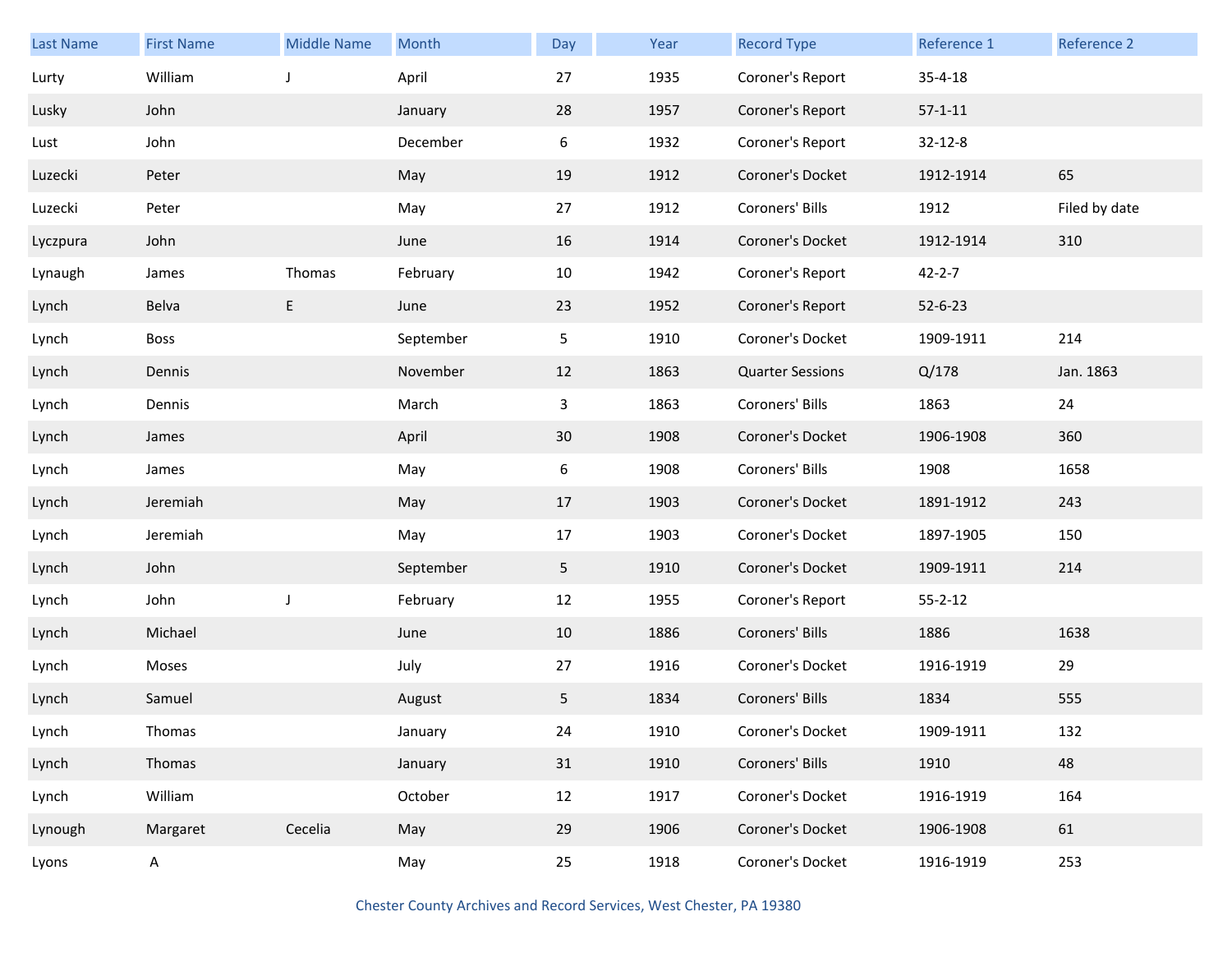| <b>Last Name</b> | <b>First Name</b> | <b>Middle Name</b> | Month     | Day            | Year | <b>Record Type</b> | Reference 1   | Reference 2 |
|------------------|-------------------|--------------------|-----------|----------------|------|--------------------|---------------|-------------|
| Lyons            | David             |                    | December  | 20             | 1916 | Coroner's Docket   | 1916-1920     | 60          |
| Lyons            | Edith             |                    | October   | 26             | 1936 | Coroner's Report   | 36-10-25      |             |
| Lyons            | Edward            | Joseph             | March     | 29             | 1942 | Coroner's Report   | 42-3-22       |             |
| Lyons            | Margaret          | Louise             | November  | 25             | 1919 | Coroner's Docket   | 1916-1920     | 184         |
| Lyons            | Stephen           |                    | January   | 13             | 1913 | Coroners' Bills    | 1913          | 23          |
| Lyons            | Stephen           |                    | January   | $\overline{7}$ | 1913 | Coroner's Docket   | 1912-1914     | 155         |
| Lyons            | Terrance          |                    | June      | 6              | 1913 | Coroner's Docket   | 1912-1914     | 191         |
| Lysle            | Mary              | R                  | January   | 17             | 1946 | Coroner's Report   | $46 - 1 - 2$  |             |
| Lyster           | William           | Samuel             | June      | 24             | 1942 | Coroner's Report   | $42 - 6 - 14$ |             |
| Lyter            | John              | A                  | August    | 3              | 1935 | Coroner's Report   | $35 - 8 - 1$  |             |
| Maberry          | Clayton           | F                  | December  | 29             | 1949 | Coroner's Report   | 49-12-17      |             |
| Mac Namee        | Peter             | $\mathsf{J}$       | September | 18             | 1955 | Coroner's Report   | $55-9-7$      |             |
| MacBeth          | Frances           |                    | May       | 18             | 1941 | Coroner's Report   | $41 - 5 - 11$ |             |
| MacDonald        | S                 | Clyde              | October   | 19             | 1937 | Coroner's Report   | 37-10-14      |             |
| Mace             | Minnie            | $\mathsf J$        | November  | 11             | 1933 | Coroner's Report   | 33-11-18      |             |
| Macedone         | Frank             |                    | August    | 21             | 1905 | Coroner's Docket   | 1897-1905     | 319         |
| Macedone         | Frank             |                    | August    | 21             | 1905 | Coroner's Docket   | 1891-1912     | 273         |
| Machay           | Martha            |                    | September | 25             | 1904 | Coroner's Docket   | 1891-1912     | 250         |
| Mack             | Orale             |                    | September | 15             | 1938 | Coroner's Report   | $38-9-7$      |             |
| Mack             | Richard           |                    | December  | 25             | 1909 | Coroner's Docket   | 1909-1911     | 123         |
| Mack             | Richard           |                    | January   | 3              | 1910 | Coroners' Bills    | 1910          | 3532        |
| Mackereth        | Mary              | E                  | June      | 26             | 1917 | Coroner's Docket   | 1916-1920     | 86          |
| Mackey           | Clara             |                    | October   | 28             | 1944 | Coroner's Report   | 44-10-22      |             |
| Mackey           | Martha            |                    | September | 25             | 1903 | Coroner's Docket   | 1897-1905     | 151         |
| MacKinnon        | Frances           |                    | February  | 17             | 1949 | Coroner's Report   | 49-2-13       |             |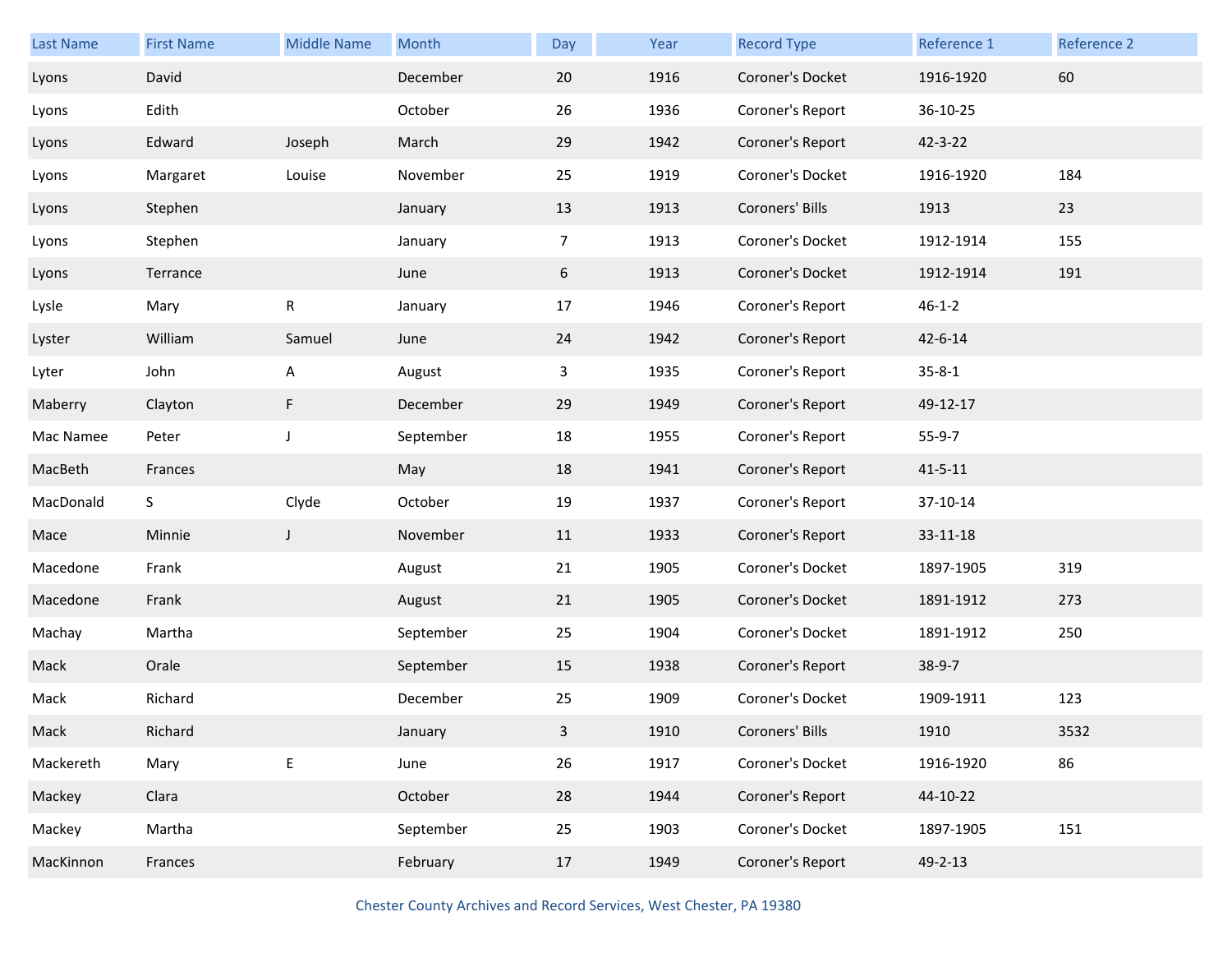| Last Name   | <b>First Name</b> | <b>Middle Name</b> | Month     | Day            | Year | <b>Record Type</b> | Reference 1   | Reference 2   |
|-------------|-------------------|--------------------|-----------|----------------|------|--------------------|---------------|---------------|
| MacLesy     | Walter            |                    | April     | 8              | 1942 | Coroner's Report   | $42 - 4 - 3$  |               |
| MacMillen   | John              |                    | October   | 10             | 1898 | Coroners' Bills    | 1898          | 2882          |
| MacMullen   | John              |                    | October   | 9              | 1898 | Coroner's Docket   | 1891-1912     | 267           |
| MacMullin   | John              |                    | October   | 9              | 1898 | Coroner's Docket   | 1897-1905     | 162           |
| MacNamee    | Hester            |                    | July      | 16             | 1869 | Coroners' Bills    | 1869          | 633           |
| MacNeil     | Hilda             | Green              | August    | 12             | 1945 | Coroner's Report   | $45 - 8 - 6$  |               |
| Macucci     | Cameloo           |                    | April     | 16             | 1947 | Coroner's Report   | $47 - 4 - 8$  |               |
| Madden      | Ella              | E                  | February  | 11             | 1934 | Coroner's Report   | $34 - 2 - 9$  |               |
| Madden      | Martin            |                    | May       | 10             | 1887 | Coroners' Bills    | 1887          | 1512          |
| Maddox      | Annie             |                    | May       | 29             | 1951 | Coroner's Report   | $51 - 5 - 16$ |               |
| Madly       | William           |                    | September | 15             | 1878 | Coroner's Report   | Filed by date |               |
| Maesj       | B                 | Frank              | August    | 19             | 1935 | Coroner's Report   | 35-8-10       |               |
| Magalosa    | Frank             |                    | July      | 16             | 1903 | Coroner's Docket   | 1897-1905     | 165           |
| Maggis      | Mike              |                    | March     | 10             | 1935 | Coroner's Report   | $35 - 3 - 6$  |               |
| Maggisti    | Phillippi         |                    | December  | 27             | 1904 | Coroner's Docket   | 1897-1905     | 279           |
| Maggisti    | Phillippi         |                    | December  | 27             | 1904 | Coroner's Docket   | 1897-1905     | 309           |
| Maggisto    | Philleppi         |                    | December  | 27             | 1904 | Coroner's Docket   | 1891-1912     | 272           |
| Maggisto    | Phillippi         |                    | January   | $\overline{2}$ | 1905 | Coroners' Bills    | 1905          | Filed by date |
| Maglauchlin |                   |                    | September | 17             | 1863 | Coroners' Bills    | 1863          | 204           |
| Magoloso    | Frank             |                    | July      | 16             | 1903 | Coroner's Docket   | 1891-1912     | 257           |
| Magraw      | J                 | Henry              | March     | 16             | 1908 | Coroner's Docket   | 1906-1908     | 343           |
| Magraw      | J                 | Henry              | March     | 25             | 1908 | Coroners' Bills    | 1908          | Filed by date |
| Maguigan    | Margaret          |                    | September | 19             | 1952 | Coroner's Report   | 52-9-18       |               |
| Magyas      | Andy              |                    | August    | $\mathbf{1}$   | 1918 | Coroner's Docket   | 1916-1920     | 134           |
| Mahan       | Patrick           |                    | May       | 27             | 1914 | Coroner's Docket   | 1912-1914     | 307           |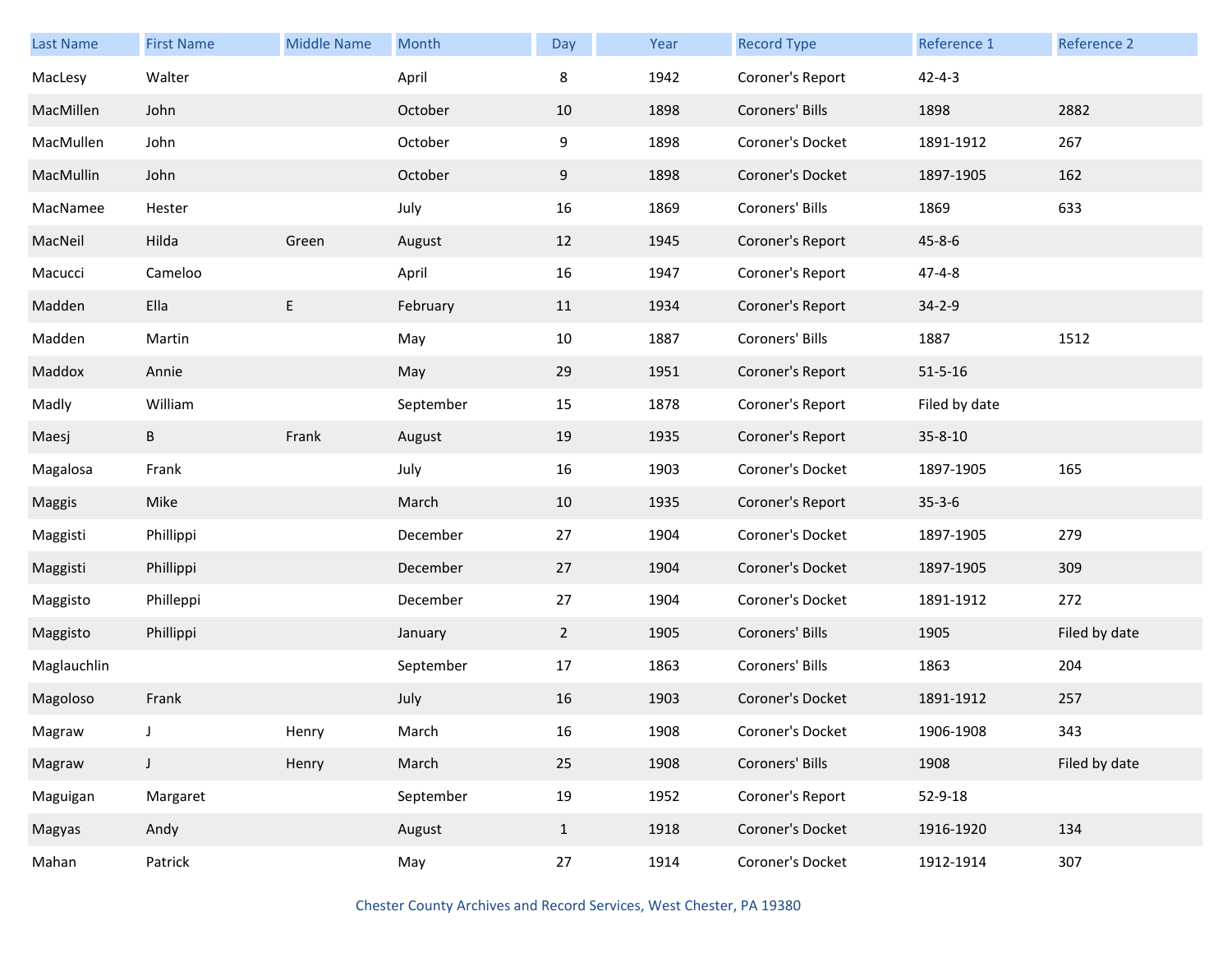| <b>Last Name</b> | <b>First Name</b> | <b>Middle Name</b>        | Month    | Day             | Year | <b>Record Type</b>      | Reference 1   | Reference 2  |
|------------------|-------------------|---------------------------|----------|-----------------|------|-------------------------|---------------|--------------|
| Mahan            | Walter            |                           | May      | 6               | 1937 | Coroner's Report        | $37 - 5 - 5$  |              |
| Mahan            | William           |                           | October  | $\mathbf{1}$    | 1903 | Coroner's Docket        | 1891-1912     | 251          |
| Mahan            | William           |                           | October  | 5               | 1903 | Coroners' Bills         | 1903          | 2174         |
| Mahan            | William           |                           | October  | $\mathbf{1}$    | 1903 | Coroner's Docket        | 1897-1905     | 151          |
| Maharg           | Thomas            | Edward                    | June     | 9               | 1950 | Coroner's Report        | $50 - 6 - 9$  |              |
| Mahon            | Howard            |                           | April    | 10              | 1936 | Coroner's Report        | $36 - 4 - 13$ |              |
| Mahoney          | Joseph            |                           | June     | 28              | 1938 | Coroner's Report        | 38-6-15       |              |
| Maiale           | Domenico          |                           | March    | 19              | 1912 | Coroner's Docket        | 1912-1914     | 39           |
| Maiella          | Tony              |                           | January  | 5 <sub>1</sub>  | 1916 | Coroner's Docket        | 1916-1920     | $\mathbf{1}$ |
| Maier            | Christiane        |                           | July     | 4               | 1946 | Coroner's Report        | $46 - 7 - 5$  |              |
| Maisenhelder     | Evelyn            |                           | April    | $\mathbf{1}$    | 1953 | Coroner's Report        | $53 - 3 - 18$ |              |
| Maitland         | John              | A                         | December | 22              | 1952 | Coroner's Report        | 52-12-18      |              |
| Maiyer           | Phoebe            |                           | May      | 9               | 1904 | Coroners' Bills         | 1904          | 1368         |
| Majirsky         | Michael           |                           | October  | 25              | 1904 | Coroner's Docket        | 1897-1905     | 280          |
| Majirsky         | Michael           |                           | October  | 25              | 1904 | Coroner's Docket        | 1891-1912     | 270          |
| Major            | James             |                           | October  | 31              | 1930 | Coroner's Report        | $30 - 10 - 2$ |              |
| Makin            | John              | $\boldsymbol{\mathsf{H}}$ | February | $7\overline{ }$ | 1943 | Coroner's Report        | $43 - 2 - 4$  |              |
| Maks             | Jacob             |                           | March    | $\overline{2}$  | 1861 | <b>Quarter Sessions</b> | P/520         | Apr. 1861    |
| Makuveh          | Paul              |                           | January  | 8               | 1940 | Coroner's Report        | $40 - 1 - 5$  |              |
| Malaga           | Steve             |                           | November | 29              | 1932 | Coroner's Report        | $32 - 11 - 1$ |              |
| Malauz           | John              |                           | December | 18              | 1934 | Coroner's Report        | 34-12-15      |              |
| Malenowske       | Stephen           |                           | July     | 23              | 1916 | Coroner's Docket        | 1916-1920     | 43           |
| Malin            | Bayard            |                           | April    | 8               | 1914 | Coroner's Docket        | 1912-1914     | 291          |
| Malin            | Elmer             | E                         | October  | $\mathbf{1}$    | 1933 | Coroner's Report        | $33-10-1$     |              |
| Malin            | Frank             |                           | May      | 13              | 1907 | Coroner's Docket        | 1906-1908     | 200          |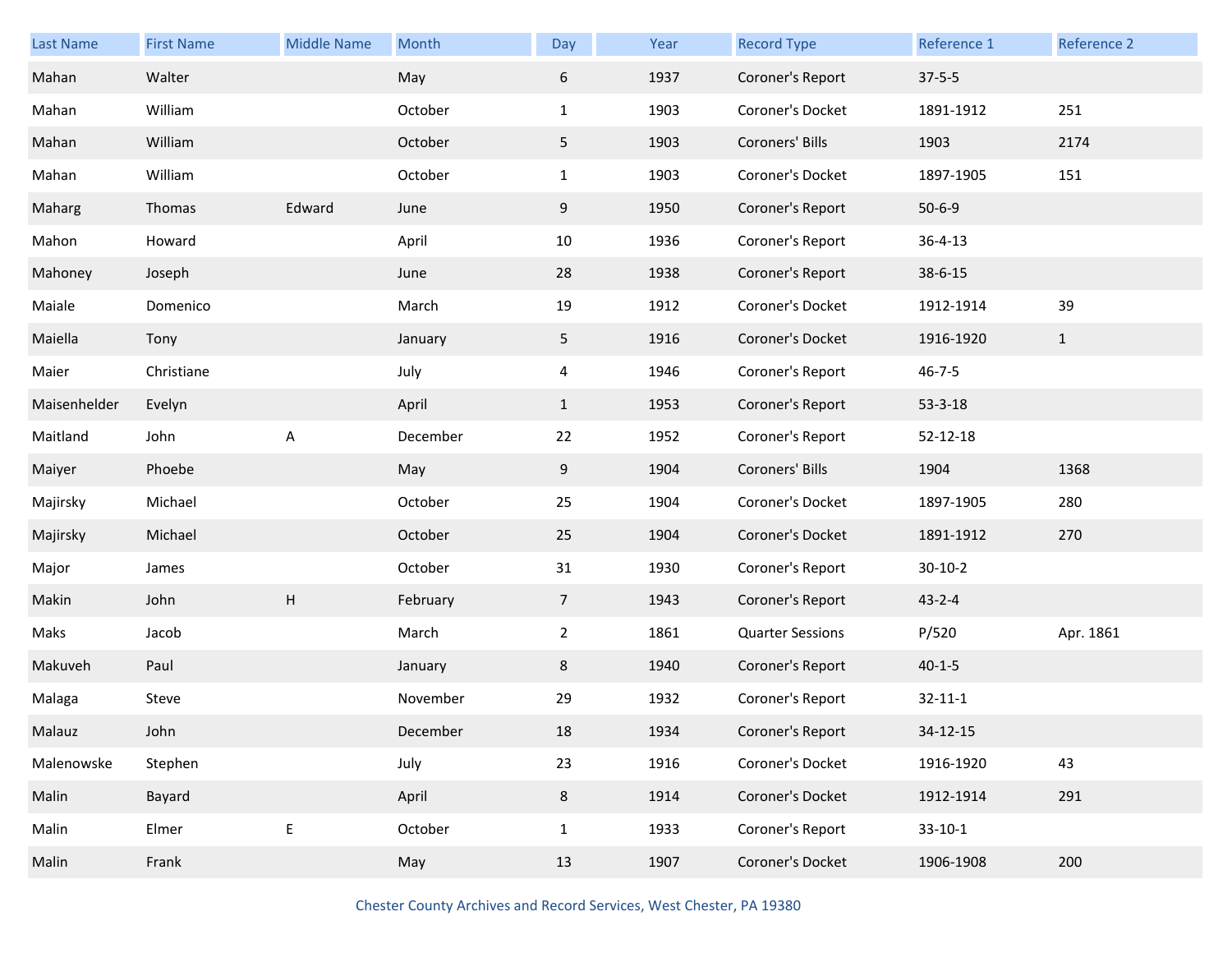| <b>Last Name</b> | <b>First Name</b> | <b>Middle Name</b> | Month     | Day            | Year | <b>Record Type</b> | Reference 1   | Reference 2   |
|------------------|-------------------|--------------------|-----------|----------------|------|--------------------|---------------|---------------|
| Malin            | Frank             |                    | May       | 21             | 1907 | Coroners' Bills    | 1907          | 1421          |
| Mallalien        | H                 | Martin             | March     | 28             | 1907 | Coroner's Docket   | 1906-1908     | 182           |
| Mallalieu        | William           |                    | June      | 11             | 1919 | Coroner's Docket   | 1916-1919     | 378           |
| Mallery          | Nancy             | Boyd               | February  | $\mathbf{3}$   | 1950 | Coroner's Report   | $50 - 2 - 4$  |               |
| Malloy           | Daniel            |                    | April     | 25             | 1939 | Coroner's Report   | 39-4-15       |               |
| Malone           | Georgia           |                    | September | 21             | 1941 | Coroner's Report   | $41 - 9 - 11$ |               |
| Malone           | James             |                    | April     | 4              | 1908 | Coroner's Docket   | 1906-1908     | 350           |
| Malone           | James             |                    | April     | 15             | 1908 | Coroners' Bills    | 1908          | Filed by date |
| Maloney          | William           |                    | January   | 5 <sub>1</sub> | 1898 | Coroner's Docket   | 1891-1912     | 251           |
| Maloney          | William           |                    | January   | 6              | 1898 | Coroners' Bills    | 1898          | Filed by Date |
| Malony           | William           |                    | January   | 5              | 1898 | Coroner's Docket   | 1897-1905     | 151           |
| Mammarella       | Neli              |                    | September | 25             | 1930 | Coroner's Report   | $30-9-6$      |               |
| Mammerella       | Constantino       |                    | March     | 5              | 1951 | Coroner's Report   | $51 - 3 - 5$  |               |
| Manaryk          | John              |                    | August    | 9              | 1911 | Coroner's Docket   | 1909-1911     | 362           |
| Manaryk          | John              |                    | August    | 14             | 1911 | Coroners' Bills    | 1911          | Filed by date |
| Mancino          | Dominic           |                    | February  | $\mathbf{2}$   | 1953 | Coroner's Report   | $53 - 2 - 2$  |               |
| Mancino          | Joseph            |                    | December  | 31             | 1942 | Coroner's Report   | 42-12-15      |               |
| Mandel           | Joseph            |                    | December  | 4              | 1952 | Coroner's Report   | $52 - 12 - 5$ |               |
| Manetto          | Anthony           |                    | October   | 31             | 1941 | Coroner's Report   | 41-10-18      |               |
| Mangan           | James             | F                  | October   | 13             | 1944 | Coroner's Report   | 44-10-10      |               |
| Manger           | Phoebe            | Ann                | March     | $\mathbf{1}$   | 1904 | Coroner's Docket   | 1897-1905     | 153           |
| Manger           | Phoebe            | Ann                | March     | $\mathbf{1}$   | 1904 | Coroner's Docket   | 1891-1912     | 271           |
| Manger           | Sherman           |                    | September | 26             | 1891 | Coroner's Report   | 1891-9-2      |               |
| Manger           | Sherman           |                    | September | 29             | 1891 | Coroners' Bills    | 1891          | Filed by Date |
| Manger           | Wilber            | Sherman            | October   | 6              | 1891 | Coroners' Bills    | 1891          | 1948          |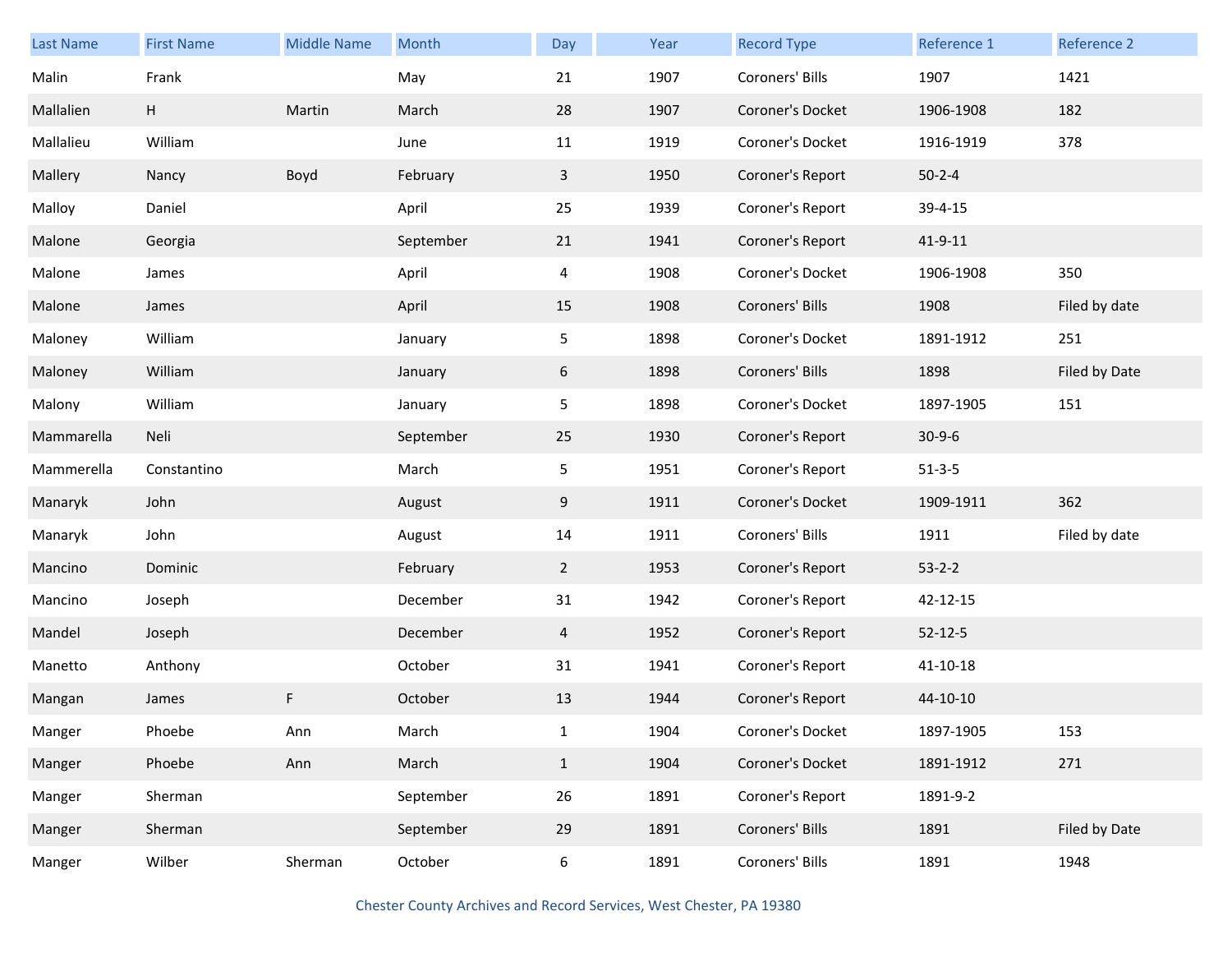| <b>Last Name</b> | <b>First Name</b> | <b>Middle Name</b> | Month     | Day            | Year | <b>Record Type</b>      | Reference 1    | Reference 2   |
|------------------|-------------------|--------------------|-----------|----------------|------|-------------------------|----------------|---------------|
| Manhart          | John              |                    | March     | 10             | 1944 | Coroner's Report        | $44 - 3 - 7$   |               |
| Manion           | Edward            | J                  | April     | 5              | 1955 | Coroner's Report        | $55 - 4 - 1$   |               |
| Manizzi          | James             |                    | August    | 10             | 1939 | Coroner's Report        | $39 - 8 - 7$   |               |
| Mankewicz        | Charles           |                    | June      | 14             | 1951 | Coroner's Report        | $51 - 6 - 4$   |               |
| Mankow           | Mary              |                    |           |                | 1949 | Coroner's Report        | 49-8-14        |               |
| Mankowski        | Charles           | $\mathsf{V}$       | November  | 18             | 1951 | Coroner's Report        | $51 - 11 - 21$ |               |
| Manley           | John              | Francis            | October   | 17             | 1942 | Coroner's Report        | $42 - 10 - 5$  |               |
| Mann             | Arnold            |                    | October   | 12             | 1887 | Coroners' Bills         | 1887           | 2115          |
| Mann             | Arnold            |                    | October   | 5              | 1887 | Coroners' Bills         | 1887           | Filed by Date |
| Mann             | Charles           | ${\sf M}$          | December  | 28             | 1952 | Coroner's Report        | 52-12-24       |               |
| Mann             | George            | A                  | April     | 18             | 1938 | Coroner's Report        | $38 - 4 - 10$  |               |
| Mann             | Howard            |                    | June      | 18             | 1941 | Coroner's Report        | $41 - 6 - 18$  |               |
| Mann             | Paschal           |                    | January   | 11             | 1936 | Coroner's Report        | $36 - 1 - 5$   |               |
| Mann             | William           |                    | June      | $\mathbf{1}$   | 1858 | Coroners' Bills         | 1858           | 297           |
| Mann             | William           |                    | June      | $\mathbf{1}$   | 1858 | Coroners' Bills         | 1858           | 299           |
| Mann             | William           |                    | March     | 10             | 1858 | <b>Quarter Sessions</b> | P/274          | Apr. 1858     |
| Mantish          | Anna              |                    | May       | 15             | 1917 | Coroner's Docket        | 1916-1919      | 110           |
| Manual           | Emmor             |                    | September | 18             | 1853 | <b>Quarter Sessions</b> | O/416          | Oct. 1853     |
| <b>Maples</b>    | Eva               |                    | December  | 5 <sub>1</sub> | 1951 | Coroner's Report        | $51 - 12 - 5$  |               |
| Maples           | Harriet           |                    | July      | 23             | 1907 | Coroners' Bills         | 1907           | 1942          |
| maples           | Harriet           |                    | February  | $\mathbf{1}$   | 1907 | Coroner's Docket        | 1906-1908      | 161           |
| Maples           | Sallie            |                    | May       | 22             | 1903 | Coroner's Docket        | 1897-1905      | 165           |
| Maples           | Sally             |                    | May       | 22             | 1903 | Coroner's Docket        | 1891-1912      | 249           |
| Maples           | William           |                    | November  | 29             | 1914 | Coroner's Docket        | 1912-1914      | 359           |
| Marcella         | Querina           |                    | April     | 28             | 1943 | Coroner's Report        | 43-4-20        |               |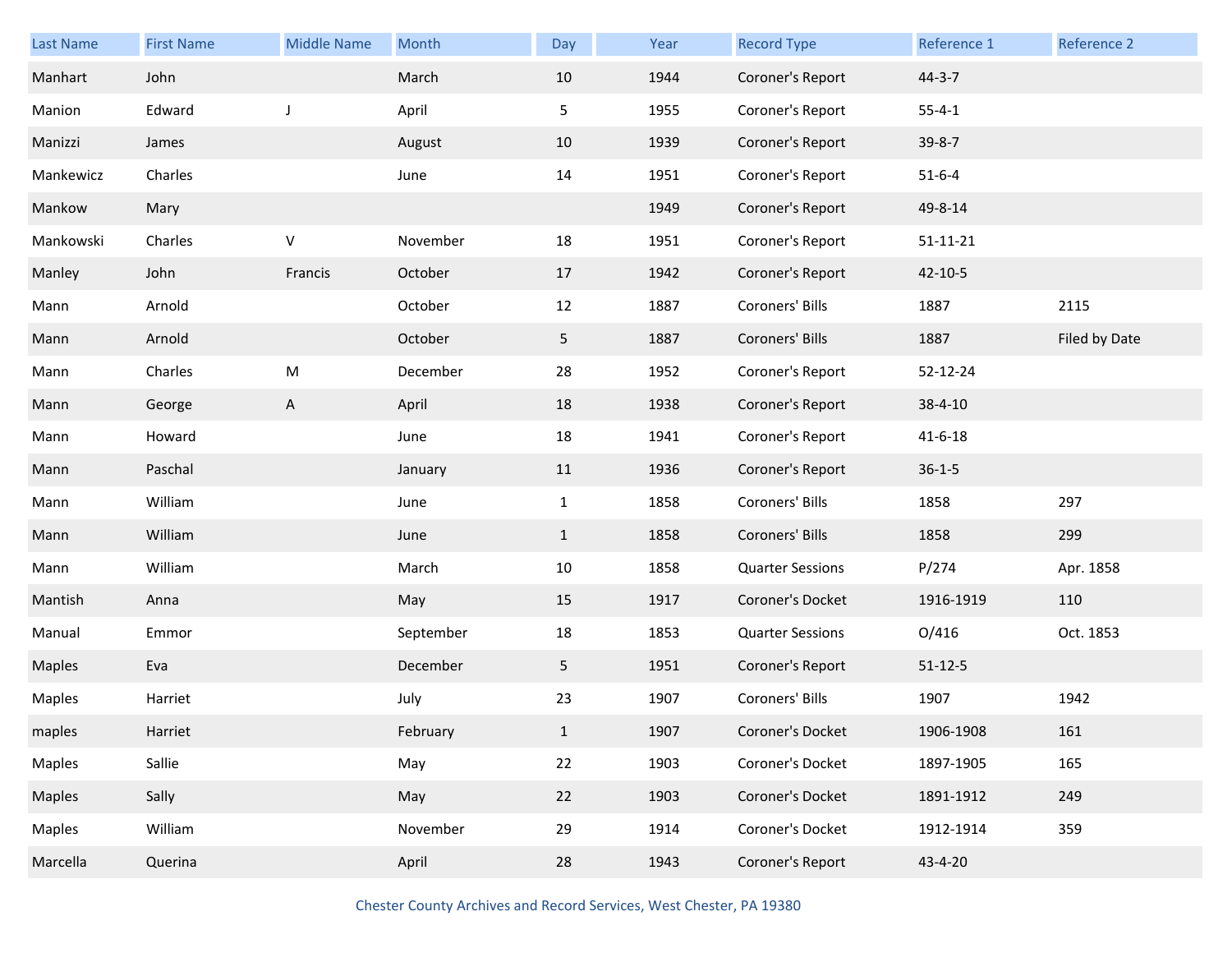| Last Name | <b>First Name</b> | <b>Middle Name</b>   | Month     | Day            | Year | <b>Record Type</b> | Reference 1   | Reference 2    |
|-----------|-------------------|----------------------|-----------|----------------|------|--------------------|---------------|----------------|
| March     | Albert            | B                    | May       | 22             | 1905 | Coroners' Bills    | 1905          | 1510           |
| March     | Albert            | B                    | May       | 16             | 1905 | Coroner's Docket   | 1897-1905     | 292            |
| March     | Albert            | Β                    | May       | 16             | 1905 | Coroner's Docket   | 1891-1912     | 272            |
| March     | Albert            | S                    | February  | $\mathbf{1}$   | 1915 | Coroner's Docket   | 1915          | 7 <sup>7</sup> |
| March     | Arthur            |                      | October   | 20             | 1932 | Coroner's Report   | 32-10-10      |                |
| March     | Austin            |                      | September | 21             | 1931 | Coroner's Report   | $31 - 9 - 15$ |                |
| March     | Cora              | Nora                 | March     | 3              | 1944 | Coroner's Report   | $44 - 3 - 2$  |                |
| March     | Debbie            |                      | May       | $\mathbf{1}$   | 1911 | Coroners' Bills    | 1911          | 1137           |
| March     | Emma              | L                    | April     | 19             | 1951 | Coroner's Report   | $51 - 4 - 18$ |                |
| March     | $\mathsf{I}$      | Ralph                | June      | 6              | 1914 | Coroner's Docket   | 1912-1914     | 309            |
| March     | Ira               |                      | December  | $\overline{2}$ | 1939 | Coroner's Report   | 39-12-2       |                |
| March     | James             | Franklin             | September | $\mathbf{1}$   | 1955 | Coroner's Report   | $55 - 8 - 16$ |                |
| March     | John              | Vernon Robinso April |           | 15             | 1908 | Coroners' Bills    | 1908          | 1364           |
| March     | Leona             | D                    | April     | $\mathbf{1}$   | 1953 | Coroner's Report   | $53 - 4 - 1$  |                |
| March     | Phalin            |                      | April     | 5              | 1886 | Coroners' Bills    | 1886          | 909            |
| March     | Richard           | ${\sf W}$            | January   | 12             | 1945 | Coroner's Report   | $45 - 1 - 9$  |                |
| March     | Samuel            |                      | December  | 16             | 1939 | Coroner's Report   | 39-12-10      |                |
| Marcos    | Galvan            |                      | August    | 17             | 1930 | Coroner's Report   | $30 - 8 - 8$  |                |
| Margerum  | Charles           | W                    | November  | 24             | 1947 | Coroner's Report   | 47-11-17      |                |
| Margerum  | George            | R                    | July      | 15             | 1910 | Coroners' Bills    | 1910          | Filed by date  |
| Margerum  | George            | R                    | July      | 11             | 1910 | Coroner's Docket   | 1909-1911     | 194            |
| Margerum  | Roland            |                      | February  | 5 <sub>5</sub> | 1941 | Coroner's Report   | $41 - 2 - 4$  |                |
| Margnis   | Frank             |                      | January   | 18             | 1916 | Coroner's Docket   | 1916-1920     | 5              |
| Margolis  | Oscar             |                      | September | 30             | 1930 | Coroner's Report   | $30-9-1$      |                |
| Mariarita | Robert            |                      | December  | 9              | 1940 | Coroner's Report   | $40 - 12 - 6$ |                |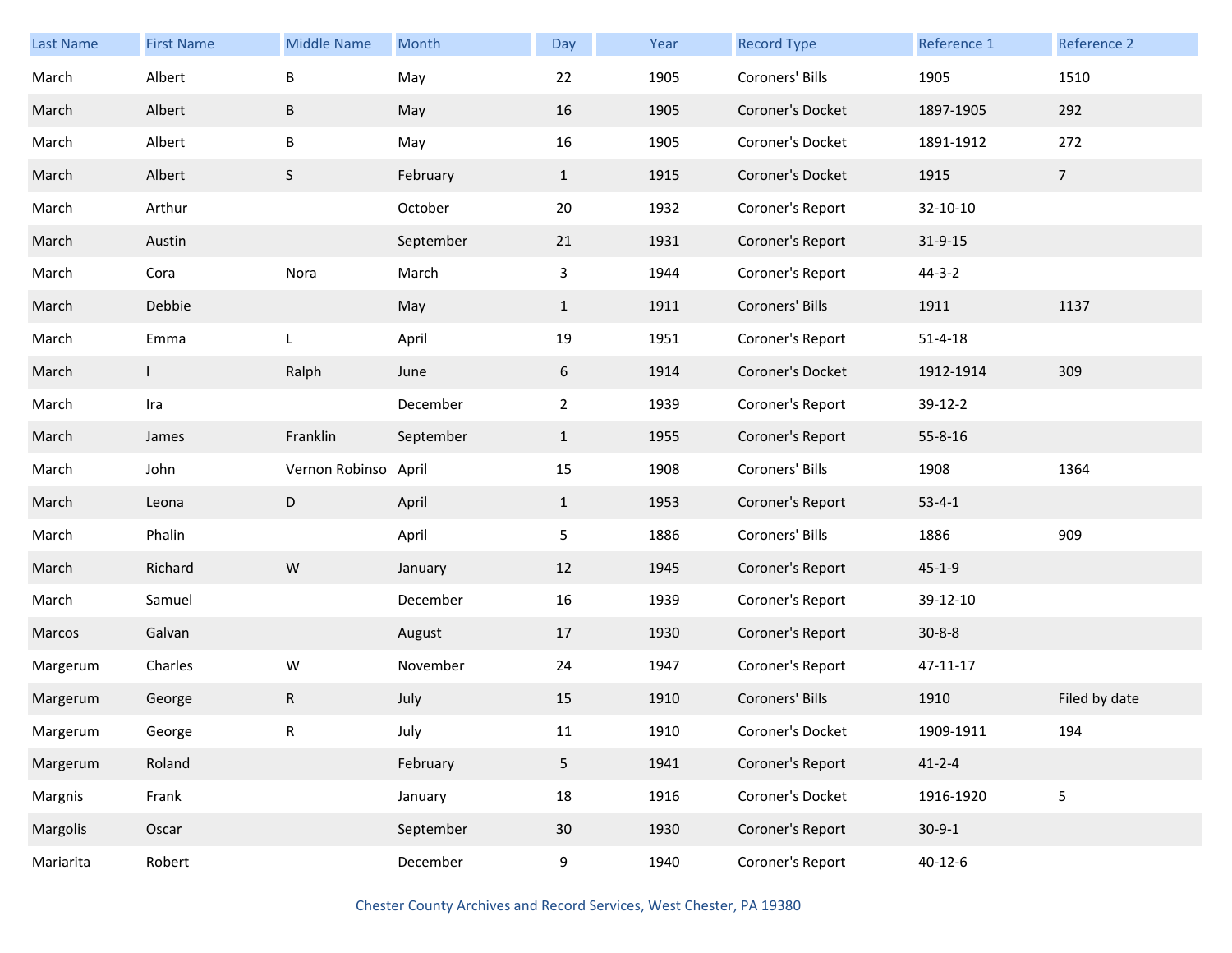| <b>Last Name</b> | <b>First Name</b> | <b>Middle Name</b> | Month     | Day            | Year | <b>Record Type</b> | Reference 1    | Reference 2   |
|------------------|-------------------|--------------------|-----------|----------------|------|--------------------|----------------|---------------|
| Marine           | Noah              |                    | March     | 20             | 1918 | Coroner's Docket   | 1916-1920      | 121           |
| Marino           | Carmon            |                    | April     | $\overline{7}$ | 1930 | Coroner's Report   | $30 - 4 - 6$   |               |
| Markey           | Michael           | $\mathsf J$        | March     | 23             | 1940 | Coroner's Report   | $40 - 3 - 10$  |               |
| Markeyhorn       | Toney             |                    | December  | 3              | 1903 | Coroner's Docket   | 1897-1905      | 152           |
| Markeyhorn       | Toney             |                    | December  | $\mathbf{3}$   | 1903 | Coroner's Docket   | 1891-1912      | 260           |
| Markle           | Anna              | M                  | February  | 11             | 1919 | Coroner's Docket   | 1916-1919      | 353           |
| Markle           | Oscar             | K                  | December  | 14             | 1940 | Coroner's Report   | $40 - 12 - 7$  |               |
| Markley          | Sarah             |                    | January   | 26             | 1881 | Coroners' Bills    | 1881           | Filed by Date |
| Marko            | Joseph            |                    | July      | 16             | 1950 | Coroner's Report   | $50 - 7 - 11$  |               |
| Marko            | Thomas            |                    | July      | 30             | 1909 | Coroner's Docket   | 1909-1911      | 70            |
| Marks            | Frances           | D                  | July      | 27             | 1945 | Coroner's Report   | $45 - 7 - 17$  |               |
| Marks            | Herman            | Deroy              | March     | 4              | 1955 | Coroner's Report   | $55 - 3 - 2$   |               |
| Marks            | Jacob             |                    | September | $\mathbf{3}$   | 1861 | Coroners' Bills    | 1861           | 542           |
| Marks            | Jerome            |                    | July      | 27             | 1945 | Coroner's Report   | 45-7-17        |               |
| Marks            | John              |                    | November  | 20             | 1941 | Coroner's Report   | $41 - 11 - 18$ |               |
| Marks            | Thomas            |                    | August    | 30             | 1909 | Coroners' Bills    | 1909           | 2084          |
| Markward         | Anna              |                    | September | 22             | 1950 | Coroner's Report   | $50-9-13$      |               |
| Markward         | Mordecai          |                    | January   | 4              | 1953 | Coroner's Report   | $53-1-4$       |               |
| Markward         | Walter            |                    | May       | 17             | 1943 | Coroner's Report   | 43-5-18        |               |
| Markward         | William           | Dale               | December  | $\overline{2}$ | 1954 | Coroner's Report   | $54 - 12 - 3$  |               |
| Maroney          | James             |                    | May       | 23             | 1906 | Coroner's Docket   | 1906-1908      | 58            |
| Maroney          | James             |                    | August    | 5              | 1906 | Coroner's Docket   | 1906-1908      | 92            |
| Maroney          | Jane              |                    | April     | 25             | 1910 | Coroner's Docket   | 1909-1911      | 163           |
| Marosek          | James             |                    | June      | $\mathbf{1}$   | 1954 | Coroner's Report   | $54-6-3$       |               |
| Marouchi         | Leon              |                    | August    | 25             | 1919 | Coroner's Docket   | 1916-1920      | 174           |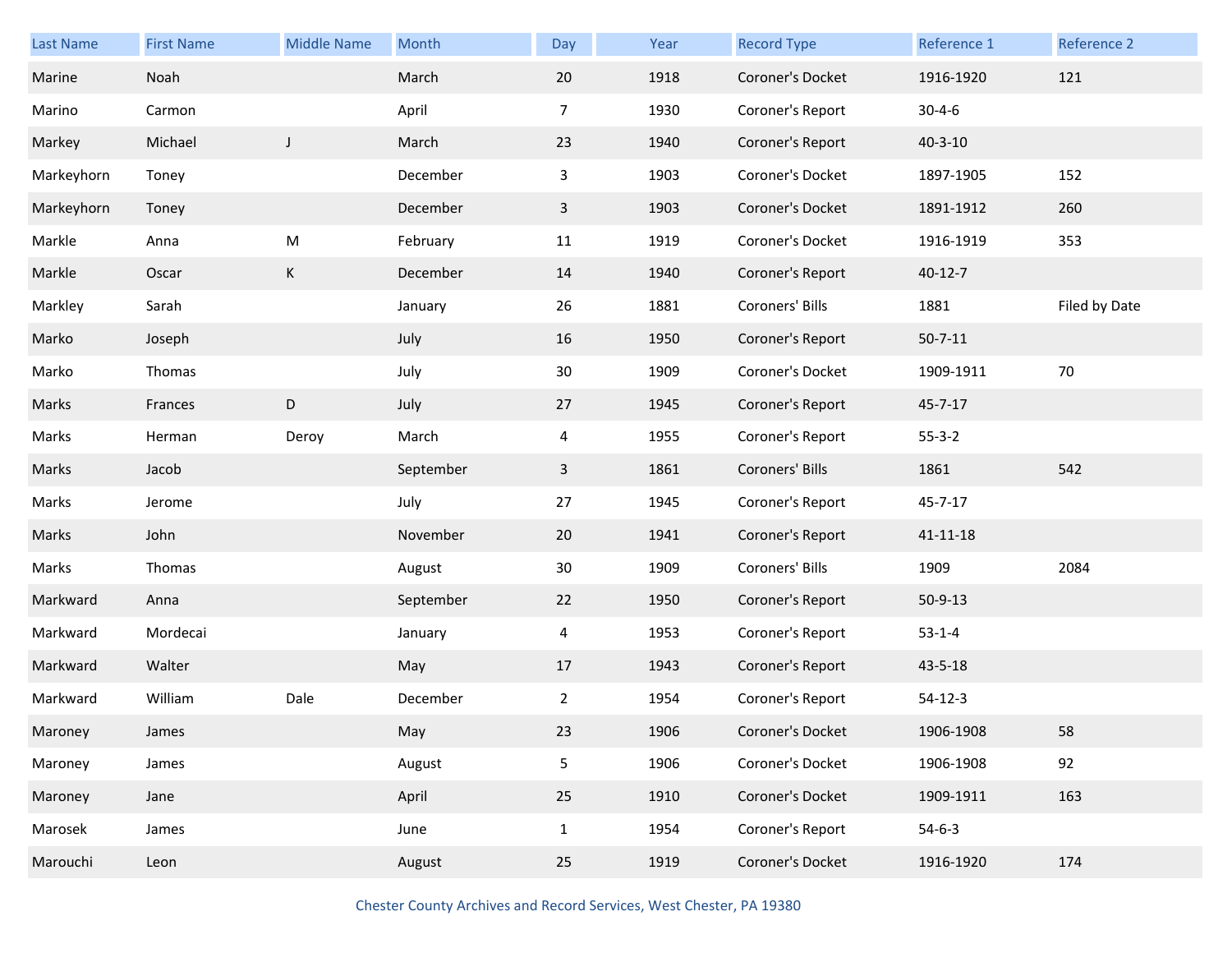| Last Name | <b>First Name</b> | <b>Middle Name</b> | Month     | Day            | Year | <b>Record Type</b>      | Reference 1   | Reference 2   |
|-----------|-------------------|--------------------|-----------|----------------|------|-------------------------|---------------|---------------|
| Marple    | John              | $\mathsf R$        | December  | 5              | 1955 | Coroner's Report        | $55 - 12 - 4$ |               |
| Marr      | Bertha            | ${\sf M}$          | March     | $\mathbf{1}$   | 1916 | Coroner's Docket        | 1916-1920     | 10            |
| Marr      | Thomas            |                    | April     | 22             | 1912 | Coroners' Bills         | 1912          | Filed by date |
| Marr      | Thomas            |                    | April     | 22             | 1912 | Coroners' Bills         | 1912          | 849           |
| Marr      | Thomas            |                    | April     | 11             | 1912 | Coroner's Docket        | 1912-1914     | 49            |
| Marsden   | John              |                    | April     | 23             | 1891 | Coroner's Report        | 1891-4-4      |               |
| Marselle  | Passnale          |                    | April     | 26             | 1905 | Coroner's Docket        | 1891-1912     | 271           |
| Marselle  | Passuale          |                    | May       | $\mathbf{1}$   | 1905 | Coroners' Bills         | 1905          | Filed by date |
| Marselle  | Pasuale           |                    | April     | 26             | 1905 | Coroner's Docket        | 1897-1905     | 291           |
| Marsh     | Deborah           | $\sf B$            | April     | 19             | 1911 | Coroners' Bills         | 1911          | Filed by date |
| Marsh     | Deborah           | B                  | April     | 15             | 1911 | Coroner's Docket        | 1909-1911     | 313           |
| Marsh     | George            |                    | December  | $\overline{2}$ | 1939 | Coroner's Report        | $39-12-3$     |               |
| Marsh     | Harry             |                    | February  | 19             | 1917 | Coroner's Docket        | 1916-1919     | 89            |
| Marsh     | Lillian           |                    | April     | 29             | 1950 | Coroner's Report        | $50 - 4 - 20$ |               |
| Marsh     | Margaret          |                    | November  | $\overline{2}$ | 1936 | Coroner's Report        | $36 - 11 - 2$ |               |
| Marsh     | Robert            |                    | October   | 12             | 1945 | Coroner's Report        | $45 - 10 - 8$ |               |
| Marshal   | Aquillan          |                    | September | 26             | 1938 | Coroner's Report        | $38-9-5$      |               |
| Marshall  | Dilworth          | ${\sf M}$          | May       | 29             | 1956 | Coroner's Report        | $56 - 5 - 15$ |               |
| Marshall  | Irene             |                    | October   | $\overline{2}$ | 1905 | Coroners' Bills         | 1905          | Filed by date |
| Marshall  | Isaac             |                    | November  | 29             | 1857 | <b>Quarter Sessions</b> | P/254         | Jan. 1858     |
| Marshall  | John              |                    | November  | 14             | 1953 | Coroner's Report        | 53-11-14      |               |
| Marshall  | Libertas          | $\mathsf J$        | May       | 16             | 1935 | Coroner's Report        | $35 - 5 - 8$  |               |
| Marshall  | Lucy              |                    | May       | $6\,$          | 1912 | Coroners' Bills         | 1912          | Filed by date |
| Marshall  | Lucy              |                    | May       | 6              | 1912 | Coroners' Bills         | 1912          | 1237          |
| Marshall  | Lucy              |                    | April     | 28             | 1912 | Coroner's Docket        | 1912-1914     | 58            |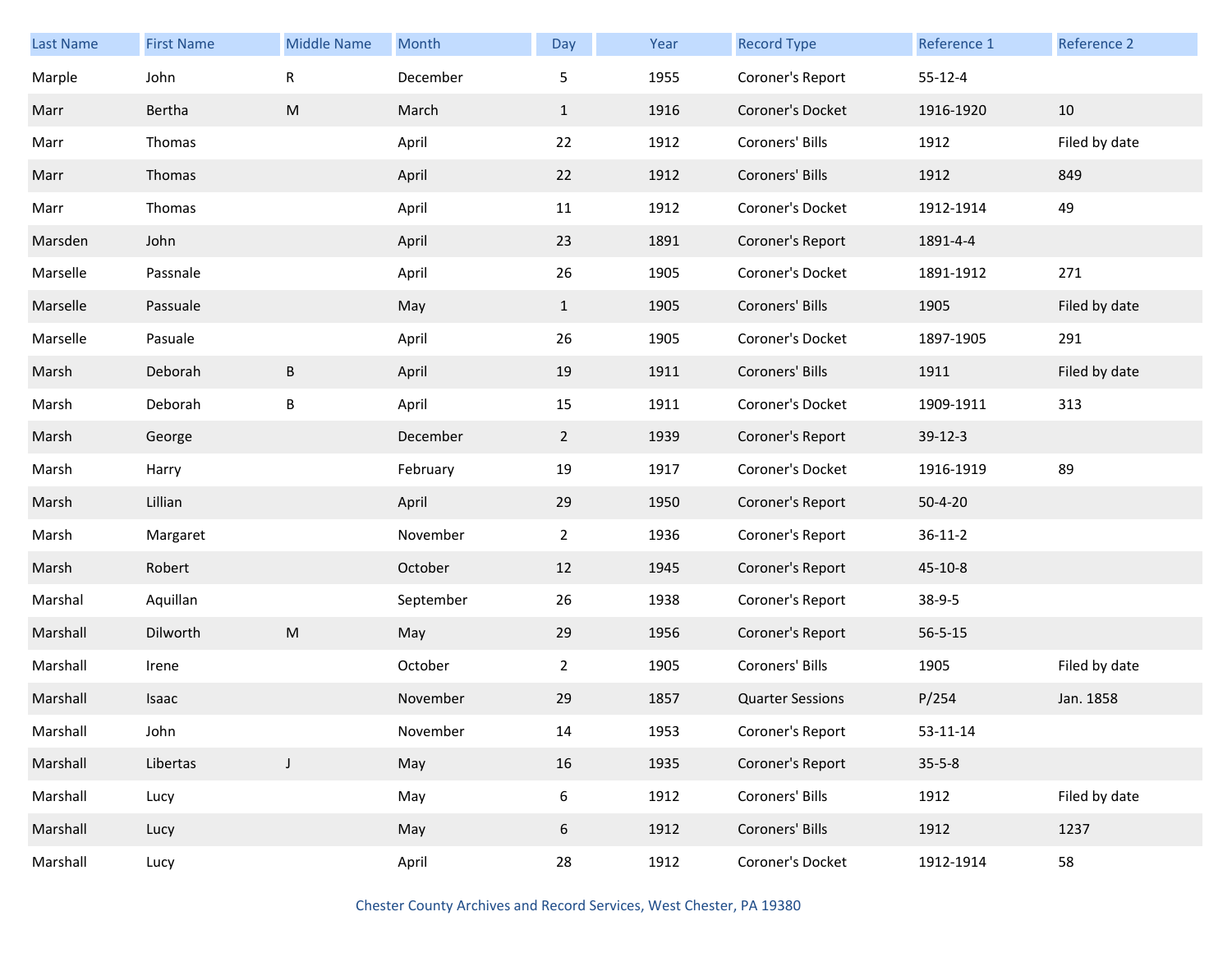| Last Name | <b>First Name</b> | <b>Middle Name</b>    | Month     | Day            | Year | <b>Record Type</b>      | Reference 1    | Reference 2 |
|-----------|-------------------|-----------------------|-----------|----------------|------|-------------------------|----------------|-------------|
| Marshall  | Norris            | T                     | August    | 22             | 1951 | Coroner's Report        | $51 - 8 - 22$  |             |
| Marshall  | Sarah             | Elizabeth             | March     | 5              | 1956 | Coroner's Report        | $56 - 3 - 1$   |             |
| Marshall  | Treen             |                       | September | 29             | 1905 | Coroner's Docket        | 1897-1905      | 318         |
| Marshall  | Treen             |                       | September | 29             | 1905 | Coroner's Docket        | 1891-1912      | 273         |
| Marshman  | E                 | Verett                | February  | 15             | 1941 | Coroner's Report        | $41 - 2 - 14$  |             |
| Marshman  | Jane              |                       | November  | 9              | 1892 | Coroner's Report        | 1892-11-2      |             |
| Marston   | Weaver            |                       | November  | 26             | 1936 | Coroner's Report        | $36 - 11 - 13$ |             |
| Marszalek | Walter            |                       | April     | 20             | 1939 | Coroner's Report        | $39-4-9$       |             |
| Martier   | James             |                       | November  | 28             | 1935 | Coroner's Report        | $35 - 11 - 15$ |             |
| Martin    | Abner             | Н                     | April     | $\overline{2}$ | 1956 | Coroner's Report        | $56 - 4 - 1$   |             |
| Martin    | Amanda            |                       | July      | 12             | 1857 | <b>Quarter Sessions</b> | P/204          | Aug. 1857   |
| Martin    | Anna              | Catherine Cabor April |           | 12             | 1942 | Coroner's Report        | $42 - 4 - 7$   |             |
| Martin    | Deborah           | Jean                  | March     | $\overline{4}$ | 1952 | Coroner's Report        | $52 - 3 - 5$   |             |
| Martin    | Elma              | May                   | July      | 15             | 1908 | Coroners' Bills         | 1908           | 2173        |
| Martin    | Elma              | May                   | July      | 10             | 1908 | Coroner's Docket        | 1906-1908      | 380         |
| Martin    | Frank             |                       | March     | $\overline{a}$ | 1942 | Coroner's Report        | 42-3-23        |             |
| Martin    | Frank             | ${\sf W}$             | October   | 10             | 1951 | Coroner's Report        | $51 - 10 - 6$  |             |
| Martin    | Frederick         |                       | October   | 26             | 1949 | Coroner's Report        | 49-10-21       |             |
| Martin    | Graetes           | $\mathsf C$           | April     | $\overline{7}$ | 1945 | Coroner's Report        | $45 - 4 - 4$   |             |
| Martin    | Harry             | D                     | October   | 14             | 1906 | Coroner's Docket        | 1906-1908      | 121         |
| Martin    | Harry             | $\mathsf{R}$          | May       | $\mathbf{1}$   | 1892 | Coroner's Report        | 1892-5-1       |             |
| Martin    | Horace            | G                     | September | $20\,$         | 1934 | Coroner's Report        | 34-9-17        |             |
| Martin    | Ivan              |                       | May       | $\mathbf{3}$   | 1950 | Coroner's Report        | $50 - 5 - 2$   |             |
| Martin    | James             |                       | July      | 9              | 1886 | Coroners' Bills         | 1886           | 1728        |
| Martin    | James             |                       | July      | 12             | 1886 | Coroners' Bills         | 1886           | 1727        |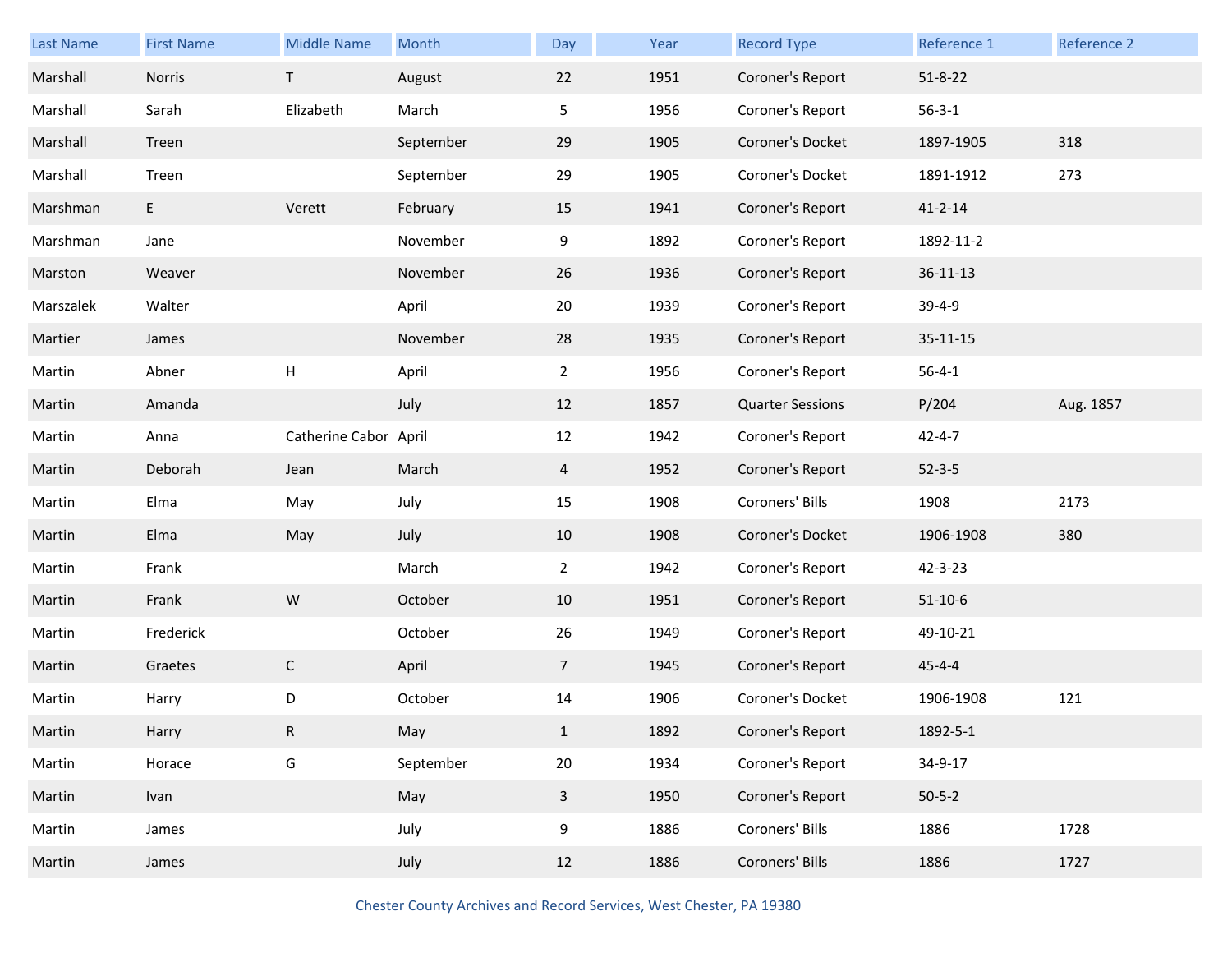| <b>Last Name</b> | <b>First Name</b> | <b>Middle Name</b>        | Month     | Day            | Year | <b>Record Type</b>      | Reference 1   | Reference 2   |
|------------------|-------------------|---------------------------|-----------|----------------|------|-------------------------|---------------|---------------|
| Martin           | James             |                           | September | 8              | 1939 | Coroner's Report        | 39-9-6        |               |
| Martin           | James             | Howard                    | April     | 16             | 1953 | Coroner's Report        | $53 - 4 - 17$ |               |
| Martin           | Joel              | W                         | January   | 30             | 1940 | Coroner's Report        | $40 - 1 - 22$ |               |
| Martin           | Joseph            |                           | October   | 23             | 1891 | Coroner's Report        | 1891-10-2     |               |
| Martin           | Joseph            | D                         | March     | $\overline{4}$ | 1910 | Coroner's Docket        | 1909-1911     | 146           |
| Martin           | Joseph            | $\mathsf D$               | March     | 9              | 1910 | Coroners' Bills         | 1910          | Filed by date |
| Martin           | Mae               |                           | July      | 15             | 1908 | Coroners' Bills         | 1908          | 2177          |
| Martin           | Maria             | E.                        | April     | 30             | 1942 | Coroner's Report        | $42 - 4 - 17$ |               |
| Martin           | Mary              | D                         | November  | $\overline{4}$ | 1945 | Coroner's Report        | $45 - 11 - 1$ |               |
| Martin           | Patrick           | $\mathsf{A}$              | July      | 9              | 1948 | Coroner's Report        | 49-7-15       |               |
| Martin           | Robert            | $\sf H$                   | December  | 31             | 1916 | Coroner's Docket        | 1916-1919     | 74            |
| Martin           | Samuel            | G                         | May       | 6              | 1954 | Coroner's Report        | $54 - 5 - 4$  |               |
| Martin           | Wallace           |                           | February  | 11             | 1945 | Coroner's Report        | 45-2-25       |               |
| Martin           | William           |                           | August    | 31             | 1891 | Coroner's Report        | 1891-8-7      |               |
| Martin           | William           | Rollo                     | July      | 13             | 1911 | Coroner's Docket        | 1909-1911     | 356           |
| Martin           | William           | Rollo                     | August    | $\overline{7}$ | 1911 | Coroners' Bills         | 1911          | 1848          |
| Martin           | William           | Rollo                     | February  | 6              | 1912 | Coroners' Bills         | 1911          | 156           |
| Martinas         | Jennifer          | Louisa                    | November  | 10             | 1946 | Coroner's Report        | 46-11-9       |               |
| Martine          | William           |                           | August    | $\mathbf{1}$   | 1848 | <b>Quarter Sessions</b> | O/54          | Jul. 1848     |
| Martini          | George            |                           | March     | 18             | 1940 | Coroner's Report        | $40 - 3 - 8$  |               |
| Martof           | John              |                           | October   | $18\,$         | 1911 | Coroner's Docket        | 1909-1911     | 395           |
| Marton           | John              |                           | June      | 18             | 1942 | Coroner's Report        | $42 - 6 - 10$ |               |
| Marty            | Patrick           |                           | March     | 5              | 1861 | <b>Quarter Sessions</b> | P/501         | Mar. 1861     |
| Marty            | Patrick           |                           | March     | 5              | 1861 | Coroners' Bills         | 1861          | Filed by Date |
| Martzel          | George            | $\boldsymbol{\mathsf{H}}$ | March     | 8              | 1956 | Coroner's Report        | $56 - 3 - 5$  |               |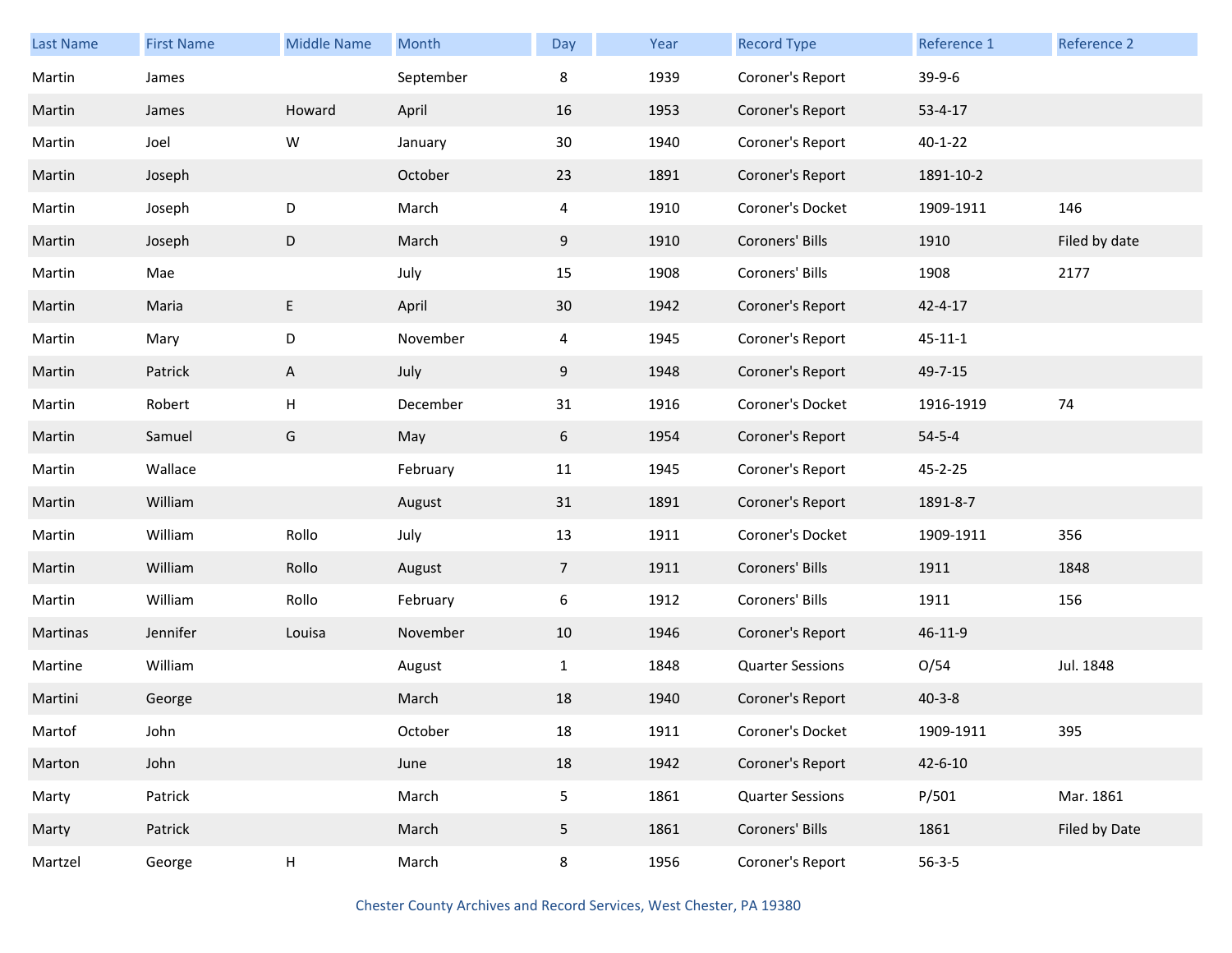| Last Name  | <b>First Name</b> | <b>Middle Name</b> | Month     | Day            | Year | <b>Record Type</b>      | Reference 1   | Reference 2 |
|------------|-------------------|--------------------|-----------|----------------|------|-------------------------|---------------|-------------|
| Mary       | Irish             |                    | July      | 16             | 1860 | Coroners' Bills         | 1860          | 461         |
| Masarvic   | John              |                    | September | 17             | 1917 | Coroner's Docket        | 1916-1919     | 155         |
| Maser      | Fredrick          | ${\sf W}$          | September | 15             | 1948 | Coroner's Report        | 48-9-24       |             |
| Mash       | Levi              |                    | July      | 13             | 1934 | Coroner's Report        | $34 - 7 - 12$ |             |
| Mashak     | Meyer             |                    | October   | 28             | 1932 | Coroner's Report        | 32-10-13      |             |
| Mashman    | David             | Н                  | February  | 4              | 1937 | Coroner's Report        | $37 - 2 - 9$  |             |
| Masluk     | Michael           |                    | July      | 27             | 1930 | Coroner's Report        | $30 - 7 - 7$  |             |
| Mason      | Amos              |                    | March     | 24             | 1947 | Coroner's Report        | $47 - 3 - 13$ |             |
| Mason      | Dominico          |                    | October   | 19             | 1950 | Coroner's Report        | $50-10-18$    |             |
| Mason      | Isaac             |                    | October   | 24             | 1799 | Coroner's Report        | Filed by date |             |
| Mason      | James             |                    | May       | 31             | 1892 | Coroner's Report        | 1892-5-5      |             |
| Mason      | Theodore          | Richard            | May       | 31             | 1952 | Coroner's Report        | $52 - 5 - 31$ |             |
| Mason      | Thomas            |                    | January   | 10             | 1895 | Coroner's Report        | 1895-1-2      |             |
| Mason      | Thomas            |                    | January   | 11             | 1895 | Coroners' Bills         | 1895          | 15, 16      |
| Massenbert | Susie             |                    | March     | 29             | 1930 | Coroner's Report        | $30 - 3 - 13$ |             |
| Massey     | Mary              | Elizabeth          | October   | 9              | 1861 | <b>Quarter Sessions</b> | Q/26          | Aug. 1861   |
| massey     | Meg               |                    | August    | 29             | 1902 | Coroner's Docket        | 1897-1905     | 152         |
| Massey     | Meg               |                    | August    | 29             | 1902 | Coroner's Docket        | 1891-1912     | 253         |
| Massey     | Meg               |                    | September | 27             | 1902 | Coroners' Bills         | 1902          | 2143        |
| Massey     | Raymond           | Lewis              | May       | 4              | 1955 | Coroner's Report        | $55 - 5 - 5$  |             |
| Massey     | Stanton           |                    | March     | 18             | 1940 | Coroner's Report        | $40 - 3 - 6$  |             |
| Mast       | Elizabeth         | K                  | November  | $\overline{7}$ | 1953 | Coroner's Report        | $53-11-7$     |             |
| Mast       | Marvin            | Harold             | November  | 29             | 1952 | Coroner's Report        | 52-11-20      |             |
| Mast       | Susan             | E                  | April     | 13             | 1944 | Coroner's Report        | $44 - 4 - 7$  |             |
| Mastin     | Robert            | E                  | April     | $\overline{7}$ | 1954 | Coroner's Report        | $54 - 4 - 10$ |             |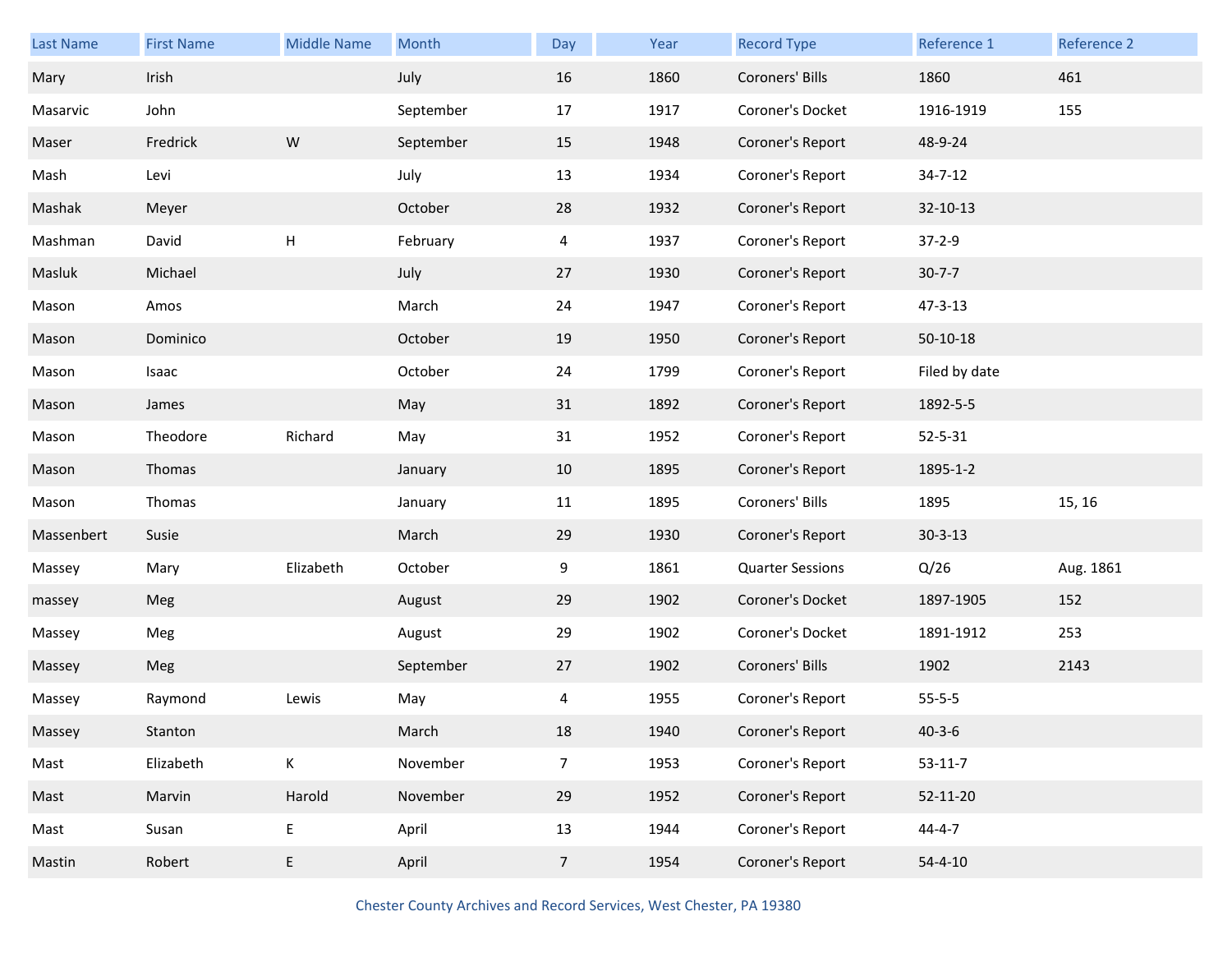| <b>Last Name</b> | <b>First Name</b> | <b>Middle Name</b> | Month     | Day            | Year | <b>Record Type</b> | Reference 1    | Reference 2 |
|------------------|-------------------|--------------------|-----------|----------------|------|--------------------|----------------|-------------|
| Mastin           | Victoria          | Z                  | April     | 7              | 1954 | Coroner's Report   | $54 - 4 - 9$   |             |
| Mastrippolito    | Elanor            |                    | November  | 24             | 1942 | Coroner's Report   | 42-11-23       |             |
| Matani           | Domenico          |                    | December  | 13             | 1914 | Coroner's Docket   | 1912-1914      | 368         |
| Matherly         | Van               |                    | June      | 22             | 1944 | Coroner's Report   | $44 - 6 - 12$  |             |
| Mathews          | E                 | $\mathsf J$        | December  | $\overline{7}$ | 1901 | Coroner's Docket   | 1891-1912      | 250         |
| Mathews          | E                 | J                  | December  | $\overline{7}$ | 1901 | Coroner's Docket   | 1897-1905      | 152         |
| Mathias          | James             | E                  | March     | 15             | 1944 | Coroner's Report   | $44 - 3 - 10$  |             |
| Mathues          | Horace            | D                  | September | 8              | 1917 | Coroner's Docket   | 1916-1919      | 149         |
| Matikon          | John              |                    | December  | 29             | 1896 | Coroners' Bills    | 1896           | 4224        |
| Matikon          | John              |                    | December  | 28             | 1896 | Coroner's Report   | 1896-12-3      |             |
| Matikon          | John              |                    | December  | 27             | 1896 | Coroners' Bills    | 1896           | 4219        |
| Matkoiski        | Michael           |                    | December  | 24             | 1944 | Coroner's Report   | 44-12-19       |             |
| Matlack          | Clarence          |                    | March     | 27             | 1931 | Coroner's Report   | $31 - 3 - 12$  |             |
| Matlack          | Evangeline        |                    | May       | 8              | 1942 | Coroner's Report   | $42 - 5 - 7$   |             |
| Matolych         | Stephen           |                    | April     | 20             | 1954 | Coroner's Report   | 54-4-24        |             |
| Matonak          | Joseph            |                    | April     | 9              | 1934 | Coroner's Report   | $34 - 4 - 4$   |             |
| Matonak          | Kathrine          |                    | April     | $\mathbf{1}$   | 1937 | Coroner's Report   | $37 - 4 - 1$   |             |
| Matson           | <b>Betty</b>      | Irene              | October   | 3              | 1930 | Coroner's Report   | $30-10-5$      |             |
| Matson           | Harry             | B                  | April     | 16             | 1945 | Coroner's Report   | 45-4-14        |             |
| Matterson        | Oliver            | P                  | July      | $\mathbf{2}$   | 1896 | Coroner's Report   | 1896-7-4       |             |
| Matthews         | Caroline          |                    | October   | 16             | 1909 | Coroner's Docket   | 1909-1911      | 95          |
| Matthews         | Caroline          |                    | November  | 11             | 1909 | Coroners' Bills    | 1909           | 3187        |
| Matthews         | Caroline          |                    | October   | 18             | 1909 | Coroners' Bills    | 1909           | 2766        |
| Matthews         | Preston           |                    | February  | 26             | 1907 | Coroner's Docket   | 1906-1908      | 166         |
| Matthews         | Richard           | Earl               | December  | 16             | 1951 | Coroner's Report   | $51 - 12 - 17$ |             |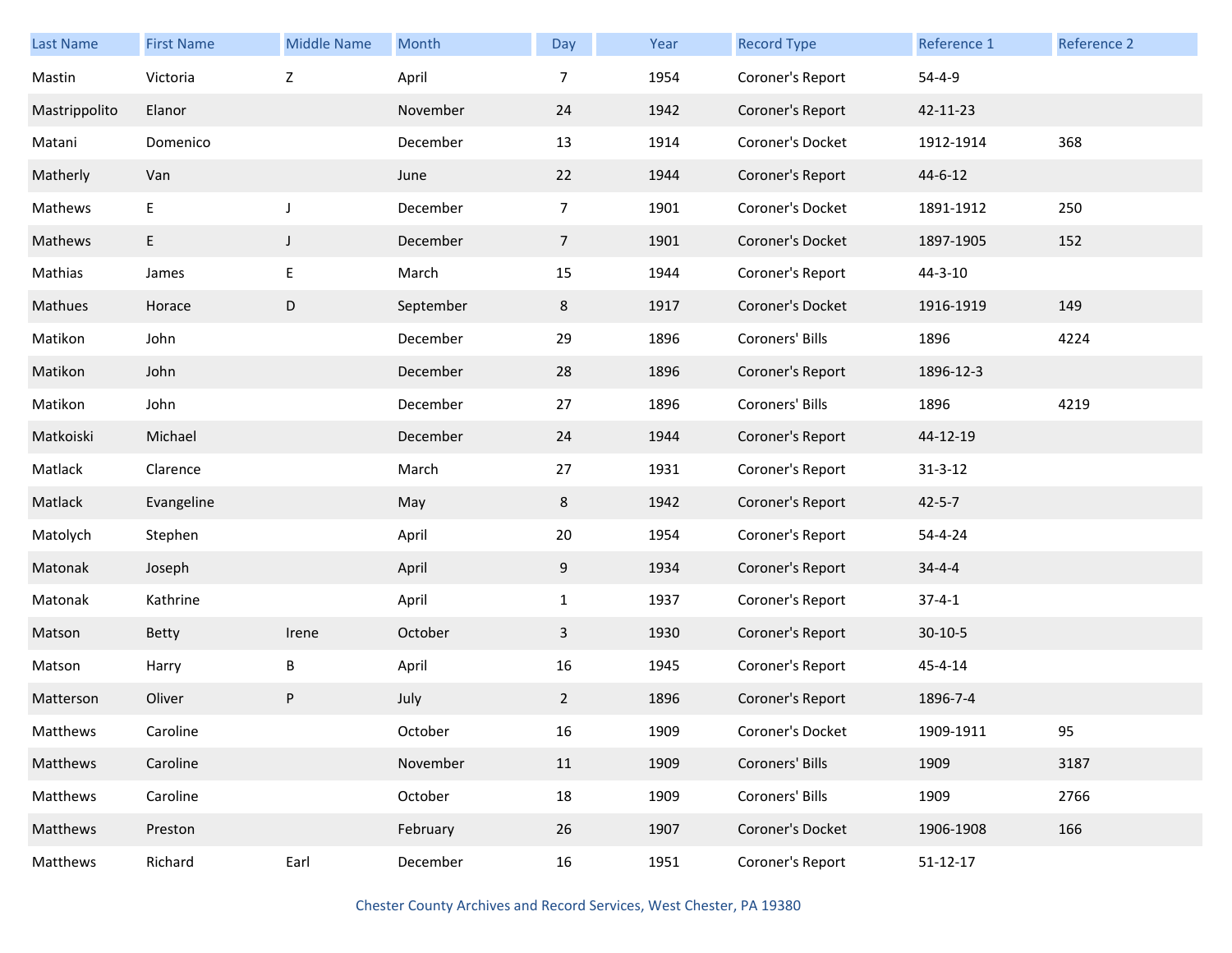| Last Name | <b>First Name</b> | <b>Middle Name</b>        | Month     | Day          | Year | <b>Record Type</b> | Reference 1   | Reference 2   |
|-----------|-------------------|---------------------------|-----------|--------------|------|--------------------|---------------|---------------|
| Matthews  | Sarah             | A                         | February  | 27           | 1942 | Coroner's Report   | $42 - 2 - 17$ |               |
| Matthews  | Steve             |                           | July      | 25           | 1906 | Coroner's Docket   | 1906-1908     | 86            |
| Matthews  | Tanzie            |                           | August    | 30           | 1943 | Coroner's Report   | 43-8-18       |               |
| Mattie    | Gerald            | Jay                       | December  | 30           | 1953 | Coroner's Report   | $53 - 12 - 2$ |               |
| Mattis    | John              | A                         | September | 10           | 1952 | Coroner's Report   | $52-9-9$      |               |
| Mattlack  | Reuben            |                           | December  | 15           | 1877 | Coroner's Report   | Filed by date |               |
| Mattorcio | Pitro             |                           | December  | 11           | 1910 | Coroner's Docket   | 1909-1911     | 254           |
| Mattorico | Petro             |                           | January   | 4            | 1911 | Coroners' Bills    | 1911          | Filed by date |
| Mattoscio | Pitro             |                           | January   | 8            | 1911 | Coroners' Bills    | 1911          | 3568          |
| Mattoscio | Rose              |                           | November  | 16           | 1945 | Coroner's Report   | 45-11-10      |               |
| Mattson   | Alexander         |                           | March     | 10           | 1801 | Coroner's Report   | Filed by date |               |
| Mattson   | Chalkley          | F                         | August    | 22           | 1930 | Coroner's Report   | $30 - 8 - 1$  |               |
| Mattson   | Mary              | ${\sf P}$                 | August    | 27           | 1946 | Coroner's Report   | 46-8-20       |               |
| Mattson   | William           |                           | August    | 27           | 1943 | Coroner's Report   | 43-8-16       |               |
| Matz      | John              | $\top$                    | September | 8            | 1941 | Coroner's Report   | $41 - 9 - 3$  |               |
| Mauger    | Wallace           | $\boldsymbol{\mathsf{H}}$ | October   | 5            | 1937 | Coroner's Report   | $37-10-3$     |               |
| mauldin   | David             |                           | December  | 9            | 1904 | Coroner's Docket   | 1897-1905     | 279           |
| Mauldin   | David             |                           | December  | 9            | 1904 | Coroner's Docket   | 1891-1912     | 269           |
| Maule     | George            | $\mathsf C$               | December  | 12           | 1939 | Coroner's Report   | 39-12-8       |               |
| Maule     | Maude             | $\mathsf{H}$              | June      | $\mathbf{1}$ | 1935 | Coroner's Report   | $35 - 5 - 14$ |               |
| Maule     | Willard           | N                         | February  | 21           | 1945 | Coroner's Report   | $45 - 2 - 18$ |               |
| Maunz     | George            |                           | September | $\mathbf{1}$ | 1917 | Coroner's Docket   | 1916-1920     | 99            |
| Mauraui   | Stephen           |                           | October   | 23           | 1910 | Coroner's Docket   | 1909-1911     | 239           |
| Maurin    | Thomas            |                           | December  | 10           | 1850 | Coroners' Bills    | 1850          | 241           |
| Mauson    | Lorenzo           | John                      | August    | 10           | 1906 | Coroner's Docket   | 1906-1908     | 96            |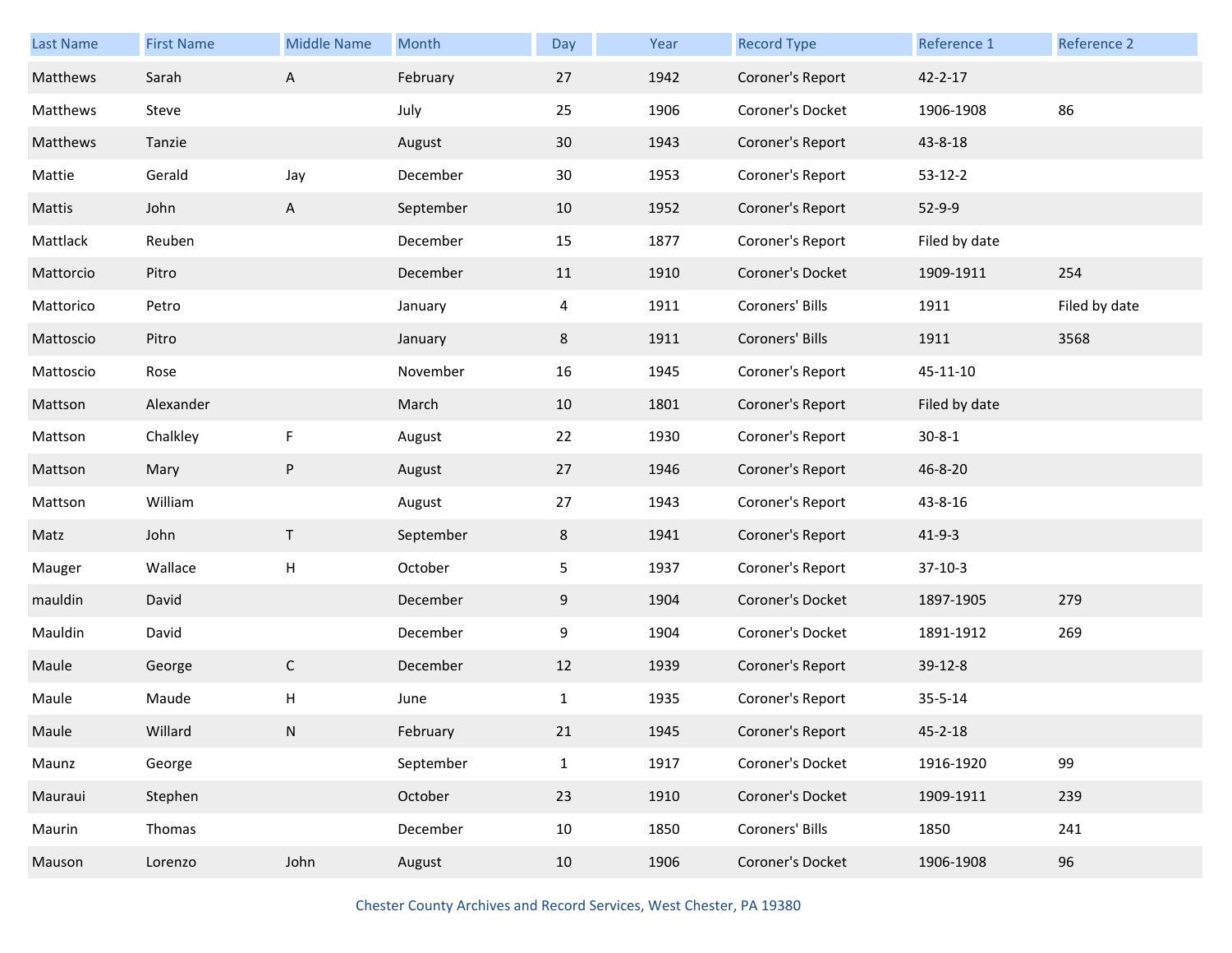| <b>Last Name</b> | <b>First Name</b> | <b>Middle Name</b> | Month     | Day            | Year | <b>Record Type</b> | Reference 1    | Reference 2   |
|------------------|-------------------|--------------------|-----------|----------------|------|--------------------|----------------|---------------|
| Maxton           | Sallie            | $\vee$             | January   | $\mathbf{1}$   | 1917 | Coroner's Docket   | 1916-1919      | 75            |
| Maxwell          | Frank             |                    | January   | 20             | 1919 | Coroner's Docket   | 1916-1919      | 344           |
| Maxwell          | Rachael           |                    | September | 6              | 1906 | Coroner's Docket   | 1906-1908      | 109           |
| Maxwell          | Robert            | M                  | September | 16             | 1938 | Coroner's Report   | $38-9-6$       |               |
| May              | Edwin             | Snyder             | August    | 28             | 1906 | Coroner's Docket   | 1906-1908      | 104           |
| May              | Rebecca           |                    | October   | 28             | 1907 | Coroner's Docket   | 1906-1908      | 287           |
| May              | William           |                    | April     | 4              | 1953 | Coroner's Report   | $53 - 4 - 4$   |               |
| May              | William           | S                  | April     | 7 <sup>1</sup> | 1947 | Coroner's Report   | 47-4-22        |               |
| Mayfield         | Margaret          |                    | October   | 24             | 1953 | Coroner's Report   | 53-10-23       |               |
| Mayhew           | Maitland          | $\mathsf{I}$       | November  | 24             | 1950 | Coroner's Report   | $50-11-9$      |               |
| Mayiersky        | Michael           |                    | December  | 5              | 1904 | Coroners' Bills    | 1904           | 3219          |
| Maylen           | James             |                    | November  | 23             | 1954 | Coroner's Report   | $54 - 11 - 13$ |               |
| Mazboutian       | Edward            | $\mathsf C$        | May       | 13             | 1943 | Coroner's Report   | 43-5-13        |               |
| McAfee           | Irene             | B                  | June      | 24             | 1955 | Coroner's Report   | $55 - 6 - 10$  |               |
| McAleer          | Michael           |                    | April     | $\mathbf{1}$   | 1903 | Coroner's Docket   | 1897-1905      | 166           |
| McAleer          | Michael           |                    | April     | $\mathbf{1}$   | 1903 | Coroner's Docket   | 1891-1912      | 281           |
| McAleese         | James             |                    | May       | 4              | 1935 | Coroner's Report   | $35 - 5 - 1$   |               |
| McAller          | Michael           |                    | April     | 6              | 1903 | Coroners' Bills    | 1903           | Filed by date |
| McAllister       | Franklin          | Philip             | September | 8              | 1953 | Coroner's Report   | 53-9-9         |               |
| McAllister       | John              |                    | December  | 25             | 1913 | Coroner's Docket   | 1912-1914      | 259           |
| McAllister       | Katie             | Dora               | June      | 28             | 1918 | Coroner's Docket   | 1916-1919      | 263           |
| McAvoy           | Thomas            | B                  | July      | $\mathbf{3}$   | 1955 | Coroner's Report   | $55 - 7 - 1$   |               |
| McAvoy           | Thomas            | Bell               | March     | 25             | 1955 | Coroner's Report   | $55 - 3 - 12$  |               |
| McBrayne         | James             | S                  | January   | 20             | 1950 | Coroner's Report   | $50 - 1 - 12$  |               |
| McBride          | (infant of Ann)   |                    |           |                | 1860 | Coroners' Bills    | 1860           | Filed by Date |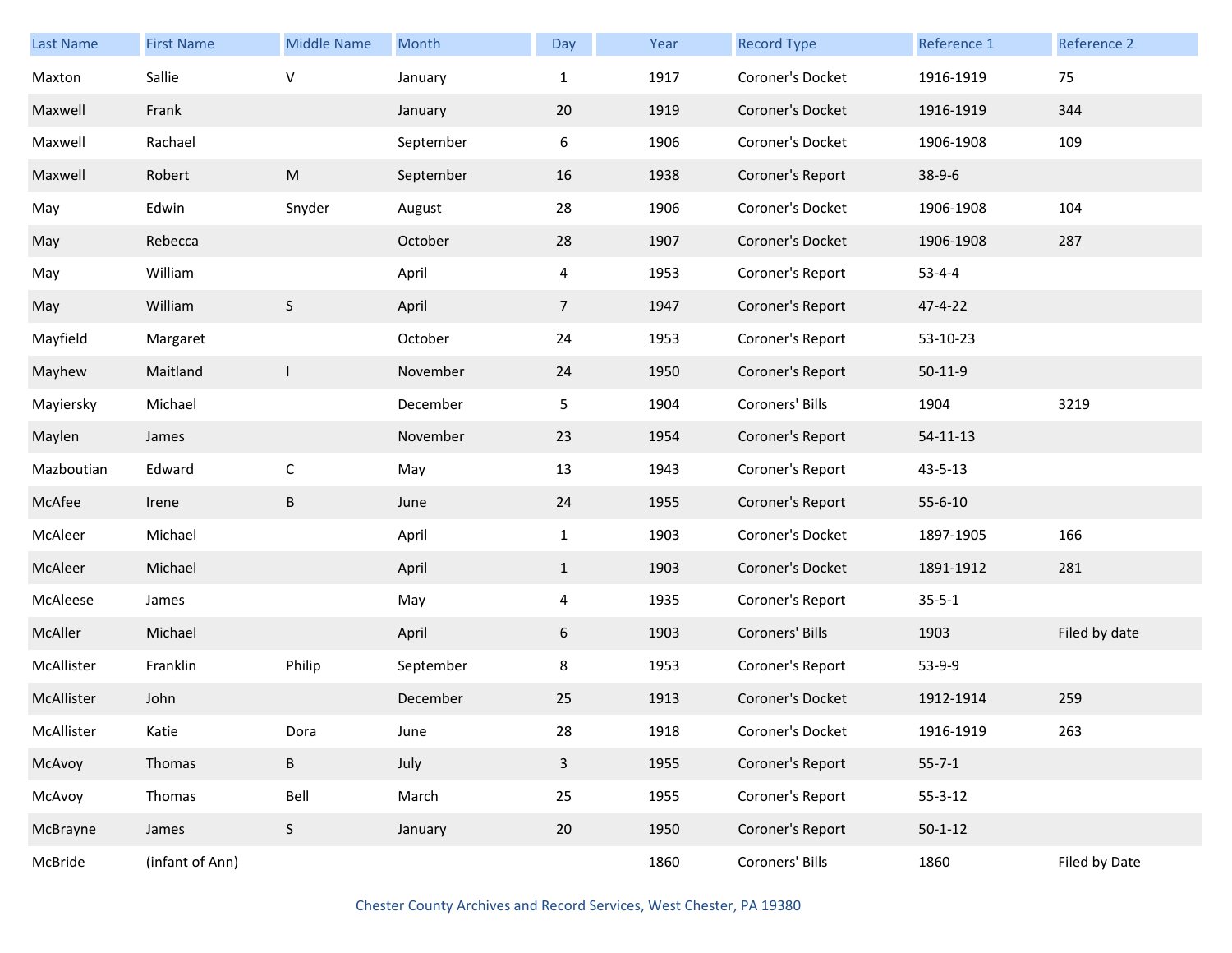| <b>Last Name</b> | <b>First Name</b>    | <b>Middle Name</b> | Month     | Day            | Year | <b>Record Type</b>      | Reference 1    | Reference 2   |
|------------------|----------------------|--------------------|-----------|----------------|------|-------------------------|----------------|---------------|
| McBride          | (infant of Ann)      |                    | June      | 24             | 1860 | <b>Quarter Sessions</b> | P/465          | Aug. 1860     |
| McBride          | Anna                 | M                  | December  | 31             | 1863 | <b>Quarter Sessions</b> | Q/254          | Jan. 1864     |
| McBride          | Edward               | $\mathsf J$        | July      | 12             | 1952 | Coroner's Report        | $52 - 7 - 6$   |               |
| McBride          | Michael              |                    | January   | 12             | 1914 | Coroner's Docket        | 1912-1914      | 268           |
| McBride          | Rosana?              |                    | July      | 19             | 1806 | Coroner's Report        | Filed by date  |               |
| McBride          | Thomas               |                    | May       | 20             | 1899 | Coroner's Docket        | 1891-1912      | 287           |
| McBride          | Thomas               |                    | May       | 20             | 1899 | Coroner's Docket        | 1897-1905      | 166           |
| McCabe           | Edward               |                    | April     | 11             | 1902 | Coroner's Docket        | 1891-1912      | 279           |
| McCabe           | Edward               |                    | April     | 18             | 1904 | Coroners' Bills         | 1904           | Filed by date |
| McCabe           | Edward               |                    | April     | 11             | 1904 | Coroner's Docket        | 1897-1905      | 166           |
| McCabe           | James                |                    | December  | 31             | 1859 | Coroners' Bills         | 1859           | 723           |
| McCabe           | James                |                    | November  | 19             | 1859 | <b>Quarter Sessions</b> | P/415          | Jan. 1860     |
| McCabe           | Robert               | ${\sf W}$          | October   | 27             | 1951 | Coroner's Report        | $51 - 10 - 19$ |               |
| McCable          | James                |                    | March     | 12             | 1860 | Coroners' Bills         | 1860           | 195           |
| McCaffin         | Joseph               |                    | October   | 11             | 1831 | Coroner's Report        | Filed by date  |               |
| McCall           | Leroy                |                    | September | 6              | 1952 | Coroner's Report        | $52 - 9 - 6$   |               |
| McCalley         | (child of Elizabeth) |                    | June      | 17             | 1805 | Coroner's Report        | Filed by date  |               |
| McCann           | Catharine            |                    | September | 17             | 1863 | Coroners' Bills         | 1863           | 214           |
| McCann           | Catharine            |                    | August    | 9              | 1863 | <b>Quarter Sessions</b> | Q/212          | Aug. 1863     |
| McCann           | Frank                |                    | November  | 4              | 1936 | Coroner's Report        | $36 - 11 - 4$  |               |
| McCann           | James                | F                  | December  | 4              | 1953 | Coroner's Report        | 53-12-19       |               |
| McCann           | John                 | ${\sf P}$          | March     | 8              | 1899 | Coroner's Docket        | 1891-1912      | 294           |
| McCann           | John                 | $\sf P$            | March     | 8              | 1899 | Coroner's Docket        | 1897-1905      | 170           |
| McCann           | Michael              |                    | June      | 21             | 1949 | Coroner's Report        | 49-6-12        |               |
| McCann           | Stephen              |                    | December  | 7 <sup>7</sup> | 1932 | Coroner's Report        | $32 - 12 - 7$  |               |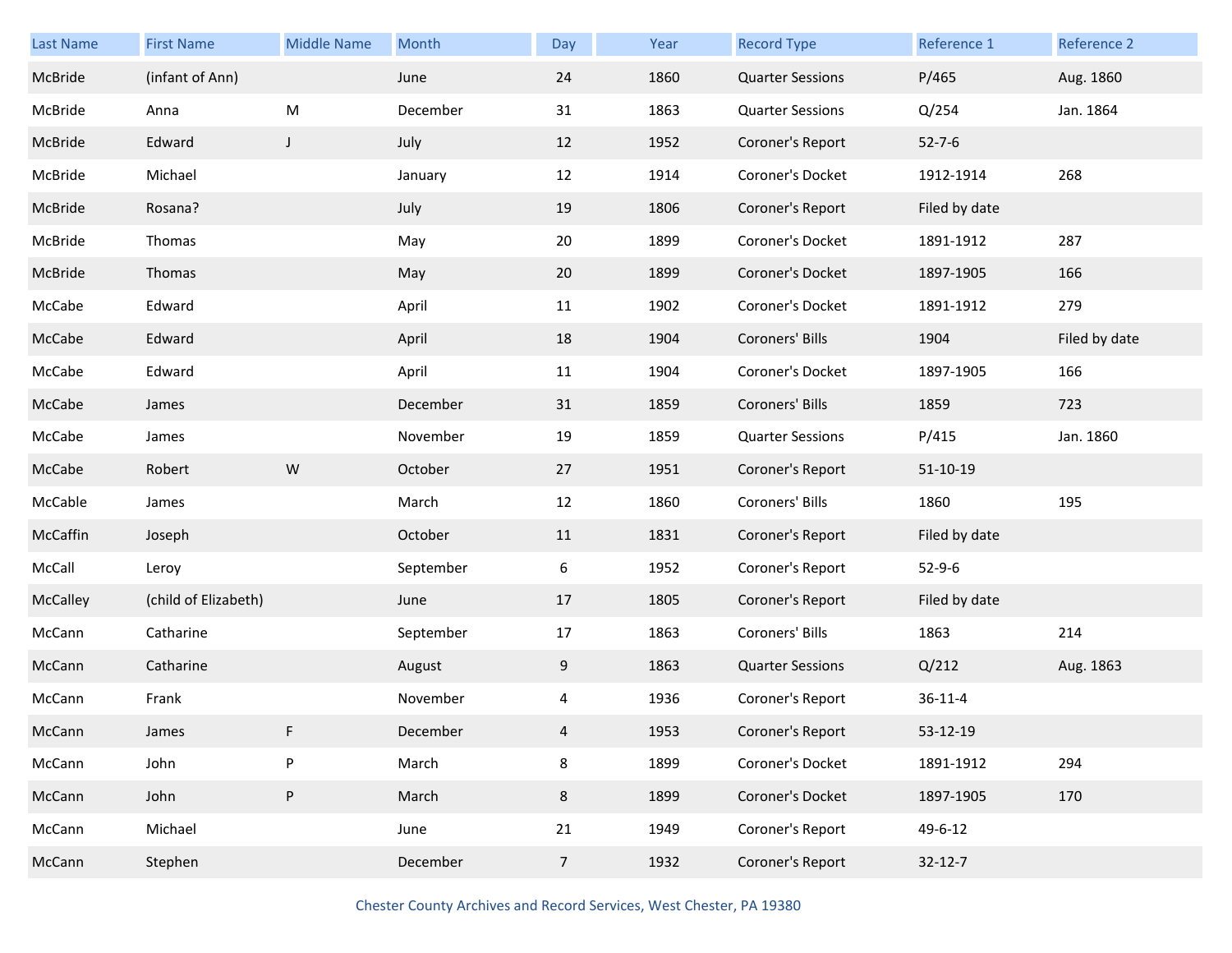| Last Name  | <b>First Name</b> | <b>Middle Name</b> | Month     | Day            | Year | <b>Record Type</b> | Reference 1   | <b>Reference 2</b> |
|------------|-------------------|--------------------|-----------|----------------|------|--------------------|---------------|--------------------|
| McCann     | William           |                    | April     | 17             | 1905 | Coroners' Bills    | 1905          | Filed by date      |
| McCann     | William           |                    | April     | 8              | 1905 | Coroner's Docket   | 1891-1912     | 291                |
| McCarlin   | Geo               |                    | July      | 5              | 1919 | Coroner's Docket   | 1916-1919     | 387                |
| McCarns    | Eli               | Howard             | October   | 7 <sup>1</sup> | 1912 | Coroner's Docket   | 1912-1914     | 119                |
| McCarra    | Mary              |                    | January   | 28             | 1906 | Coroner's Docket   | 1906-1908     | 12                 |
| McCarraher | Charles           |                    | May       | 29             | 1941 | Coroner's Report   | $41 - 5 - 21$ |                    |
| McCarraher | Charles           | E                  | April     | 10             | 1941 | Coroner's Report   | $41 - 4 - 5$  |                    |
| McCarraher | Stephen           |                    | September | 20             | 1913 | Coroner's Docket   | 1912-1914     | 234                |
| McCarron   | Annie             |                    | November  | 17             | 1903 | Coroner's Docket   | 1897-1905     | 171                |
| McCarron   | Annie             |                    | November  | 17             | 1903 | Coroner's Docket   | 1891-1912     | 276                |
| McCarter   | Clarence          | W                  | April     | 25             | 1956 | Coroner's Report   | $56 - 4 - 7$  |                    |
| McCarter   | $\mathsf{L}$      | Jennie             | November  | 5              | 1950 | Coroner's Report   | $50-11-16$    |                    |
| McCarter   | Samuel            | ${\sf M}$          | September | 23             | 1937 | Coroner's Report   | 37-9-14       |                    |
| McCarthy   | Dennis            |                    | October   | 3              | 1889 | Coroners' Bills    | 1889          | Filed by Date      |
| McCarthy   | Dennis            |                    | June      | 15             | 1891 | Coroner's Report   | 1891-6-3      |                    |
| McCarthy   | Dennis            |                    | February  | 16             | 1940 | Coroner's Report   | $40 - 2 - 10$ |                    |
| McCarthy   | Edmund            | B                  | November  | 26             | 1940 | Coroner's Report   | 40-11-15      |                    |
| McCarthy   | Ethel             | G                  | March     | 7 <sup>1</sup> | 1900 | Coroners' Bills    | 1900          | Filed by Date      |
| McCarthy   | James             |                    | February  | 5              | 1936 | Coroner's Report   | $36 - 2 - 4$  |                    |
| McCarthy   | Martin            | J                  | June      | 10             | 1908 | Coroner's Docket   | 1906-1908     | 373                |
| McCarty    | Charles           |                    | June      | 4              | 1901 | Coroner's Docket   | 1891-1912     | 283                |
| McCarty    | Charles           | F.                 | June      | 11             | 1901 | Coroners' Bills    | 1901          | 1713               |
| McCarty    | Charles           | F                  | June      | $\overline{4}$ | 1901 | Coroner's Docket   | 1897-1905     | 176                |
| McCarty    | Dennis            |                    | September | 28             | 1889 | Coroners' Bills    | 1889          | 2169               |
| McCarty    | Ethel             | G                  | March     | $\mathbf{1}$   | 1900 | Coroner's Docket   | 1897-1905     | 167                |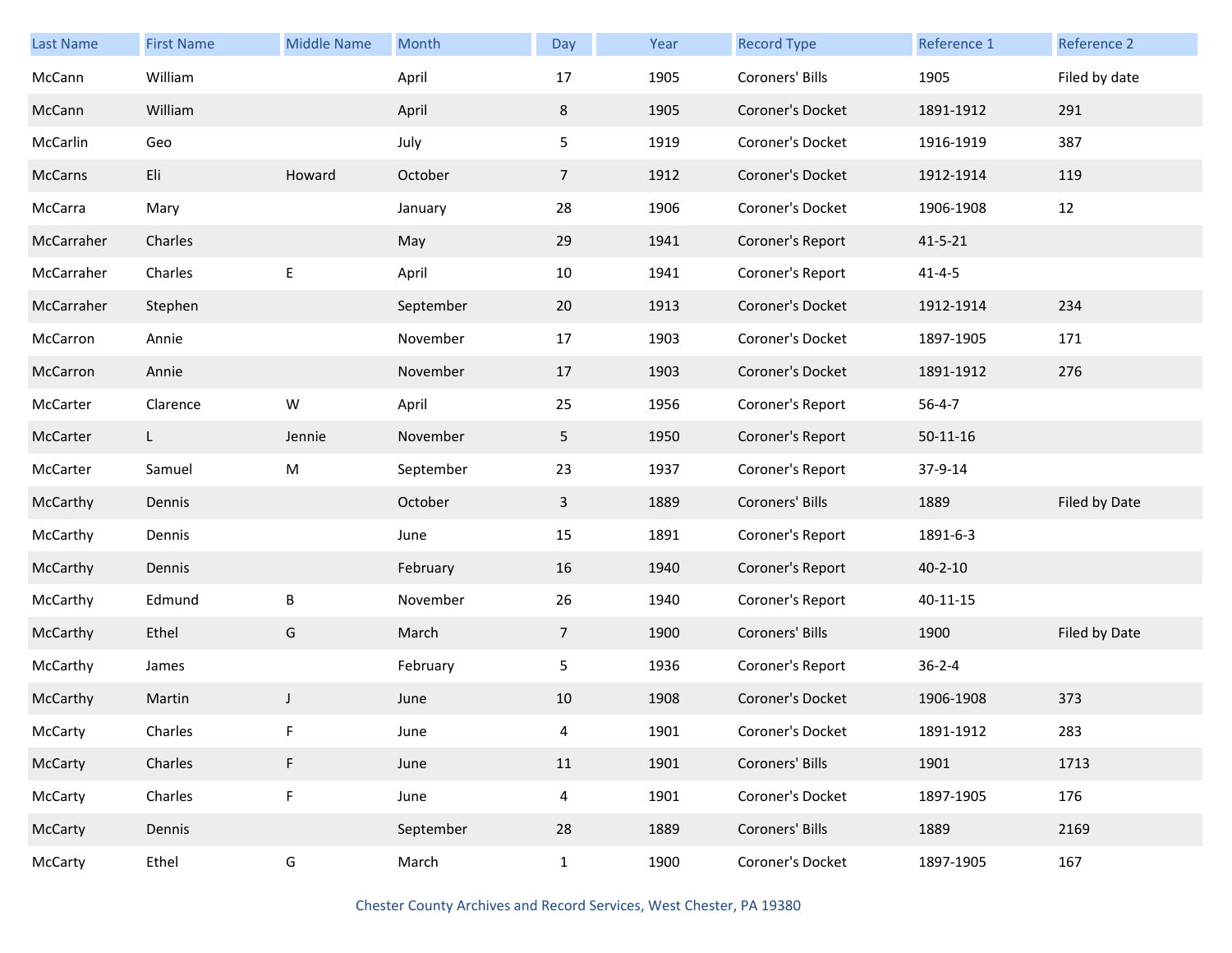| Last Name | <b>First Name</b> | <b>Middle Name</b> | Month     | Day          | Year | <b>Record Type</b>      | Reference 1   | Reference 2   |
|-----------|-------------------|--------------------|-----------|--------------|------|-------------------------|---------------|---------------|
| McCarty   | Ethel             | G                  | March     | $\mathbf{1}$ | 1900 | Coroner's Docket        | 1891-1912     | 280           |
| McCarty   | Martin            | J                  | July      | 22           | 1908 | Coroners' Bills         | 1908          | Filed by date |
| McCarty   | Richard           |                    | March     | 22           | 1911 | Coroner's Docket        | 1909-1911     | 305           |
| McCarty   | Richard           |                    | May       | 5            | 1911 | Coroners' Bills         | 1911          | 1183          |
| McCarty   | Richard           | Α                  | March     | 27           | 1911 | Coroners' Bills         | 1911          | 713           |
| McCaskey  | Richard           |                    | March     | 11           | 1852 | <b>Quarter Sessions</b> | O/224         | Jan. 1852     |
| McCaskey  | William           |                    | January   | 27           | 1900 | Coroner's Docket        | 1897-1905     | 167           |
| McCaskey  | William           |                    | January   | 30           | 1900 | Coroners' Bills         | 1900          | 133           |
| McCaskey  | William           |                    | January   | 27           | 1900 | Coroner's Docket        | 1891-1912     | 280           |
| McCaskey  | William           |                    | January   | 29           | 1900 | Coroners' Bills         | 1900          | 581           |
| McCasky   | Richard           |                    | June      | 14           | 1852 | Coroners' Bills         | 1852          | 126           |
| McCaslen  | John              |                    | January   | 28           | 1890 | Coroners' Bills         | 1890          | 177           |
| McCaslen  | John              |                    | January   | 27           | 1890 | Coroners' Bills         | 1890          | 76            |
| McCauley  | John              |                    | February  | 14           | 1917 | Coroner's Docket        | 1916-1920     | 67            |
| McCauley  | Leander           |                    | October   | 5            | 1914 | Coroner's Docket        | 1912-1914     | 342           |
| McCauley  | Thomas            |                    | February  | 28           | 1898 | Coroners' Bills         | 1898          | 731           |
| McCauley  | Thomas            |                    | February  | 26           | 1898 | Coroner's Docket        | 1891-1912     | 277           |
| McCauley  | Thomas            |                    | February  | 26           | 1898 | Coroners' Bills         | 1898          | 885           |
| McCauley  | Thomas            |                    | February  | 26           | 1898 | Coroner's Docket        | 1897-1905     | 167           |
| McCaun    | William           |                    | April     | 8            | 1905 | Coroner's Docket        | 1897-1905     | 289           |
| McClarren | Robert            |                    | July      | 31           | 1897 | Coroner's Docket        | 1891-1912     | 278           |
| McClarren | Robert            |                    | July      | 31           | 1897 | Coroner's Docket        | 1897-1905     | 168           |
| McClarren | Robert            |                    | July      | 31           | 1897 | Coroners' Bills         | 1897          | Filed by Date |
| McClay    | Marguerite        |                    | February  | 14           | 1945 | Coroner's Report        | $45 - 2 - 15$ |               |
| McClay    | Oliver            |                    | September | 23           | 1917 | Coroner's Docket        | 1916-1919     | 157           |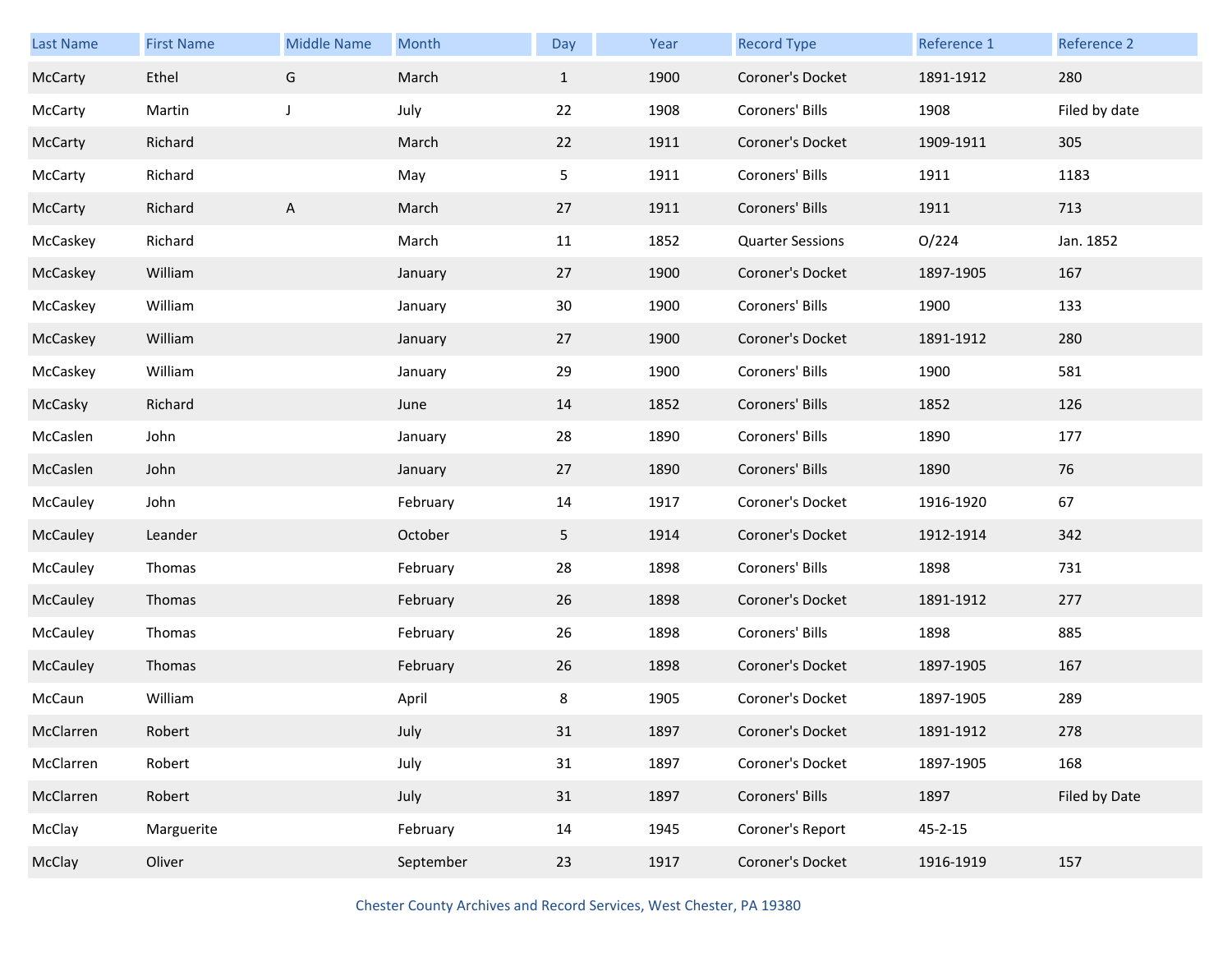| Last Name  | <b>First Name</b> | <b>Middle Name</b> | Month     | Day            | Year | <b>Record Type</b> | Reference 1   | Reference 2      |
|------------|-------------------|--------------------|-----------|----------------|------|--------------------|---------------|------------------|
| McCleaf    | Florence          | L                  | April     | 4              | 1930 | Coroner's Report   | $30 - 4 - 3$  |                  |
| McClean    | Elizabeth         |                    | June      | $\overline{2}$ | 1806 | Coroner's Report   | Filed by date |                  |
| McClellam  | Alexander         |                    | May       | 15             | 1903 | Coroner's Docket   | 1891-1912     | 275              |
| McClellan  | Alexander         |                    | May       | 15             | 1903 | Coroner's Docket   | 1897-1905     | 170              |
| McClellan  | Henry             |                    | April     | 18             | 1914 | Coroner's Docket   | 1912-1914     | 297              |
| McClellan  | Samuel            | $\mathsf{J}$       | January   | $\mathbf{3}$   | 1909 | Coroners' Bills    | 1909          | $\overline{2}$   |
| McClellan  | Samuel            | J                  | January   | 6              | 1909 | Coroners' Bills    | 1909          | $\boldsymbol{6}$ |
| McClellan  | Samuel            | $\mathsf{J}$       | January   | 3              | 1909 | Coroner's Docket   | 1909-1911     | $\overline{2}$   |
| McClellan  | Thomas            |                    | March     | 17             | 1900 | Coroner's Docket   | 1897-1905     | 168              |
| McClellan  | Thomas            |                    | March     | 17             | 1900 | Coroner's Docket   | 1891-1912     | 294              |
| McClellan  | Thomas            |                    | March     | 19             | 1900 | Coroners' Bills    | 1900          | Filed by Date    |
| McClelland | Walter            | $\mathsf C$        | June      | 12             | 1946 | Coroner's Report   | $46 - 6 - 8$  |                  |
| McCleskey  | Mary              |                    | December  | 25             | 1899 | Coroner's Docket   | 1897-1905     | 168              |
| McClester  | James             |                    | August    | 29             | 1769 | Coroners' Bills    | 1760-63       | Filed by Date    |
| McClimens  | James             |                    | February  | 16             | 1831 | Coroner's Report   | Filed by date |                  |
| McClintock | Joseph            | Edward             | July      | 4              | 1931 | Coroner's Report   | $31 - 7 - 6$  |                  |
| McCloskey  | Charles           |                    | January   | 25             | 1806 | Coroner's Report   | Filed by date |                  |
| McCloskey  | Joseph            |                    | July      | 18             | 1935 | Coroner's Report   | $35 - 7 - 12$ |                  |
| McCloskey  | Julia             |                    | December  | 23             | 1899 | Coroner's Docket   | 1897-1905     | 169              |
| McCloskey  | Moses             |                    | November  | 25             | 1805 | Coroner's Report   | Filed by date |                  |
| McClosky   | Julia             |                    | December  | 25             | 1899 | Coroner's Docket   | 1891-1912     | 289              |
| McClosky   | Mary              |                    | December  | 25             | 1899 | Coroner's Docket   | 1891-1912     | 295              |
| McClosky   | Richard           |                    | February  | 19             | 1852 | Coroners' Bills    | 1852          | Filed by Date    |
| McClughan  | Benjamin          | ${\sf W}$          | November  | 5              | 1833 | Coroners' Bills    | 1833          | 702              |
| McClune    | John              | R                  | September | $\overline{2}$ | 1942 | Coroner's Report   | $42 - 9 - 1$  |                  |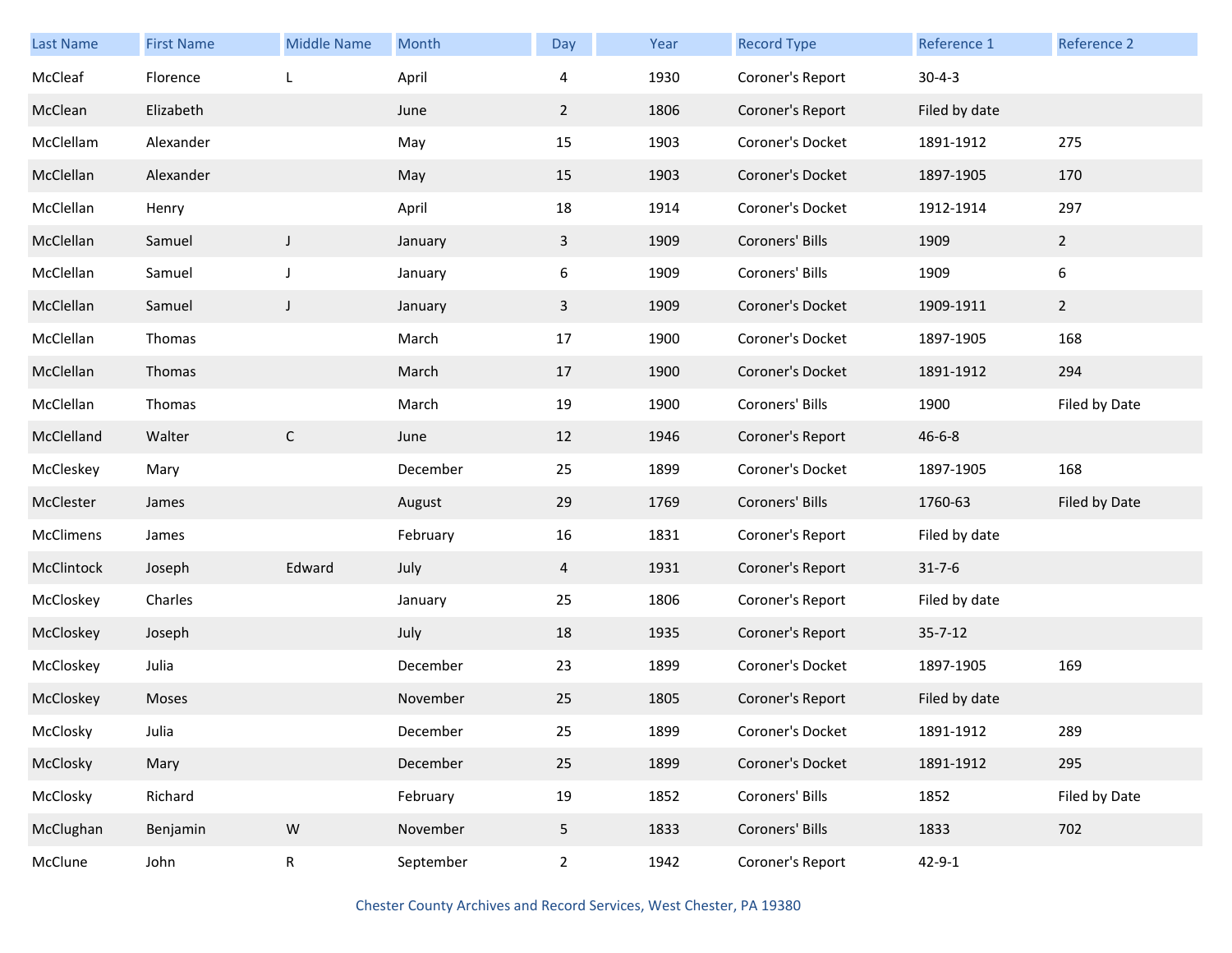| <b>Last Name</b> | <b>First Name</b> | <b>Middle Name</b> | Month    | Day            | Year | <b>Record Type</b> | Reference 1   | Reference 2 |
|------------------|-------------------|--------------------|----------|----------------|------|--------------------|---------------|-------------|
| McClure          | Anna              | Margaret           | June     | 26             | 1955 | Coroner's Report   | $55 - 6 - 13$ |             |
| McClure          | Dallas            |                    | October  | 22             | 1935 | Coroner's Report   | 35-10-13      |             |
| McClure          | H                 | Alfred             | June     | 17             | 1950 | Coroner's Report   | $50 - 6 - 19$ |             |
| McClure          | J                 | Ernest             | July     | 20             | 1953 | Coroner's Report   | $53 - 7 - 7$  |             |
| McClure          | James             | K                  | March    | 28             | 1948 | Coroner's Report   | 48-3-11       |             |
| McClure          | Robert            | J                  | November | 10             | 1942 | Coroner's Report   | 42-11-13      |             |
| McClure          | William           | Τ                  | August   | 25             | 1949 | Coroner's Report   | 49-8-10       |             |
| McClure?         | James             |                    | July     | 29             | 1806 | Coroner's Report   | Filed by date |             |
| McClusky         | Thomas            |                    | December | 20             | 1895 | Coroner's Report   | 1895-12-2     |             |
| McColley         | Maggie            |                    | March    | 12             | 1905 | Coroner's Docket   | 1891-1912     | 290         |
| McColley         | Maggie            |                    | March    | 21             | 1905 | Coroners' Bills    | 1905          | 782         |
| McColley         | Maggie            |                    | March    | 12             | 1905 | Coroner's Docket   | 1897-1905     | 280         |
| McCollum         | Cecil             | Н                  | March    | 25             | 1918 | Coroner's Docket   | 1916-1919     | 230         |
| McComick         | John              | J                  | November | 20             | 1939 | Coroner's Report   | 39-11-4       |             |
| McComsey         | George            | ${\sf W}$          | April    | 24             | 1951 | Coroner's Report   | $51 - 4 - 26$ |             |
| McComsey         | James             | R                  | January  | 9              | 1955 | Coroner's Report   | $55 - 1 - 4$  |             |
| McComsey         | Roberta           |                    | March    | $\overline{2}$ | 1941 | Coroner's Report   | $41 - 3 - 3$  |             |
| McComsey         | Samuel            |                    | December | 12             | 1900 | Coroner's Docket   | 1897-1905     | 171         |
| McComsey         | Samuel            | J                  | December | 12             | 1900 | Coroner's Docket   | 1891-1912     | 292         |
| McComsey         | Samuel            | J                  | December | 22             | 1900 | Coroners' Bills    | 1900          | 1642        |
| McConaghy        | Charles           | Н                  | October  | 27             | 1954 | Coroner's Report   | 54-10-16      |             |
| McConaghy        | Elmer             | William            | January  | 24             | 1954 | Coroner's Report   | $54 - 1 - 16$ |             |
| McConch          | William           |                    | July     | 20             | 1869 | Coroners' Bills    | 1869          | 654         |
| McConnel         | Thomas            |                    | March    | 30             | 1900 | Coroner's Docket   | 1897-1905     | 172         |
| McConnel         | Thomas            |                    | April    | $\overline{2}$ | 1900 | Coroners' Bills    | 1900          | 971         |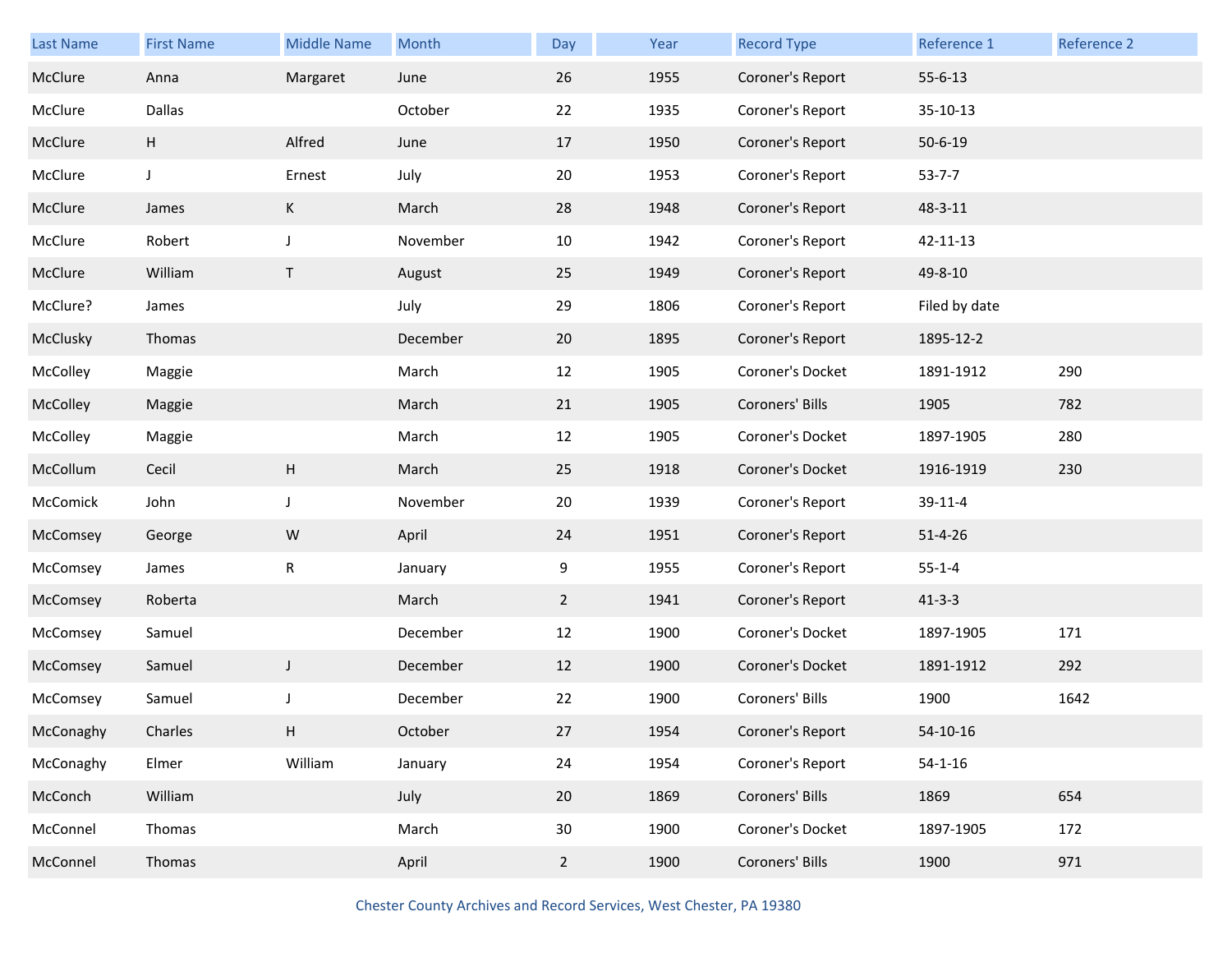| Last Name | <b>First Name</b> | <b>Middle Name</b> | Month    | Day             | Year | <b>Record Type</b>      | Reference 1    | Reference 2   |
|-----------|-------------------|--------------------|----------|-----------------|------|-------------------------|----------------|---------------|
| McConnell |                   |                    | February | $\mathbf{1}$    | 1917 | Coroner's Docket        | 1916-1919      | 81            |
| McConnell | Alice             | $\mathsf O$        | October  | 15              | 1939 | Coroner's Report        | 39-10-7        |               |
| McConnell | John              | L                  | November | 17              | 1952 | Coroner's Report        | $52 - 11 - 18$ |               |
| McConnell | Patrick           |                    | November | 28              | 1890 | Coroners' Bills         | 1890           | Filed by Date |
| McConnell | Samuel            |                    | August   | 8               | 1817 | Coroners' Bills         | 1817           | 341           |
| McConnell | Thomas            |                    | March    | 30 <sup>°</sup> | 1900 | Coroner's Docket        | 1891-1912      | 277           |
| McCook    | Daniel            |                    | April    | 3               | 1808 | Coroner's Report        | Filed by date  |               |
| McCord    | Annie             |                    | June     | $2^{\circ}$     | 1911 | Coroner's Docket        | 1909-1911      | 328           |
| McCord    | Annie             |                    | June     | $\overline{7}$  | 1911 | Coroners' Bills         | 1911           | 1592          |
| McCord    | J                 | Frederick          | August   | 21              | 1942 | Coroner's Report        | 42-8-21        |               |
| McCord    | Jessie            | Audrey             | October  | 25              | 1954 | Coroner's Report        | 54-10-14       |               |
| McCorery  | Ralph             | Edward             | April    | 4               | 1935 | Coroner's Report        | $35 - 4 - 2$   |               |
| McCorkle  | Alexander         |                    | October  | 19              | 1904 | Coroner's Docket        | 1897-1905      | 169           |
| McCorkle  | Alexander         |                    | October  | 19              | 1904 | Coroner's Docket        | 1891-1912      | 288           |
| McCorkle  | Samuel            |                    | July     | 17              | 1899 | Coroner's Docket        | 1891-1912      | 278           |
| McCorkle  | Samuel            |                    | July     | 17              | 1899 | Coroner's Docket        | 1897-1905      | 169           |
| McCorkle  | Samuel            |                    | July     | 18              | 1899 | Coroners' Bills         | 1899           | 1932          |
| McCormack | Michael           | J                  | July     | 21              | 1953 | Coroner's Report        | $53 - 7 - 9$   |               |
| McCouch   | John              | W                  | June     | 16              | 1903 | Coroner's Docket        | 1897-1905      | 170           |
| McCouch   | John              | W                  | June     | 16              | 1903 | Coroner's Docket        | 1891-1912      | 275           |
| McCouch   | William           |                    | July     | 20              | 1869 | Coroners' Bills         | 1869           | 631           |
| McCourt   | William           |                    | April    | 25              | 1853 | <b>Quarter Sessions</b> | O/384          | Apr. 1853     |
| McCoy     | Arthur            |                    | November | 10              | 1953 | Coroner's Report        | $53 - 11 - 8$  |               |
| McCoy     | John              |                    | May      | $\overline{2}$  | 1795 | Coroner's Report        | Filed by date  |               |
| McCoy     | Ulysses           |                    | August   | 21              | 1938 | Coroner's Report        | 38-8-16        |               |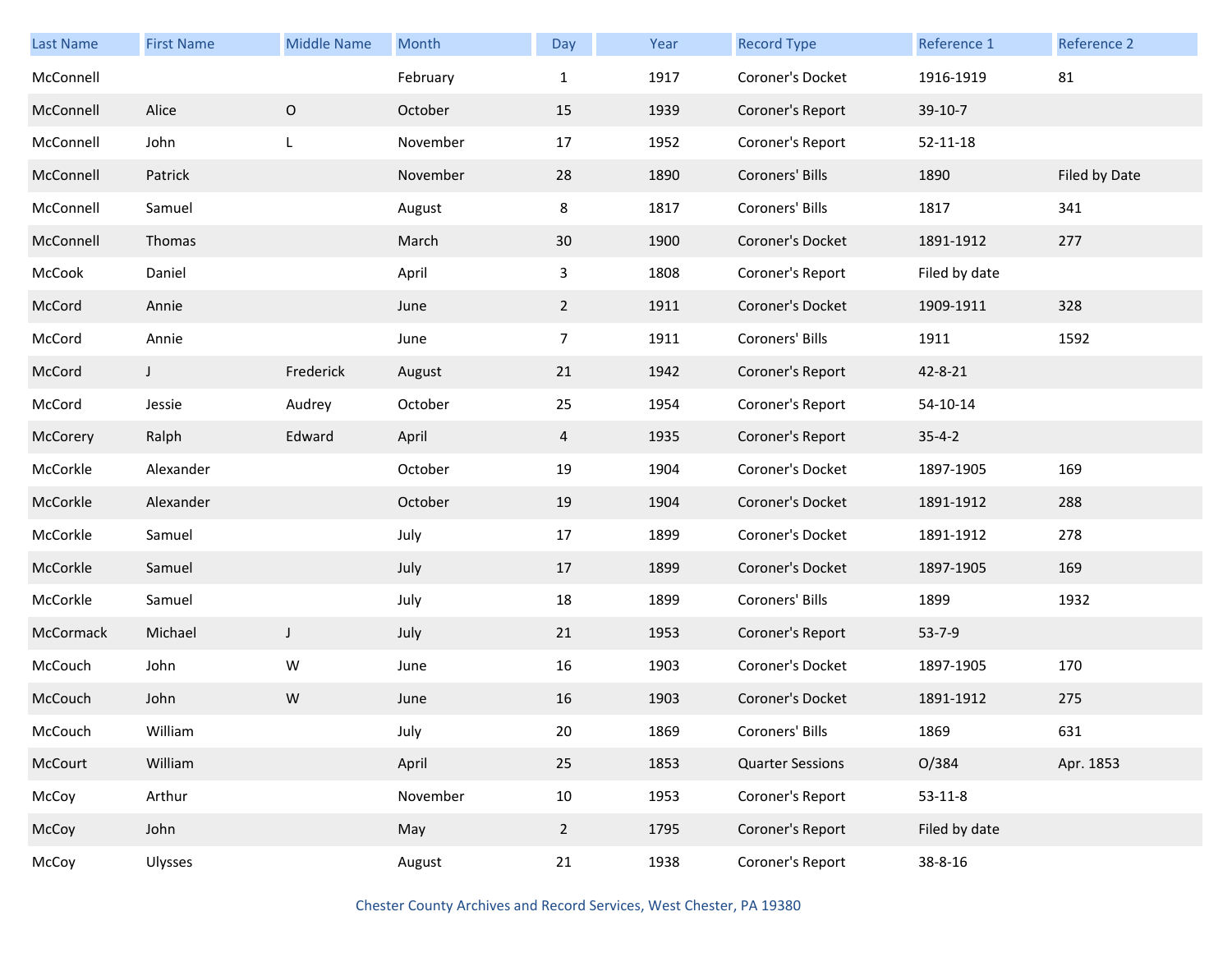| Last Name        | <b>First Name</b> | <b>Middle Name</b> | Month     | Day          | Year | <b>Record Type</b>      | Reference 1   | Reference 2   |
|------------------|-------------------|--------------------|-----------|--------------|------|-------------------------|---------------|---------------|
| McCracken        | Thomas            | ${\sf M}$          | May       | 25           | 1952 | Coroner's Report        | $52 - 5 - 27$ |               |
| McCraith         | Robert            | Milton             | April     | 29           | 1948 | Coroner's Report        | 48-4-10       |               |
| McCray           | Rosa              | May                | August    | 13           | 1903 | Coroner's Docket        | 1897-1905     | 169           |
| McCray           | Rosa              | May                | August    | 13           | 1903 | Coroner's Docket        | 1891-1912     | 289           |
| McCrevy          | Samuel            | M                  | April     | 22           | 1841 | Coroner's Report        | Filed by date |               |
| McCribbin        | John              |                    | July      | 8            | 1936 | Coroner's Report        | $36 - 7 - 2$  |               |
| McCrossan        | Absolam           |                    | January   | 20           | 1903 | Coroner's Docket        | 1897-1905     | 172           |
| McCrossan        | Absolon           |                    | January   | 20           | 1903 | Coroner's Docket        | 1891-1912     | 285           |
| McCrosson        | Absolom           |                    | January   | 22           | 1903 | Coroners' Bills         | 1903          | 60            |
| McCrumn          | Claudia           |                    | January   | 5            | 1943 | Coroner's Report        | $43 - 1 - 5$  |               |
| McCuan           | John              |                    | November  | 27           | 1905 | Coroner's Docket        | 1897-1905     | 311           |
| McCuan           | John              |                    | November  | 29           | 1905 | Coroners' Bills         | 1905          | Filed by date |
| McCuan           | John              |                    | November  | 27           | 1905 | Coroner's Docket        | 1891-1912     | 290           |
| McCue            | Joanna            |                    | October   | 3            | 1945 | Coroner's Report        | $45 - 10 - 2$ |               |
| McCue            | John              |                    | December  | 16           | 1912 | Coroner's Docket        | 1912-1914     | 139           |
| McCue            | Patrick           |                    | May       | 23           | 1863 | <b>Quarter Sessions</b> | Q/213         | Aug. 1863     |
| McCuen           | James             |                    | November  | $\mathbf{3}$ | 1895 | Coroner's Report        | 1895-11-1     |               |
| McCuen           | Jonathan          |                    | September | 9            | 1834 | Coroners' Bills         | 1834          | 724           |
| McCulley         | Barbara           |                    | January   | 17           | 1945 | Coroner's Report        | $45 - 1 - 14$ |               |
| McCulley         | Edith             |                    | January   | 16           | 1945 | Coroner's Report        | $45 - 1 - 5$  |               |
| McCulley         | Ethel             |                    | January   | 16           | 1945 | Coroner's Report        | $45 - 1 - 12$ |               |
| McCulley         | Franklin          | E                  | June      | 30           | 1919 | Coroner's Docket        | 1916-1919     | 386           |
| Mcculley         | Helen             |                    | January   | 16           | 1945 | Coroner's Report        | $45 - 1 - 6$  |               |
| McCulley         | Ronald            |                    | January   | 16           | 1945 | Coroner's Report        | $45 - 1 - 4$  |               |
| <b>McCulloms</b> | James             |                    | July      | 17           | 1916 | Coroner's Docket        | 1916-1920     | 42            |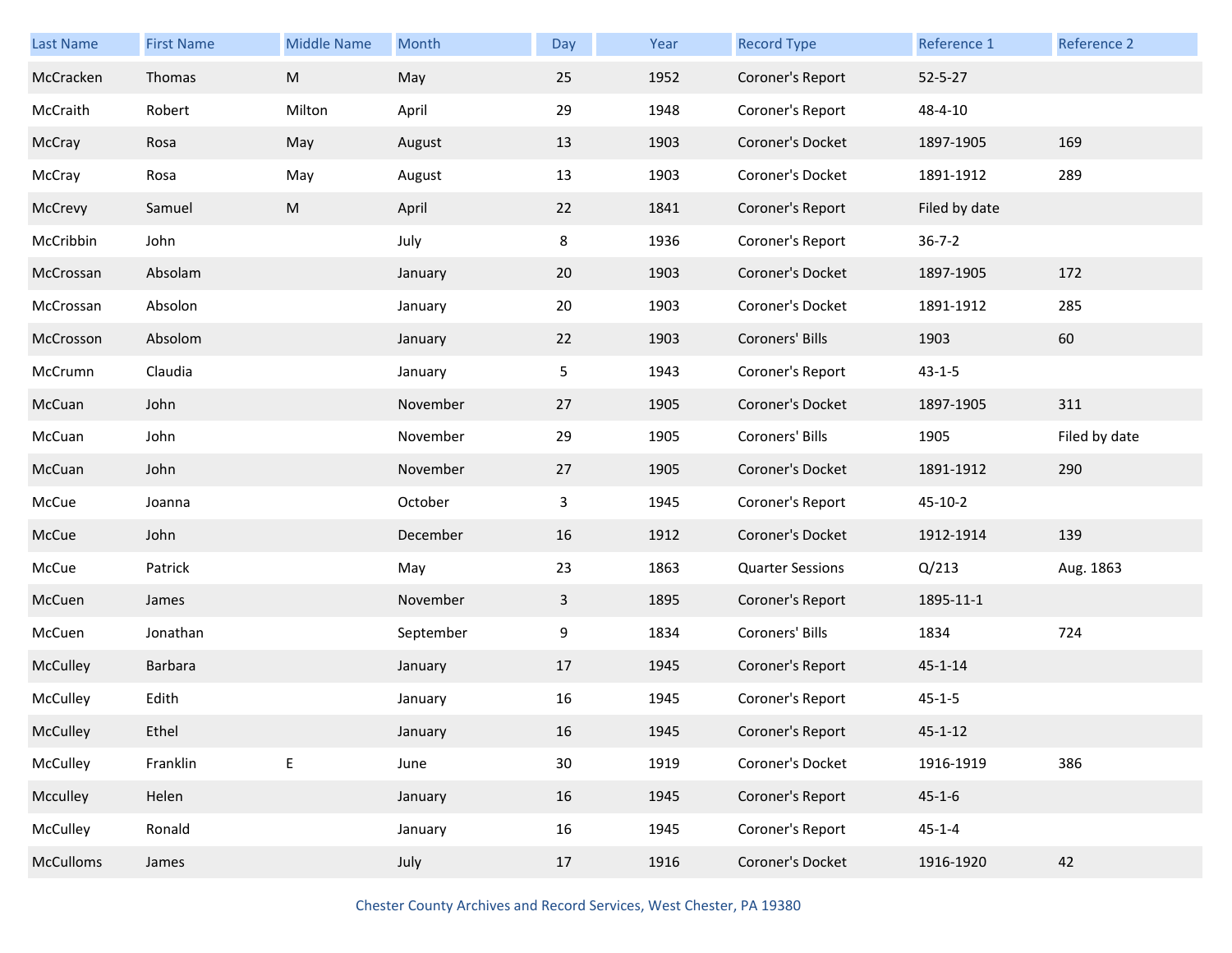| Last Name        | <b>First Name</b> | <b>Middle Name</b> | Month     | Day            | Year | <b>Record Type</b>      | Reference 1   | Reference 2   |
|------------------|-------------------|--------------------|-----------|----------------|------|-------------------------|---------------|---------------|
| McCullough       | Henry             |                    | January   | 14             | 1936 | Coroner's Report        | $36 - 1 - 6$  |               |
| McCullough       | John              |                    | June      | $\mathbf{1}$   | 1896 | Coroner's Report        | 1896-6-1      |               |
| McCullough       | Katherine         |                    | August    | $\mathbf{1}$   | 1940 | Coroner's Report        | $40 - 8 - 1$  |               |
| McCullough       | Patrick           |                    | March     | 22             | 1886 | Coroners' Bills         | 1886          | Filed by Date |
| McCully          | Lewis             |                    | April     | $\overline{7}$ | 1930 | Coroner's Report        | $30 - 4 - 5$  |               |
| McCummings       | Ernest            |                    | March     | 14             | 1937 | Coroner's Report        | $37 - 3 - 8$  |               |
| <b>MCCummins</b> | Mary              | L                  | February  | 26             | 1908 | Coroners' Bills         | 1908          | 849           |
| McCummins        | Mary              | Letitia            | January   | 31             | 1908 | Coroner's Docket        | 1906-1908     | 321           |
| McCummuns        | Mary              | Letitia            | February  | 14             | 1908 | Coroners' Bills         | 1908          | 473           |
| McCune           | Annie             | $\mathsf{C}$       | December  | 29             | 1943 | Coroner's Report        | 43-12-15      |               |
| McCune           | James             |                    | October   | 19             | 1900 | Coroners' Bills         | 1900          | 2733          |
| McCune           | James             |                    | October   | $\mathbf{1}$   | 1900 | Coroner's Docket        | 1891-1912     | 276           |
| McCune           | John              |                    | October   | $\mathbf{1}$   | 1900 | Coroner's Docket        | 1897-1905     | 171           |
| McCurdy          | Emma              |                    | March     | 16             | 1936 | Coroner's Report        | $36 - 3 - 11$ |               |
| McCusker         | William           | J                  | July      | 6              | 1940 | Coroner's Report        | $40 - 7 - 3$  |               |
| McDermott        | Charles           |                    | September | 13             | 1869 | Coroners' Bills         | 1869          | 636           |
| McDevitt         | James             | Patrick            | October   | 19             | 1938 | Coroner's Report        | 38-10-11      |               |
| McDevitt         | John              | J                  | May       | 13             | 1910 | Coroner's Docket        | 1909-1911     | 168           |
| McDevlin         | Patrick           |                    | May       | 16             | 1855 | <b>Quarter Sessions</b> | P/16          | Apr. 1855     |
| McDole           | Josephine         |                    | April     | 10             | 1941 | Coroner's Report        | $41 - 4 - 6$  |               |
| McDonald         | Daniel            |                    | June      | $\overline{2}$ | 1943 | Coroner's Report        | $43 - 6 - 1$  |               |
| McDonald         | Reva              |                    | August    | 6              | 1941 | Coroner's Report        | $41 - 8 - 5$  |               |
| McDonald         | Samuel            |                    | November  | 12             | 1934 | Coroner's Report        | $34 - 11 - 8$ |               |
| McDonna          | Ed                |                    | February  | 25             | 1908 | Coroner's Docket        | 1906-1908     | 331           |
| McDonna          | Edward            |                    | March     | $\overline{4}$ | 1908 | Coroners' Bills         | 1908          | Filed by date |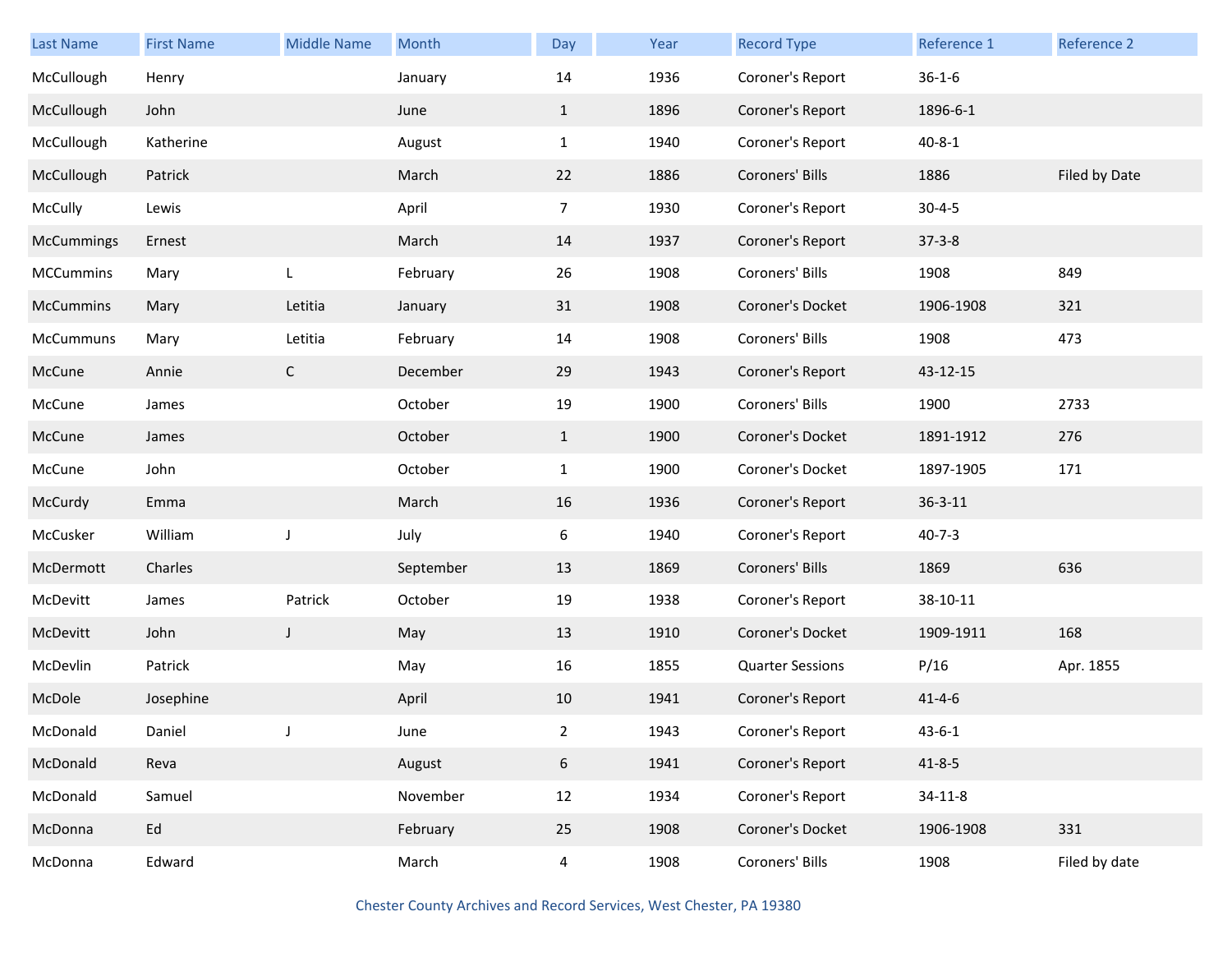| <b>Last Name</b> | <b>First Name</b> | <b>Middle Name</b> | Month     | Day         | Year | <b>Record Type</b>      | Reference 1   | Reference 2   |
|------------------|-------------------|--------------------|-----------|-------------|------|-------------------------|---------------|---------------|
| McDonough        | Matthew           |                    | October   | 11          | 1831 | Coroner's Report        | Filed by date |               |
| McDonough        | Michael           |                    | December  | 29          | 1901 | Coroner's Docket        | 1891-1912     | 292           |
| McDonough        | Michael           |                    | December  | 29          | 1901 | Coroner's Docket        | 1897-1905     | 173           |
| McDowell         | Carole            | Ann                | July      | 29          | 1947 | Coroner's Report        | $47 - 7 - 15$ |               |
| McDowell         | George            | Raymond            | May       | 23          | 1956 | Coroner's Report        | $56 - 5 - 13$ |               |
| McDullough       | John              |                    | June      | 4           | 1896 | Coroners' Bills         | 1896          | 1916          |
| McElfatrick      | James             |                    | October   | $2^{\circ}$ | 1941 | Coroner's Report        | $41 - 10 - 1$ |               |
| McElhaney        | Charles           | W                  | February  | 24          | 1891 | Coroners' Bills         | 1891          | Filed by Date |
| McElhaney        | Charles           | ${\sf W}$          | February  | 17          | 1891 | Coroner's Report        | 1891-2-2      |               |
| McElheny         | Henrietta         |                    | May       | 3           | 1909 | Coroner's Docket        | 1909-1911     | 47            |
| McEllhenney      | Henrietta         |                    | May       | 10          | 1909 | Coroners' Bills         | 1909          | 1264          |
| McElroy          | Augustus          |                    | August    | 18          | 1916 | Coroner's Docket        | 1916-1919     | 38            |
| McElroy          | James             |                    | November  | 9           | 1918 | Coroner's Docket        | 1916-1919     | 322           |
| McElroy          | William           | W                  | September | 4           | 1911 | Coroners' Bills         | 1911          | 2183          |
| McElroy          | William           | ${\sf W}$          | August    | 30          | 1911 | Coroner's Docket        | 1909-1911     | 374           |
| McElroy          | William           | W                  | September | 4           | 1911 | Coroners' Bills         | 1911          | Filed by date |
| McElvee          | William           |                    | April     | 13          | 1859 | <b>Quarter Sessions</b> | P/355         | Apr. 1859     |
| McElwee          | William           |                    | December  | 31          | 1859 | Coroners' Bills         | 1859          | 669           |
| McElwee          | William           |                    | April     | 13          | 1859 | <b>Quarter Sessions</b> | P/355         | Apr. 1859     |
| McElyea          | Denvil            |                    | December  | 16          | 1940 | Coroner's Report        | $40 - 12 - 8$ |               |
| McEurn           | James             |                    | March     | 4           | 1901 | Coroners' Bills         | 1901          | 738           |
| McEwen           | James             |                    | December  | 23          | 1900 | Coroner's Docket        | 1897-1905     | 172           |
| McEwen           | James             |                    | December  | 23          | 1900 | Coroner's Docket        | 1891-1912     | 284           |
| McFadden         | James             | $\sf B$            | December  | 18          | 1947 | Coroner's Report        | 47-12-16      |               |
| McFadden         | Michel            |                    | December  | 24          | 1849 | Coroners' Bills         | 1849          | Filed by Date |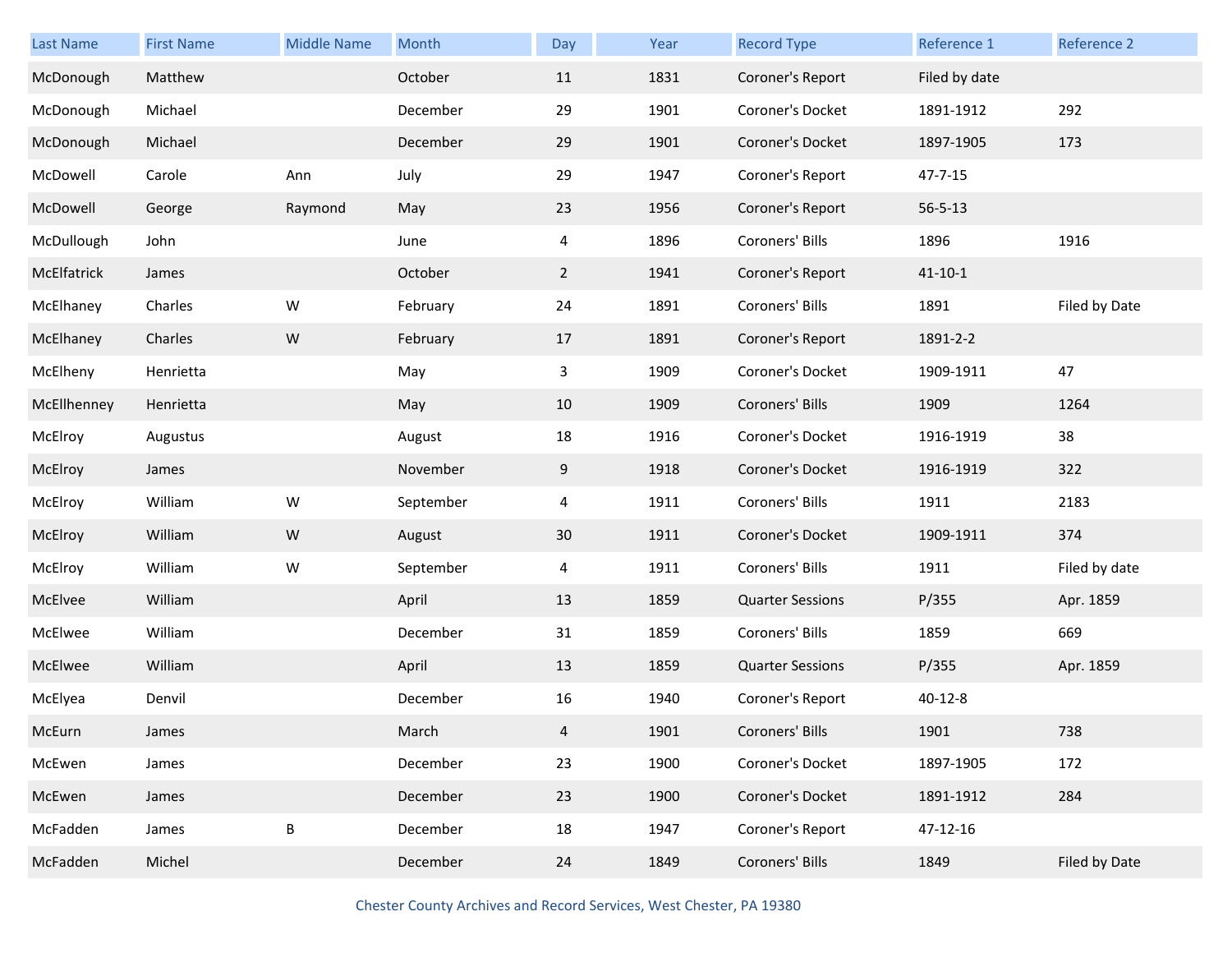| Last Name | <b>First Name</b> | <b>Middle Name</b> | Month     | Day            | Year | <b>Record Type</b>      | <b>Reference 1</b> | <b>Reference 2</b> |
|-----------|-------------------|--------------------|-----------|----------------|------|-------------------------|--------------------|--------------------|
| McFadden  | Raymond           |                    | September | 17             | 1916 | Coroner's Docket        | 1916-1920          | 52                 |
| McFadden  | William           |                    | August    | $\overline{7}$ | 1918 | Coroner's Docket        | 1916-1919          | 278                |
| McFaden   | Joseph            |                    | November  | 5              | 1833 | Coroners' Bills         | 1833               | 702                |
| McFadgen  | Cyrus             |                    | December  | 19             | 1910 | Coroners' Bills         | 1910               | Filed by date      |
| McFadgen  | Cyrus             |                    | December  | 16             | 1910 | Coroner's Docket        | 1909-1911          | 260                |
| McFadien  | Hayes             |                    | August    | 17             | 1951 | Coroner's Report        | $51 - 8 - 15$      |                    |
| McFadien  | Robert            | F                  | August    | 17             | 1951 | Coroner's Report        | $51 - 8 - 14$      |                    |
| McFaland  | George            | W                  | July      | $\overline{7}$ | 1919 | Coroner's Docket        | 1916-1919          | 388                |
| McFalls   | Archibald         | W                  | November  | 29             | 1906 | Coroner's Docket        | 1906-1908          | 139                |
| McFann    | Reda              | E                  | February  | 26             | 1930 | Coroner's Report        | $30 - 2 - 16$      |                    |
| McFarlan  | George            |                    | May       | 20             | 1845 | Coroners' Bills         | 1845               | 316                |
| McFarlan  | James             |                    | January   | 30             | 1854 | <b>Quarter Sessions</b> | O/432              | Jan. 1854          |
| mcFarlan  | James             |                    | October   | 15             | 1889 | Coroners' Bills         | 1889               | 2239               |
| McFarlan  | James             |                    | October   | 8              | 1889 | Coroners' Bills         | 1889               | 2251               |
| McFarlan  | Josiah            |                    | September | $\overline{7}$ | 1898 | Coroner's Docket        | 1891-1912          | 287                |
| McFarlan  | Josiah            |                    | September | 12             | 1898 | Coroners' Bills         | 1898               | Filed by Date      |
| McFarlan  | Josiah            | ${\sf M}$          | September | 17             | 1898 | Coroner's Docket        | 1897-1905          | 175                |
| McFarland | Caleb             |                    | October   | 20             | 1946 | Coroner's Report        | $46 - 10 - 7$      |                    |
| McFarland | Irvin             | Н                  | October   | 15             | 1952 | Coroner's Report        | $52 - 10 - 7$      |                    |
| McFarland | Samuel            | Paul               | August    | 27             | 1931 | Coroner's Report        | $31 - 8 - 4$       |                    |
| McFernan  | John              |                    | August    | 12             | 1905 | Coroner's Docket        | 1891-1912          | 291                |
| McGarvey  | John              | J                  | January   | 31             | 1949 | Coroner's Report        | $49 - 1 - 25$      |                    |
| McGaw     | George            |                    | April     | $\overline{7}$ | 1894 | Coroner's Report        | 1894-4-4           |                    |
| McGaw     | John              | Henry              | May       | 20             | 1908 | Coroners' Bills         | 1908               | 1856               |
| McGee     | Daniel            | F.                 | April     | 8              | 1930 | Coroner's Report        | $30 - 4 - 8$       |                    |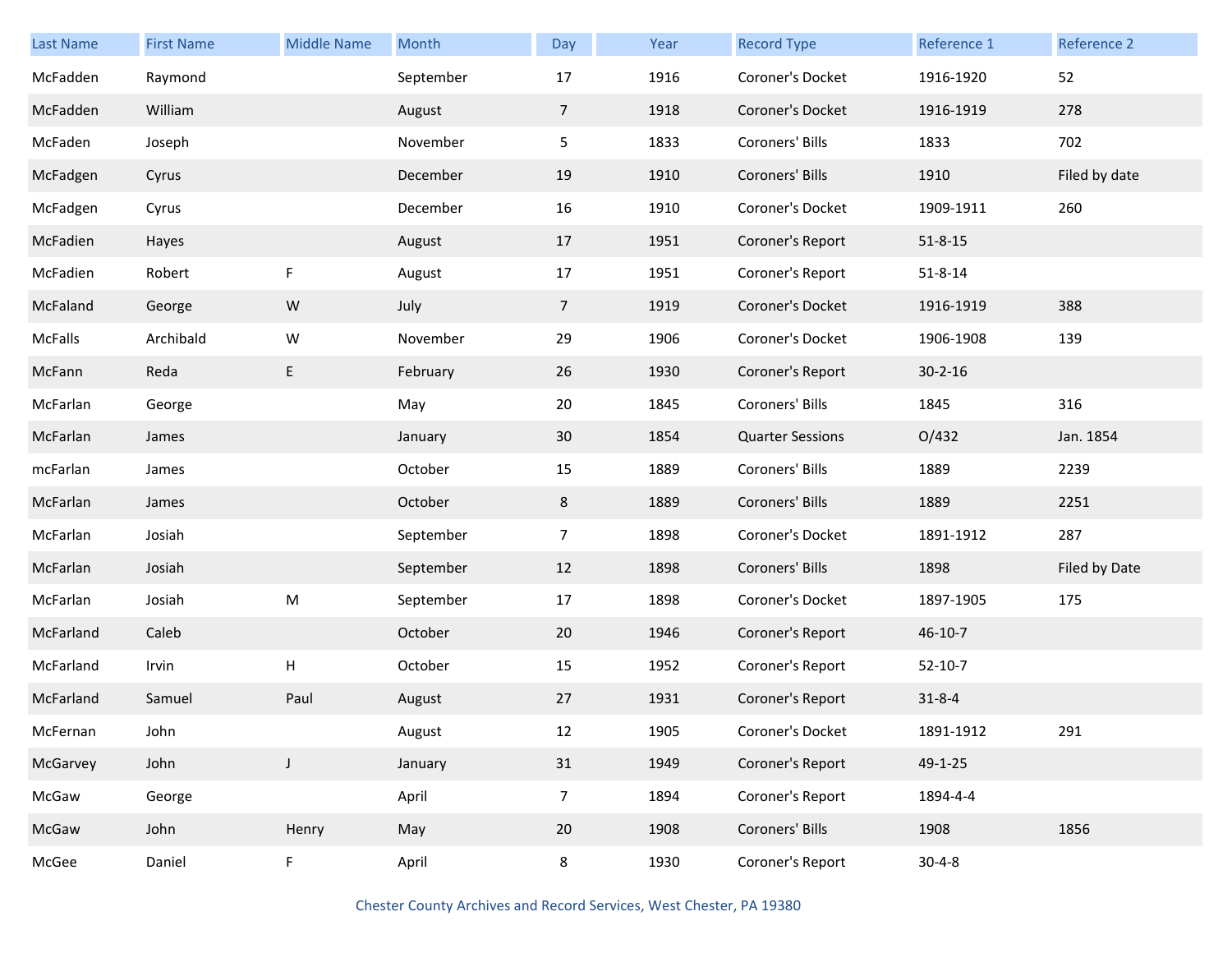| Last Name   | <b>First Name</b> | <b>Middle Name</b> | Month     | Day            | Year | <b>Record Type</b>      | Reference 1   | Reference 2 |
|-------------|-------------------|--------------------|-----------|----------------|------|-------------------------|---------------|-------------|
| mcGee       | James             |                    | September | 24             | 1910 | Coroner's Docket        | 1909-1911     | 232         |
| McGee       | James             |                    | October   | 10             | 1910 | Coroners' Bills         | 1910          | 2745        |
| McGehean    | Miles             | A                  | August    | 15             | 1916 | Coroner's Docket        | 1916-1919     | 37          |
| McGettigan  | Margaret          |                    | October   | 16             | 1954 | Coroner's Report        | 54-10-9       |             |
| McGibboney  | Celena            |                    | April     | 12             | 1956 | Coroner's Report        | $56 - 4 - 8$  |             |
| McGinnis    | Horace            | H                  | February  | $\overline{2}$ | 1944 | Coroner's Report        | $44 - 2 - 2$  |             |
| McGinnis    | James             |                    | December  | 12             | 1938 | Coroner's Report        | 38-12-6       |             |
| McGinnis    | John              |                    | May       | 25             | 1917 | Coroner's Docket        | 1916-1920     | 81          |
| McGinnis    | John              | $\mathsf T$        | May       | 24             | 1914 | Coroner's Docket        | 1912-1914     | 305         |
| McGinnis    | John              | Τ                  | January   | 24             | 1945 | Coroner's Report        | $45 - 1 - 10$ |             |
| McGinnis    | Paul              |                    | August    | 29             | 1932 | Coroner's Report        | $32 - 8 - 4$  |             |
| McGinnis    | William           | J                  | January   | 30             | 1941 | Coroner's Report        | $41 - 1 - 19$ |             |
| McGinty     | Patrick           |                    | February  | 9              | 1885 | Coroners' Bills         | 1885          | 320         |
| McGirk      | George            |                    | January   | 29             | 1940 | Coroner's Report        | $40 - 1 - 20$ |             |
| McGlathery  | Lillian           | ${\sf M}$          | May       | 28             | 1953 | Coroner's Report        | $53 - 5 - 22$ |             |
| McGlaughlin | William           |                    | March     | 13             | 1861 | <b>Quarter Sessions</b> | P/501         | Mar. 1861   |
| McGlinchey  | Bernerd           | Joseph             | April     | 14             | 1947 | Coroner's Report        | $47 - 4 - 11$ |             |
| McGlinchey  | Charles           | J                  | June      | 15             | 1903 | Coroner's Docket        | 1897-1905     | 174         |
| McGlinchey  | Charles           | J                  | June      | 15             | 1903 | Coroner's Docket        | 1891-1912     | 284         |
| McGlinchy   | John              |                    | April     | 27             | 1877 | Coroner's Report        | Filed by date |             |
| McGlinn     | Hugh              |                    | September | 4              | 1857 | <b>Quarter Sessions</b> | P/234         | Oct. 1857   |
| McGlone     | John              |                    | June      | 27             | 1891 | Coroner's Report        | 1891-6-10     |             |
| McGovern    | Henry             |                    | August    | 6              | 1844 | <b>Quarter Sessions</b> | N/172         | Aug. 1844   |
| McGowan     | James             | Rancel             | July      | 29             | 1951 | Coroner's Report        | $51 - 7 - 24$ |             |
| McGowan     | John              |                    | February  | 18             | 1860 | Coroners' Bills         | 1860          | 146         |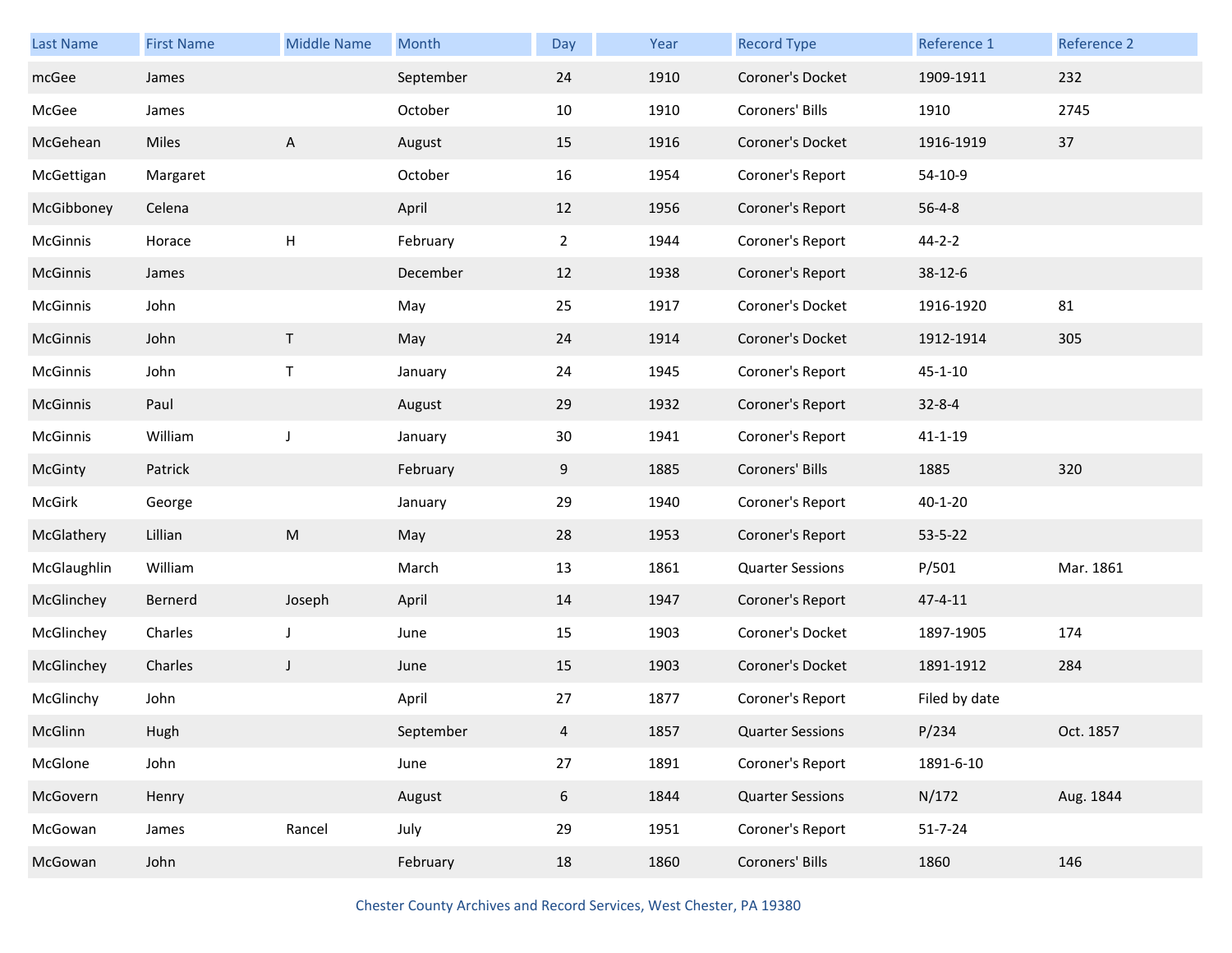| Last Name | <b>First Name</b> | <b>Middle Name</b> | Month     | Day          | Year | <b>Record Type</b>      | Reference 1   | Reference 2   |
|-----------|-------------------|--------------------|-----------|--------------|------|-------------------------|---------------|---------------|
| McGowan   | John              |                    | February  | 14           | 1896 | Coroner's Report        | 1896-2-3      |               |
| McGowan   | John              |                    | March     | 22           | 1931 | Coroner's Report        | $31 - 3 - 10$ |               |
| McGowen   | Caroline          |                    | April     | 27           | 1862 | <b>Quarter Sessions</b> | Q/102         | Apr. 1862     |
| McGowen   | John              |                    | December  | 27           | 1859 | <b>Quarter Sessions</b> | P/415         | Jan. 1860     |
| Mcgraw    | Clifford          |                    | January   | 26           | 1881 | Coroners' Bills         | 1881          | 6             |
| McGraw    | George            |                    | April     | 9            | 1894 | Coroners' Bills         | 1894          | 1032          |
| McGraw    | John              |                    | December  | 15           | 1948 | Coroner's Report        | 48-12-9       |               |
| McGray    | David             | Alexander          | June      | 25           | 1947 | Coroner's Report        | $47 - 6 - 11$ |               |
| McGreeder | William           |                    | February  | 22           | 1903 | Coroner's Docket        | 1891-1912     | 293           |
| McGreeder | William           |                    | February  | 22           | 1903 | Coroner's Docket        | 1897-1905     | 173           |
| McGregor  | Christopher       |                    | June      | 18           | 1808 | Coroner's Report        | Filed by date |               |
| McGrogan  | Raymond           |                    | November  | 6            | 1940 | Coroner's Report        | $40 - 11 - 5$ |               |
| McGuckian | Mary              | E                  | September | 8            | 1944 | Coroner's Report        | 44-9-8        |               |
| McGuen    | Jon               |                    | September | 8            | 1834 | Coroners' Bills         | 1834          | 723           |
| McGuigan  | Catharien         |                    | November  | 25           | 1898 | Coroner's Docket        | 1897-1905     | 173           |
| McGuigan  | Catharine         |                    | November  | 25           | 1898 | Coroner's Docket        | 1891-1912     | 293           |
| McGuigan  | Catharine         |                    | December  | $\mathbf{1}$ | 1898 | Coroners' Bills         | 1898          | 3719          |
| McGuigan  | Frank             |                    | July      | 18           | 1910 | Coroners' Bills         | 1910          | Filed by date |
| McGuigan  | Frank             | J                  | July      | $\mathbf{1}$ | 1910 | Coroners' Bills         | 1910          | Filed by date |
| McGuigan  | Frank             | J                  | June      | 29           | 1910 | Coroner's Docket        | 1909-1911     | 189           |
| McGuigan  | Peter             |                    | March     | $\mathbf{1}$ | 1907 | Coroner's Docket        | 1906-1908     | 168           |
| McGuiness | Joseph            |                    | October   | 18           | 1914 | Coroner's Docket        | 1912-1914     | 351           |
| McGuire   | Frank             | $\top$             | April     | $\mathbf{1}$ | 1933 | Coroner's Report        | $33 - 4 - 1$  |               |
| McGullen  | James             |                    | October   | 15           | 1801 | Coroner's Report        | Filed by date |               |
| McGurk    | Frank             | alexander          | April     | 4            | 1951 | Coroner's Report        | $51 - 4 - 4$  |               |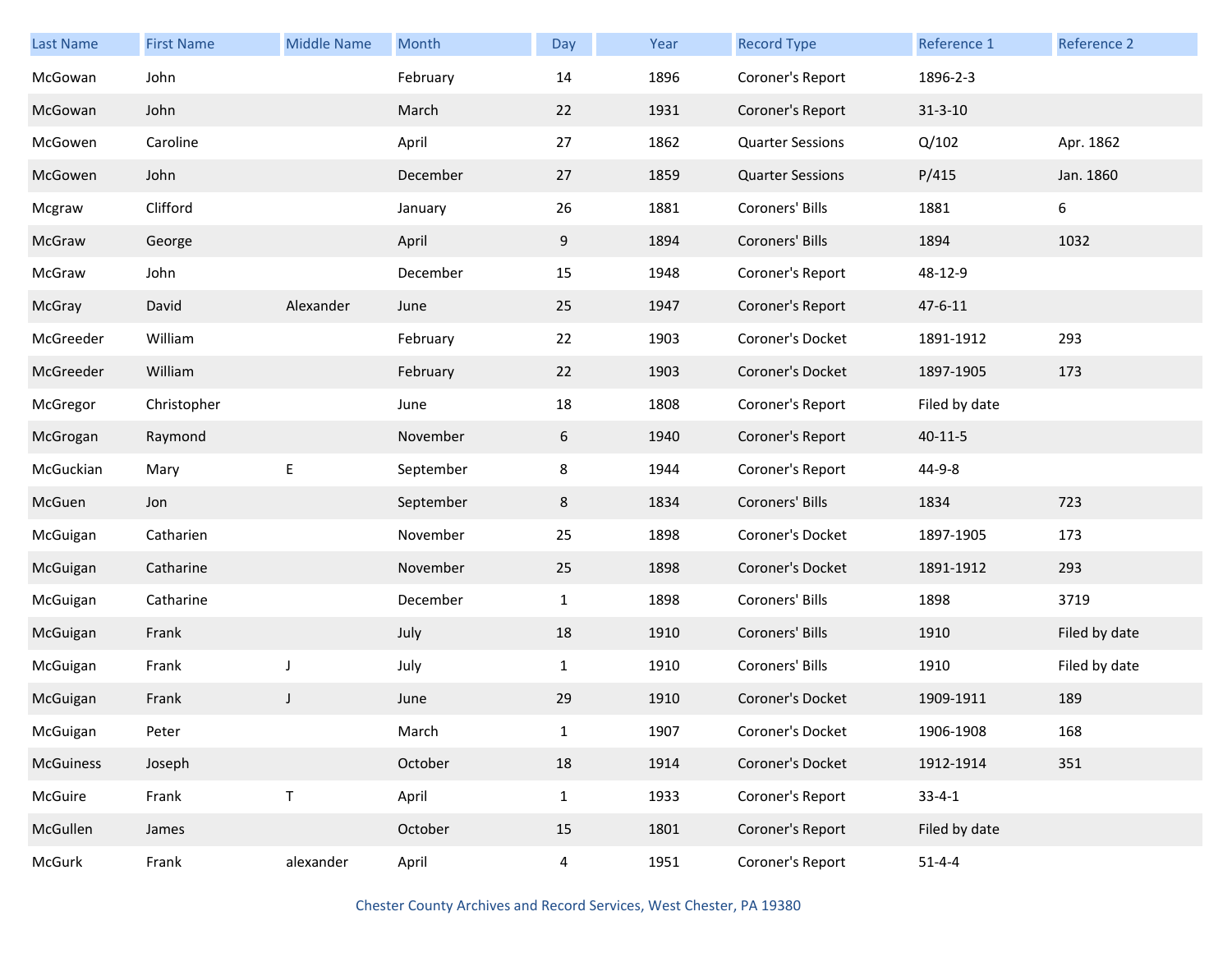| Last Name | <b>First Name</b> | <b>Middle Name</b> | Month     | Day          | Year | <b>Record Type</b> | Reference 1    | Reference 2   |
|-----------|-------------------|--------------------|-----------|--------------|------|--------------------|----------------|---------------|
| McGurk    | Mary              |                    | August    | 29           | 1783 | Coroners' Bills    | 1783           | Filed by Date |
| McHale    | John              |                    | July      | 4            | 1908 | Coroner's Docket   | 1906-1908      | 379           |
| McHale    | John              |                    | July      | 22           | 1908 | Coroners' Bills    | 1908           | Filed by date |
| McHale    | Winnie            | Ford               | February  | 20           | 1907 | Coroner's Docket   | 1906-1908      | 165           |
| McHenry   | B                 | Linford            | August    | 11           | 1948 | Coroner's Report   | 48-8-4         |               |
| McHenry   | Harry             | T                  | November  | 15           | 1936 | Coroner's Report   | $36 - 11 - 6$  |               |
| McHenry   | John              |                    | September | 21           | 1912 | Coroner's Docket   | 1912-1914      | 112           |
| McHenry   | William           | L                  | December  | 28           | 1943 | Coroner's Report   | 43-12-11       |               |
| McHugh    | Mary              | Anne               | September | 13           | 1939 | Coroner's Report   | 39-9-9         |               |
| Mchulla   | Alice             |                    | December  | 31           | 1896 | Coroner's Report   | 1896-12-5      |               |
| McIlhenny | mary              |                    | April     | 28           | 1887 | Coroners' Bills    | 1887           | 1476          |
| McIlheny  | Mary              |                    | August    | 8            | 1886 | Coroners' Bills    | 1886           | 1763          |
| McIntire  | James             | Willie             | December  | $2^{\circ}$  | 1913 | Coroner's Docket   | 1912-1914      | 255           |
| McIntire  | Joseph            | W                  | August    | 4            | 1942 | Coroner's Report   | $42 - 8 - 3$   |               |
| McIntire  | Levis             | Patterson          | November  | 18           | 1933 | Coroner's Report   | 33-11-24       |               |
| McIntire  | Robert            |                    | May       | 12           | 1887 | Coroners' Bills    | 1887           | 1601          |
| McIntire  | Robert            |                    | April     | 19           | 1887 | Coroners' Bills    | 1887           | 1375          |
| McIntire  | Robert            |                    | July      | 31           | 1906 | Coroner's Docket   | 1906-1908      | 89            |
| McIntire  | Robert            | Ellwood            | October   | 14           | 1931 | Coroner's Report   | $31 - 10 - 1$  |               |
| McIntire  | Samuel            |                    | March     | 30           | 1903 | Coroners' Bills    | 1903           | 673           |
| McIntire  | Samuel            |                    | March     | 23           | 1903 | Coroner's Docket   | 1891-1912      | 283           |
| McIntire  | Samuel            | $\mathsf J$        | March     | 23           | 1903 | Coroner's Docket   | 1897-1905      | 176           |
| McIntire  | Thomas            |                    | August    | $\mathbf{3}$ | 1830 | Coroners' Bills    | 1830           | 493           |
| McIntire  | Thomas            |                    | July      | 4            | 1830 | Coroner's Report   | Filed by date  |               |
| McIntyre  | George            | Albert             | November  | 16           | 1941 | Coroner's Report   | $41 - 11 - 15$ |               |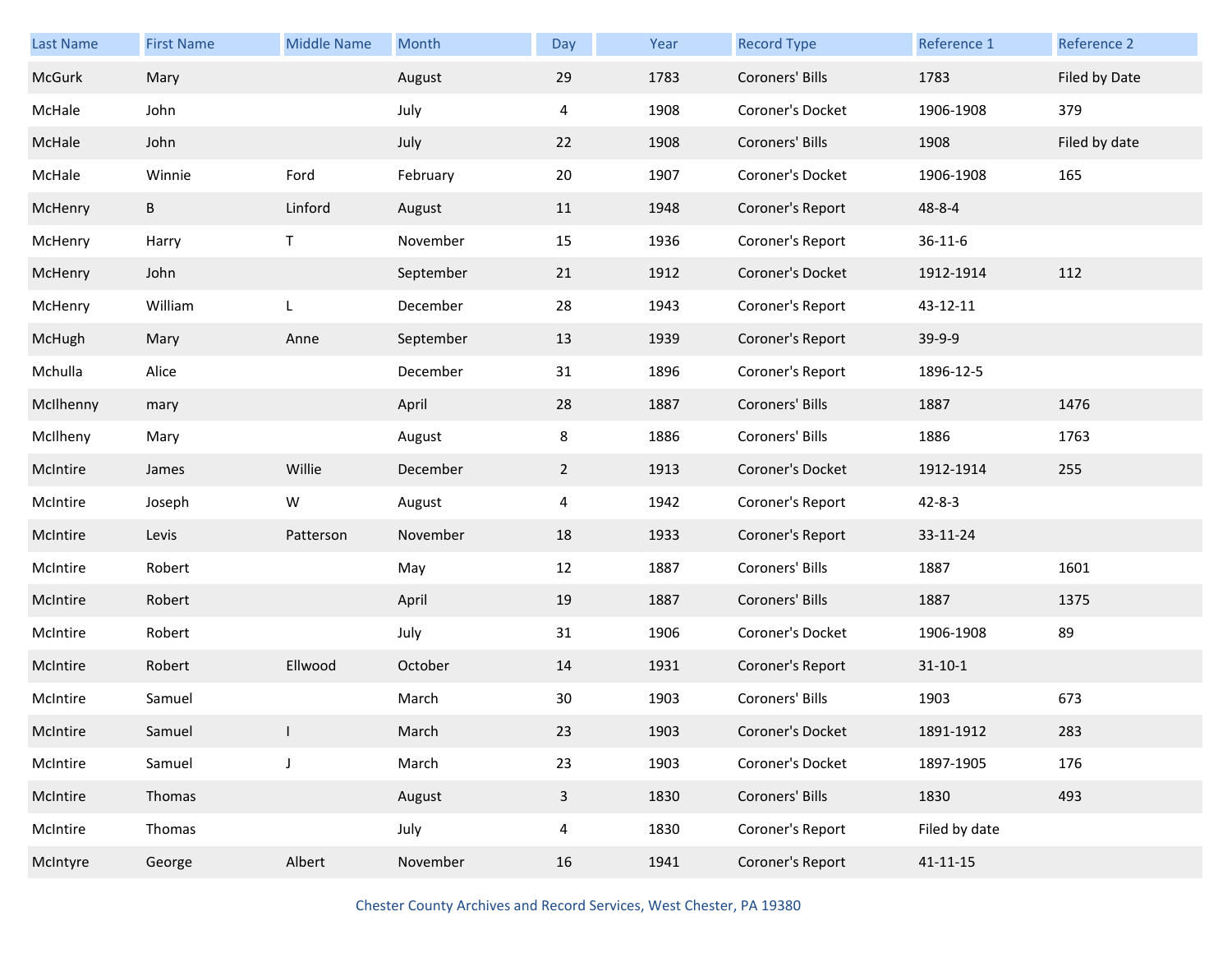| Last Name | <b>First Name</b> | <b>Middle Name</b> | Month     | Day             | Year | <b>Record Type</b> | Reference 1    | Reference 2   |
|-----------|-------------------|--------------------|-----------|-----------------|------|--------------------|----------------|---------------|
| McIntyre  | Hugh              |                    | August    | 21              | 1937 | Coroner's Report   | $37 - 8 - 7$   |               |
| McIntyre  | Paul              | $\mathsf{J}$       | August    | 28              | 1952 | Coroner's Report   | $52 - 8 - 11$  |               |
| McKay     | Donald            |                    | June      | 29              | 1913 | Coroner's Docket   | 1912-1914      | 201           |
| McKee     | Edith             | Lummis             | February  | 25              | 1941 | Coroner's Report   | $41 - 2 - 21$  |               |
| McKee     | Robert            | D                  | April     | 9               | 1935 | Coroner's Report   | $35 - 4 - 5$   |               |
| McKeefrey | John              |                    | November  | 20              | 1868 | Coroners' Bills    | 1868           | 647           |
| McKeever  | Edward            |                    | April     | 17              | 1897 | Coroners' Bills    | 1897           | 1213          |
| McKeever  | Edward            |                    | April     | 15              | 1897 | Coroners' Bills    | 1897           | 1215          |
| McKeever  | Edward            |                    | April     | 15              | 1897 | Coroner's Docket   | 1897-1905      | 136           |
| Mckeever  | Edward            |                    | April     | 15              | 1897 | Coroner's Docket   | 1891-1912      | 274           |
| McKeever  | James             |                    | August    | 23              | 1930 | Coroner's Report   | $30 - 8 - 10$  |               |
| McKeever  | John              |                    | July      | $\overline{7}$  | 1934 | Coroner's Report   | $34 - 7 - 8$   |               |
| McKelvey  | Charles           |                    | December  | 11              | 1944 | Coroner's Report   | 44-12-7        |               |
| McKelvey  | Dennis            |                    | May       | 17              | 1894 | Coroners' Bills    | 1894           | Filed by Date |
| McKelvey  | Dennis            |                    | May       | 15              | 1894 | Coroner's Report   | 1894-4-4       |               |
| McKelvey  | Sarah             | В                  | September | 20              | 1936 | Coroner's Report   | 36-9-14        |               |
| McKenna   | Arthur            | Vincent            | September | 30 <sup>°</sup> | 1955 | Coroner's Report   | 55-9-18        |               |
| McKenney  | Francis           | T                  | March     | 27              | 1945 | Coroner's Report   | 45-3-16        |               |
| McKernan  | John              |                    | October   | 11              | 1889 | Coroners' Bills    | 1889           | Filed by Date |
| McKernan  | Michael           |                    | September | 20              | 1918 | Coroner's Docket   | 1916-1919      | 291           |
| McKim     | Chester           | James              | May       | 8               | 1954 | Coroner's Report   | $54 - 5 - 5$   |               |
| McKim     | Edith             | Mae                | November  | 6               | 1944 | Coroner's Report   | $44 - 11 - 7$  |               |
| McKim     | Mildred           |                    | September | 14              | 1946 | Coroner's Report   | 46-9-9         |               |
| McKim     | Myrtle            |                    | June      | $\overline{7}$  | 1950 | Coroner's Report   | $50 - 6 - 6$   |               |
| McKin     | Sylvester         | $\sf S$            | December  | 30 <sub>o</sub> | 1930 | Coroner's Report   | $30 - 12 - 16$ |               |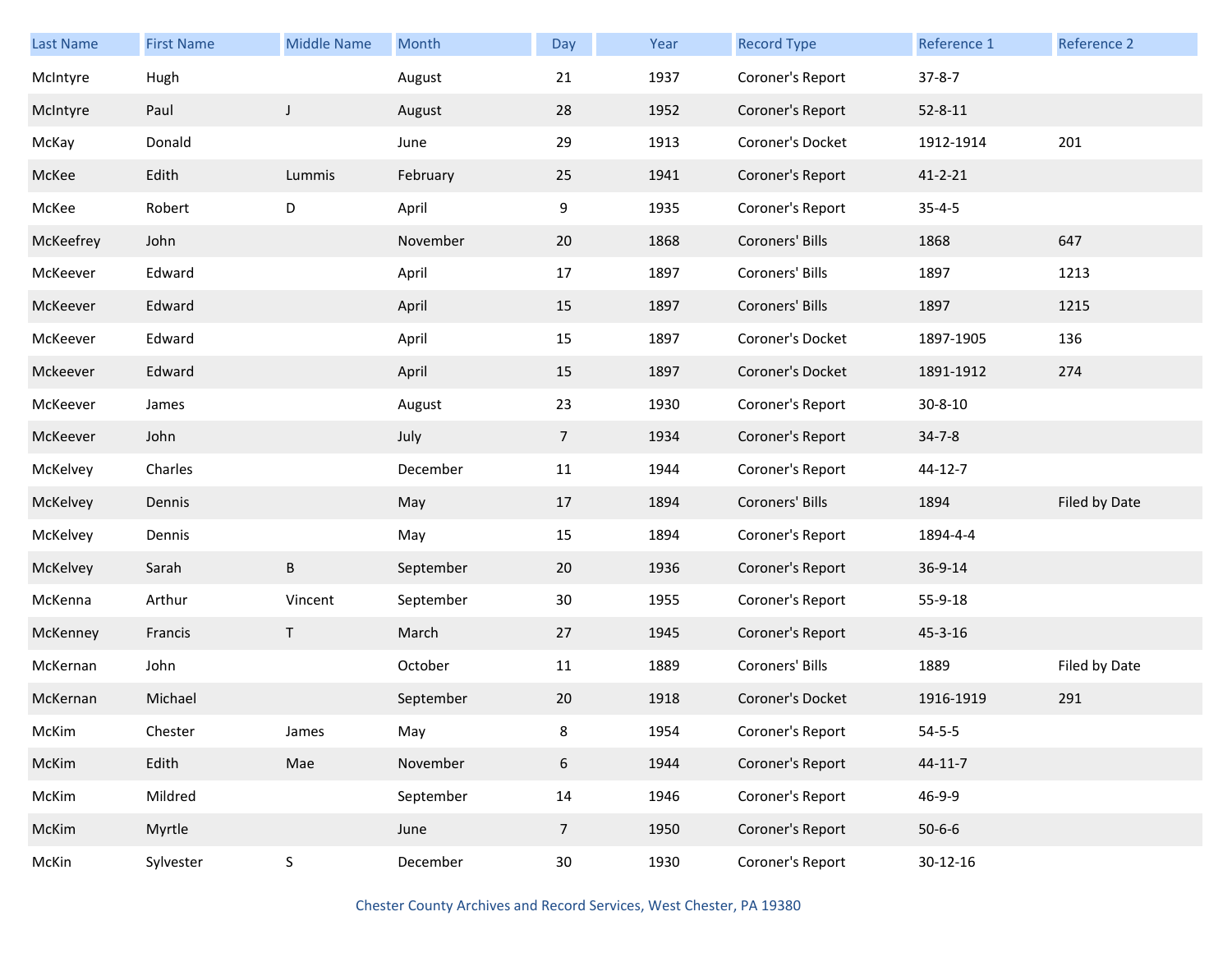| Last Name  | <b>First Name</b> | <b>Middle Name</b> | Month    | Day            | Year | <b>Record Type</b>      | Reference 1   | Reference 2 |
|------------|-------------------|--------------------|----------|----------------|------|-------------------------|---------------|-------------|
| McKinley   | George            | S                  | August   | 19             | 1934 | Coroner's Report        | $34 - 8 - 7$  |             |
| McKinley   | James             | E                  | July     | 18             | 1906 | Coroner's Docket        | 1906-1908     | 83          |
| McKnight   | Cora              | May                | February | 26             | 1913 | Coroner's Docket        | 1912-1914     | 173         |
| McKnight   | Margarett         | J                  | October  | 19             | 1904 | Coroner's Docket        | 1891-1912     | 282         |
| McKnight   | Margarett         | Jane               | October  | 19             | 1904 | Coroner's Docket        | 1897-1905     | 177         |
| McKnight   | Martha            | W                  | February | $\mathbf{1}$   | 1945 | Coroner's Report        | $45 - 2 - 1$  |             |
| McKonly    | Jeremiah          |                    | June     | 10             | 1950 | Coroner's Report        | $50 - 6 - 11$ |             |
| McKorkle   | James             |                    | August   | 3              | 1814 | Coroners' Bills         | 1814          | 208         |
| McLafferty | Daniel            |                    | January  | 25             | 1897 | Coroner's Docket        | 1891-1912     | 285         |
| McLafferty | Daniel            |                    | January  | 25             | 1897 | Coroner's Docket        | 1897-1905     | 174         |
| McLain     | J                 | Harrison           | February | 13             | 1940 | Coroner's Report        | $40 - 2 - 7$  |             |
| McLamee    | Barney            |                    | October  | 16             | 1877 | Coroner's Report        | Filed by date |             |
| McLaughlan | Bernard           |                    | December | 22             | 1911 | Coroner's Docket        | 1909-1911     | 413         |
| McLaughlin |                   |                    | February | 24             | 1863 | <b>Quarter Sessions</b> | Q/203         | Apr. 1863   |
| McLaughlin | Frank             |                    | January  | 29             | 1933 | Coroner's Report        | $33 - 1 - 22$ |             |
| McLaughlin | James             |                    | May      | 27             | 1885 | Coroners' Bills         | 1885          | 1360        |
| McLaughlin | James             |                    | May      | 27             | 1885 | Coroners' Bills         | 1885          | 1359        |
| McLaughlin | John              | J                  | March    | $\overline{7}$ | 1953 | Coroner's Report        | $53 - 3 - 4$  |             |
| McLaughlin | Thomas            | ${\sf M}$          | October  | 26             | 1933 | Coroner's Report        | 33-10-10      |             |
| McLea      | Fergus            | Jerome             | December | 16             | 1954 | Coroner's Report        | 54-12-13      |             |
| McLean     | William           |                    | December | $\mathbf{1}$   | 1941 | Coroner's Report        | $41 - 12 - 1$ |             |
| Mclear     | Michael           |                    | April    | 20             | 1903 | Coroners' Bills         | 1903          | 818         |
| McLemore   | Lee               |                    | March    | 13             | 1954 | Coroner's Report        | $54 - 3 - 8$  |             |
| McLerman   | Felix             |                    | November | 26             | 1900 | Coroner's Docket        | 1897-1905     | 174         |
|            |                   |                    |          |                |      |                         |               |             |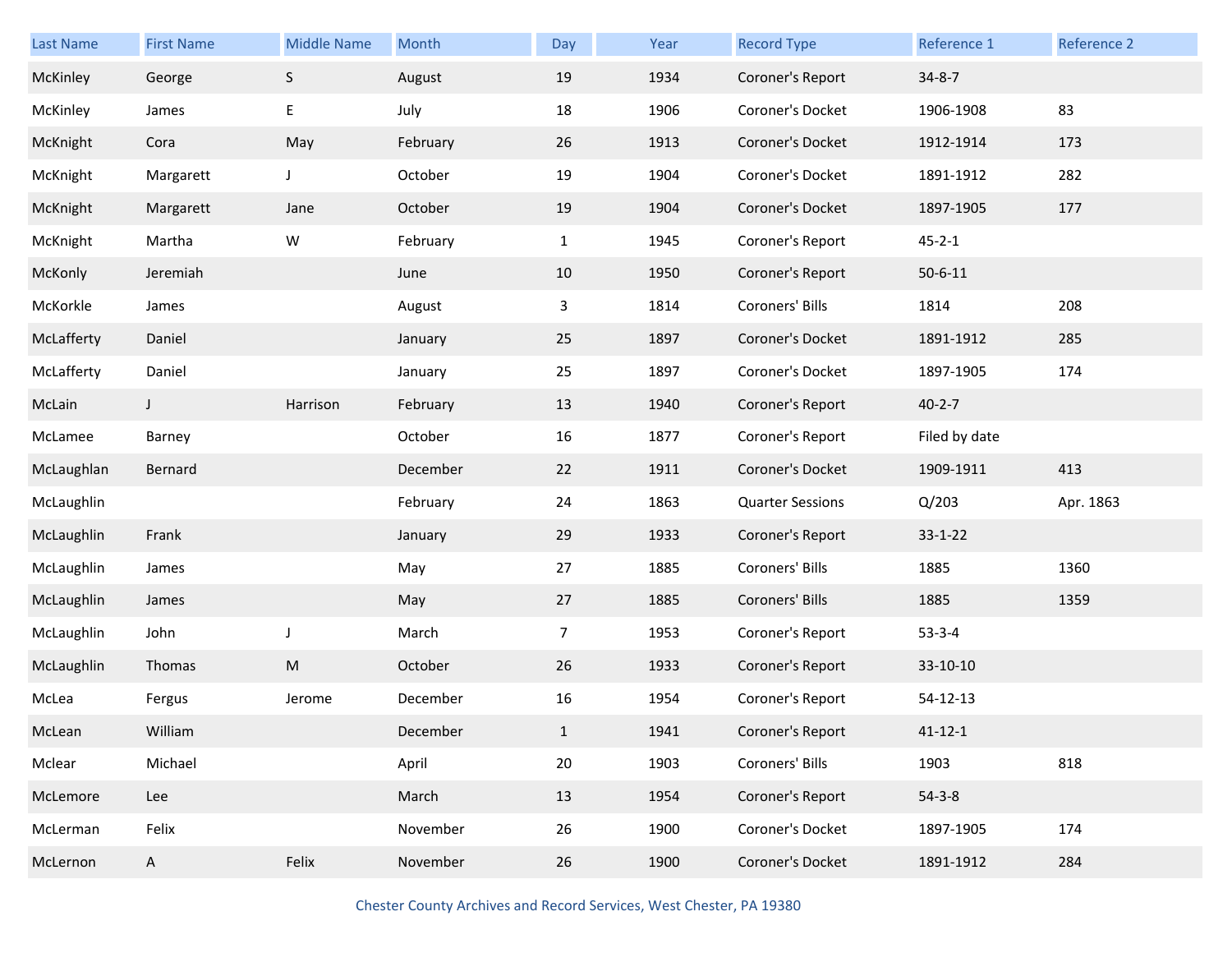| Last Name | <b>First Name</b> | <b>Middle Name</b> | Month     | Day          | Year | <b>Record Type</b>      | Reference 1   | <b>Reference 2</b> |
|-----------|-------------------|--------------------|-----------|--------------|------|-------------------------|---------------|--------------------|
| McLernon  | Felix             | Α                  | January   | 19           | 1901 | Coroners' Bills         | 1901          | 31                 |
| McLimans  | Jesse             | L                  | February  | 16           | 1942 | Coroner's Report        | $42 - 2 - 14$ |                    |
| McLuskie  | John              |                    | May       | 26           | 1948 | Coroner's Report        | 48-5-9        |                    |
| McMahan   | John              |                    | September | 10           | 1857 | <b>Quarter Sessions</b> | P/234         | Oct. 1857          |
| McManon   | Thomas            |                    | January   | 31           | 1853 | <b>Quarter Sessions</b> | O/373         | Jan. 1853          |
| McMath    | Daniel            |                    | March     | 19           | 1795 | Coroner's Report        | Filed by date |                    |
| McMenamin | William           | J                  | August    | 15           | 1912 | Coroner's Docket        | 1912-1914     | 102                |
| McMenimin | Agnes             | <b>Burns</b>       | March     | 28           | 1918 | Coroner's Docket        | 1916-1919     | 236                |
| McMichael | Frank             | J                  | August    | 14           | 1946 | Coroner's Report        | 46-8-13       |                    |
| McMichael | Fred              | ${\sf M}$          | December  | 19           | 1912 | Coroner's Docket        | 1912-1914     | 140                |
| McMichael | н                 | Clarence           | September | 13           | 1946 | Coroner's Report        | 46-9-10       |                    |
| McMichael | Jesse             | B                  | July      | $\mathbf{1}$ | 1892 | Coroner's Report        | 1892-7-1      |                    |
| McMichal  | John              |                    | August    | 12           | 1913 | Coroner's Docket        | 1912-1914     | 221                |
| McMillan  | Constance         |                    | July      | 22           | 1953 | Coroner's Report        | $53 - 7 - 10$ |                    |
| McMillen  | Joseph            |                    | February  | 21           | 1948 | Coroner's Report        | 48-2-12       |                    |
| McMinn    | Alban             |                    | November  | 24           | 1863 | Coroners' Bills         | 1863          | 463                |
| McMinn    | Ida               |                    | November  | 9            | 1953 | Coroner's Report        | 53-11-9       |                    |
| McMnamee  | Peter             |                    | February  | 25           | 1904 | Coroner's Docket        | 1897-1905     | 280                |
| McMonigle | John              |                    | December  | 8            | 1914 | Coroner's Docket        | 1912-1914     | 364                |
| McMullan  | William           |                    | October   | 6            | 1914 | Coroner's Docket        | 1912-1914     | 345                |
| McMullen  | George            | N                  | August    | 21           | 1950 | Coroner's Report        | $50 - 8 - 18$ |                    |
| McMullen  | John              |                    | May       | 6            | 1847 | <b>Quarter Sessions</b> | N/361         | Apr.-May 1847      |
| McMullen  | Robert            | Huston             | November  | 9            | 1941 | Coroner's Report        | $41 - 11 - 9$ |                    |
| McMurray  | Frederick         |                    | June      | 9            | 1945 | Coroner's Report        | $45 - 6 - 7$  |                    |
| McNabb    | Theodore          |                    | November  | 10           | 1895 | Coroner's Report        | 1895-11-2     |                    |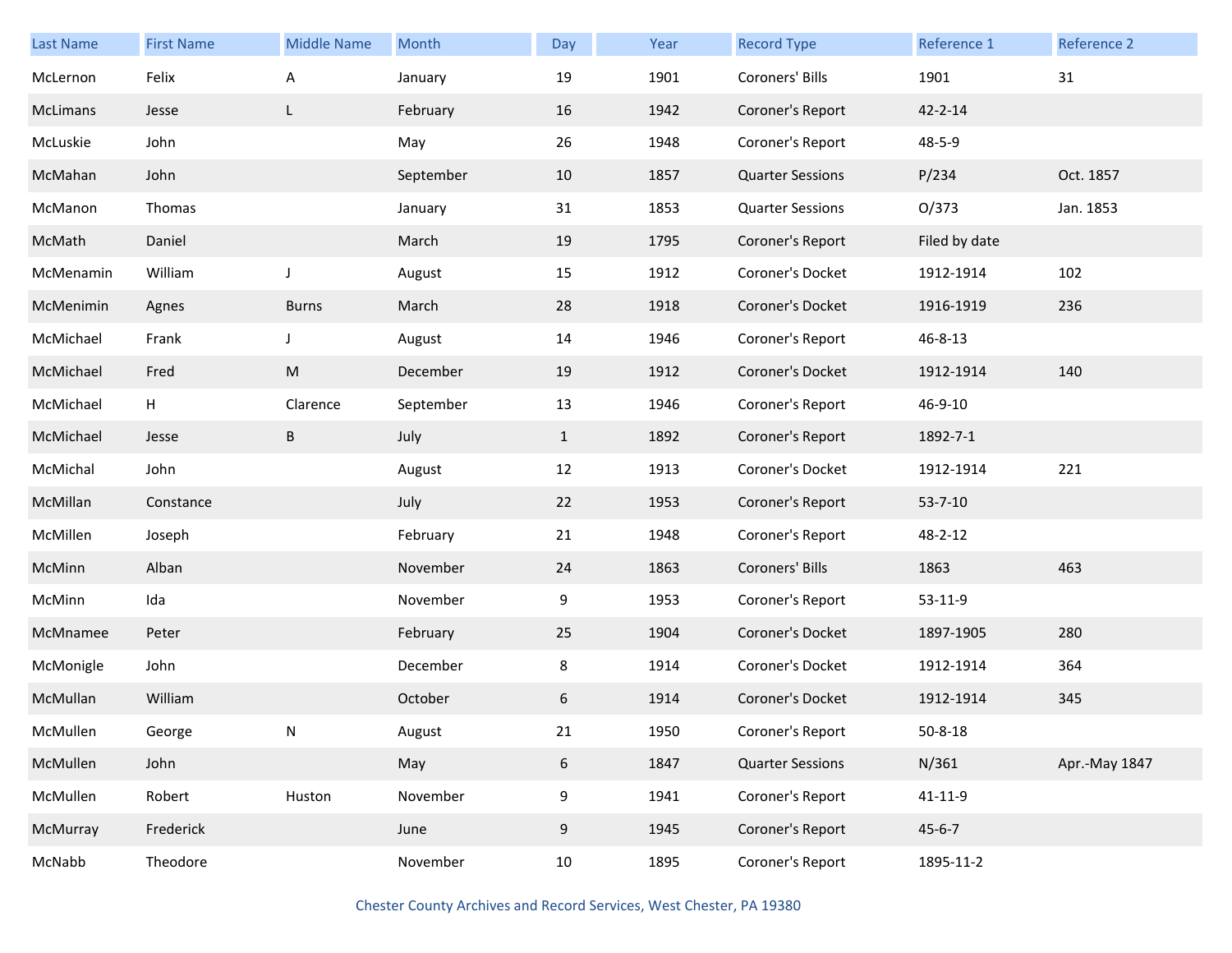| Last Name | <b>First Name</b> | <b>Middle Name</b> | Month     | Day            | Year | <b>Record Type</b>      | Reference 1   | Reference 2   |
|-----------|-------------------|--------------------|-----------|----------------|------|-------------------------|---------------|---------------|
| McNair    | William           | Anthony            | August    | 31             | 1946 | Coroner's Report        | $46 - 8 - 3$  |               |
| McNally   | Bernard           |                    | May       | 5              | 1954 | Coroner's Report        | 54-5-30       |               |
| McNally   | Owen              |                    | January   | 28             | 1857 | <b>Quarter Sessions</b> | P/132         | Jan. 1857     |
| McNally   | Thomas            |                    | July      | 26             | 1897 | Coroners' Bills         | 1897          | 2231          |
| McNally   | Thomas            |                    | July      | 23             | 1897 | Coroner's Docket        | 1897-1905     | 175           |
| McNally   | Thomas            |                    | July      | 23             | 1897 | Coroner's Docket        | 1891-1912     | 288           |
| McNamara  | John              |                    | September | 23             | 1887 | Coroners' Bills         | 1887          | 2038          |
| McName    | Peter             |                    | February  | 25             | 1904 | Coroner's Docket        | 1891-1912     | 273           |
| McNamee   | Anson             |                    | December  | 14             | 1936 | Coroner's Report        | $36 - 12 - 6$ |               |
| McNamee   | Charles           | A                  | April     | 10             | 1945 | Coroner's Report        | $45 - 4 - 8$  |               |
| McNamee   | Claude            |                    | September | 9              | 1907 | Coroner's Docket        | 1906-1908     | 259           |
| McNamee   | Clyde             |                    | September | 11             | 1907 | Coroners' Bills         | 1907          | Filed by date |
| McNamee   | James             |                    | October   | 29             | 1895 | Coroners' Bills         | 1895          | 2845          |
| McNamee   | James             |                    | October   | 27             | 1895 | Coroner's Report        | 1895-10-7     |               |
| McNamee   | James             |                    | November  | $\overline{4}$ | 1901 | Coroners' Bills         | 1901          | Filed by date |
| McNamee   | James             |                    | October   | 28             | 1901 | Coroner's Docket        | 1897-1905     | 175           |
| McNamee   | James             |                    | October   | 28             | 1901 | Coroner's Docket        | 1891-1912     | 286           |
| McNamee   | Peter             |                    | March     | 25             | 1904 | Coroners' Bills         | 1904          | Filed by date |
| McNaught  | William           |                    | March     | 26             | 1901 | Coroner's Docket        | 1891-1912     | 282           |
| McNaught  | William           |                    | March     | 26             | 1901 | Coroner's Docket        | 1897-1905     | 176           |
| McNaught  | William           |                    | April     | 6              | 1901 | Coroners' Bills         | 1901          | Filed by Date |
| McNeal    | Elenor            | F                  | January   | 18             | 1930 | Coroner's Report        | $30 - 1 - 13$ |               |
| McNeil    | Isabelle          |                    | July      | 21             | 1941 | Coroner's Report        | $41 - 7 - 16$ |               |
| McNeil    | Laurance          |                    | June      | 12             | 1911 | Coroners' Bills         | 1911          | Filed by date |
| McNeil    | Laurence          |                    | June      | 9              | 1911 | Coroner's Docket        | 1909-1911     | 334           |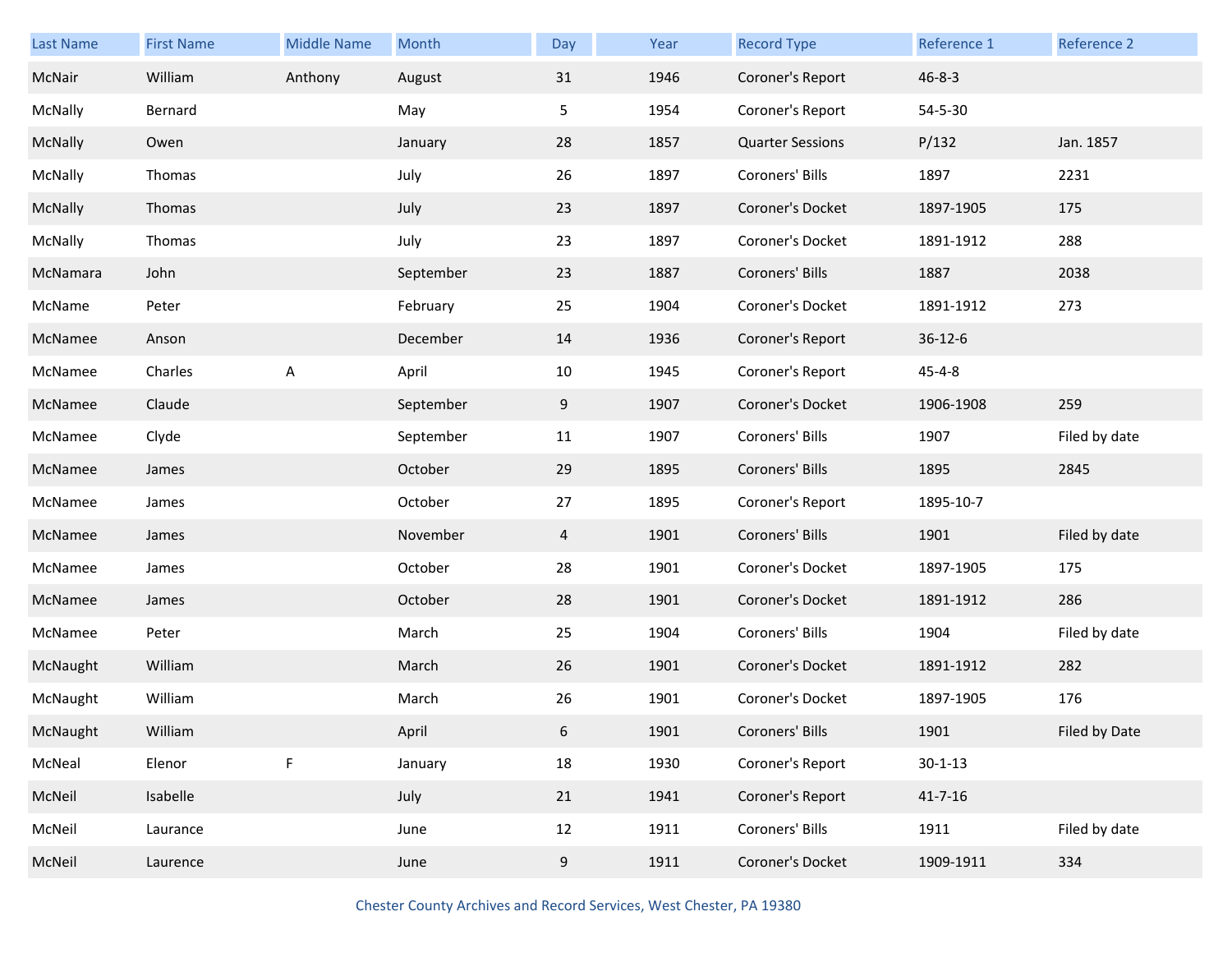| Last Name | <b>First Name</b> | <b>Middle Name</b> | Month     | Day             | Year | <b>Record Type</b>      | Reference 1   | Reference 2   |
|-----------|-------------------|--------------------|-----------|-----------------|------|-------------------------|---------------|---------------|
| McNeil    | Lillian           |                    | January   | 11              | 1954 | Coroner's Report        | $54-1-6$      |               |
| McNelly   | Eli               | D                  | January   | 8               | 1918 | Coroner's Docket        | 1916-1919     | 208           |
| McNelly   | John              |                    | April     | 28              | 1949 | Coroner's Report        | 49-4-17       |               |
| McNerney  | James             | A                  | April     | 14              | 1954 | Coroner's Report        | $54 - 4 - 20$ |               |
| McNinnie  | Stephen           |                    | July      | 31              | 1948 | Coroner's Report        | 48-7-15       |               |
| McNulla   | Alice             |                    | January   | $\overline{2}$  | 1897 | Coroners' Bills         | 1897          | 4230          |
| McNulty   | Owen              |                    | May       | 12              | 1858 | <b>Quarter Sessions</b> | P/274         | Apr. 1858     |
| McPile    | Catheran          |                    | March     | 9               | 1808 | Coroner's Report        | Filed by date |               |
| McQueen   | Samuel            | $\mathsf C$        | May       | 17              | 1943 | Coroner's Report        | 43-5-17       |               |
| McQueen   | Viola             |                    | May       | 9               | 1950 | Coroner's Report        | $50 - 5 - 6$  |               |
| McQuown   | Wayne             | $\sf S$            | April     | 21              | 1939 | Coroner's Report        | 39-4-11       |               |
| McRae     | Sandie            | D                  | September | 13              | 1945 | Coroner's Report        | 45-9-9        |               |
| McShane   | Emma              |                    | March     | 31              | 1904 | Coroner's Docket        | 1897-1905     | 177           |
| McShane   | Emma              |                    | March     | 31              | 1904 | Coroner's Docket        | 1891-1912     | 281           |
| McShane   | Emma              |                    | May       | $\overline{2}$  | 1904 | Coroners' Bills         | 1904          | 1078          |
| McShane   | Hervert           |                    | December  | 12              | 1936 | Coroner's Report        | $36 - 12 - 4$ |               |
| McSwiggan | Peter             |                    | April     | 13              | 1897 | Coroners' Bills         | 1897          | 1168          |
| McSwiggan | Peter             |                    | April     | 12              | 1897 | Coroner's Docket        | 1891-1912     | 282           |
| McSwiggan | Peter             |                    | April     | 12              | 1897 | Coroner's Docket        | 1897-1905     | 177           |
| McTerman  | John              |                    | August    | 12              | 1905 | Coroner's Docket        | 1897-1905     | 303           |
| McTernan  | John              |                    | August    | 13              | 1905 | Coroners' Bills         | 1905          | Filed by date |
| McVay     | Owen              |                    | September | 30 <sup>°</sup> | 1899 | Coroner's Docket        | 1891-1912     | 286           |
| McVeagh   | Owen              |                    | September | 13              | 1899 | Coroner's Docket        | 1897-1905     | 177           |
| McVey     | May               | $\mathsf{C}$       | May       | 6               | 1950 | Coroner's Report        | $50 - 5 - 5$  |               |
| McVey     | Scott             | R                  | March     | $\overline{2}$  | 1952 | Coroner's Report        | $52 - 3 - 3$  |               |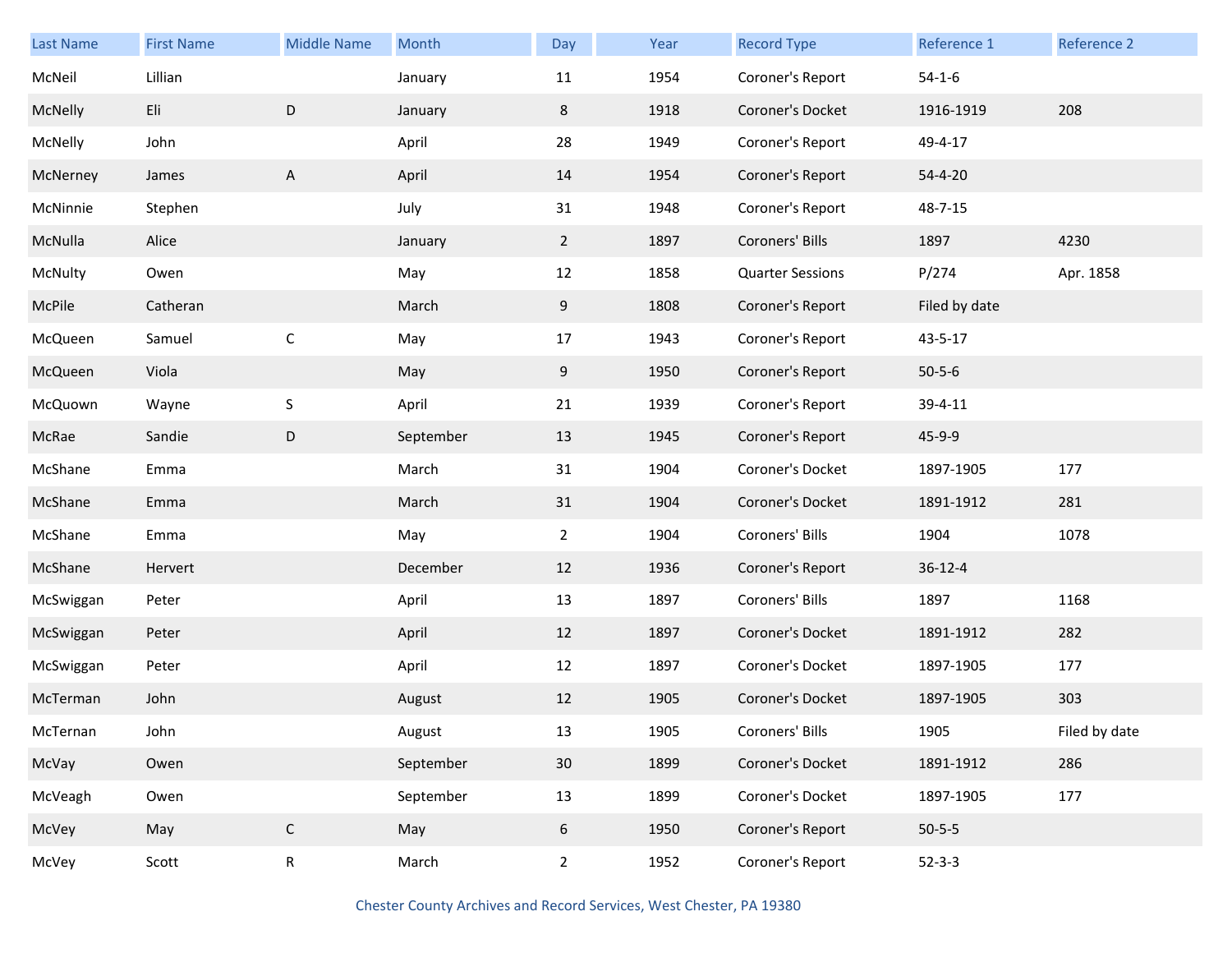| Last Name  | <b>First Name</b> | <b>Middle Name</b> | Month     | Day            | Year | <b>Record Type</b>      | Reference 1   | Reference 2   |
|------------|-------------------|--------------------|-----------|----------------|------|-------------------------|---------------|---------------|
| McWilliams | Clarence          |                    | April     | 29             | 1918 | Coroner's Docket        | 1916-1919     | 243           |
| McWilliams | Horace            | Norman             | November  | 17             | 1946 | Coroner's Report        | 46-11-13      |               |
| McWilliams | Thomas            |                    | April     | 19             | 1909 | Coroners' Bills         | 1909          | 966           |
| McWilliams | Thomas            |                    | March     | 27             | 1909 | Coroner's Docket        | 1909-1911     | 36            |
| Meacham    | Monte             | Byron              | August    | 26             | 1955 | Coroner's Report        | $55 - 8 - 15$ |               |
| Meades     | Bertha            |                    | June      | 29             | 1949 | Coroner's Report        | 49-6-17       |               |
| Meades     | William           | Н                  | July      | 14             | 1948 | Coroner's Report        | 49-7-13       |               |
| Mealey     | James             |                    | May       | $\overline{2}$ | 1891 | Coroner's Report        | 1891-5-2      |               |
| Means      | Sarah             |                    | April     | 5              | 1764 | Coroners' Bills         | 1760-63       | Filed by Date |
| Meara      | James             | J                  | November  | 28             | 1952 | Coroner's Report        | 52-11-28      |               |
| Mease      | Victor            |                    | September | 10             | 1943 | Coroner's Report        | 43-9-6        |               |
| Meconkey   | Sarah             | B                  | January   | $\mathbf{1}$   | 1888 | Coroners' Bills         | 1888          | 3047          |
| Medley     | Kenneth           |                    | March     | 28             | 1951 | Coroner's Report        | $51 - 3 - 16$ |               |
| Medyedkin  | Samuel            |                    | May       | 8              | 1943 | Coroner's Report        | $43 - 5 - 6$  |               |
| Mee        | Katie             |                    | February  | 14             | 1934 | Coroner's Report        | $34 - 2 - 13$ |               |
| Mee        | William           |                    | May       | 14             | 1795 | Coroner's Report        | Filed by date |               |
| Meeder     | Laura             | Elizabeth          | May       | 21             | 1948 | Coroner's Report        | 48-5-17       |               |
| Megargee   | Annie             | J                  | August    | 29             | 1947 | Coroner's Report        | 47-8-12       |               |
| Megilligan | Mary              |                    | February  | $\mathbf{1}$   | 1902 | Coroners' Bills         | 1902          | Filed by date |
| Megilligan | Mary              |                    | February  | 16             | 1902 | Coroner's Docket        | 1891-1912     | 258           |
| Megilligan | Mary              |                    | February  | 16             | 1902 | Coroner's Docket        | 1897-1905     | 154           |
| Megilligan | William           | Yerkes             | September | 21             | 1952 | Coroner's Report        | 52-9-26       |               |
| Meier      | Eugene            |                    | August    | 24             | 1894 | Coroner's Report        | 1894-8-3      |               |
| Meilly     | Dennis            |                    | July      | 21             | 1854 | <b>Quarter Sessions</b> | O/469         | Jul. 1854     |
| Meinlea    | Waslie            |                    | August    | 14             | 1911 | Coroners' Bills         | 1911          | 1873          |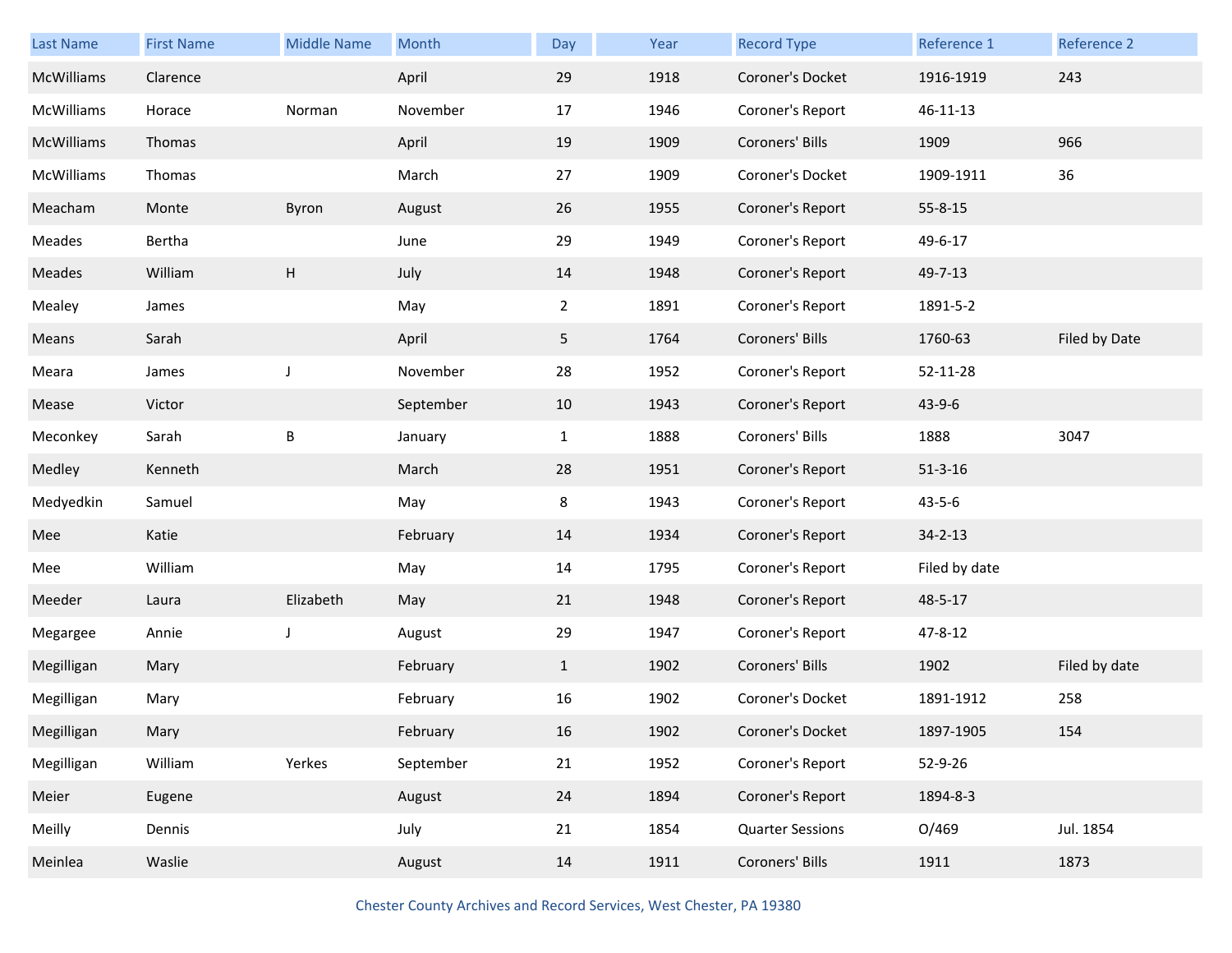| Last Name    | <b>First Name</b> | <b>Middle Name</b> | Month     | Day             | Year | <b>Record Type</b> | Reference 1   | Reference 2   |
|--------------|-------------------|--------------------|-----------|-----------------|------|--------------------|---------------|---------------|
| Meinlea      | Waslie            |                    | August    | 7               | 1911 | Coroner's Docket   | 1909-1911     | 361           |
| Meisenhelter | Joyce             |                    | March     | $\mathbf{1}$    | 1947 | Coroner's Report   | 47-3-16       |               |
| Melchiorre   | Harry             |                    | July      | 20              | 1941 | Coroner's Report   | $41 - 7 - 14$ |               |
| Melicher     | Paul              | B                  | July      | 26              | 1955 | Coroner's Report   | $55 - 7 - 19$ |               |
| Mellinger    | Le Roy            |                    | June      | 4               | 1947 | Coroner's Report   | $47 - 6 - 1$  |               |
| Mellon       | Frank             |                    | April     | 17              | 1877 | Coroner's Report   | Filed by date |               |
| Mellon       | Thomas            |                    | December  | $\overline{7}$  | 1806 | Coroner's Report   | Filed by date |               |
| Mellor       | John              |                    | February  | 20              | 1954 | Coroner's Report   | $54 - 2 - 16$ |               |
| Melnick      | Jacob             | Robert             | March     | 9               | 1952 | Coroner's Report   | $52 - 3 - 11$ |               |
| Melo         | Joseph            |                    | July      | 12              | 1899 | Coroners' Bills    | 1899          | 1911          |
| Melo         | Joseph            |                    | July      | 10              | 1899 | Coroner's Docket   | 1891-1912     | 252           |
| Melrath      | Robert            | A                  | November  | 28              | 1910 | Coroner's Docket   | 1909-1911     | 249           |
| Melton       | Dorothy           |                    | August    | 25              | 1941 | Coroner's Report   | $41 - 8 - 21$ |               |
| Melton       | Enos              |                    | September | 9               | 1949 | Coroner's Report   | 49-9-7        |               |
| Melton       | Jackson           |                    | October   | 17              | 1919 | Coroner's Docket   | 1916-1919     | 405           |
| Melton       | Lawrence          |                    | February  | 13              | 1953 | Coroner's Report   | $53 - 2 - 9$  |               |
| Melton       | Rebecca           |                    | August    | 31              | 1897 | Coroners' Bills    | 1897          | Filed by Date |
| Melton       | Rebecca           |                    | August    | 30 <sup>°</sup> | 1897 | Coroner's Docket   | 1891-1912     | 256           |
| Melton       | Rebecca           |                    | August    | 30              | 1897 | Coroner's Docket   | 1897-1905     | 153           |
| Melton       | Robert            | Lee                | April     | 4               | 1953 | Coroner's Report   | $53 - 4 - 3$  |               |
| Mendenhall   | George            | W                  | July      | 11              | 1940 | Coroner's Report   | $40 - 7 - 7$  |               |
| Mendenhall   | Henry             | L.                 | November  | $\mathbf{1}$    | 1944 | Coroner's Report   | $44 - 11 - 4$ |               |
| Mendenhall   | J                 | Edwin              | August    | 9               | 1931 | Coroner's Report   | $31 - 8 - 10$ |               |
| Mendenhall   | Jesse             | $\mathsf C$        | August    | 28              | 1932 | Coroner's Report   | $32 - 8 - 5$  |               |
| Mendenhall   | Joshua            | S                  | September | 23              | 1951 | Coroner's Report   | $51 - 9 - 16$ |               |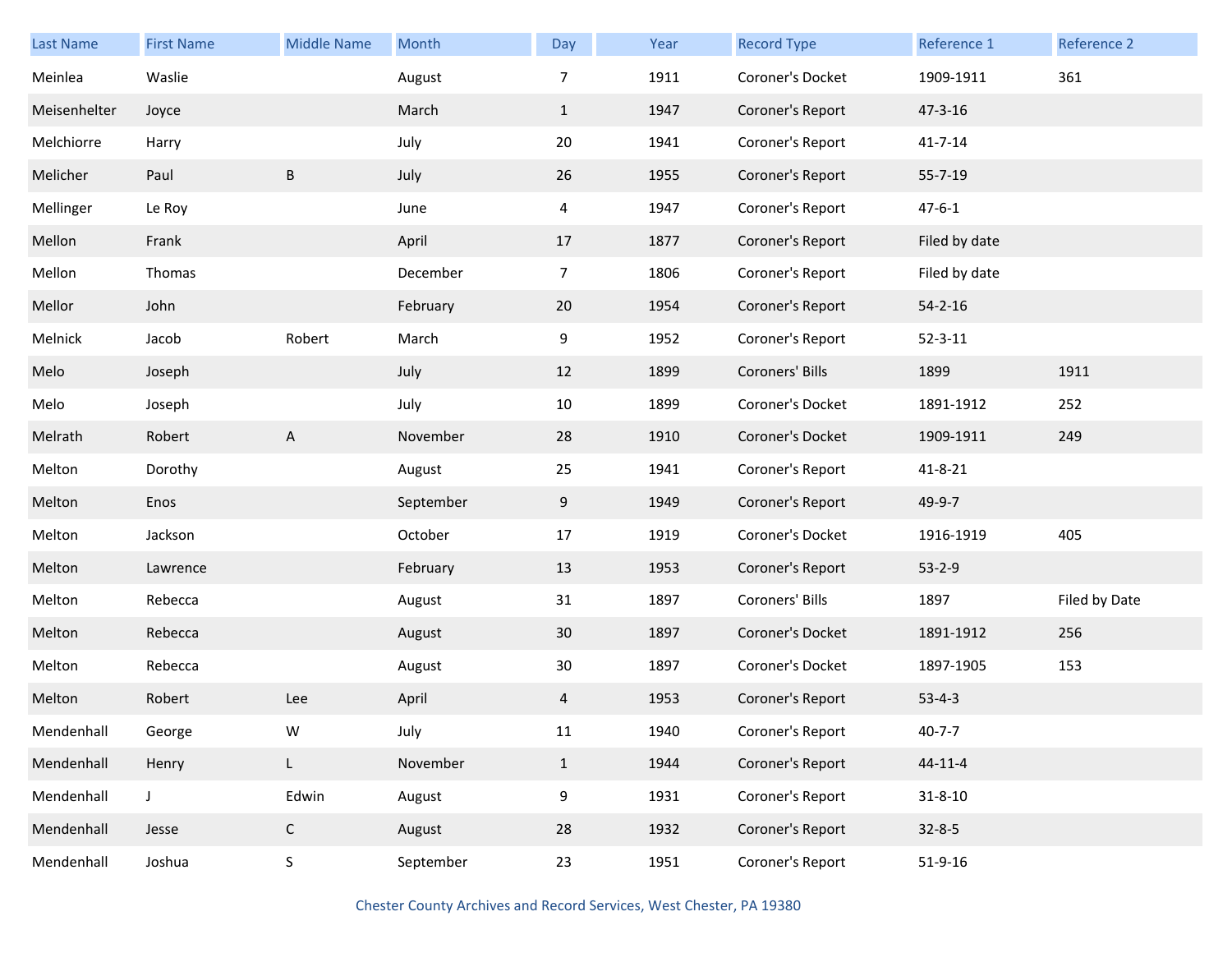| <b>Last Name</b> | <b>First Name</b> | <b>Middle Name</b> | Month     | Day            | Year | <b>Record Type</b>      | Reference 1    | Reference 2           |
|------------------|-------------------|--------------------|-----------|----------------|------|-------------------------|----------------|-----------------------|
| Mendenhall       | Lewis             |                    | November  | $\overline{2}$ | 1932 | Coroner's Report        | 32-11-16       |                       |
| Mendenhall       | Phyllis           | F                  | January   | 11             | 1957 | Coroner's Report        | $57-1-6$       |                       |
| Mendenhall       | Robert            | T                  | September | 17             | 1941 | Coroner's Report        | $41 - 9 - 7$   |                       |
| Mendenhall       | Theodore          |                    | November  | 15             | 1939 | Coroner's Report        | 39-11-7        |                       |
| Mendicino        | Mike              |                    | August    | 21             | 1948 | Coroner's Report        | 48-8-10        |                       |
| Mendrey          | Robert            |                    | April     | 4              | 1936 | Coroner's Report        | $36 - 4 - 3$   |                       |
| Mendry           | Charles           |                    | August    | 21             | 1905 | Coroners' Bills         | 1905           | Filed by date         |
| Mendry           | Charles           |                    | July      | 17             | 1905 | Coroner's Docket        | 1891-1912      | 249                   |
| Mendy            | Charles           |                    | July      | 17             | 1905 | Coroner's Docket        | 1897-1905      | 317                   |
| Menegat          | Rose              | Marie              | August    | 5              | 1944 | Coroner's Report        | 44-8-5         |                       |
| Menes            | Edgar             | A                  | April     | 6              | 1916 | Coroner's Docket        | 1916-1920      | 21                    |
| Menkel           | David             | Miller             | October   | 10             | 1951 | Coroner's Report        | $51 - 10 - 21$ |                       |
| Menrel           | Torence           |                    | June      | 19             | 1911 | Coroners' Bills         | 1911           | 1658                  |
| Mental           | John              |                    | August    | 10             | 1891 | Coroner's Report        | 1891-8-4       |                       |
| Meoli            | Ralph             | A                  | October   | 15             | 1944 | Coroner's Report        | 44-10-13       |                       |
| Merbel           | Emma              | Β                  | October   | 30             | 1946 | Coroner's Report        | 46-10-27       |                       |
| Mercer           | (infant of Mary)  |                    | November  | 15             | 1814 | Coroner's Report        | Filed by date  |                       |
| Mercer           | Ellwood           |                    | September | 26             | 1862 | <b>Quarter Sessions</b> | Q/134          | Aug. 1862 (See Alfred |
| Mercer           | Joel              | S                  | June      | 20             | 1952 | Coroner's Report        | $52 - 6 - 18$  |                       |
| Mercer           | John              |                    | October   | 24             | 1859 | <b>Quarter Sessions</b> | P/396          | Oct. 1859             |
|                  |                   |                    |           |                |      |                         |                |                       |
| Mercer           | John              |                    | November  | 18             | 1859 | Coroners' Bills         | 1859           | 600                   |
| Mercer           | Richard           |                    | December  | 27             | 1910 | Coroner's Docket        | 1909-1911      | 268                   |
| Mercer           | Richard           |                    | December  | 30             | 1910 | Coroners' Bills         | 1910           | Filed by date         |
| Mercer           | ${\mathsf W}$     | Scott              | May       | 31             | 1908 | Coroner's Docket        | 1906-1908      | 368                   |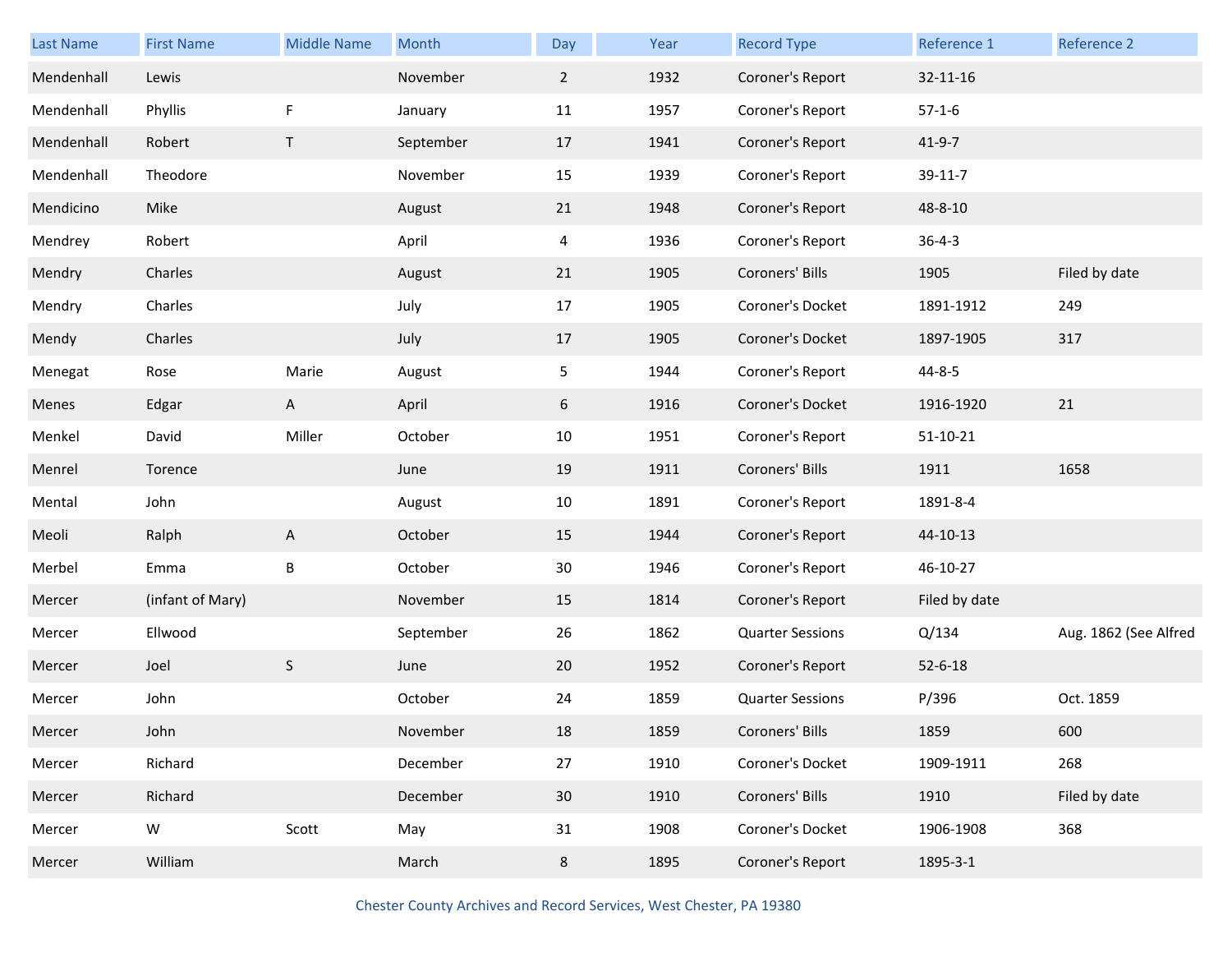| Last Name   | <b>First Name</b> | <b>Middle Name</b> | Month    | Day            | Year | <b>Record Type</b>      | Reference 1    | Reference 2     |
|-------------|-------------------|--------------------|----------|----------------|------|-------------------------|----------------|-----------------|
| Mercer      | William           |                    | March    | 11             | 1895 | Coroners' Bills         | 1895           | 816, 817-820    |
| Mercer      | William           | B                  | May      | 24             | 1907 | Coroner's Docket        | 1906-1908      | 205             |
| Mercier     | Walter            |                    | March    | 16             | 1937 | Coroner's Report        | $37 - 3 - 2$   |                 |
| Mereddy     | John              |                    | August   | 14             | 1853 | <b>Quarter Sessions</b> | O/416          | Oct. 1853       |
| Meredith    | Geo               | $\mathsf C$        | August   | 12             | 1902 | Coroner's Docket        | 1897-1905      | 154             |
| Meredith    | Geo               | $\mathsf C$        | August   | 12             | 1902 | Coroner's Docket        | 1891-1912      | 249             |
| Meredith    | George            | $\mathsf C$        | August   | 13             | 1902 | Coroners' Bills         | 1902           | 1816            |
| Merino      | Alfonso           |                    | January  | 29             | 1934 | Coroner's Report        | $34 - 1 - 10$  |                 |
| Merkey      | Isaiah            |                    | January  | $\overline{2}$ | 1951 | Coroner's Report        | $51 - 1 - 1$   |                 |
| Merkil      | Hazleton          |                    | July     | 18             | 1935 | Coroner's Report        | $35 - 7 - 11$  |                 |
| Merrick     | Alice             |                    | April    | 8              | 1956 | Coroner's Report        | $56 - 4 - 5$   |                 |
| Merrill     | Mortimer          | U                  | February | 8              | 1942 | Coroner's Report        | $42 - 2 - 6$   |                 |
| Messersmith | Carrie            |                    | November | 6              | 1953 | Coroner's Report        | 53-10-25       |                 |
| Messersmith | Paul              | ${\sf P}$          | May      | 30             | 1949 | Coroner's Report        | 49-5-18        |                 |
| Metrize     | Jeptha            |                    | April    | 6              | 1907 | Coroner's Docket        | 1906-1908      | 187             |
| Metzler     | Florence          | Elizabeth          | January  | 17             | 1906 | Coroner's Docket        | 1906-1908      | $7\overline{ }$ |
| Meyers      | Martin            | Ε.                 | August   | 16             | 1936 | Coroner's Report        | 36-8-10        |                 |
| Michael     | Frank             |                    | February | 10             | 1913 | Coroners' Bills         | 1913           | 389             |
| Michael     | Frank             |                    | January  | 31             | 1913 | Coroner's Docket        | 1912-1914      | 164             |
| Michaels    | Lena              |                    | March    | 9              | 1944 | Coroner's Report        | $44 - 3 - 5$   |                 |
| Michaels    | Paul              |                    | December | 15             | 1955 | Coroner's Report        | $55 - 12 - 12$ |                 |
| Michal      | Margaret          |                    | April    | 10             | 1831 | Coroner's Report        | Filed by date  |                 |
| Michell     | Wilmer            | $\mathsf C$        | December | 15             | 1948 | Coroner's Report        | 48-12-8        |                 |
| Michener    | Horace            |                    | January  | 12             | 1897 | Coroner's Docket        | 1897-1905      | 155             |
| Michener    | Horace            |                    | January  | 12             | 1897 | Coroner's Docket        | 1891-1912      | 259             |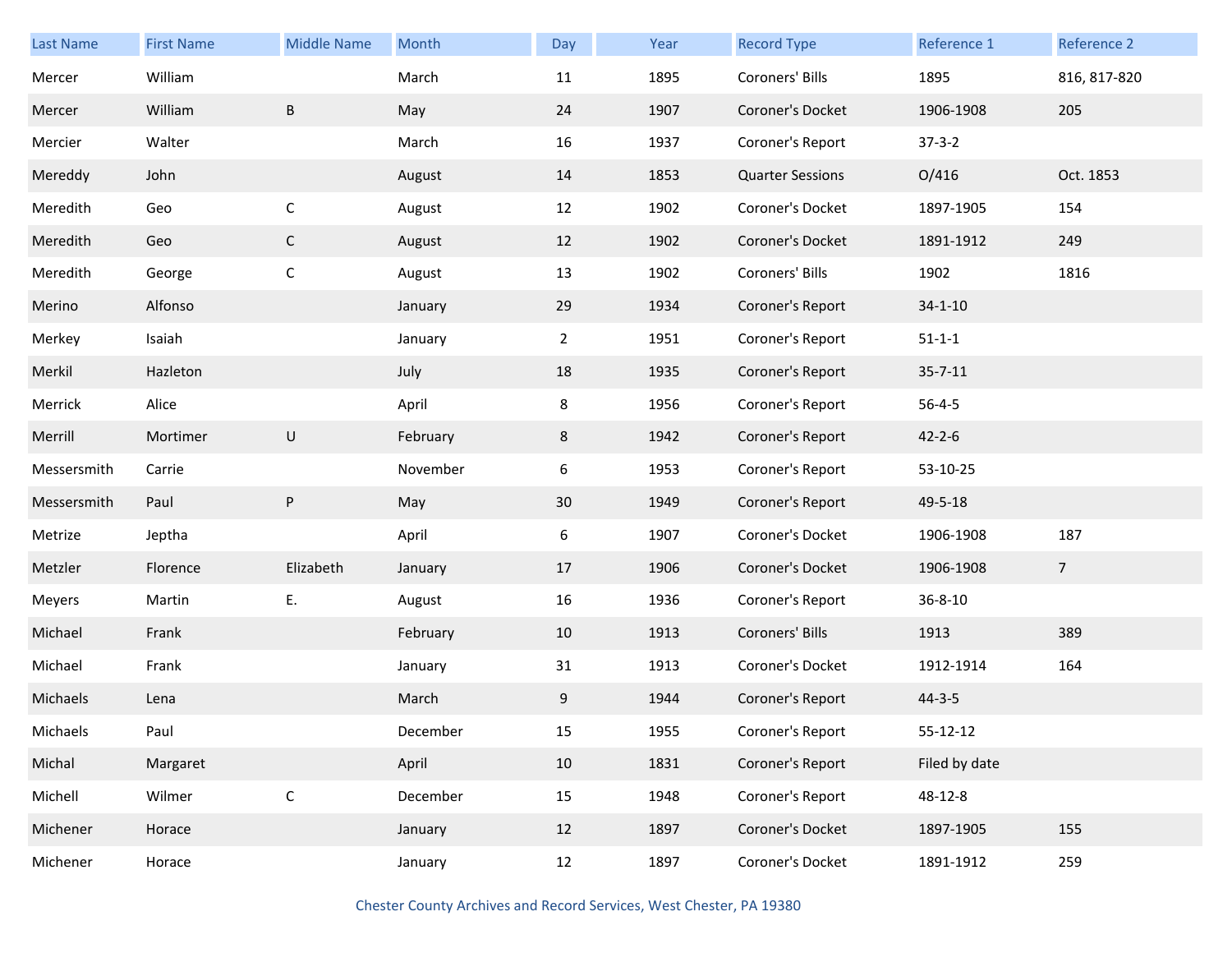| Last Name  | <b>First Name</b> | <b>Middle Name</b>               | Month    | Day            | Year | <b>Record Type</b> | Reference 1    | Reference 2   |
|------------|-------------------|----------------------------------|----------|----------------|------|--------------------|----------------|---------------|
| Michinck   | John              |                                  | October  | $\overline{4}$ | 1936 | Coroner's Report   | $36 - 10 - 7$  |               |
| Middleton  | Clarence          | $\mathsf{T}$                     | May      | 20             | 1955 | Coroner's Report   | $55 - 5 - 15$  |               |
| Middleton  | Lewis             | F                                | May      | 11             | 1944 | Coroner's Report   | $44 - 5 - 8$   |               |
| Middleton  | Mildred           |                                  | January  | 10             | 1942 | Coroner's Report   | $42 - 1 - 7$   |               |
| Mihalcik   | Andrew            |                                  | February | 17             | 1950 | Coroner's Report   | $50 - 2 - 17$  |               |
| Mihalcik   | Stephen           |                                  | February | 28             | 1951 | Coroner's Report   | $51 - 2 - 18$  |               |
| Mihalycsia | Michael           |                                  | February | 2 <sup>1</sup> | 1903 | Coroner's Docket   | 1891-1912      | 258           |
| Mihalycsik | Michael           |                                  | February | $\overline{a}$ | 1903 | Coroner's Docket   | 1897-1905      | 158           |
| Milburn    | Amos              | $\mathsf{L}\mathrel{\mathsf{G}}$ | January  | $\mathbf{1}$   | 1911 | Coroner's Docket   | 1909-1911      | 273           |
| Milburn    | Amos              | $\mathsf{L}\mathrel{\mathsf{G}}$ | January  | 3              | 1911 | Coroners' Bills    | 1911           | Filed by date |
| Milburn    | Carrie            |                                  | December | 16             | 1912 | Coroner's Docket   | 1912-1914      | 138           |
| Milburn    | Tincy             | Philips                          | December | 16             | 1951 | Coroner's Report   | $51 - 12 - 15$ |               |
| Mileca     | Carlo             |                                  | November | 11             | 1907 | Coroner's Docket   | 1906-1908      | 293           |
| Miles      | Elanor            | Rose                             | May      | 3              | 1948 | Coroner's Report   | 48-5-20        |               |
| Miles      | Gertrude          | Ida                              | March    | 19             | 1907 | Coroner's Docket   | 1906-1908      | 179           |
| Miles      | Junius            | В                                | July     | 9              | 1895 | Coroner's Report   | 1895-7-2       |               |
| Miles      | Samuel            |                                  | November | $\overline{2}$ | 1903 | Coroner's Docket   | 1891-1912      | 252           |
| Miles      | Samuel            |                                  | November | $\overline{2}$ | 1903 | Coroner's Docket   | 1897-1905      | 157           |
| Milewski   | Peter             |                                  | July     | 6              | 1907 | Coroner's Docket   | 1906-1908      | 227           |
| Miley      | Amos              |                                  | August   | 1              | 1947 | Coroner's Report   | $47 - 8 - 1$   |               |
| Milford    |                   | Harold                           | July     | 24             | 1906 | Coroner's Docket   | 1906-1908      | 85            |
| Milford    | William           |                                  | April    | 30             | 1936 | Coroner's Report   | $36 - 4 - 4$   |               |
| Millar     | Gertrude          |                                  | July     | 24             | 1952 | Coroner's Report   | $52 - 7 - 13$  |               |
| Millard    | Christopher       |                                  | July     | 21             | 1908 | Coroner's Docket   | 1906-1908      | 385           |
| Millard    | John              |                                  | March    | $\overline{7}$ | 1891 | Coroner's Report   | 1891-3-7       |               |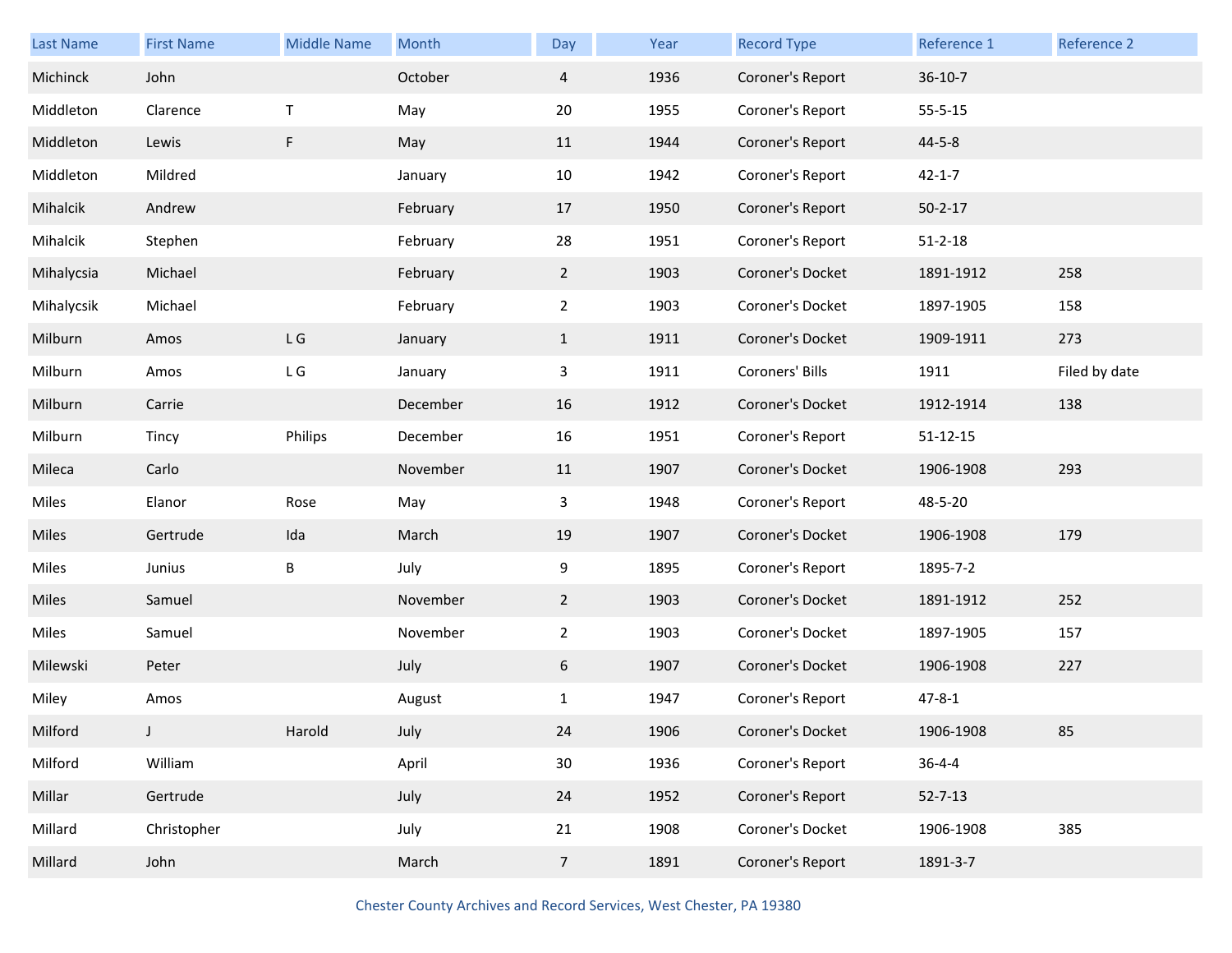| <b>Last Name</b> | <b>First Name</b>  | <b>Middle Name</b> | Month     | Day            | Year | <b>Record Type</b>      | Reference 1   | Reference 2   |
|------------------|--------------------|--------------------|-----------|----------------|------|-------------------------|---------------|---------------|
| Millard          | John               |                    | March     | 16             | 1891 | Coroners' Bills         | 1891          | 482           |
| Millard          | Susan              | $\vee$             | March     | 25             | 1933 | Coroner's Report        | $33 - 3 - 13$ |               |
| Miller           | (infant of Hannah) |                    | August    | 24             | 1804 | Coroners' Bills         | 1804          | 288           |
| Miller           | Alex               |                    | July      | 30             | 1933 | Coroner's Report        | $33 - 7 - 11$ |               |
| Miller           | Alexander          | $\mathsf C$        | June      | 5              | 1945 | Coroner's Report        | $45 - 6 - 3$  |               |
| Miller           | Alfred             |                    | May       | 24             | 1860 | Coroners' Bills         | 1860          | 366           |
| Miller           | Alfred             |                    | February  | $\overline{a}$ | 1860 | Coroners' Bills         | 1860          | 86            |
| Miller           | Alfred             |                    | January   | 14             | 1860 | <b>Quarter Sessions</b> | P/415         | Jan. 1860     |
| Miller           | Annie              | $\mathsf E$        | January   | 23             | 1907 | Coroner's Docket        | 1906-1908     | 157           |
| Miller           | Arthur             |                    | July      | 16             | 1933 | Coroner's Report        | $33 - 7 - 5$  |               |
| Miller           | Arthur             | Manuel             | May       | 8              | 1945 | Coroner's Report        | $45 - 5 - 6$  |               |
| Miller           | Cecelia            |                    | December  | $\mathbf{1}$   | 1933 | Coroner's Report        | 33-11-38      |               |
| Miller           | Charles            |                    | September | 17             | 1863 | Coroners' Bills         | 1863          | 208           |
| Miller           | Charles            |                    | February  | 13             | 1863 | <b>Quarter Sessions</b> | Q/179         | Oct. 1862     |
| Miller           | Charles            |                    | March     | 3              | 1863 | Coroners' Bills         | 1863          | 26            |
| Miller           | Charles            |                    | November  | 22             | 1919 | Coroner's Docket        | 1916-1919     | 414           |
| Miller           | Charles            | E. McKinsey        | July      | $\mathbf{1}$   | 1946 | Coroner's Report        | $46 - 7 - 6$  |               |
| Miller           | Charles            | Henry              | October   | 5              | 1950 | Coroner's Report        | $50-10-9$     |               |
| Miller           | Charles            | Luther             | June      | 4              | 1930 | Coroner's Report        | $30 - 6 - 3$  |               |
| Miller           | Claud              | S                  | May       | 23             | 1908 | Coroner's Docket        | 1906-1908     | 365           |
| Miller           | Cyrus              | L                  | December  | 31             | 1943 | Coroner's Report        | 43-12-16      |               |
| Miller           | Daniel             | ${\sf M}$          | September | 22             | 1951 | Coroner's Report        | $51 - 9 - 15$ |               |
| Miller           | David              |                    | December  | 24             | 1888 | Coroners' Bills         | 1888          | Filed by Date |
| Miller           | David              |                    | December  | 27             | 1888 | Coroners' Bills         | 1888          | 2931          |
| Miller           | Delilah            | Jackson            | December  | 10             | 1939 | Coroner's Report        | 39-12-5       |               |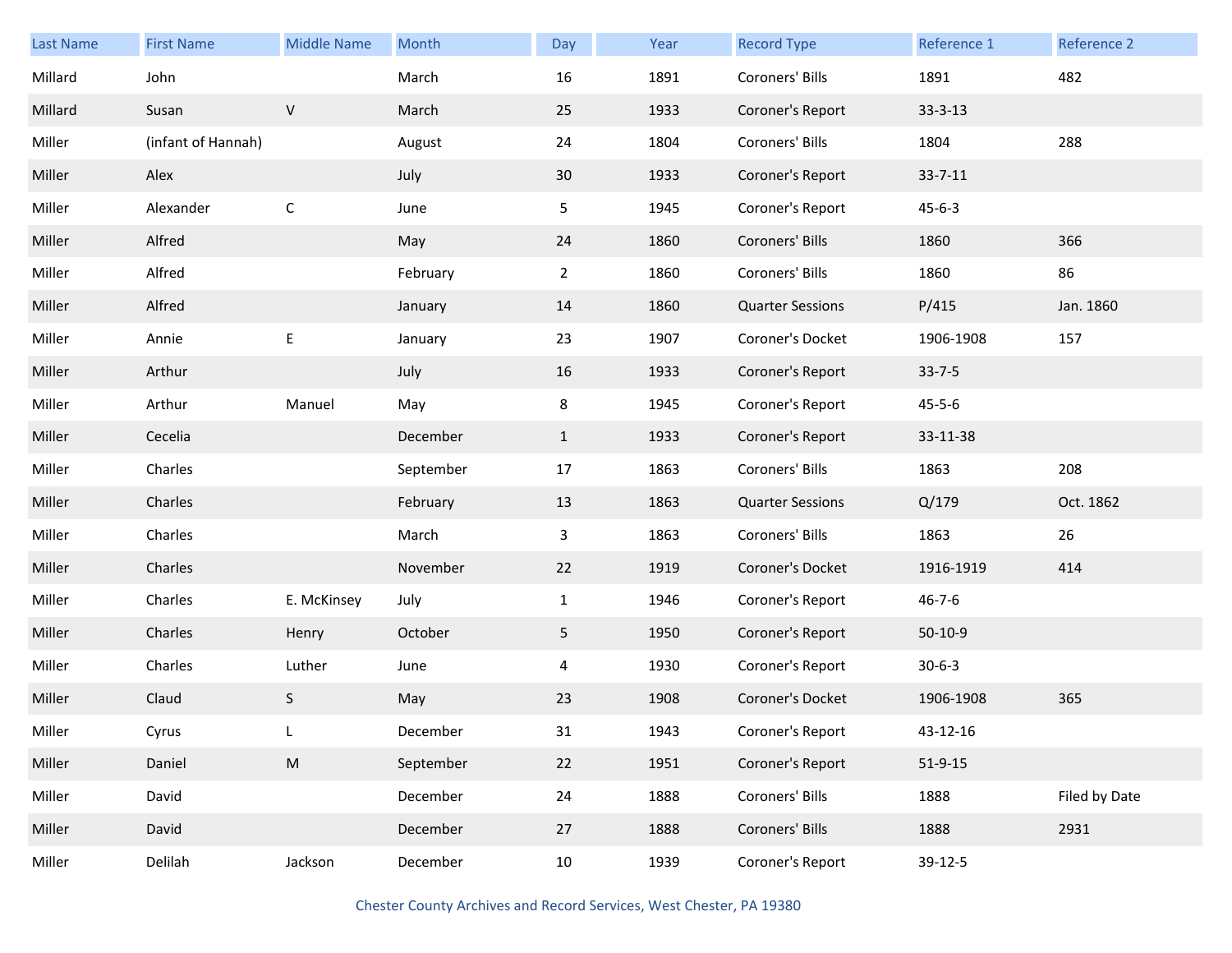| Last Name | <b>First Name</b> | <b>Middle Name</b> | Month     | Day            | Year | <b>Record Type</b>      | Reference 1    | Reference 2   |
|-----------|-------------------|--------------------|-----------|----------------|------|-------------------------|----------------|---------------|
| Miller    | Edger             |                    | March     | 19             | 1934 | Coroner's Report        | $34 - 3 - 9$   |               |
| Miller    | Edward            | Α                  | November  | $\mathbf{1}$   | 1933 | Coroner's Report        | $33 - 11 - 1$  |               |
| Miller    | Edward            | $\mathsf J$        | October   | 8              | 1907 | Coroner's Docket        | 1906-1908      | 277           |
| Miller    | Edwin             |                    | June      | 23             | 1858 | <b>Quarter Sessions</b> | P/297          | Aug. 1858     |
| Miller    | Eliza             | Ann                | September | 6              | 1935 | Coroner's Report        | $35-9-5$       |               |
| Miller    | Elliott           |                    | July      | 25             | 1948 | Coroner's Report        | 49-7-19        |               |
| Miller    | Fern              |                    | February  | 19             | 1951 | Coroner's Report        | $51 - 2 - 9$   |               |
| Miller    | Geoge             | E                  | January   | 13             | 1947 | Coroner's Report        | $47 - 1 - 5$   |               |
| Miller    | George            | D                  | March     | 24             | 1953 | Coroner's Report        | $53 - 3 - 16$  |               |
| Miller    | George            | Daniel             | April     | 20             | 1944 | Coroner's Report        | $44 - 4 - 12$  |               |
| Miller    | George            | Francis            | March     | $\overline{7}$ | 1896 | Coroner's Report        | 1896-3-2       |               |
| Miller    | Hannah            |                    | February  | 13             | 1902 | Coroner's Docket        | 1891-1912      | 256           |
| Miller    | Hannah            |                    | February  | 16             | 1903 | Coroners' Bills         | 1903           | 284           |
| Miller    | Hannah            |                    | February  | 13             | 1903 | Coroner's Docket        | 1897-1905      | 158           |
| Miller    | Harold            | $\mathsf J$        | June      | 6              | 1940 | Coroner's Report        | $40 - 6 - 3$   |               |
| Miller    | Harry             | L                  | January   | 28             | 1933 | Coroner's Report        | $33 - 1 - 14$  |               |
| Miller    | Hattie            |                    | January   | 5 <sub>1</sub> | 1941 | Coroner's Report        | $41 - 1 - 3$   |               |
| Miller    | Helen             | Mildred            | November  | 22             | 1941 | Coroner's Report        | 41-11-20       |               |
| Miller    | Henry             | Claude             | October   | 19             | 1952 | Coroner's Report        | $52 - 10 - 13$ |               |
| Miller    | Herman            |                    | April     | 8              | 1933 | Coroner's Report        | $33 - 4 - 7$   |               |
| Miller    | Hildreth          | Ellwood            | July      | 27             | 1952 | Coroner's Report        | $52 - 7 - 30$  |               |
| Miller    | Horace            | ${\sf V}$          | June      | $\overline{2}$ | 1944 | Coroner's Report        | $44 - 6 - 1$   |               |
| Miller    | Horace            | ${\sf W}$          | November  | 27             | 1931 | Coroner's Report        | $31 - 11 - 3$  |               |
| Miller    | Ida               | $\mathsf J$        | January   | 13             | 1890 | Coroners' Bills         | 1890           | Filed by Date |
| Miller    | Ira               | ${\sf W}$          | January   | 6              | 1933 | Coroner's Report        | $33 - 1 - 6$   |               |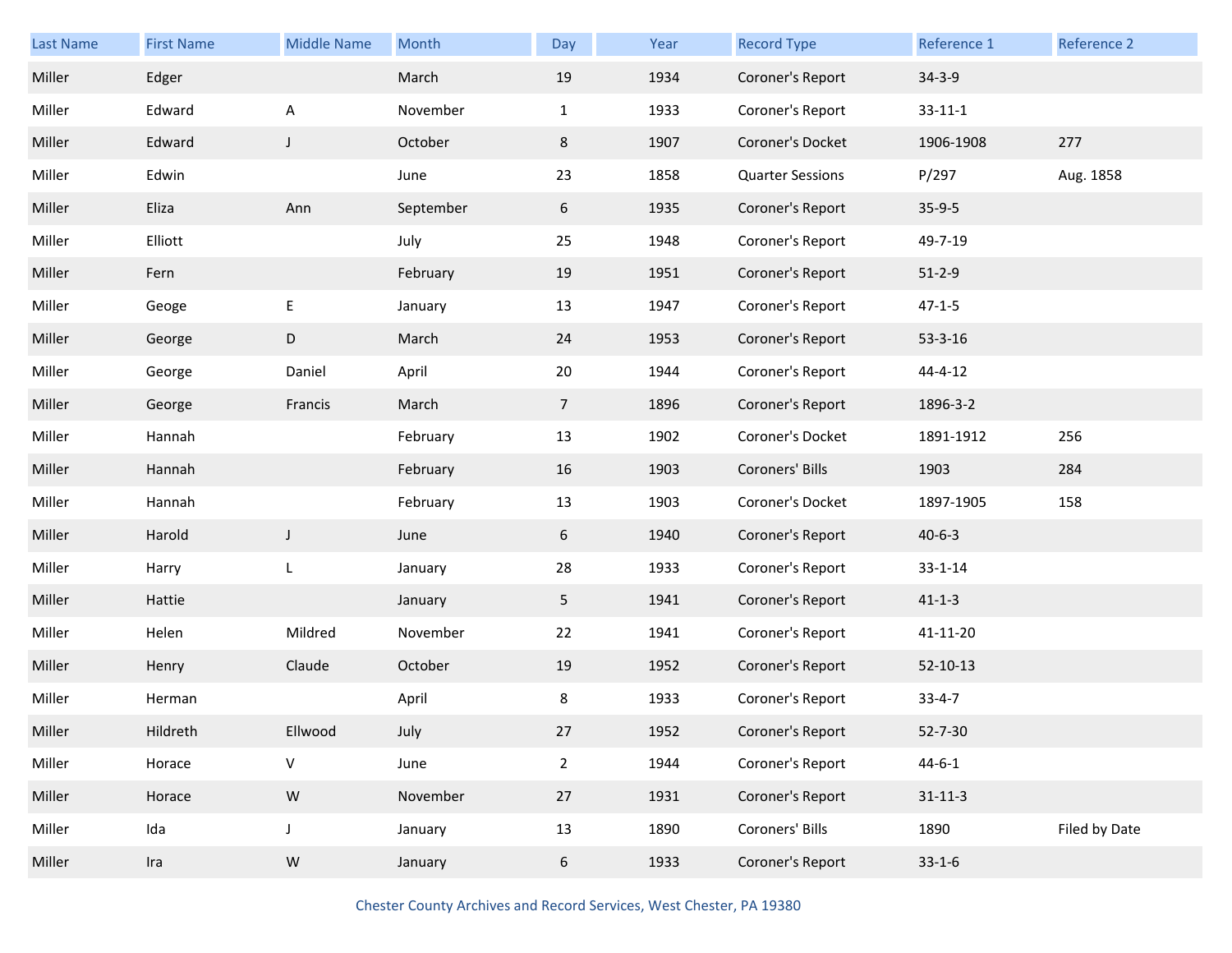| <b>Last Name</b> | <b>First Name</b> | <b>Middle Name</b> | Month     | Day            | Year | <b>Record Type</b>      | Reference 1   | Reference 2   |
|------------------|-------------------|--------------------|-----------|----------------|------|-------------------------|---------------|---------------|
| Miller           | Isaac             | D                  | February  | 27             | 1931 | Coroner's Report        | $31 - 2 - 10$ |               |
| Miller           | Isaac             | Luther             | July      | 29             | 1947 | Coroner's Report        | $47 - 7 - 14$ |               |
| Miller           | Jacob             | N                  | February  | 23             | 1899 | Coroner's Docket        | 1891-1912     | 260           |
| Miller           | Jacob             | N                  | February  | 23             | 1899 | Coroner's Docket        | 1897-1905     | 155           |
| Miller           | James             | A                  | November  | 21             | 1945 | Coroner's Report        | 45-11-15      |               |
| Miller           | James             | P                  | May       | 17             | 1907 | Coroner's Docket        | 1906-1908     | 202           |
| Miller           | James             | P                  | May       | 28             | 1907 | Coroners' Bills         | 1907          | 1568          |
| Miller           | Jennie            |                    | April     | 21             | 1954 | Coroner's Report        | 54-4-30       |               |
| Miller           | Jerry             | Edward             | April     | 24             | 1952 | Coroner's Report        | $52 - 4 - 18$ |               |
| Miller           | Jesse             |                    | February  | $\overline{2}$ | 1829 | Coroners' Bills         | 1829          | 30            |
| Miller           | Jesse             |                    | January   | 17             | 1856 | <b>Quarter Sessions</b> | P/59          | Jan. 1856     |
| Miller           | John              |                    | November  | 4              | 1844 | <b>Quarter Sessions</b> | N/195         | No papers     |
| Miller           | John              |                    | December  | 13             | 1909 | Coroners' Bills         | 1909          | 1313          |
| Miller           | John              |                    | December  | 12             | 1909 | Coroner's Docket        | 1909-1911     | 118           |
| Miller           | John              | Н                  | February  | 26             | 1908 | Coroners' Bills         | 1908          | 852           |
| Miller           | John              | H                  | February  | 14             | 1908 | Coroners' Bills         | 1908          | Filed by date |
| Miller           | John              | H                  | February  | 12             | 1908 | Coroner's Docket        | 1906-1908     | 326           |
| Miller           | John              | T                  | June      | 30             | 1940 | Coroner's Report        | $40 - 6 - 14$ |               |
| Miller           | Jonathan          | Pinkney            | September | 24             | 1953 | Coroner's Report        | 53-9-21       |               |
| Miller           | Joseph            |                    | November  | 23             | 1937 | Coroner's Report        | 37-11-11      |               |
| Miller           | Joseph            | Brinton            | November  | $\mathbf{1}$   | 1933 | Coroner's Report        | $33 - 11 - 3$ |               |
| Miller           | Joseph            | F                  | February  | $\overline{3}$ | 1955 | Coroner's Report        | $55 - 2 - 3$  |               |
| Miller           | Joseph            | P                  | October   | 19             | 1953 | Coroner's Report        | 53-10-17      |               |
| Miller           | Laura             | S                  | August    | 14             | 1942 | Coroner's Report        | 42-8-15       |               |
| Miller           | Lester            | John               | March     | $\overline{2}$ | 1949 | Coroner's Report        | 49-2-18       |               |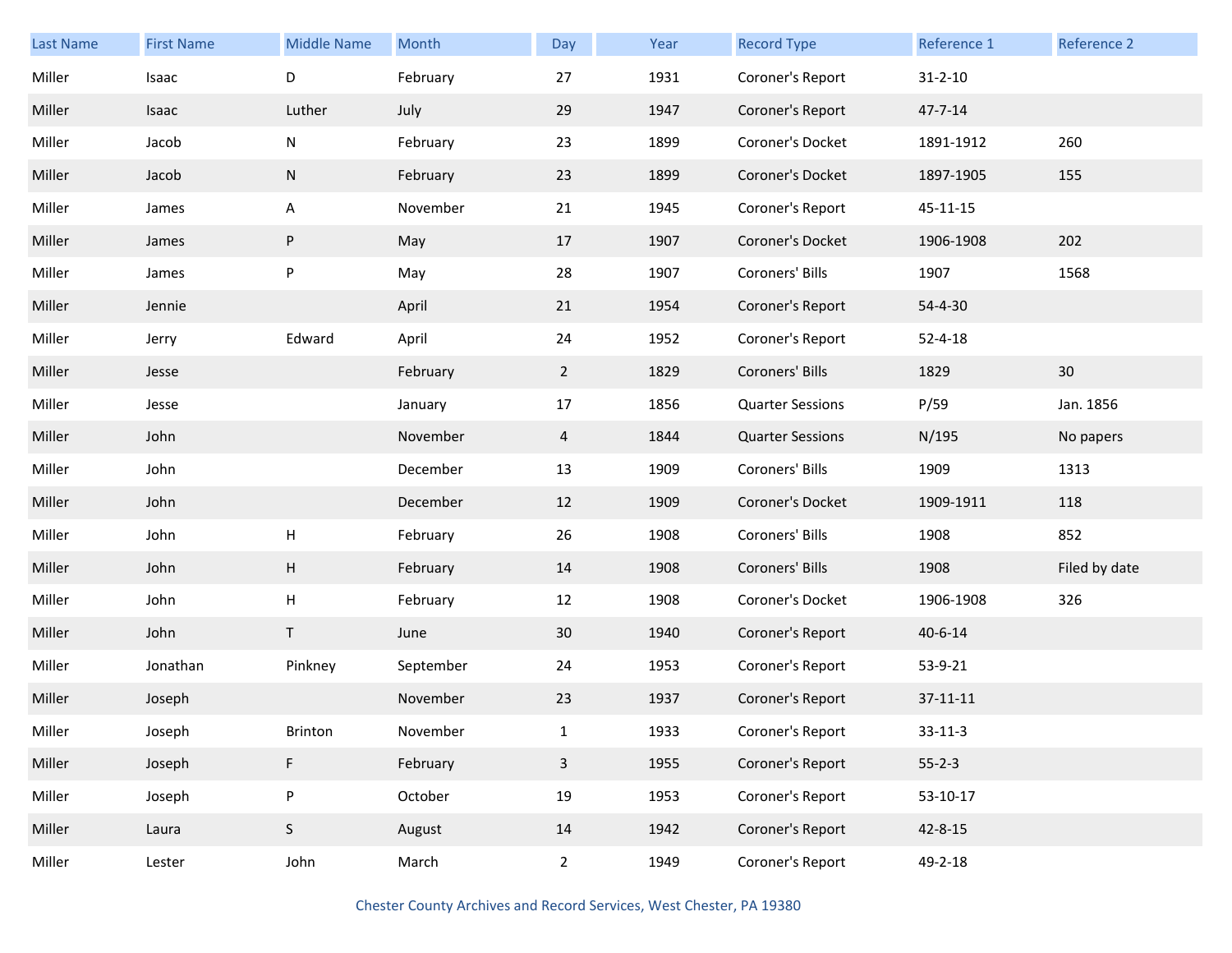| <b>Last Name</b> | <b>First Name</b> | <b>Middle Name</b> | Month    | Day | Year | <b>Record Type</b> | Reference 1   | Reference 2   |
|------------------|-------------------|--------------------|----------|-----|------|--------------------|---------------|---------------|
| Miller           | Lewis             | $\mathsf{C}$       | June     | 9   | 1946 | Coroner's Report   | $46 - 6 - 4$  |               |
| Miller           | Lewis             | Hibbert            | June     | 23  | 1939 | Coroner's Report   | 39-6-13       |               |
| Miller           | Linda             | Lee                | April    | 24  | 1947 | Coroner's Report   | $47 - 4 - 4$  |               |
| Miller           | Lucrecia          |                    | June     | 15  | 1954 | Coroner's Report   | $54 - 6 - 10$ |               |
| Miller           | Mary              |                    | November | 26  | 1904 | Coroner's Docket   | 1891-1912     | 257           |
| Miller           | Mary              |                    | November | 26  | 1904 | Coroner's Docket   | 1897-1905     | 279           |
| Miller           | Mary              | Ann                | June     |     | 1888 | Coroners' Bills    | 1888          | 1391          |
| Miller           | Mary              | E                  | January  | 25  | 1894 | Coroner's Report   | 1894-1-1      |               |
| Miller           | Mary              | E                  | January  | 26  | 1894 | Coroners' Bills    | 1894          | 86            |
| Miller           | Mary              | E                  | January  | 9   | 1919 | Coroner's Docket   | 1916-1919     | 339           |
| Miller           | Mary              | $\mathsf J$        | July     | 15  | 1931 | Coroner's Report   | $31 - 7 - 10$ |               |
| Miller           | May               | S                  | March    | 24  | 1950 | Coroner's Report   | $50 - 3 - 24$ |               |
| Miller           | Paul              |                    | October  | 29  | 1941 | Coroner's Report   | 41-10-19      |               |
| Miller           | Paul              | Edward             | December | 20  | 1955 | Coroner's Report   | 55-12-22      |               |
| Miller           | Robert            |                    | June     | 14  | 1900 | Coroner's Docket   | 1891-1912     | 254           |
| Miller           | Robert            |                    | June     | 14  | 1900 | Coroner's Docket   | 1897-1905     | 156           |
| Miller           | Robert            |                    | June     | 20  | 1900 | Coroners' Bills    | 1900          | Filed by Date |
| Miller           | Robert            |                    | June     | 16  | 1917 | Coroner's Docket   | 1916-1919     | 121           |
| Miller           | Robert            | B                  | January  | 31  | 1957 | Coroner's Report   | $57 - 1 - 14$ |               |
| Miller           | Robert            | S                  | August   | 27  | 1947 | Coroner's Report   | 47-8-11       |               |
| Miller           | Rose              |                    | May      | 4   | 1942 | Coroner's Report   | $42 - 5 - 4$  |               |
| Miller           | Ruth              | Laura              | February | 13  | 1933 | Coroner's Report   | $33 - 2 - 6$  |               |
| Miller           | Samuel            |                    | March    | 17  | 1902 | Coroner's Docket   | 1897-1905     | 157           |
| Miller           | Samuel            |                    | December | 19  | 1902 | Coroners' Bills    | 1902          | Filed by date |
| Miller           | Samuel            |                    | December | 17  | 1902 | Coroner's Docket   | 1891-1912     | 256           |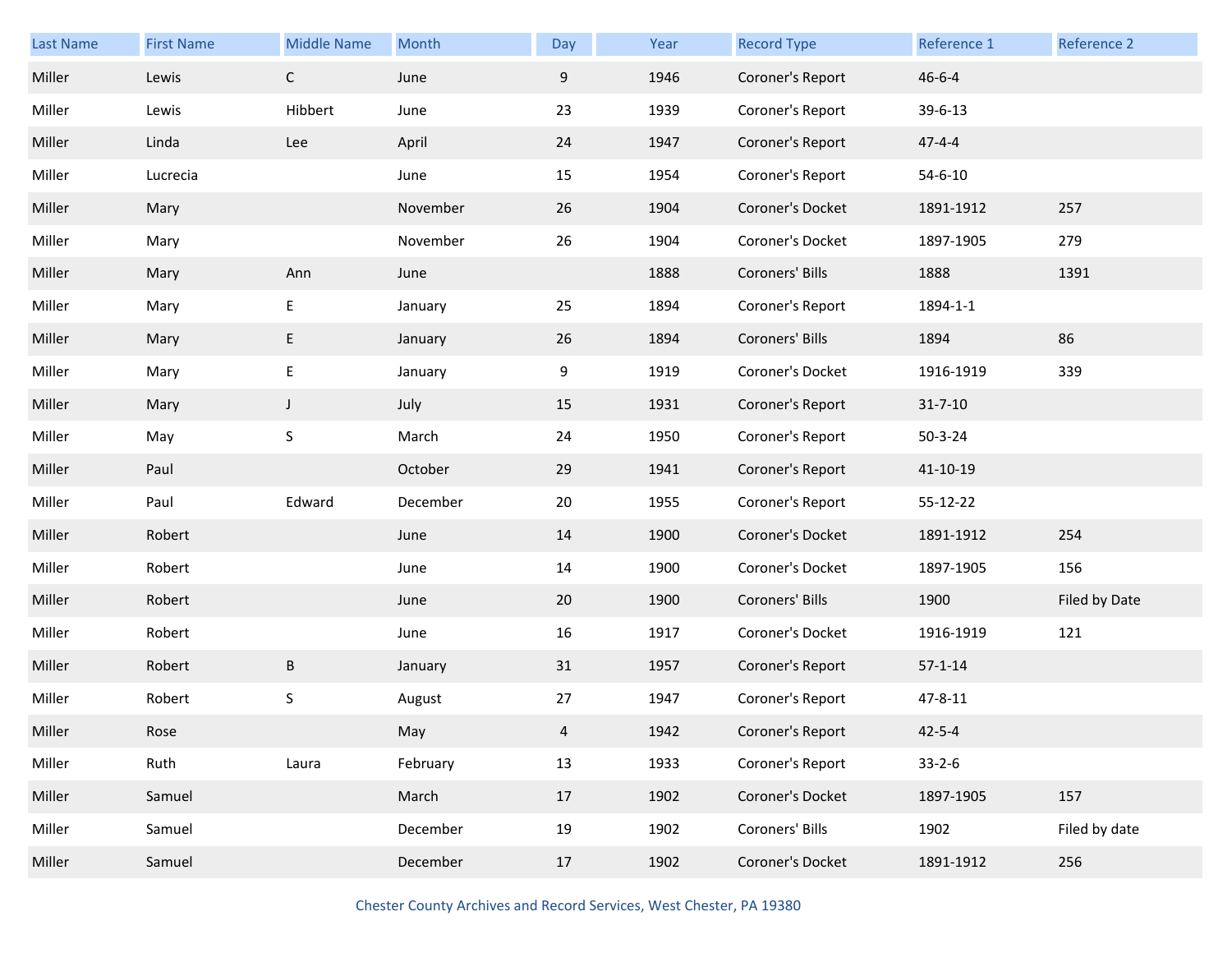| <b>Last Name</b> | <b>First Name</b> | <b>Middle Name</b>        | Month     | Day          | Year | <b>Record Type</b> | Reference 1   | Reference 2 |
|------------------|-------------------|---------------------------|-----------|--------------|------|--------------------|---------------|-------------|
| Miller           | Samuel            | $\mathsf R$               | November  | 22           | 1916 | Coroner's Docket   | 1916-1919     | 64          |
| Miller           | Sarah             | A                         | January   | 8            | 1918 | Coroner's Docket   | 1916-1919     | 209         |
| Miller           | Sarah             | Elizabeth                 | March     | 17           | 1912 | Coroner's Docket   | 1912-1914     | 38          |
| Miller           | Sarah             | $\mathsf{V}$              | March     | 26           | 1952 | Coroner's Report   | $52 - 3 - 18$ |             |
| Miller           | Stephen           |                           | October   | 4            | 1889 | Coroners' Bills    | 1889          | 2206        |
| Miller           | Thomas            |                           | April     | 28           | 1938 | Coroner's Report   | 38-4-14       |             |
| Miller           | Tobias            | $\boldsymbol{\mathsf{H}}$ | October   | 10           | 1893 | Coroners' Bills    | 1893          | 2492        |
| Miller           | Tobias            | H                         | October   | 9            | 1893 | Coroner's Report   | 1893-10-1     |             |
| Miller           | W                 | $\boldsymbol{\mathsf{H}}$ | April     | 19           | 1941 | Coroner's Report   | $41 - 4 - 13$ |             |
| Miller           | Walter            |                           | May       | 14           | 1931 | Coroner's Report   | $31 - 5 - 11$ |             |
| Miller           | Walter            |                           | April     | $\mathbf{1}$ | 1947 | Coroner's Report   | 47-4-25       |             |
| Miller           | Wesley            | O'Brien                   | August    | 31           | 1947 | Coroner's Report   | 47-8-13       |             |
| Miller           | William           |                           | September | 22           | 1826 | Coroners' Bills    | 1826          | 482         |
| Miller           | William           |                           | July      | 17           | 1916 | Coroner's Docket   | 1916-1920     | 41          |
| Miller           | William           |                           | May       | 23           | 1943 | Coroner's Report   | 43-5-21       |             |
| Miller           | William           | Dixon                     | August    | 13           | 1931 | Coroner's Report   | $31 - 8 - 13$ |             |
| Miller           | William           | $\boldsymbol{\mathsf{H}}$ | December  | 19           | 1935 | Coroner's Report   | 35-12-9       |             |
| Miller           | William           | ${\sf R}$                 | May       | 16           | 1898 | Coroners' Bills    | 1898          | 1590        |
| Miller           | William           | ${\sf R}$                 | May       | 14           | 1898 | Coroners' Bills    | 1898          | 1717        |
| Miller           | William           | R                         | May       | 14           | 1898 | Coroner's Docket   | 1897-1905     | 155         |
| Miller           | William           | W                         | October   | 13           | 1911 | Coroner's Docket   | 1909-1911     | 393         |
| Miller (or Wilso | William           | P                         | January   | 12           | 1933 | Coroner's Report   | $33-1-7$      |             |
| Milligan         | John              | $\sf B$                   | May       | 25           | 1917 | Coroner's Docket   | 1916-1920     | 80          |
| Milligan         | Lewis             | $\mathsf J$               | May       | 5            | 1903 | Coroner's Docket   | 1891-1912     | 253         |
| Milligan         | Lewis             | James                     | May       | 5            | 1903 | Coroner's Docket   | 1897-1905     | 157         |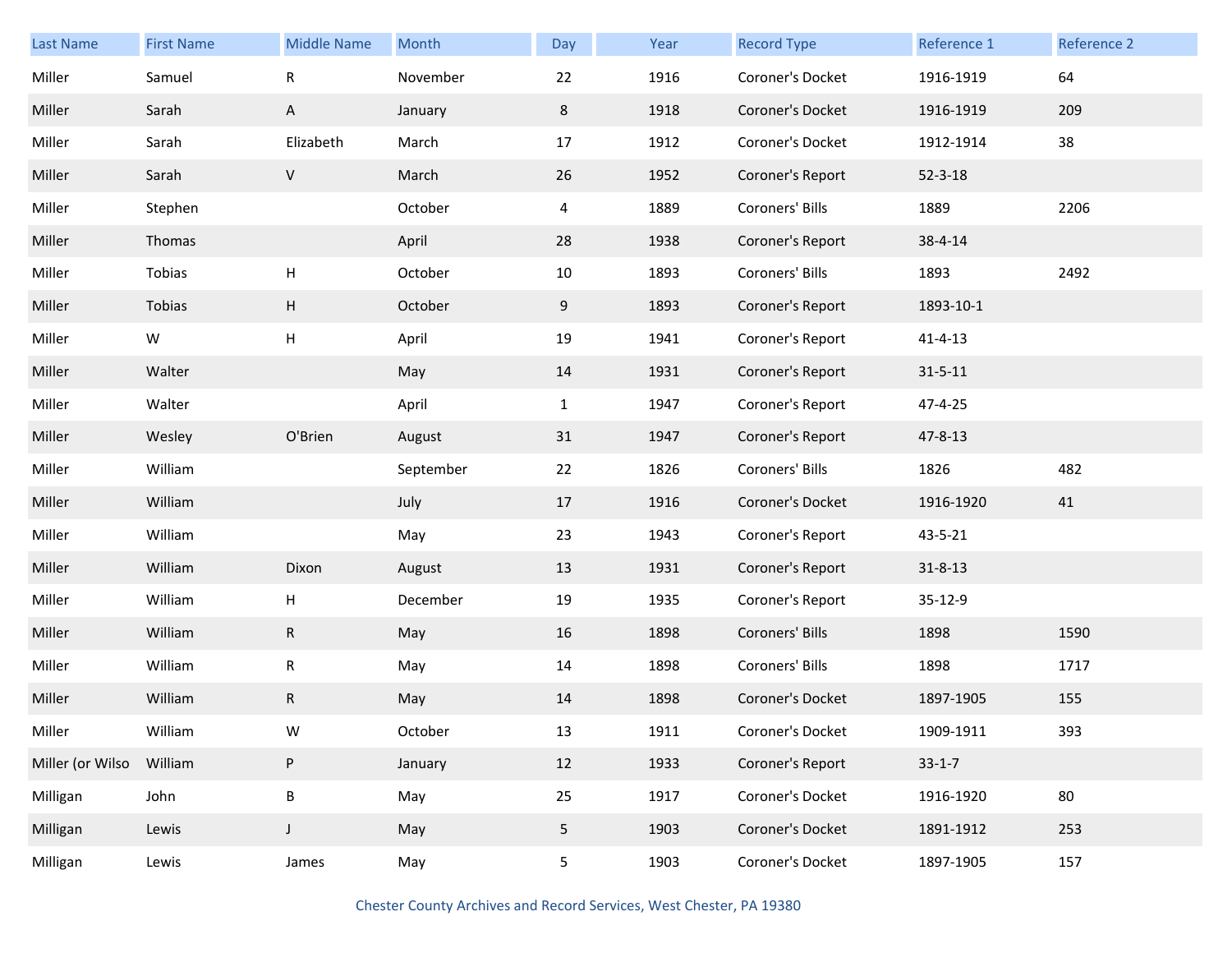| <b>Last Name</b> | <b>First Name</b> | <b>Middle Name</b> | Month     | Day             | Year | <b>Record Type</b>      | Reference 1   | Reference 2 |
|------------------|-------------------|--------------------|-----------|-----------------|------|-------------------------|---------------|-------------|
| Milligan         | Lewis             | James              | May       | 11              | 1903 | Coroners' Bills         | 1903          | 1105        |
| Milligan         | Walter            | E                  | June      | 8               | 1943 | Coroner's Report        | $43 - 6 - 4$  |             |
| Millr            | William           | R                  | May       | 14              | 1898 | Coroner's Docket        | 1891-1912     | 255         |
| Mills            | Alfred            | Edward             | February  | 15              | 1896 | Coroner's Report        | 1896-2-4      |             |
| Mills            | Mary              |                    | June      | 6               | 1855 | <b>Quarter Sessions</b> | P/16          | Apr. 1855   |
| Milrath          | Robert            | A                  | November  | 29              | 1910 | Coroners' Bills         | 1910          | 3274        |
| Milton           | Rebecca           |                    | August    | 30 <sup>°</sup> | 1897 | Coroners' Bills         | 1897          | 2366        |
| Mimick           | Joe               |                    | August    | 24              | 1930 | Coroner's Report        | $30 - 8 - 7$  |             |
| Mimm             | Charlotte         |                    | August    | $7\overline{ }$ | 1944 | Coroner's Report        | 44-8-8        |             |
| Mimm             | Margaret          | B                  | May       | 9               | 1938 | Coroner's Report        | 38-4-11       |             |
| Mimm             | Samuel            | Clayton            | March     | 14              | 1934 | Coroner's Report        | $34 - 3 - 7$  |             |
| Mimm             | Samuel            | N                  | October   | 7               | 1901 | Coroner's Docket        | 1897-1905     | 158         |
| Mimm             | William           |                    | January   | 6               | 1891 | Coroner's Report        | 1891-1-5      |             |
| Miner            | John              |                    | November  | 27              | 1934 | Coroner's Report        | 34-11-21      |             |
| Miner            | Rachel            |                    | September | $7\overline{ }$ | 1932 | Coroner's Report        | $32 - 9 - 4$  |             |
| Minjone          | Raymond           |                    | April     | 26              | 1949 | Coroner's Report        | 49-4-15       |             |
| Minker           | Lafayette         |                    | October   | 15              | 1898 | Coroner's Docket        | 1891-1912     | 259         |
| Minker           | Laffayette        |                    | October   | 15              | 1898 | Coroner's Docket        | 1897-1905     | 154         |
| Minker           | William           | T                  | February  | $\mathbf{1}$    | 1935 | Coroner's Report        | $35 - 2 - 1$  |             |
| Minn             | Samuel            | М                  | October   | $\overline{7}$  | 1901 | Coroner's Docket        | 1891-1912     | 258         |
| Minn             | Samuel            | N                  | October   | 9               | 1901 | Coroners' Bills         | 1901          | 2468        |
| Minnich          | Edward            | A                  | July      | 26              | 1914 | Coroner's Docket        | 1912-1914     | 320         |
| Minnick          | Mary              | Jane               | August    | 21              | 1939 | Coroner's Report        | 39-8-16       |             |
| Minnick          | Robert            | $\mathsf T$        | March     | 29              | 1948 | Coroner's Report        | 48-3-14       |             |
| Minnick          | Shirley           | Ann                | April     | 12              | 1952 | Coroner's Report        | $52 - 4 - 10$ |             |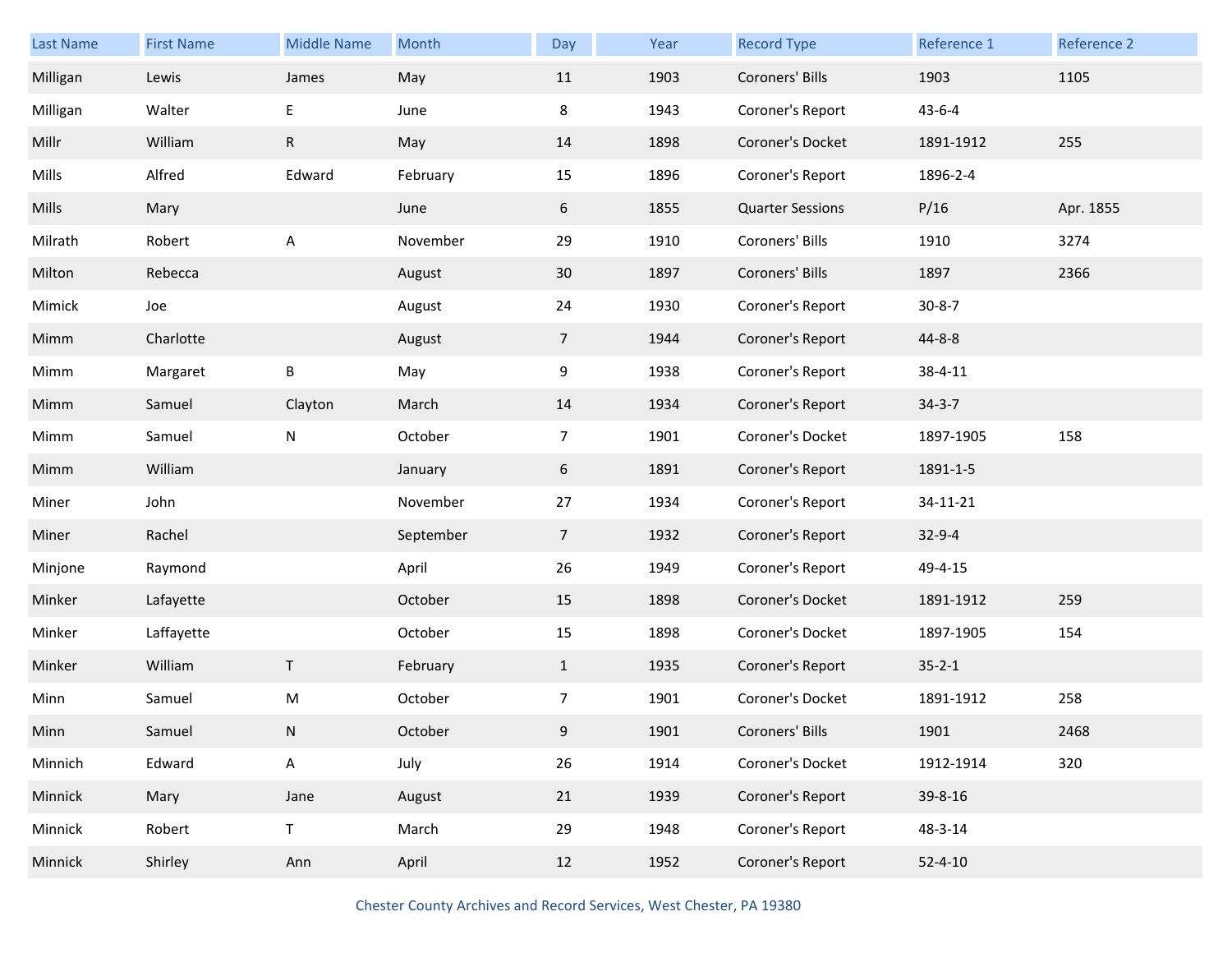| <b>Last Name</b> | <b>First Name</b> | <b>Middle Name</b> | Month     | Day             | Year | <b>Record Type</b> | Reference 1   | Reference 2   |
|------------------|-------------------|--------------------|-----------|-----------------|------|--------------------|---------------|---------------|
| Mioli            | Anna              |                    | June      | 13              | 1949 | Coroner's Report   | $49 - 6 - 5$  |               |
| Mipemer          | George            |                    | April     | 13              | 1831 | Coroner's Report   | Filed by date |               |
| Mishol           | John              |                    | October   | 9               | 1900 | Coroner's Docket   | 1891-1912     | 253           |
| Mishol           | John              |                    | October   | 19              | 1900 | Coroners' Bills    | 1900          | Filed by Date |
| Mishol           | John              |                    | October   | 9               | 1900 | Coroner's Docket   | 1897-1905     | 156           |
| Miskiv           | (Baby Boy)        |                    | February  | 19              | 1944 | Coroner's Report   | 44-2-9        |               |
| Mistretti        | Salvatore         |                    |           |                 |      | Coroner's Report   | 49-5-4        |               |
| Mitchel          | George            | M                  | July      | 27              | 1886 | Coroners' Bills    | 1886          | Filed by Date |
| Mitchell         | Barney            |                    | October   | 19              | 1931 | Coroner's Report   | $31 - 10 - 3$ |               |
| Mitchell         | Bessie            |                    | November  | $\mathbf{3}$    | 1939 | Coroner's Report   | 39-10-18      |               |
| Mitchell         | Charles           |                    | December  | 6               | 1906 | Coroner's Docket   | 1906-1908     | 142           |
| Mitchell         | Clinton           | T.                 | November  | $\mathbf{3}$    | 1939 | Coroner's Report   | 39-10-17      |               |
| Mitchell         | Ernest            | Floyd              | July      | 11              | 1910 | Coroner's Docket   | 1909-1911     | 193           |
| Mitchell         | Ernest            | Floyd              | July      | 15              | 1910 | Coroners' Bills    | 1910          | Filed by date |
| Mitchell         | George            | W                  | July      | 21              | 1915 | Coroner's Docket   | 1915          | 64            |
| Mitchell         | John              | H                  | January   | $\overline{7}$  | 1948 | Coroner's Report   | 47-12-15      |               |
| Mitchell         | John              | Henry              | September | 25              | 1947 | Coroner's Report   | 47-9-21       |               |
| Mitchell         | Lucy              |                    | September | 15              | 1917 | Coroner's Docket   | 1916-1919     | 154           |
| Mitchell         | Lucy              | $\sf H$            | November  | 23              | 1906 | Coroner's Docket   | 1906-1908     | 135           |
| Mitchell         | Martha            |                    | December  | 12              | 1915 | Coroner's Docket   | 1915          | 109           |
| Mitchell         | Shepherd          |                    | June      | 9               | 1908 | Coroner's Docket   | 1906-1908     | 372           |
| Mitchell         | Thomas            | $\mathsf H$        | April     | 7 <sup>7</sup>  | 1935 | Coroner's Report   | $35 - 4 - 6$  |               |
| Mizel            | John              |                    | May       | 28              | 1910 | Coroner's Docket   | 1909-1911     | 172           |
| Moat             | DeWitt            |                    | July      | $7\overline{ }$ | 1936 | Coroner's Report   | $36 - 7 - 11$ |               |
| Mobley           | Dora              | May                | January   | 27              | 1911 | Coroners' Bills    | 1911          | 57            |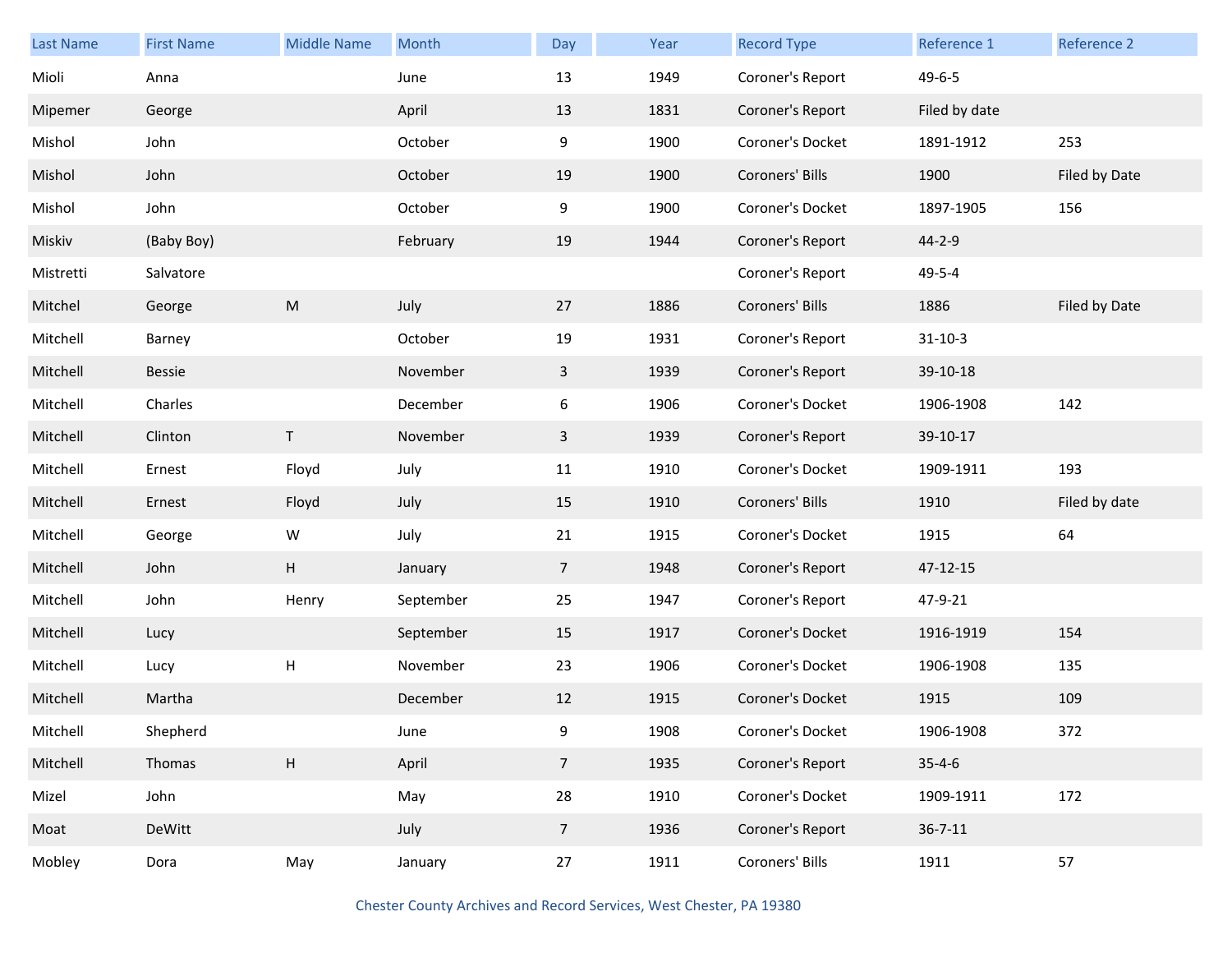| <b>Last Name</b> | <b>First Name</b> | <b>Middle Name</b> | Month    | Day            | Year | <b>Record Type</b>      | Reference 1    | Reference 2   |
|------------------|-------------------|--------------------|----------|----------------|------|-------------------------|----------------|---------------|
| Mobley           | Dora              | May                | January  | $\overline{7}$ | 1911 | Coroner's Docket        | 1909-1911      | 278           |
| Mobley           | Ella              | May                | April    | 30             | 1943 | Coroner's Report        | 43-4-23        |               |
| Mobley           | Rufus             |                    | December | 4              | 1943 | Coroner's Report        | $43 - 12 - 3$  |               |
| Mocharvchak      | Michael           |                    | August   | $\mathbf{2}$   | 1946 | Coroner's Report        | $46 - 8 - 5$   |               |
| Mock             | James             |                    | February | 13             | 1909 | Coroner's Docket        | 1909-1911      | 18            |
| Mock             | James             |                    | February | 15             | 1909 | Coroners' Bills         | 1909           | Filed by date |
| Mock             | Lewis             |                    | June     | 17             | 1877 | Coroner's Report        | Filed by date  |               |
| Mock             | Morris            | Ralston            | July     | 20             | 1949 | Coroner's Report        | 49-7-26        |               |
| Moeller          | Edward            | V                  | January  | 27             | 1947 | Coroner's Report        | $47 - 1 - 7$   |               |
| Moffett          | Rachel            | Knier              | January  | 5              | 1951 | Coroner's Report        | 50-12-28       |               |
| Mohan            | Bernard           | Edward             | October  | 6              | 1953 | Coroner's Report        | $53-10-6$      |               |
| Mohler           | Elias             | G                  | October  | 27             | 1935 | Coroner's Report        | 35-10-17       |               |
| Mohr             | Charles           | $\mathsf T$        | June     | 5 <sub>1</sub> | 1945 | Coroner's Report        | $45 - 6 - 4$   |               |
| Molloy           | John              | Joseph             | July     | 13             | 1918 | Coroner's Docket        | 1916-1919      | 269           |
| Moloy            | Margeret          |                    | August   | 29             | 1769 | Coroners' Bills         | 1760-63        | Filed by Date |
| Molten           | Poland            |                    | December | 14             | 1909 | Coroner's Docket        | 1909-1911      | 119           |
| Molton           | Alonzo            |                    | November | 21             | 1951 | Coroner's Report        | $51 - 11 - 15$ |               |
| Molton           | Roland            |                    | December | 16             | 1909 | Coroners' Bills         | 1909           | Filed by date |
| Molton           | Ruth              |                    | November | 21             | 1951 | Coroner's Report        | $51 - 11 - 16$ |               |
| Molzen           | Lottie            |                    | June     | 28             | 1953 | Coroner's Report        | 53-6-26        |               |
| Monaghan         | Daniel            |                    | May      | 15             | 1899 | Coroner's Docket        | 1891-1912      | 261           |
| Monaghan         | Daniel            |                    | May      | 15             | 1899 | Coroner's Docket        | 1897-1905      | 159           |
| Monaghan         | Donald            |                    | July     | 28             | 1939 | Coroner's Report        | 39-7-15        |               |
| Monahan          | Isabella          |                    | March    | 25             | 1947 | Coroner's Report        | $47 - 3 - 4$   |               |
| Moncrief         | Alexander         |                    | June     | 16             | 1858 | <b>Quarter Sessions</b> | P/276          | Apr. 1858     |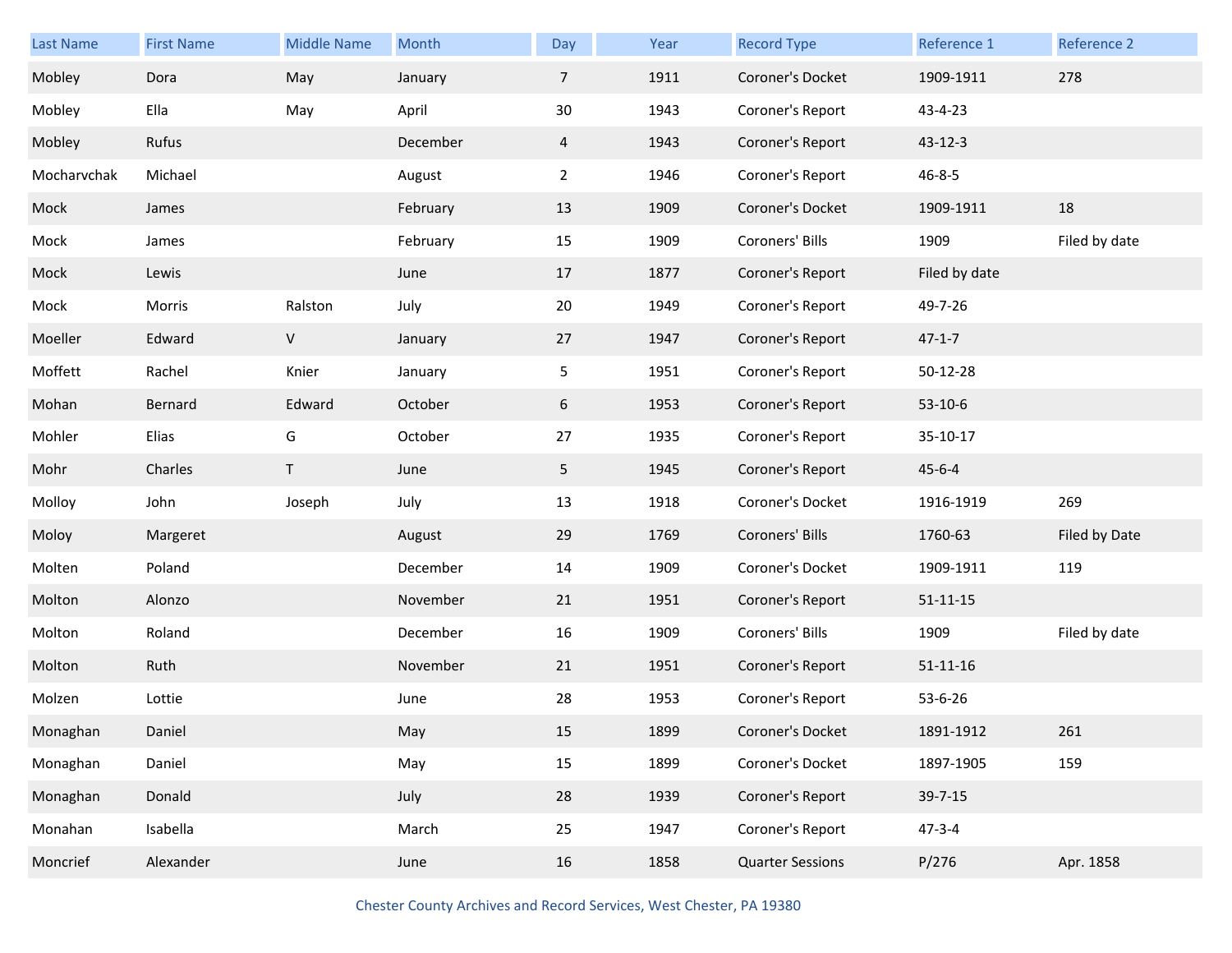| Last Name  | <b>First Name</b> | <b>Middle Name</b> | Month     | Day            | Year | <b>Record Type</b>      | Reference 1   | Reference 2 |
|------------|-------------------|--------------------|-----------|----------------|------|-------------------------|---------------|-------------|
| Moncrief   | Hugh              |                    | June      | 16             | 1858 | <b>Quarter Sessions</b> | P/276         | Apr. 1858   |
| Monjar     | David             | Richard            | November  | 8              | 1952 | Coroner's Report        | $52 - 11 - 8$ |             |
| Monkoski   | Michael           |                    | June      | 16             | 1934 | Coroner's Report        | $34 - 6 - 12$ |             |
| Monroe     | Rhetta            | Louise             | August    | 25             | 1939 | Coroner's Report        | 39-8-24       |             |
| Montgomery | (infant)          |                    | September | 30             | 1945 | Coroner's Report        | 45-9-18       |             |
| Montgomery | Barbara           | Ann                | February  | 12             | 1945 | Coroner's Report        | $45 - 2 - 13$ |             |
| Montgomery | Barbara           | Jean               | July      | 15             | 1949 | Coroner's Report        | 49-7-21       |             |
| Montgomery | Benjamin          | Franklin           | August    | 31             | 1951 | Coroner's Report        | $51 - 8 - 28$ |             |
| Montgomery | Florence          | May                | January   | 31             | 1941 | Coroner's Report        | $41 - 1 - 24$ |             |
| Montgomery | Frank             |                    | July      | 29             | 1941 | Coroner's Report        | $41 - 7 - 13$ |             |
| Montgomery | Hayes             |                    | April     | 14             | 1953 | Coroner's Report        | $53 - 4 - 16$ |             |
| Montgomery | Helen             | D                  | September | $\overline{7}$ | 1918 | Coroner's Docket        | 1916-1919     | 287         |
| Montgomery | Helen             | E                  | April     | 3              | 1952 | Coroner's Report        | $52 - 4 - 4$  |             |
| Montgomery | Lawrence          |                    | July      | 14             | 1952 | Coroner's Report        | $52 - 7 - 8$  |             |
| Montgomery | Lester            | E                  | December  | 6              | 1944 | Coroner's Report        | 44-12-4       |             |
| Montgomery | Raymond           |                    | August    | 20             | 1918 | Coroner's Docket        | 1916-1919     | 282         |
| Montgomery | Robert            |                    | March     | 15             | 1943 | Coroner's Report        | 43-3-14       |             |
| Montgomery | S                 | $\mathsf{C}$       | March     | 28             | 1910 | Coroners' Bills         | 1910          | 701         |
| Montgomery | Samuel            |                    | November  | $\overline{2}$ | 1830 | Coroners' Bills         | 1830          | 655         |
| Montgomery | Samuel            |                    | August    | 14             | 1830 | Coroner's Report        | Filed by date |             |
| Montgomery | Sarah             | C                  | March     | 28             | 1910 | Coroners' Bills         | 1910          | 697         |
| Montgomery | Sarah             | $\mathsf C$        | March     | 22             | 1910 | Coroner's Docket        | 1909-1911     | 154         |
| Moody      | Enos              |                    | April     | 28             | 1951 | Coroner's Report        | $51 - 4 - 31$ |             |
| Moody      | Holstein          |                    | July      | 14             | 1944 | Coroner's Report        | $44 - 7 - 6$  |             |
| Mooney     | Alfred            | L                  | March     | 28             | 1942 | Coroner's Report        | $42 - 3 - 19$ |             |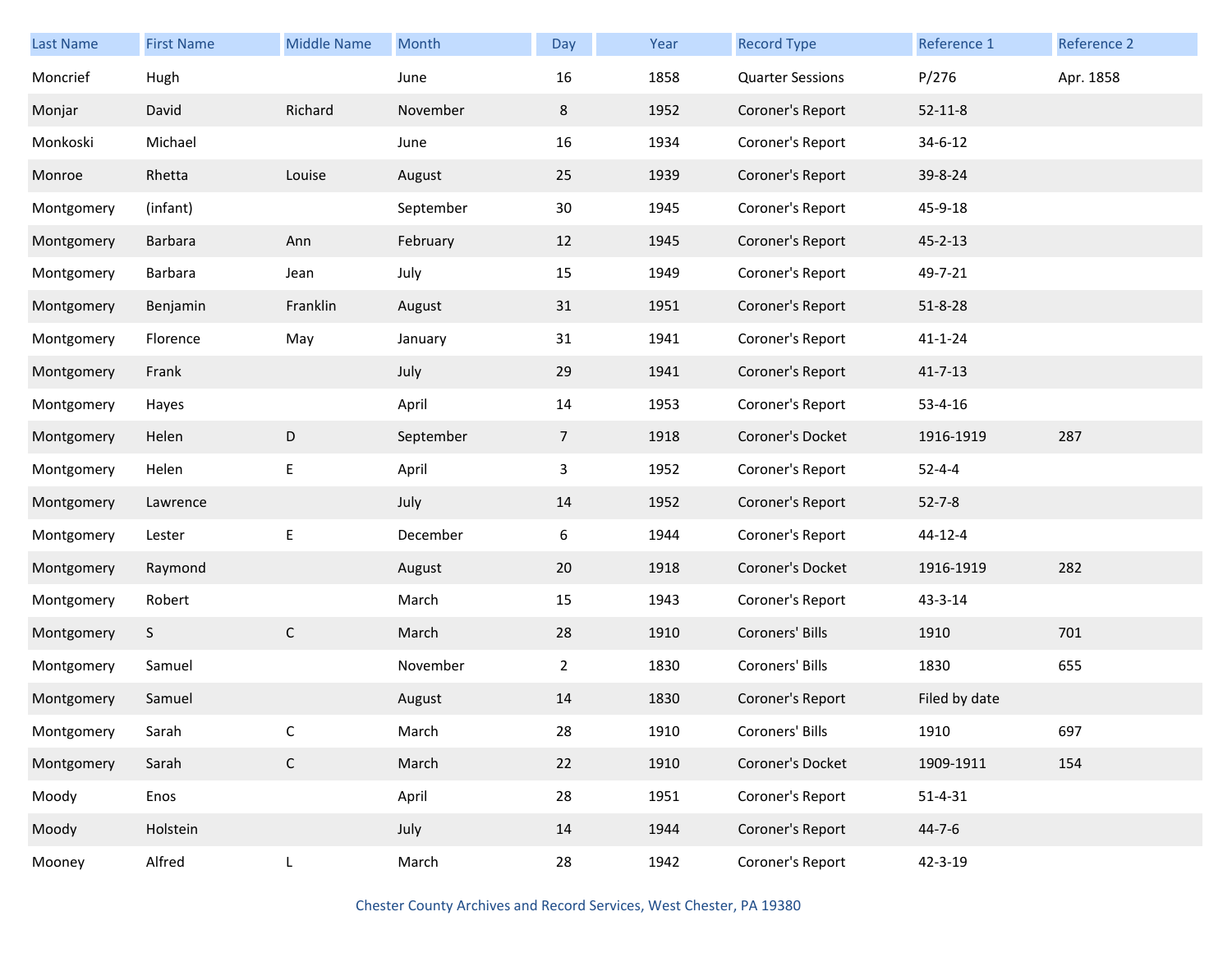| Last Name | <b>First Name</b> | <b>Middle Name</b> | Month     | Day             | Year | <b>Record Type</b> | Reference 1   | Reference 2   |
|-----------|-------------------|--------------------|-----------|-----------------|------|--------------------|---------------|---------------|
| Mooney    | George            | ${\sf W}$          | September | 27              | 1909 | Coroners' Bills    | 1909          | 2501          |
| Mooney    | George            | W                  | September | 17              | 1909 | Coroner's Docket   | 1909-1911     | 84            |
| Mooney    | William           |                    | July      | 22              | 1943 | Coroner's Report   | 43-7-10       |               |
| Moor      | T.                | Elwood             | June      | 11              | 1901 | Coroners' Bills    | 1901          | Filed by Date |
| Moore     | (child of Mary)   |                    | September | 6               | 1909 | Coroners' Bills    | 1909          | Filed by date |
| Moore     | (child of Mary)   |                    | September | 6               | 1909 | Coroners' Bills    | 1909          | 2381          |
| Moore     | (child of Mary)   |                    | August    | 20              | 1909 | Coroner's Docket   | 1909-1911     | 82            |
| Moore     | Alexander         |                    | December  | 4               | 1953 | Coroner's Report   | 53-12-14      |               |
| Moore     | Arthur            | $\mathsf J$        | September | 18              | 1952 | Coroner's Report   | 52-9-16       |               |
| Moore     | Cecelia           | F                  | June      | 6               | 1897 | Coroner's Docket   | 1891-1912     | 263           |
| Moore     | Cecelia           | Fitter             | June      | 6               | 1897 | Coroner's Docket   | 1897-1905     | 159           |
| Moore     | Charles           |                    | October   | 8               | 1950 | Coroner's Report   | $50-10-11$    |               |
| Moore     | Charles           | William            | September | 20              | 1948 | Coroner's Report   | 48-9-17       |               |
| Moore     | Clarkson          |                    | February  | 26              | 1910 | Coroner's Docket   | 1909-1911     | 141           |
| Moore     | Clarkson          |                    | March     | $7\overline{ }$ | 1910 | Coroners' Bills    | 1910          | 605           |
| Moore     | Clarkson          |                    | March     | $\overline{2}$  | 1910 | Coroners' Bills    | 1910          | 590           |
| Moore     | Ectley            | E                  | January   | $\overline{2}$  | 1952 | Coroner's Report   | $52 - 1 - 2$  |               |
| Moore     | Edward            | Daniel             | November  | 18              | 1954 | Coroner's Report   | $54 - 11 - 7$ |               |
| Moore     | Elizabeth         | T.                 | January   | 13              | 1933 | Coroner's Report   | $33 - 1 - 11$ |               |
| Moore     | Elizabeth         | W                  | October   | 21              | 1936 | Coroner's Report   | 36-10-17      |               |
| Moore     | Frank             | Baker              | February  | 8               | 1941 | Coroner's Report   | $41 - 2 - 9$  |               |
| Moore     | George            |                    | January   | 11              | 1909 | Coroner's Docket   | 1909-1911     | 8             |
| Moore     | George            |                    | January   | 25              | 1909 | Coroners' Bills    | 1909          | 65            |
| Moore     | George            | $\mathsf J$        | January   | 20              | 1949 | Coroner's Report   | 49-1-17       |               |
| Moore     | Grant             | Lee                | September | 12              | 1935 | Coroner's Report   | $35-9-9$      |               |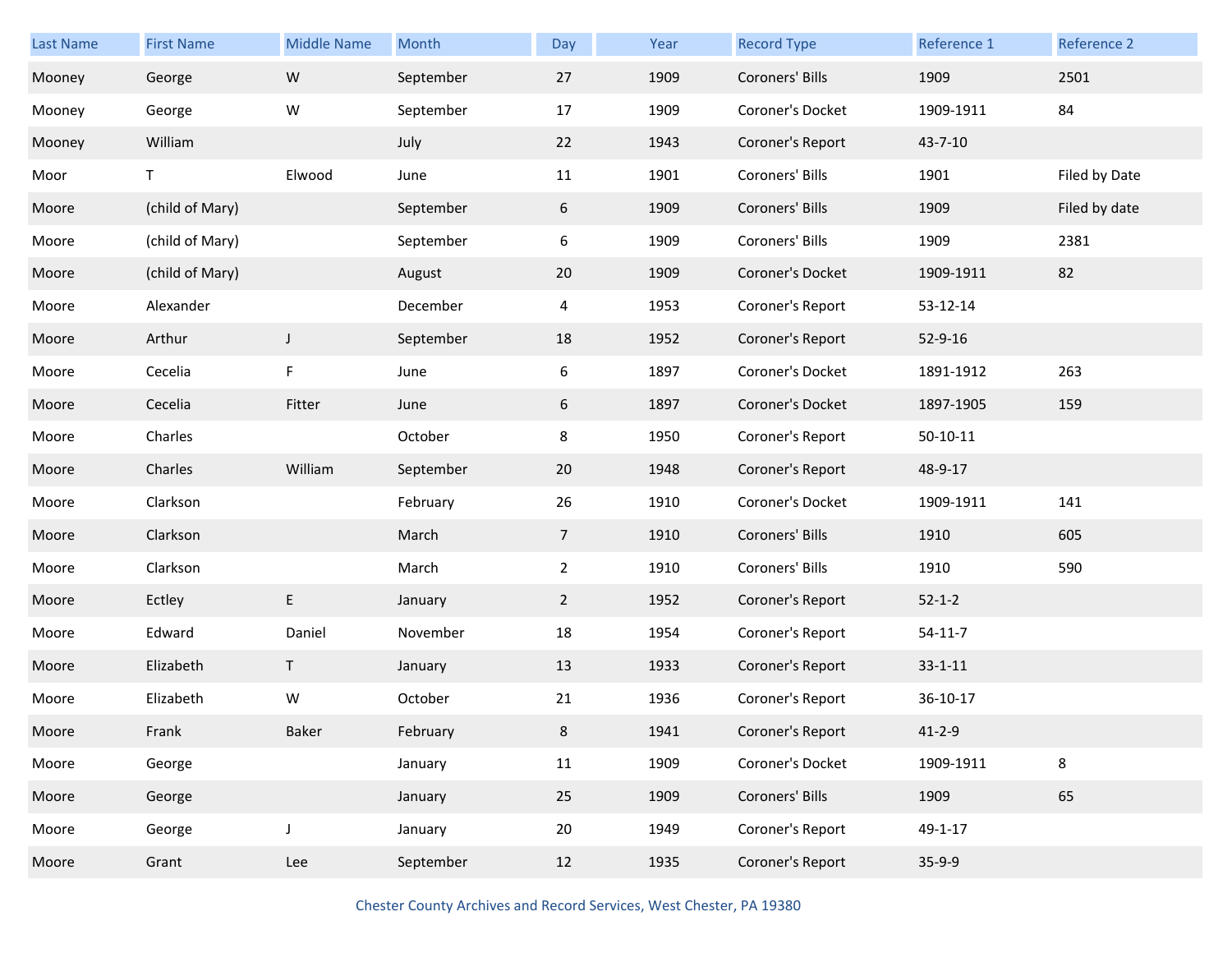| Last Name | <b>First Name</b> | <b>Middle Name</b> | Month     | Day    | Year | <b>Record Type</b>      | Reference 1   | Reference 2    |
|-----------|-------------------|--------------------|-----------|--------|------|-------------------------|---------------|----------------|
| Moore     | Harry             |                    | March     | 22     | 1930 | Coroner's Report        | $30 - 3 - 11$ |                |
| Moore     | Harry             | $\mathsf C$        | March     | 30     | 1930 | Coroner's Report        | $30 - 3 - 14$ |                |
| Moore     | Harry             | $\mathsf C$        | September | 18     | 1952 | Coroner's Report        | 52-9-17       |                |
| Moore     | Harry             | R                  | August    | 13     | 1953 | Coroner's Report        | $53 - 8 - 8$  |                |
| Moore     | J                 | Penrose            | March     | 6      | 1941 | Coroner's Report        | $41 - 3 - 8$  |                |
| Moore     | Jesse             |                    | December  | 13     | 1917 | Coroner's Docket        | 1916-1919     | 197            |
| Moore     | John              |                    | May       | 4      | 1861 | <b>Quarter Sessions</b> | P/525         | Jun. 1861      |
| Moore     | John              |                    | June      | 28     | 1917 | Coroner's Docket        | 1916-1919     | 125            |
| Moore     | John              |                    | May       | 29     | 1950 | Coroner's Report        | $50 - 5 - 22$ |                |
| Moore     | John              | B                  | September | 4      | 1939 | Coroner's Report        | $39-9-3$      |                |
| Moore     | John              | W                  | June      | 22     | 1951 | Coroner's Report        | $51 - 6 - 12$ |                |
| Moore     | Lawrence          |                    | August    | 17     | 1945 | Coroner's Report        | $45 - 8 - 9$  |                |
| Moore     | Lester            | $\mathsf T$        | October   | 19     | 1915 | Coroner's Docket        | 1915          | 88             |
| Moore     | Lewis             | D                  | February  | 20     | 1933 | Coroner's Report        | $33 - 2 - 9$  |                |
| Moore     | Martin            |                    | November  | 15     | 1908 | Coroner's Docket        | 1906-1908     | 428            |
| Moore     | Martin            |                    | October   | 18     | 1908 | Coroners' Bills         | 1908          | Filed by date  |
| Moore     | Mildred           |                    | July      | 20     | 1955 | Coroner's Report        | $55 - 7 - 14$ |                |
| Moore     | <b>Myers</b>      | H                  | February  | 15     | 1916 | Coroner's Docket        | 1916-1920     | $\overline{7}$ |
| Moore     | naomi             | ${\sf M}$          | November  | 11     | 1912 | Coroner's Docket        | 1912-1914     | 128            |
| Moore     | Oliver            | W                  | July      | 8      | 1934 | Coroner's Report        | 34-7-9        |                |
| Moore     | Patrick           |                    | November  | $17\,$ | 1903 | Coroner's Docket        | 1891-1912     | 263            |
| Moore     | Patrick           |                    | November  | 17     | 1903 | Coroner's Docket        | 1897-1905     | 161            |
| Moore     | Rachael           |                    | March     | 6      | 1901 | Coroner's Docket        | 1891-1912     | 262            |
| Moore     | Rachel            |                    | March     | 14     | 1901 | Coroners' Bills         | 1901          | 780            |
| Moore     | Rachel            |                    | March     | 6      | 1901 | Coroner's Docket        | 1897-1905     | 160            |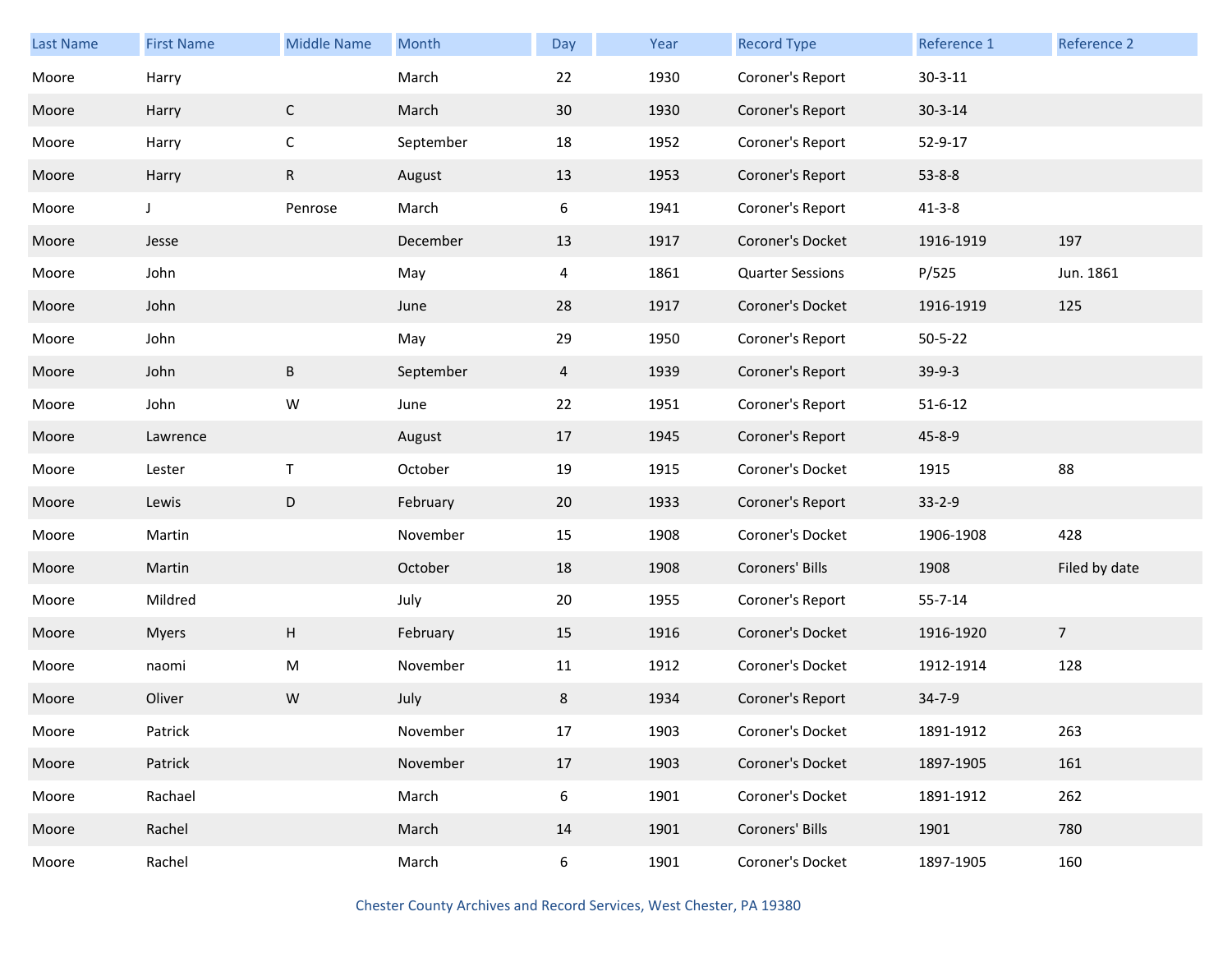| Last Name | <b>First Name</b> | <b>Middle Name</b> | Month     | Day             | Year | <b>Record Type</b>      | Reference 1   | Reference 2   |
|-----------|-------------------|--------------------|-----------|-----------------|------|-------------------------|---------------|---------------|
| Moore     | Ralph             |                    | November  | 9               | 1919 | Coroner's Docket        | 1916-1920     | 181           |
| Moore     | Richard           |                    | October   | 24              | 1886 | Coroners' Bills         | 1886          | Filed by Date |
| Moore     | Richard           |                    |           |                 | 1886 | Coroners' Bills         | 1886          | 1434          |
| Moore     | Robert            | Monroe             | February  | $\overline{7}$  | 1908 | Coroner's Docket        | 1906-1908     | 324           |
| Moore     | Robin             |                    | July      | 20              | 1955 | Coroner's Report        | $55 - 7 - 15$ |               |
| Moore     | Sandra            | Ann                | September | 6               | 1955 | Coroner's Report        | $55-9-2$      |               |
| Moore     | T                 | Ellwood            | June      | 6               | 1901 | Coroner's Docket        | 1897-1905     | 159           |
| Moore     | T                 | Elwood             | June      | 6               | 1901 | Coroner's Docket        | 1891-1912     | 261           |
| Moore     | William           | Thomas             | January   | 26              | 1952 | Coroner's Report        | $52 - 1 - 18$ |               |
| Moore     | Wilson            |                    | July      | 12              | 1906 | Coroner's Docket        | 1906-1908     | 80            |
| Moran     | Andrew            |                    | December  | 31              | 1900 | Coroner's Docket        | 1891-1912     | 262           |
| Moran     | Andrew            |                    | December  | 31              | 1900 | Coroner's Docket        | 1897-1905     | 160           |
| Moran     | <b>Betty</b>      | Jean               | September | $\overline{4}$  | 1935 | Coroner's Report        | $35-9-4$      |               |
| Moran     | Hugh              |                    | May       | 14              | 1939 | Coroner's Report        | $39 - 5 - 7$  |               |
| Moran     | Kathleen          |                    | July      | $7\overline{ }$ | 1945 | Coroner's Report        | $45 - 7 - 2$  |               |
| Moran     | Margaret          |                    | April     | 6               | 1951 | Coroner's Report        | $51 - 4 - 5$  |               |
| Morce     | George            |                    | June      | $7\overline{ }$ | 1949 | Coroner's Report        | $49 - 6 - 3$  |               |
| Moren     | Paul              |                    | February  | $\overline{2}$  | 1848 | <b>Quarter Sessions</b> | O/19          | No papers     |
| Moren     | Paul              |                    | February  | $\mathbf{1}$    | 1848 | <b>Quarter Sessions</b> | O/19          | Jan. 1848     |
| Moreski   | Michael           |                    | March     | 21              | 1905 | Coroners' Bills         | 1905          | 789           |
| Morgan    | Garfield          |                    | May       | $\overline{2}$  | 1941 | Coroner's Report        | $41 - 5 - 2$  |               |
| Morgan    | Greville          | Edwin              | February  | 3               | 1935 | Coroner's Report        | $35 - 2 - 3$  |               |
| Morgan    | Howell            |                    | August    | $\mathbf{1}$    | 1848 | <b>Quarter Sessions</b> | O/54          | Jul. 1848     |
| Morgan    | Inez              |                    | September | 5               | 1941 | Coroner's Report        | 41-8-25       |               |
| Morgan    | Morgan            |                    | August    | $\mathbf{1}$    | 1848 | <b>Quarter Sessions</b> | O/54          | Jul. 1848     |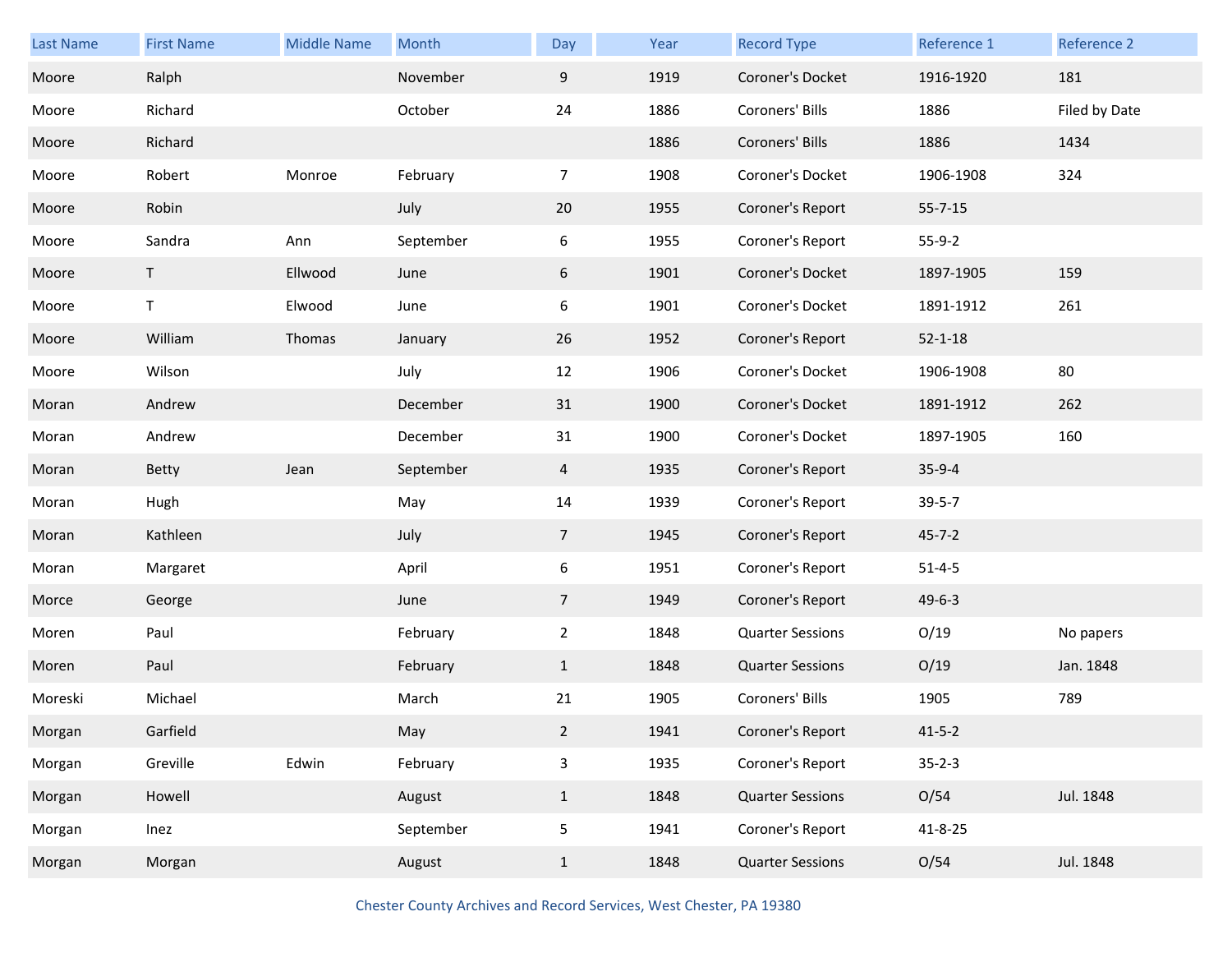| Last Name | <b>First Name</b> | <b>Middle Name</b> | Month     | Day            | Year | <b>Record Type</b>      | Reference 1   | Reference 2   |
|-----------|-------------------|--------------------|-----------|----------------|------|-------------------------|---------------|---------------|
| Morgan    | Patrick           |                    | April     | $\overline{2}$ | 1876 | Coroner's Report        | Filed by date |               |
| Morgan    | Richard           |                    | September | 26             | 1906 | Coroner's Docket        | 1906-1908     | 114           |
| Morgan    | William           |                    | August    | $\mathbf{1}$   | 1848 | <b>Quarter Sessions</b> | O/54          | Jul. 1848     |
| Morgans   | Elizabeth         |                    | June      | 26             | 1917 | Coroner's Docket        | 1916-1919     | 124           |
| Moriarty  | Michael           |                    | June      | 10             | 1955 | Coroner's Report        | $55 - 6 - 6$  |               |
| Morley    | Albert            | J                  | October   | 28             | 1952 | Coroner's Report        | 52-10-24      |               |
| Morris    | Charles           |                    | June      | 25             | 1937 | Coroner's Report        | $37 - 6 - 8$  |               |
| Morris    | Daniel            |                    | February  | 22             | 1901 | Coroner's Docket        | 1897-1905     | 161           |
| Morris    | Daniel            |                    | February  | 22             | 1901 | Coroner's Docket        | 1891-1912     | 264           |
| Morris    | Daniel            |                    | March     | 19             | 1901 | Coroners' Bills         | 1901          | Filed by Date |
| Morris    | Edwin             |                    | April     | $\overline{7}$ | 1937 | Coroner's Report        | $37 - 4 - 12$ |               |
| Morris    | Hayes             |                    | August    | 26             | 1933 | Coroner's Report        | $33 - 8 - 13$ |               |
| Morris    | Herman            | Wendell            | December  | 10             | 1909 | Coroners' Bills         | 1909          | 3292          |
| Morris    | Herman            | Wendell            | December  | 8              | 1909 | Coroner's Docket        | 1909-1911     | 117           |
| Morris    | Howard            | $\mathsf J$        | August    | 16             | 1909 | Coroners' Bills         | 1909          | 2048          |
| Morris    | Howard            | J                  | August    | 12             | 1909 | Coroner's Docket        | 1909-1911     | 79            |
| Morris    | Howard            | $\mathsf J$        | November  | $\mathbf{1}$   | 1909 | Coroners' Bills         | 1909          | 2978          |
| Morris    | James             |                    | February  | 18             | 1831 | Coroner's Report        | Filed by date |               |
| Morris    | James             |                    | June      | 11             | 1832 | Coroners' Bills         | 1832          | 341           |
| Morris    | James             |                    | July      | 26             | 1903 | Coroner's Docket        | 1897-1905     | 161           |
| Morris    | James             |                    | July      | 26             | 1903 | Coroner's Docket        | 1891-1912     | 264           |
| Morris    | John              |                    | June      | 11             | 1832 | Coroners' Bills         | 1832          | 342           |
| Morris    | John              |                    | June      | 6              | 1887 | Coroners' Bills         | 1887          | 1569          |
| Morris    | Lawrence          | $\sf B$            | June      | $\mathbf{1}$   | 1944 | Coroner's Report        | 44-5-29       |               |
| Morris    | Mary              | $\mathsf C$        | April     | 11             | 1941 | Coroner's Report        | $41 - 4 - 7$  |               |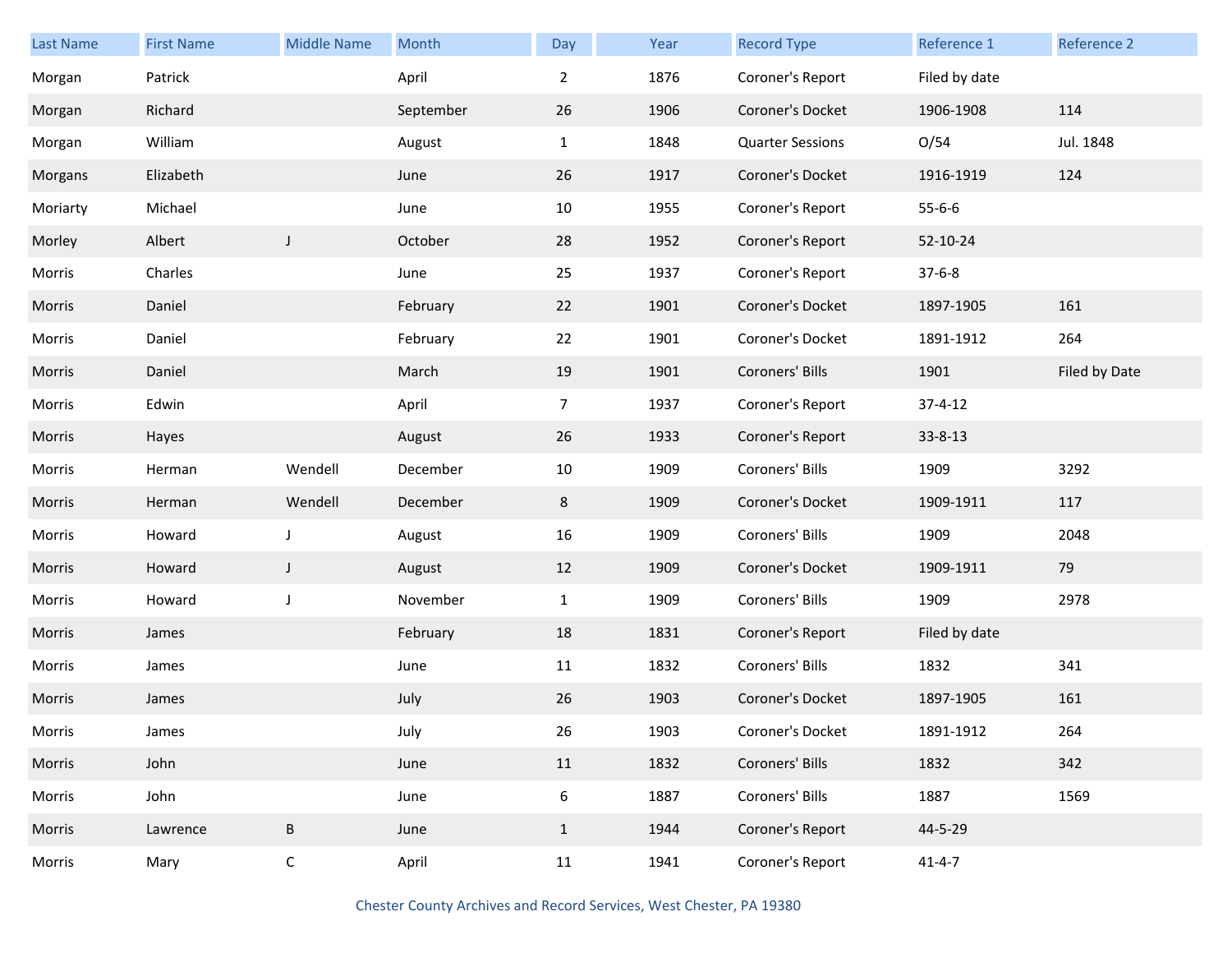| Last Name | <b>First Name</b> | <b>Middle Name</b> | Month     | Day          | Year | <b>Record Type</b>      | Reference 1   | Reference 2    |
|-----------|-------------------|--------------------|-----------|--------------|------|-------------------------|---------------|----------------|
| Morris    | Miltilda          | G                  | June      | 16           | 1952 | Coroner's Report        | $52 - 6 - 14$ |                |
| Morris    | Willa             | ${\sf R}$          | July      | 23           | 1939 | Coroner's Report        | 39-7-14       |                |
| Morrison  | Anna              | $\sf V$            | December  | 14           | 1896 | Coroners' Bills         | 1896          | 4005           |
| Morrison  | Anna              | V                  | December  | 12           | 1896 | Coroner's Report        | 1896-12-1     |                |
| Morrison  | Anna              | $\sf V$            | December  | 14           | 1896 | Coroners' Bills         | 1896          | 4026           |
| Morrison  | Edgar             | $\mathsf J$        | July      | 28           | 1950 | Coroner's Report        | $50 - 7 - 20$ |                |
| Morrison  | George            | $\mathsf{C}$       | October   | 19           | 1933 | Coroner's Report        | $33-9-6$      |                |
| Morrison  | Harry             | Α                  | May       | 31           | 1937 | Coroner's Report        | 37-5-20       |                |
| Morrison  | John              |                    | November  | 15           | 1847 | <b>Quarter Sessions</b> | O/20          | Jan. 1848      |
| Morrison  | John              |                    | January   | 31           | 1848 | <b>Quarter Sessions</b> | O/20          | No papers      |
| Morrison  | Joseph            |                    | February  | 10           | 1825 | Coroners' Bills         | 1825          | 80             |
| Morrison  | Marie             | Anna               | November  | 18           | 1940 | Coroner's Report        | 40-11-9       |                |
| Morrison  | Samuel            |                    | September | 8            | 1858 | <b>Quarter Sessions</b> | P/314         | Oct. 1858      |
| Morrison  | Samuel            | A                  | December  | 8            | 1955 | Coroner's Report        | $55 - 12 - 6$ |                |
| Morrison  | Stella            |                    | May       | 31           | 1900 | Coroner's Docket        | 1891-1912     | 265            |
| Morrison  | Stella            |                    | June      | $\mathbf{1}$ | 1900 | Coroners' Bills         | 1900          | Filed by Date  |
| Morrison  | Stella            |                    | May       | 31           | 1900 | Coroner's Docket        | 1897-1905     | 160            |
| Morrison  | Willie            |                    | January   | 26           | 1881 | Coroners' Bills         | 1881          | Filed by Date  |
| Morrow    | John              |                    | December  | 8            | 1919 | Coroner's Docket        | 1916-1919     | 421            |
| Morsher   | Jacob             |                    | June      | 29           | 1943 | Coroner's Report        | 43-6-19       |                |
| Morton    | Byron             | Wayne              | September | 20           | 1943 | Coroner's Report        | 43-9-11       |                |
| Morton    | John              | Kermit             | June      | 23           | 1946 | Coroner's Report        | $46 - 6 - 17$ |                |
| Morton    | Lawrence          |                    | April     | 18           | 1953 | Coroner's Report        | $53 - 4 - 19$ |                |
| Morton    | Mary              |                    | September | 14           | 1847 | <b>Quarter Sessions</b> | O/4           | Sep.-Oct. 1847 |
| Mosely    | Susanna           | P                  | March     | 9            | 1861 | <b>Quarter Sessions</b> | P/519         | Apr. 1861      |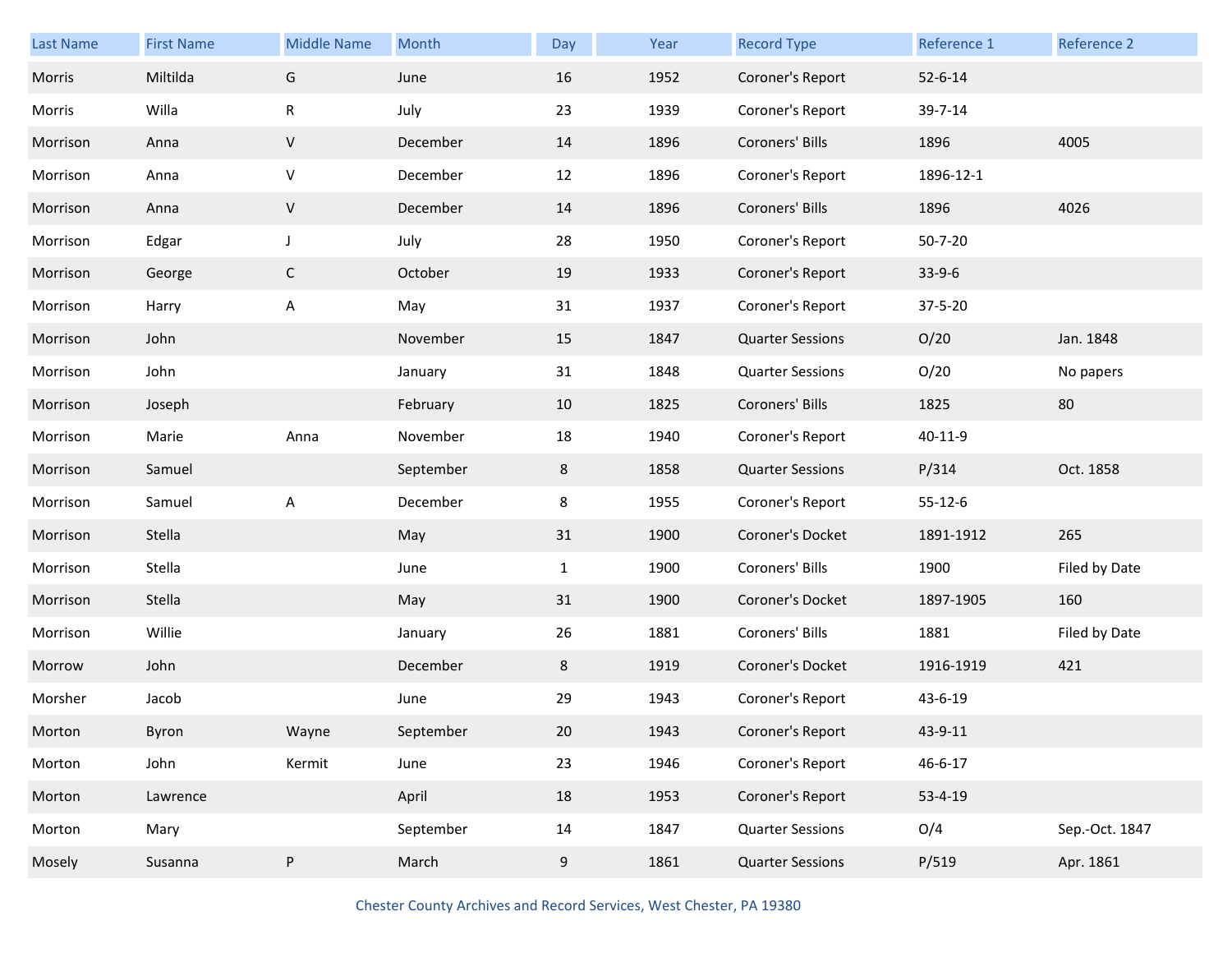| Last Name | <b>First Name</b> | <b>Middle Name</b> | Month     | Day             | Year | <b>Record Type</b> | Reference 1   | Reference 2   |
|-----------|-------------------|--------------------|-----------|-----------------|------|--------------------|---------------|---------------|
| Moser     | Floyd             | E                  | February  | 27              | 1933 | Coroner's Report   | $33 - 2 - 11$ |               |
| Moses     | Joseph            |                    | December  | $\overline{4}$  | 1948 | Coroner's Report   | 48-12-1       |               |
| Moses     | Mary              | $\mathsf C$        | September | 10              | 1930 | Coroner's Report   | $30 - 9 - 4$  |               |
| Moses     | Mary              | Catharine          | November  | 22              | 1916 | Coroner's Docket   | 1916-1919     | 62            |
| Moses     | Samuel            |                    | November  | 21              | 1934 | Coroner's Report   | 34-11-17      |               |
| Mosley    | Howard            |                    | August    | 14              | 1916 | Coroner's Docket   | 1916-1919     | 36            |
| Moss      | John              |                    | September | $\overline{2}$  | 1798 | Coroner's Report   | Filed by date |               |
| Mossie    | <b>Betty</b>      | Jane               | May       | 23              | 1948 | Coroner's Report   | $48 - 5 - 6$  |               |
| Mossie    | John              | Lloyd              | October   | 23              | 1945 | Coroner's Report   | 45-10-16      |               |
| Mosteller | John              | B                  | October   | 24              | 1930 | Coroner's Report   | $30-10-9$     |               |
| Mosteller | Lida              |                    | June      | 10              | 1912 | Coroner's Docket   | 1912-1914     | 81            |
| Moulder   | Harry             | G                  | December  | 18              | 1911 | Coroner's Docket   | 1909-1911     | 411           |
| Moulder   | William           | н                  | April     | 15              | 1912 | Coroners' Bills    | 1912          | Filed by date |
| Moulder   | William           | H                  | April     | 10              | 1912 | Coroner's Docket   | 1912-1914     | 46            |
| Mowday    | Alice             | D                  | February  | 23              | 1955 | Coroner's Report   | $55 - 2 - 14$ |               |
| Mowday    | George            | W                  | April     | 5               | 1956 | Coroner's Report   | $56 - 4 - 4$  |               |
| Mowday    | Raymond           | $\mathsf C$        | July      | 20              | 1949 | Coroner's Report   | 49-7-35       |               |
| Mowday    | Raymond           | F                  | February  | 10              | 1949 | Coroner's Report   | $49 - 2 - 6$  |               |
| Mowers    | Mary              | L                  | June      | 28              | 1941 | Coroner's Report   | $41 - 6 - 20$ |               |
| Mowery    | George            | W                  | May       | 8               | 1955 | Coroner's Report   | $55 - 5 - 11$ |               |
| Mowrer    | William           | Α                  | January   | 23              | 1949 | Coroner's Report   | 49-1-21       |               |
| Mowrey    | Ida               | H                  | March     | $2\overline{ }$ | 1941 | Coroner's Report   | $41 - 3 - 2$  |               |
| Mowrey    | John              | Harvey             | June      | $17\,$          | 1940 | Coroner's Report   | $40 - 6 - 9$  |               |
| Mowry     | Horace            | G                  | September | $\mathbf{1}$    | 1919 | Coroner's Docket   | 1916-1919     | 397           |
|           |                   |                    |           |                 |      |                    |               |               |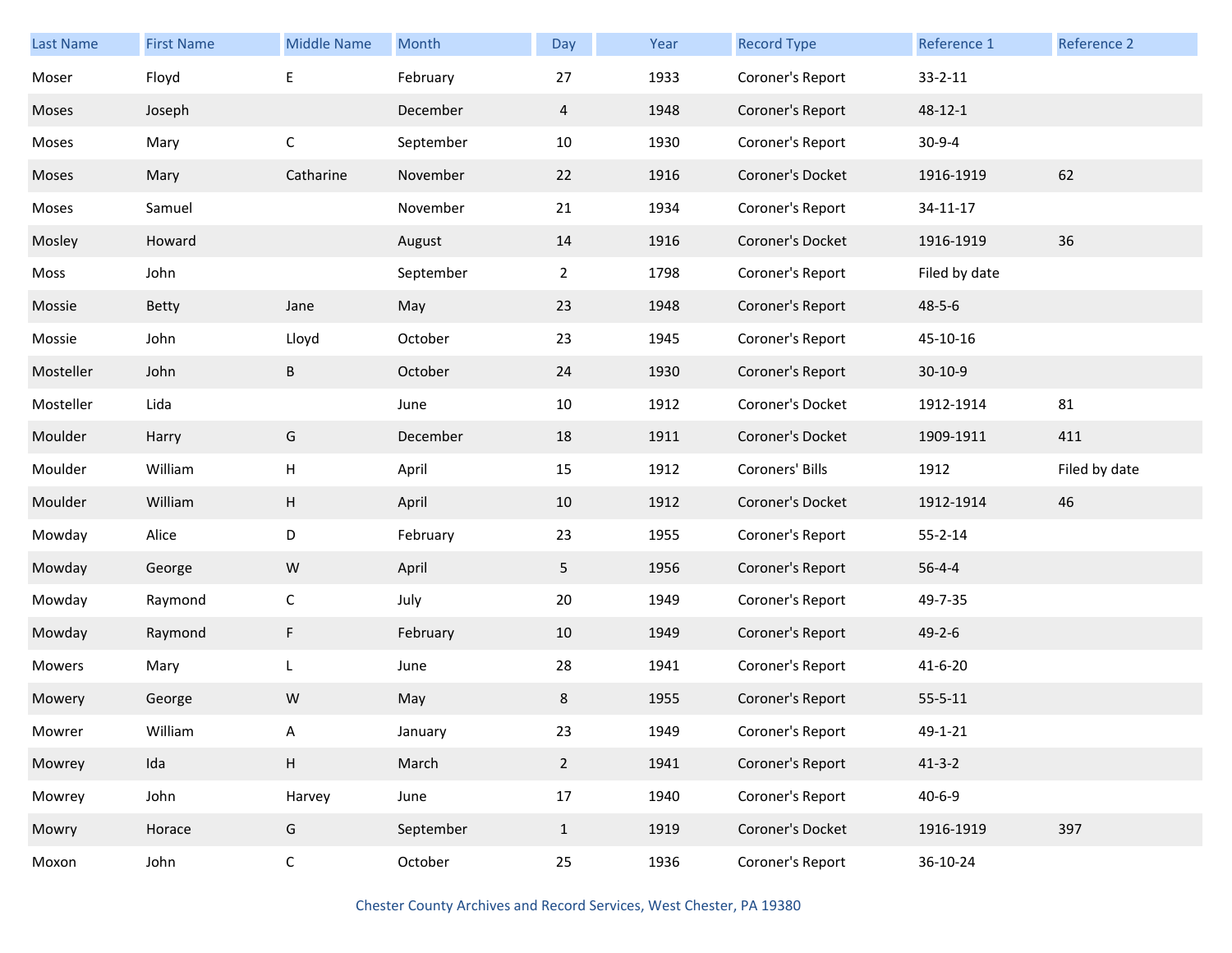| <b>Last Name</b> | <b>First Name</b> | <b>Middle Name</b> | Month     | Day            | Year | <b>Record Type</b> | Reference 1   | Reference 2   |
|------------------|-------------------|--------------------|-----------|----------------|------|--------------------|---------------|---------------|
| Moyer            | Abraham           |                    | February  | 17             | 1953 | Coroner's Report   | $53 - 2 - 17$ |               |
| Moyer            | David             |                    | May       | 26             | 1933 | Coroner's Report   | 33-5-10       |               |
| Moyer            | George            | Н                  | October   | 12             | 1895 | Coroner's Report   | 1895-10-4     |               |
| Moyer            | Harry             |                    | May       | 21             | 1951 | Coroner's Report   | $51 - 5 - 9$  |               |
| Moyer            | Helen             |                    | February  | 22             | 1937 | Coroner's Report   | $37 - 2 - 19$ |               |
| Moyer            | Jennie            | V                  | October   | 12             | 1892 | Coroner's Report   | 1892-10-5     |               |
| Moyer            | Raymond           |                    | December  | 22             | 1944 | Coroner's Report   | 44-12-11      |               |
| Moyer            | Reuben            |                    | June      | 26             | 1877 | Coroner's Report   | Filed by date |               |
| Mozga            | George            |                    | June      | 30             | 1939 | Coroner's Report   | 39-6-16       |               |
| Mucher           | Joseph            |                    | March     | $\overline{7}$ | 1940 | Coroner's Report   | $40 - 3 - 1$  |               |
| Muchinmaster     | August            |                    | August    | 29             | 1932 | Coroner's Report   | $32 - 8 - 3$  |               |
| Muehlhauser      | William           | F                  | May       | 8              | 1939 | Coroner's Report   | $39 - 5 - 2$  |               |
| Muench           | Charles           | Н                  | March     | 27             | 1931 | Coroner's Report   | $31 - 3 - 12$ |               |
| Mulcahy          | Patrick           |                    | March     | 6              | 1902 | Coroner's Docket   | 1891-1912     | 267           |
| Mulcahy          | Patrick           |                    | March     | 31             | 1902 | Coroners' Bills    | 1902          | 856           |
| Mulcahy          | William           |                    | July      | 16             | 1917 | Coroner's Docket   | 1916-1920     | 92            |
| Mulcahy          | William           | P                  | August    | 24             | 1949 | Coroner's Report   | 49-8-9        |               |
| Mulcaly          | Patrick           |                    | March     | 6              | 1902 | Coroner's Docket   | 1897-1905     | 164           |
| Mulford          | Gertrude          |                    | September | 29             | 1903 | Coroner's Docket   | 1891-1912     | 255           |
| Mulford          | Gertrude          |                    | September | 29             | 1903 | Coroner's Docket   | 1897-1905     | 165           |
| Mulford          | Gertrude          |                    | October   | 5              | 1903 | Coroners' Bills    | 1903          | Filed by date |
| Mulford          | William           | Earl               | February  | 13             | 1933 | Coroner's Report   | $33 - 2 - 5$  |               |
| Mulhall          | Sarah             |                    | August    | 5 <sub>1</sub> | 1935 | Coroner's Report   | $35 - 8 - 4$  |               |
| Mulhen           | Thomas            |                    | January   | 16             | 1904 | Coroner's Docket   | 1897-1905     | 156           |
| Mulhern          | Margaret          | $\mathsf{A}$       | November  | 15             | 1933 | Coroner's Report   | 33-11-21      |               |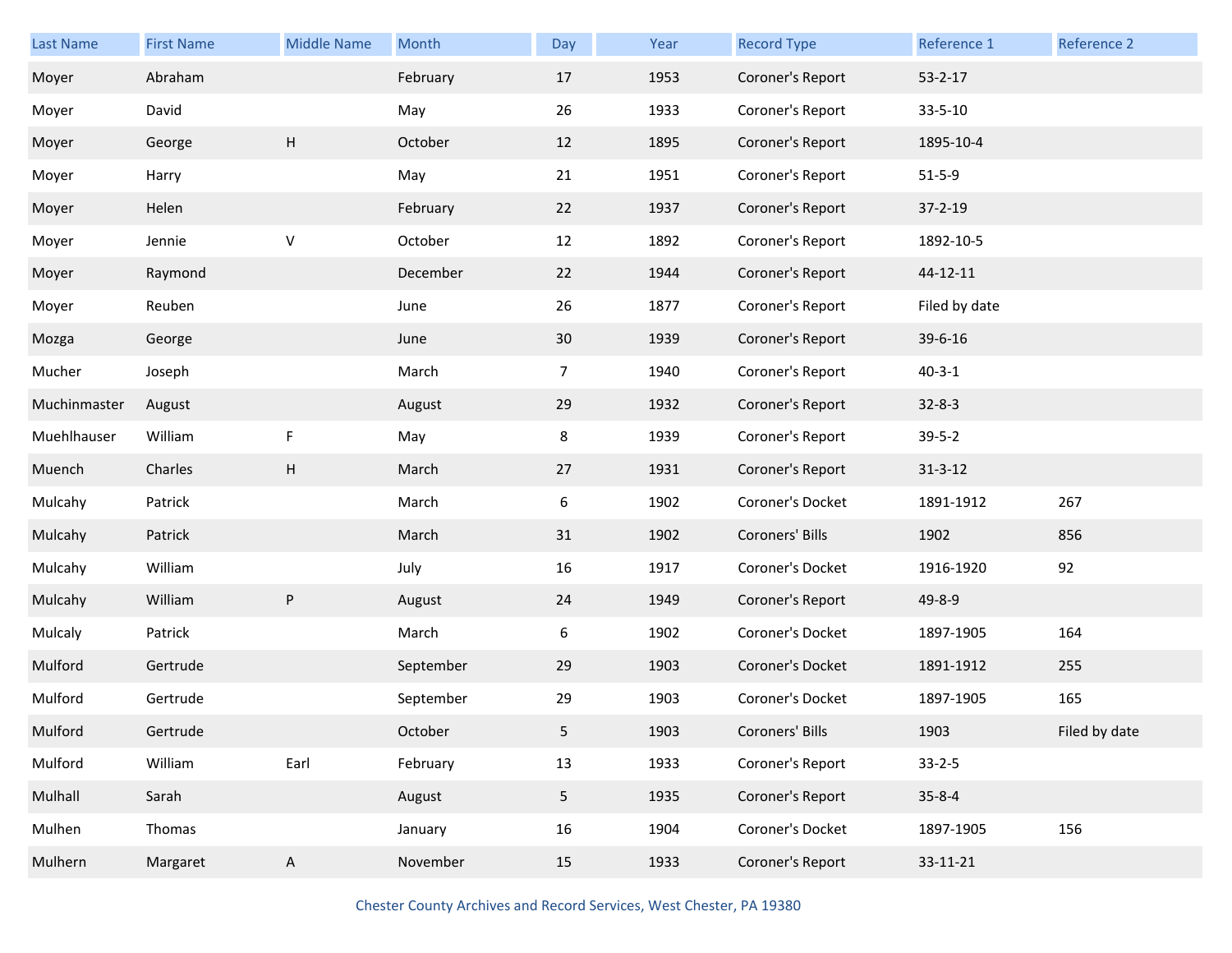| <b>Last Name</b> | <b>First Name</b> | <b>Middle Name</b> | Month     | Day            | Year | <b>Record Type</b>      | Reference 1    | <b>Reference 2</b> |
|------------------|-------------------|--------------------|-----------|----------------|------|-------------------------|----------------|--------------------|
| Mulhern          | Thomas            |                    | January   | 6              | 1904 | Coroner's Docket        | 1891-1912      | 254                |
| Mull             | Earl              | Kenneth            | November  | $\overline{7}$ | 1942 | Coroner's Report        | $42 - 11 - 5$  |                    |
| Mullen           | Benjamin          |                    | May       | 17             | 1939 | Coroner's Report        | 39-5-10        |                    |
| Mullen           | Catharine         |                    | April     | $\mathbf{1}$   | 1901 | Coroner's Docket        | 1891-1912      | 268                |
| Mullen           | harvey            | m                  | April     | 15             | 1952 | Coroner's Report        | $52 - 4 - 12$  |                    |
| Mullen           | Joseph            | K                  | December  | 19             | 1942 | Coroner's Report        | 42-12-11       |                    |
| Mullen           | Llewellyn         |                    | July      | 30             | 1912 | Coroner's Docket        | 1912-1914      | 95                 |
| Mullen           | Samuel            | H                  | April     | 21             | 1950 | Coroner's Report        | $50 - 4 - 12$  |                    |
| Mullen           | William           |                    | August    | 12             | 1947 | Coroner's Report        | $47 - 8 - 5$   |                    |
| Mullen           | William           | A                  | June      | $\overline{7}$ | 1955 | Coroner's Report        | $55 - 6 - 3$   |                    |
| Muller           | Chester           | $\sf V$            | April     | 18             | 1940 | Coroner's Report        | $40 - 4 - 8$   |                    |
| Muller           | Johanna           |                    | September | 8              | 1952 | Coroner's Report        | $52 - 9 - 8$   |                    |
| Muller           | Mary              |                    | October   | $\mathbf{1}$   | 1938 | Coroner's Report        | $38 - 10 - 1$  |                    |
| Mulligan         | William           | $\mathsf F$        | May       | 18             | 1906 | Coroner's Docket        | 1906-1908      | 57                 |
| Mullin           | Catharine         |                    | April     | 6              | 1901 | Coroners' Bills         | 1901           | 877                |
| Mullin           | Catharine         |                    | April     | $\mathbf{1}$   | 1901 | Coroner's Docket        | 1897-1905      | 162                |
| Mullin           | Chester           | ${\sf W}$          | November  | 14             | 1946 | Coroner's Report        | 46-11-12       |                    |
| Mullin           | Dorothy           | Bertha             | January   | 6              | 1906 | Coroner's Docket        | 1906-1908      | $\overline{2}$     |
| Mullin           | Michael           |                    | December  | 24             | 1948 | Coroner's Report        | 48-12-17       |                    |
| Mullin           | Patrick           |                    | November  | 23             | 1854 | <b>Quarter Sessions</b> | O/495          | Oct. 1854          |
| Mullin           | Rebecca           |                    | March     | 14             | 1848 | <b>Quarter Sessions</b> | O/22           | Jan. 1848          |
| Mullin           | Rebecca           |                    | May       | $\overline{4}$ | 1852 | Coroners' Bills         | 1852           | Filed by Date      |
| Mullins          | Robert            | Otho               | October   | 24             | 1951 | Coroner's Report        | $51 - 10 - 15$ |                    |
| Muloy            | Jesse             |                    | May       | 9              | 1901 | Coroners' Bills         | 1901           | 891                |
| Mulroy           | Thomas            |                    | February  | 15             | 1909 | Coroners' Bills         | 1909           | Filed by date      |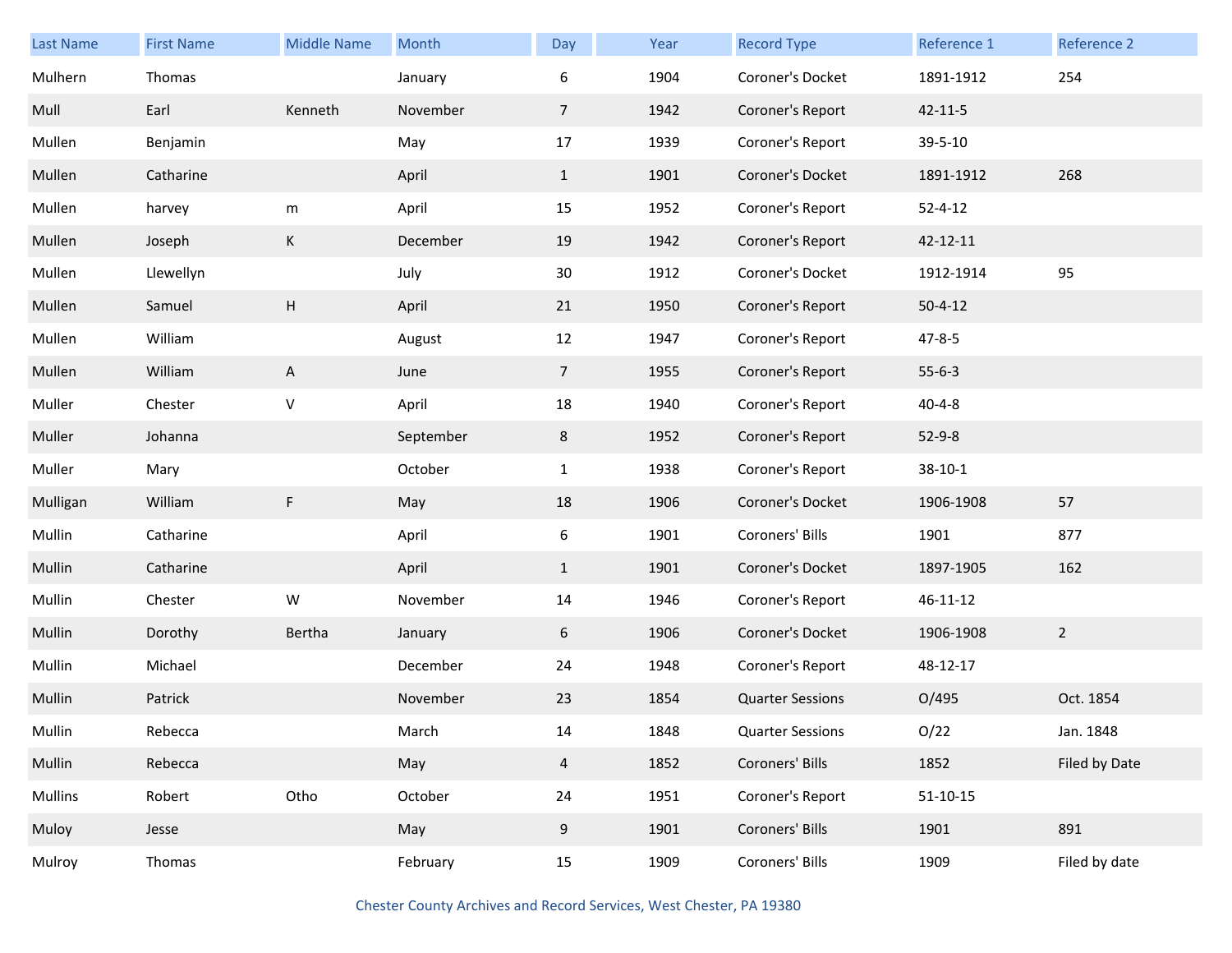| Last Name | <b>First Name</b> | <b>Middle Name</b> | Month     | Day            | Year | <b>Record Type</b>      | Reference 1    | Reference 2   |
|-----------|-------------------|--------------------|-----------|----------------|------|-------------------------|----------------|---------------|
| Mulvaney  | Adam              |                    | March     | 21             | 1904 | Coroner's Docket        | 1897-1905      | 163           |
| Mulvaney  | Adam              |                    | March     | 21             | 1904 | Coroner's Docket        | 1891-1912      | 265           |
| Mulvany   | Adam              |                    | March     | 25             | 1904 | Coroners' Bills         | 1904           | Filed by date |
| Mulvoy    | Thomas            |                    | December  | 28             | 1908 | Coroner's Docket        | 1906-1908      | 444           |
| Mulvy     | Jarry             |                    | March     | 28             | 1900 | Coroner's Docket        | 1897-1905      | 163           |
| Mulvy     | Jarry             |                    | April     | $\overline{2}$ | 1900 | Coroners' Bills         | 1900           | 1000          |
| Mulvy     | Jerry             |                    | March     | 28             | 1900 | Coroner's Docket        | 1891-1912      | 266           |
| Mumford   | Mary              |                    | December  | 15             | 1955 | Coroner's Report        | $55 - 12 - 13$ |               |
| Mumper    | Charles           | ${\sf W}$          | August    | $\mathbf{3}$   | 1918 | Coroner's Docket        | 1916-1919      | 275           |
| Mundle    | John              |                    | May       | 5              | 1828 | Coroners' Bills         | 1828           | 250           |
| Mundy     | Louis             |                    | May       | 3              | 1906 | Coroner's Docket        | 1906-1908      | 52            |
| Mundy     | Louis             |                    | May       | 8              | 1906 | Coroners' Bills         | 1906           | 1142          |
| Munro     | John              | B                  | June      | 16             | 1955 | Coroner's Report        | $55 - 6 - 7$   |               |
| Munsbower | Daniel            | B                  | February  | 4              | 1901 | Coroner's Docket        | 1897-1905      | 163           |
| Munshower | Daniel            | B                  | February  | 4              | 1901 | Coroner's Docket        | 1891-1912      | 266           |
| Munshower | Daniel            | B                  | March     | 19             | 1901 | Coroners' Bills         | 1901           | Filed by Date |
| Munshower | Enos              |                    | April     | 8              | 1856 | <b>Quarter Sessions</b> | P/70           | Apr. 1856     |
| Munshower | Howard            | $\mathsf E$        | June      | 13             | 1911 | Coroner's Docket        | 1909-1911      | 339           |
| Munshower | Howard            | E                  | June      | 16             | 1911 | Coroners' Bills         | 1911           | 1635          |
| Munshower | Oliver            | Κ                  | September | 3              | 1889 | Coroners' Bills         | 1889           | Filed by Date |
| Munshower | Samuel            | Н                  | July      | 24             | 1911 | Coroners' Bills         | 1911           | 1800          |
| Munshower | Samuel            | $\sf H$            | July      | 11             | 1911 | Coroner's Docket        | 1909-1911      | 353           |
| Munshusen | Samuel            | H                  | July      | 14             | 1911 | Coroners' Bills         | 1911           | 1764          |
| Muntz     | John              |                    | March     | 29             | 1941 | Coroner's Report        | $41 - 3 - 26$  |               |
| Munyan    | Ralph             | A                  | June      | 10             | 1938 | Coroner's Report        | $38-6-2$       |               |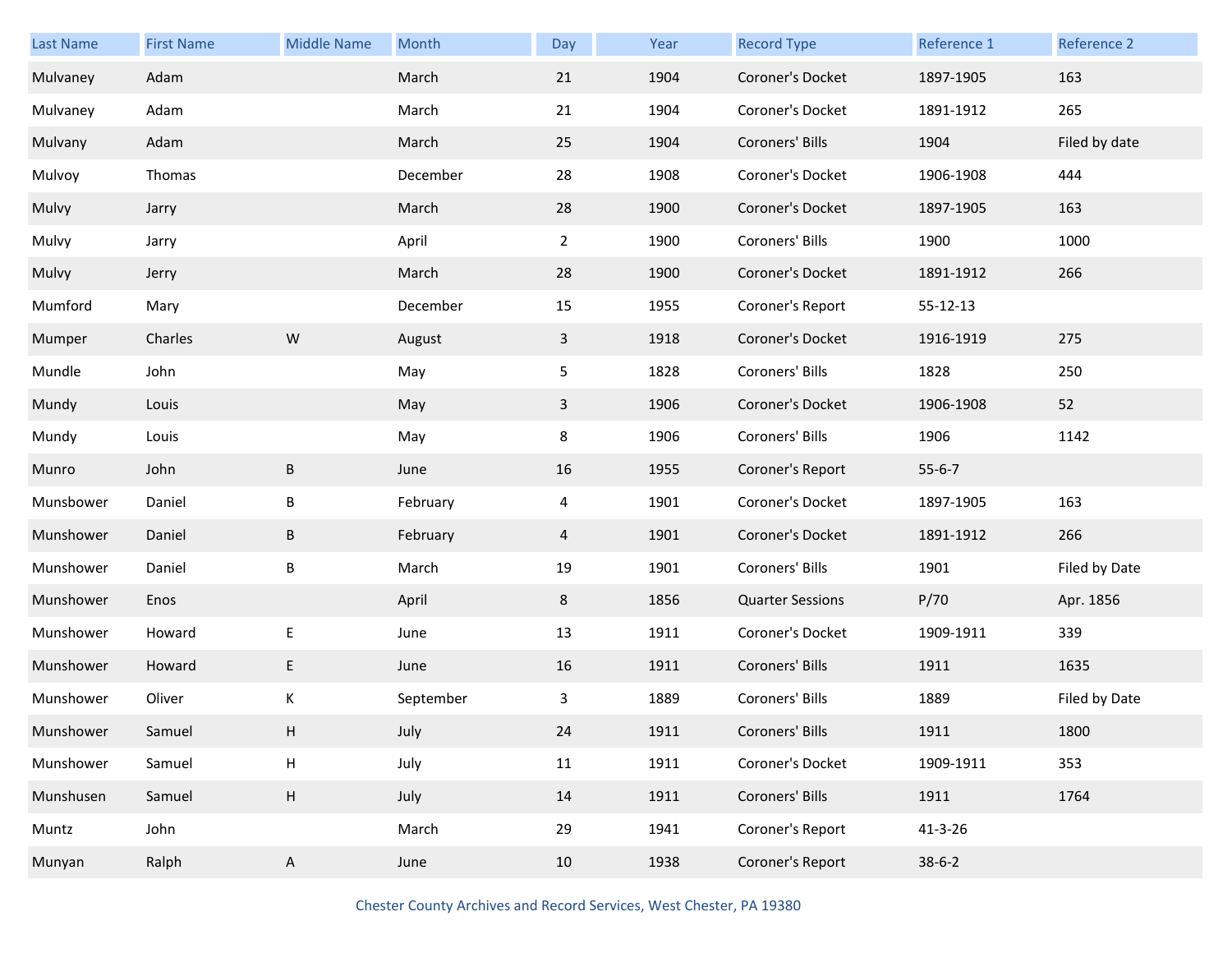| Last Name | <b>First Name</b> | <b>Middle Name</b> | Month     | Day            | Year | <b>Record Type</b> | Reference 1   | <b>Reference 2</b> |
|-----------|-------------------|--------------------|-----------|----------------|------|--------------------|---------------|--------------------|
| Murdoch   | Florence          | Elva               | October   | 13             | 1918 | Coroner's Docket   | 1916-1919     | 308                |
| Mureny    | Martin            |                    | May       | 23             | 1919 | Coroner's Docket   | 1916-1920     | 159                |
| Murphey   | Patrick           |                    | March     | 6              | 1905 | Coroners' Bills    | 1905          | 734                |
| Murphy    | George            |                    | September | 18             | 1876 | Coroners' Bills    | 1876          | Filed by Date      |
| Murphy    | George            |                    | September | 17             | 1876 | Coroner's Report   | Filed by date |                    |
| Murphy    | Harry             |                    | February  | 22             | 1941 | Coroner's Report   | $41 - 2 - 18$ |                    |
| Murphy    | Herbert           |                    | November  | 24             | 1905 | Coroner's Docket   | 1897-1905     | 309                |
| Murphy    | Herbert           |                    | November  | 24             | 1905 | Coroner's Docket   | 1891-1912     | 270                |
| Murphy    | Herbert           |                    | November  | 10             | 1905 | Coroners' Bills    | 1905          | Filed by date      |
| Murphy    | James             |                    | April     | $\mathbf{3}$   | 1902 | Coroner's Docket   | 1897-1905     | 164                |
| murphy    | James             |                    | April     | 3              | 1902 | Coroner's Docket   | 1891-1912     | 255                |
| Murphy    | James             |                    | April     | 28             | 1902 | Coroners' Bills    | 1902          | Filed by date      |
| Murphy    | James             |                    | February  | $2^{\circ}$    | 1937 | Coroner's Report   | $37 - 2 - 3$  |                    |
| Murphy    | John              | $\mathsf{J}$       | October   | 26             | 1899 | Coroner's Docket   | 1897-1905     | 163                |
| Murphy    | John              | $\mathsf J$        | October   | 26             | 1899 | Coroner's Docket   | 1891-1912     | 268                |
| Murphy    | Laura             | R B                | February  | 17             | 1912 | Coroner's Docket   | 1912-1914     | 23                 |
| Murphy    | Marie             | Agnes              | September | 15             | 1946 | Coroner's Report   | 46-9-12       |                    |
| Murphy    | Mary              | L                  | February  | 16             | 1940 | Coroner's Report   | $40 - 2 - 9$  |                    |
| Murphy    | Patrick           |                    | March     | 3              | 1905 | Coroner's Docket   | 1897-1905     | 271                |
| Murphy    | Stephen           |                    | March     | 17             | 1900 | Coroner's Docket   | 1891-1912     | 266                |
| Murphy    | Stephen           |                    | March     | 17             | 1900 | Coroner's Docket   | 1897-1905     | 164                |
| Murphy    | Thomas            |                    | December  | 5 <sub>1</sub> | 1906 | Coroner's Docket   | 1906-1908     | 141                |
| Murphy    | Thomas            |                    | July      | 6              | 1937 | Coroner's Report   | $37 - 7 - 3$  |                    |
| Murphy    | Walter            |                    | December  | 26             | 1930 | Coroner's Report   | 30-12-10      |                    |
| Murray    | Charles           | Edward             | January   | $2^{\circ}$    | 1952 | Coroner's Report   | $53 - 1 - 1$  |                    |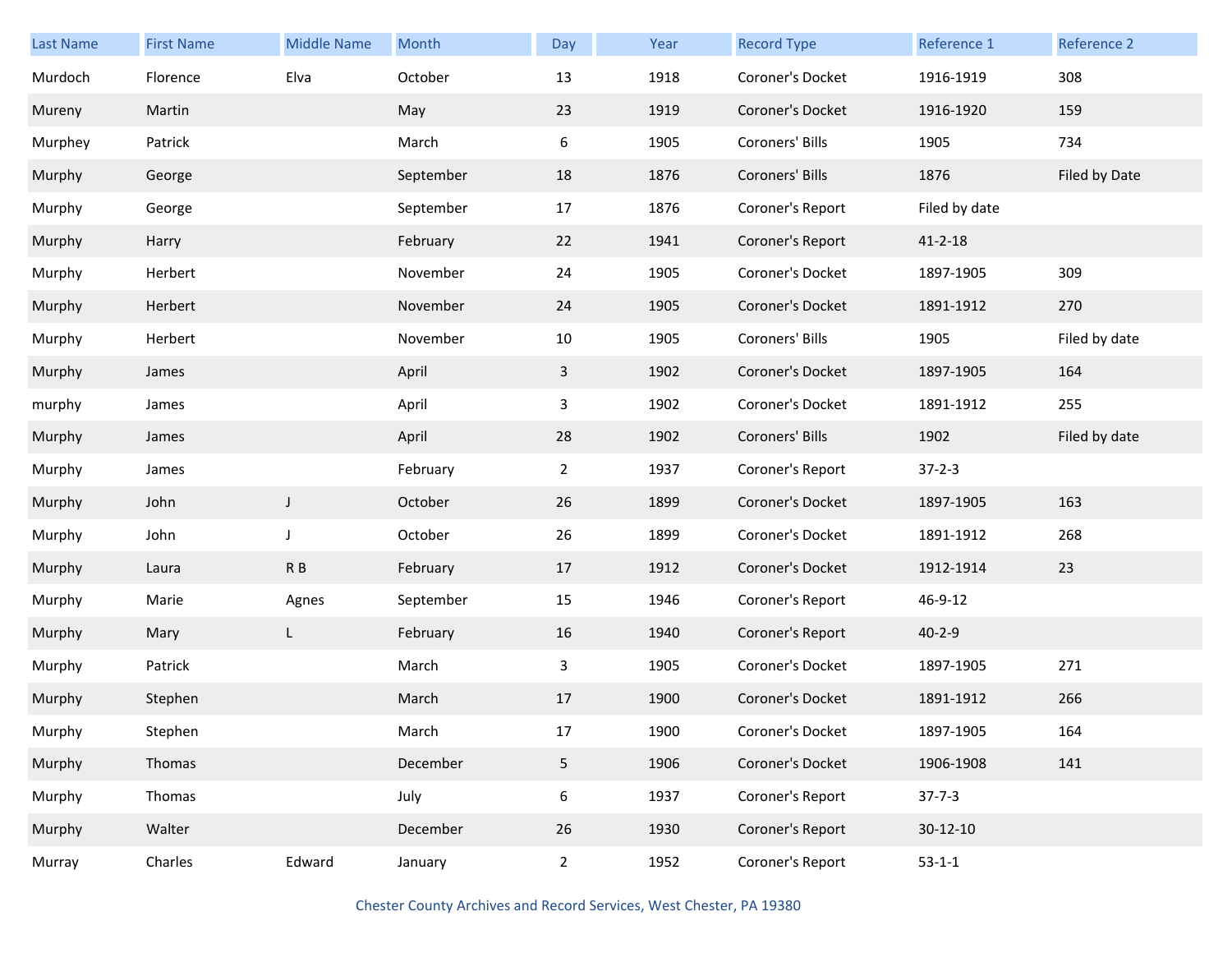| <b>Last Name</b> | <b>First Name</b> | <b>Middle Name</b> | Month     | <b>Day</b>     | Year | <b>Record Type</b> | Reference 1   | Reference 2   |
|------------------|-------------------|--------------------|-----------|----------------|------|--------------------|---------------|---------------|
| Murray           | Edward            |                    | November  | 30             | 1893 | Coroner's Report   | 1893-11-7     |               |
| Murray           | George            |                    | June      | $\overline{7}$ | 1913 | Coroner's Docket   | 1912-1914     | 192           |
| Murray           | Laura             | I                  | November  | 26             | 1945 | Coroner's Report   | 45-11-19      |               |
| Murray           | Martha            |                    | October   | 6              | 1912 | Coroner's Docket   | 1912-1914     | 118           |
| Murray           | Patrick           |                    | February  | 28             | 1900 | Coroners' Bills    | 1900          | Filed by Date |
| Murray           | Pattrick          |                    | February  | 28             | 1900 | Coroner's Docket   | 1897-1905     | 162           |
| Murray           | Robert            | Donald             | November  | 8              | 1951 | Coroner's Report   | $51 - 11 - 4$ |               |
| Murray           | Thomas            |                    | January   | 18             | 1907 | Coroner's Docket   | 1906-1908     | 155           |
| Murray           | William           |                    | March     | $\mathbf{3}$   | 1911 | Coroner's Docket   | 1909-1911     | 295           |
| Murray           | William           |                    | March     | 27             | 1911 | Coroners' Bills    | 1911          | Filed by date |
| Murray           | William           |                    | March     | 27             | 1911 | Coroners' Bills    | 1911          | Filed by date |
| Murray           | William           | J                  | September | 29             | 1954 | Coroner's Report   | 54-9-11       |               |
| Murry            | Carey             |                    | August    | $\overline{2}$ | 1831 | Coroner's Report   | Filed by date |               |
| Murry            | Edward            |                    | December  | 3              | 1895 | Coroners' Bills    | 1895          | 3385          |
| Mushower         | Samuel            |                    | June      | 10             | 1845 | Coroners' Bills    | 1845          | 330           |
| Musselman        | Effie             | S                  | June      | $\mathbf{1}$   | 1948 | Coroner's Report   | $48 - 6 - 3$  |               |
| Musser           | Henry             |                    | January   | 26             | 1954 | Coroner's Report   | $54 - 1 - 18$ |               |
| Musser           | Mary              | Florence           | December  | 8              | 1911 | Coroner's Docket   | 1909-1911     | 408           |
| <b>Myers</b>     | A                 | Ralph              | June      | 21             | 1942 | Coroner's Report   | $42 - 6 - 11$ |               |
| <b>Myers</b>     | Alvin             | В                  | October   | 12             | 1918 | Coroner's Docket   | 1916-1919     | 309           |
| <b>Myers</b>     | Benjamin          | G                  | August    | $\overline{2}$ | 1939 | Coroner's Report   | $39 - 8 - 1$  |               |
| <b>Myers</b>     | Edward            | $\mathsf A$        | May       | $\overline{4}$ | 1949 | Coroner's Report   | $49 - 5 - 3$  |               |
| <b>Myers</b>     | Emma              |                    | May       | $\mathbf{1}$   | 1952 | Coroner's Report   | $52 - 5 - 1$  |               |
| <b>Myers</b>     | George            |                    | August    | $\mathbf{1}$   | 1909 | Coroner's Docket   | 1909-1911     | 74            |
| <b>Myers</b>     | George            |                    | August    | 9              | 1909 | Coroners' Bills    | 1909          | Filed by date |